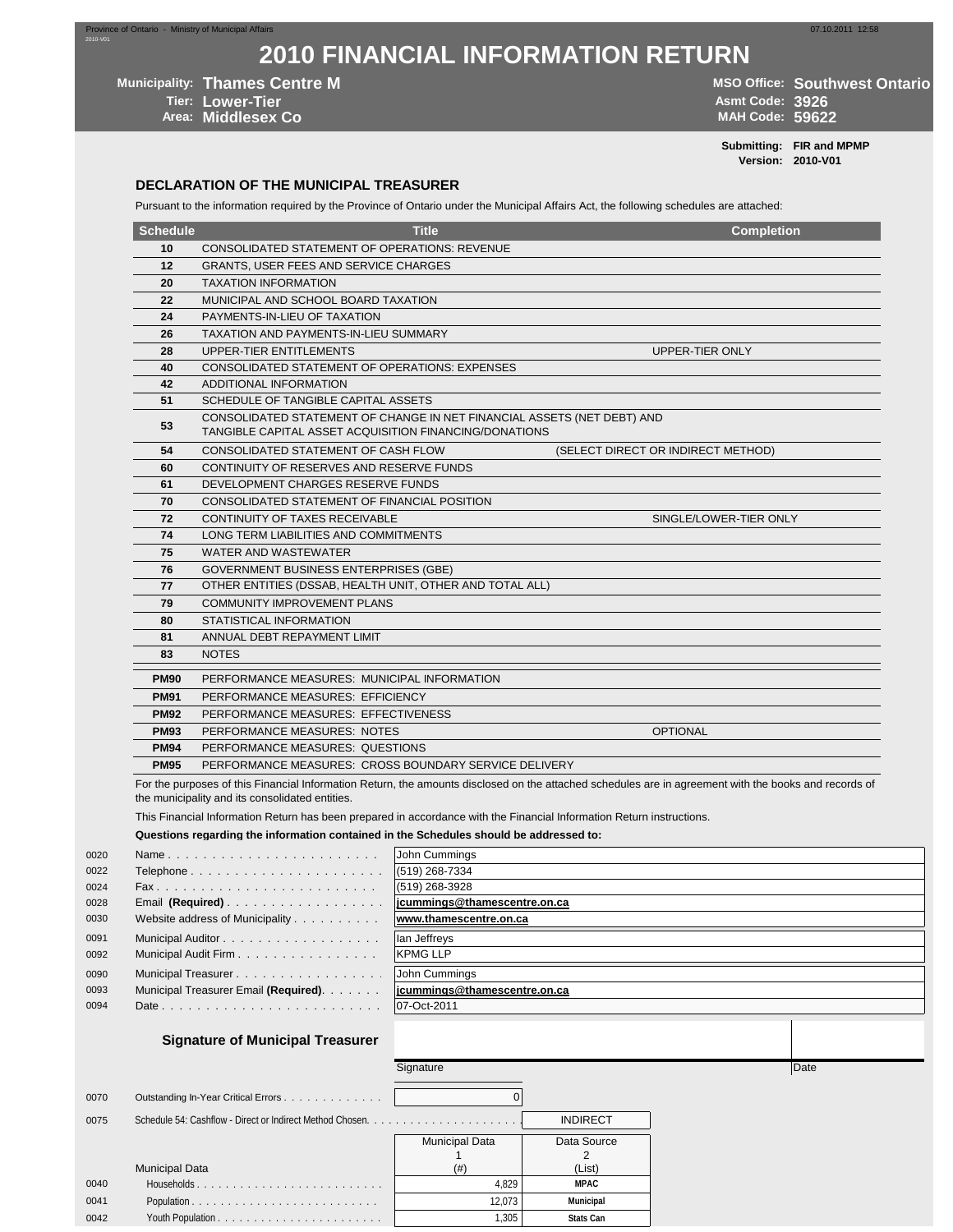Province of Ontario - Ministry of Municipal Affairs x 07.10.2011 12:58

## 2010-V01

**MAH Code: 59622 for the year ended December 31, 2010**

|              | <b>STATEMENT OF OPERATIONS: REVENUE</b> | Own Purposes Revenue |
|--------------|-----------------------------------------|----------------------|
|              |                                         |                      |
| 0299         | <b>Property Taxation</b>                | \$<br>6,292,595      |
|              |                                         |                      |
| 0499         |                                         | 17,108               |
| 9940         | Subtotal                                | 6,309,703            |
|              | <b>Ontario Unconditional Grants</b>     |                      |
| 0620         |                                         | 1,145,398            |
| 0695         | Other                                   |                      |
| 0696         | Other                                   |                      |
| 0697<br>0698 |                                         |                      |
| 0699         | Subtotal                                | 1,145,398            |
|              | <b>Conditional Grants</b>               |                      |
| 0810         |                                         | 382,863              |
| 0815         |                                         | 4,067,323            |
| 0820         |                                         | 692                  |
| 0825         |                                         | 4,124,053            |
| 0899         | Subtotal                                | 8,574,931            |
| 1098         |                                         | $\pmb{0}$            |
| 1099         |                                         | 65,390               |
|              |                                         |                      |
| 1299         |                                         | 2,868,861            |
|              | Licences, permits, rents, etc.          |                      |
| 1410         |                                         |                      |
| 1420         |                                         | 259,324              |
| 1430<br>1498 |                                         |                      |
| 1499         | Subtotal                                | 259,324              |
|              | <b>Fines and penalties</b>              |                      |
| 1605         |                                         |                      |
| 1610         |                                         |                      |
| 1620         |                                         | 172,916              |
| 1698         |                                         |                      |
| 1699         | <b>Subtotal</b>                         | 172,916              |
|              |                                         |                      |
|              | Other revenue                           |                      |
| 1805<br>1811 |                                         | 141,307<br>33,661    |
| 1812         |                                         | 2,082,583            |
| 1813         |                                         |                      |
| 1814         | Other Deferred revenue earned           |                      |
| 1830         | Donations.                              | 1,055,393            |
| 1831         |                                         | $\bf{0}$             |
| 1840         |                                         |                      |
| 1850         |                                         |                      |
| 1865         |                                         |                      |
| 1870         |                                         |                      |
| 1890         | Development service charges<br>Other    | 31,786               |
| 1891<br>1892 | Other                                   |                      |
| 1893         | Other<br>Other                          |                      |
| 1894         | Other                                   |                      |
| 1895         | Other                                   |                      |
| 1896         | Other                                   |                      |
| 1897         | Other                                   |                      |
| 1898         | Other                                   |                      |
| 1899         | Subtotal                                | 3,344,730            |
| 1880         |                                         |                      |
| 1885         |                                         |                      |
|              |                                         |                      |
| 9910         | <b>TOTAL Revenues</b>                   | 22,741,253           |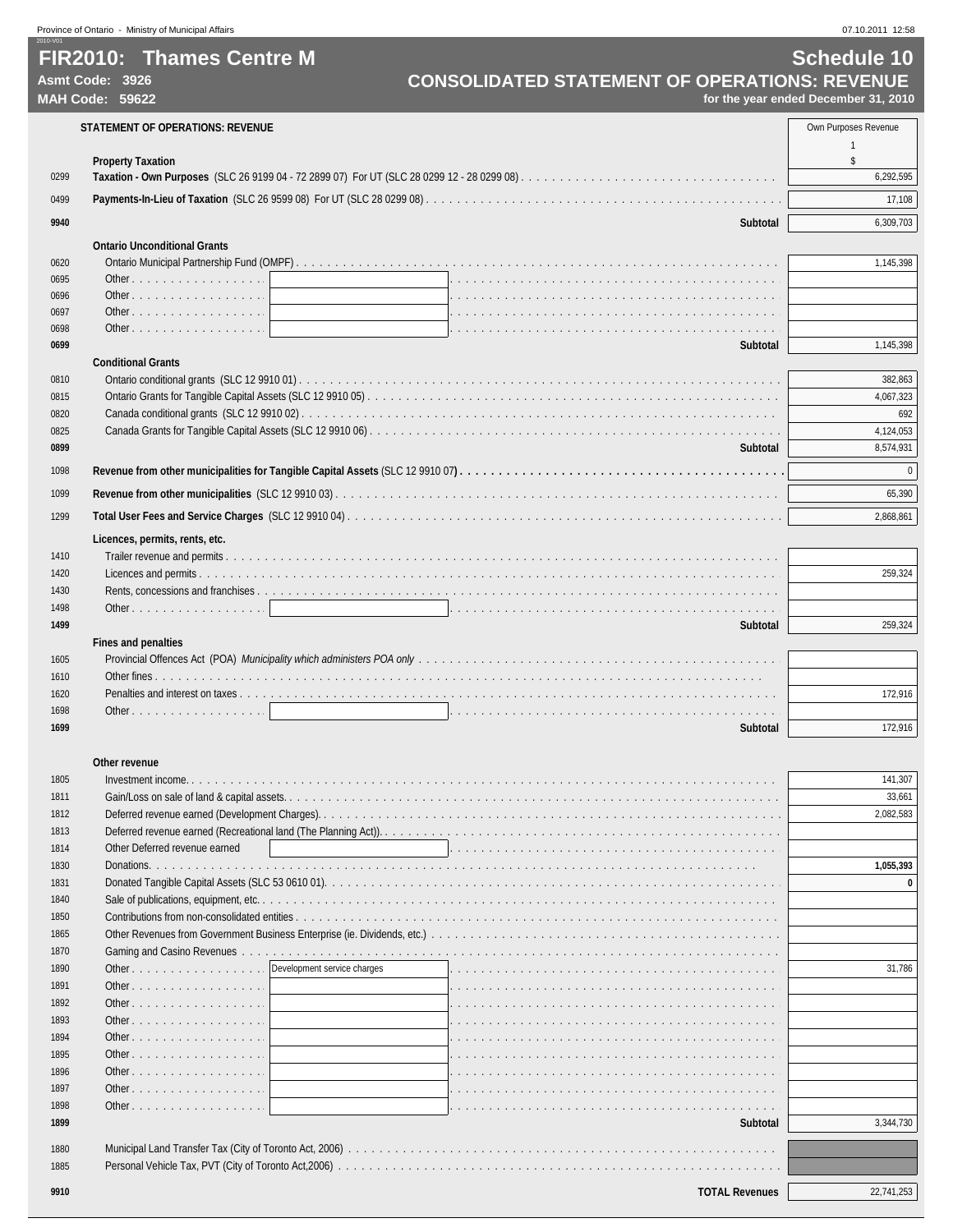## **FIR2010: Thames Centre M Schedule 10**

2010-V01

# Asmt Code: 3926 **CONSOLIDATED STATEMENT OF OPERATIONS: REVENUE**<br>MAH Code: 59622 *CONSOLIDATED STATEMENT OF OPERATIONS: REVENUE*

**MAH Code: 59622 for the year ended December 31, 2010**

 $\begin{array}{c} 1 \\ s \end{array}$ 

#### **Continuity of Accumulated Surplus/(Deficit)** 1

| 2010 |       | 22,741,253 |
|------|-------|------------|
| 2020 |       | 13,277,740 |
| 2030 | PLUS: |            |
| 2040 | PLUS: |            |
| 2045 |       |            |
| 2099 |       | 9.463.513  |
|      |       |            |
| 2060 |       | 64 389 014 |
| 9950 |       |            |

|              | <b>Continuity of Government Business Enterprise Equity</b> |  |
|--------------|------------------------------------------------------------|--|
| 6010         |                                                            |  |
| 6020<br>6060 | PLUS:                                                      |  |
| 6090         |                                                            |  |

#### **Total of line 0899 includes:**

| 4020 |  |
|------|--|

## **Canada Gas Tax Funding**<sup>1</sup>

|      | $\frac{1}{2}$                   |  |
|------|---------------------------------|--|
| 4025 |                                 |  |
|      | <b>Transportation Services:</b> |  |
| 4030 |                                 |  |
| 4031 |                                 |  |
| 4032 |                                 |  |
| 4033 |                                 |  |
| 4040 |                                 |  |
| 4041 |                                 |  |
|      | <b>Environmental Services:</b>  |  |
| 4060 |                                 |  |
| 4061 |                                 |  |
| 4062 |                                 |  |
| 4063 |                                 |  |
| 4064 |                                 |  |
| 4065 |                                 |  |
| 4066 |                                 |  |
| 4067 |                                 |  |
| 4068 |                                 |  |
| 4069 |                                 |  |
| 4099 | Canada Gas Tax                  |  |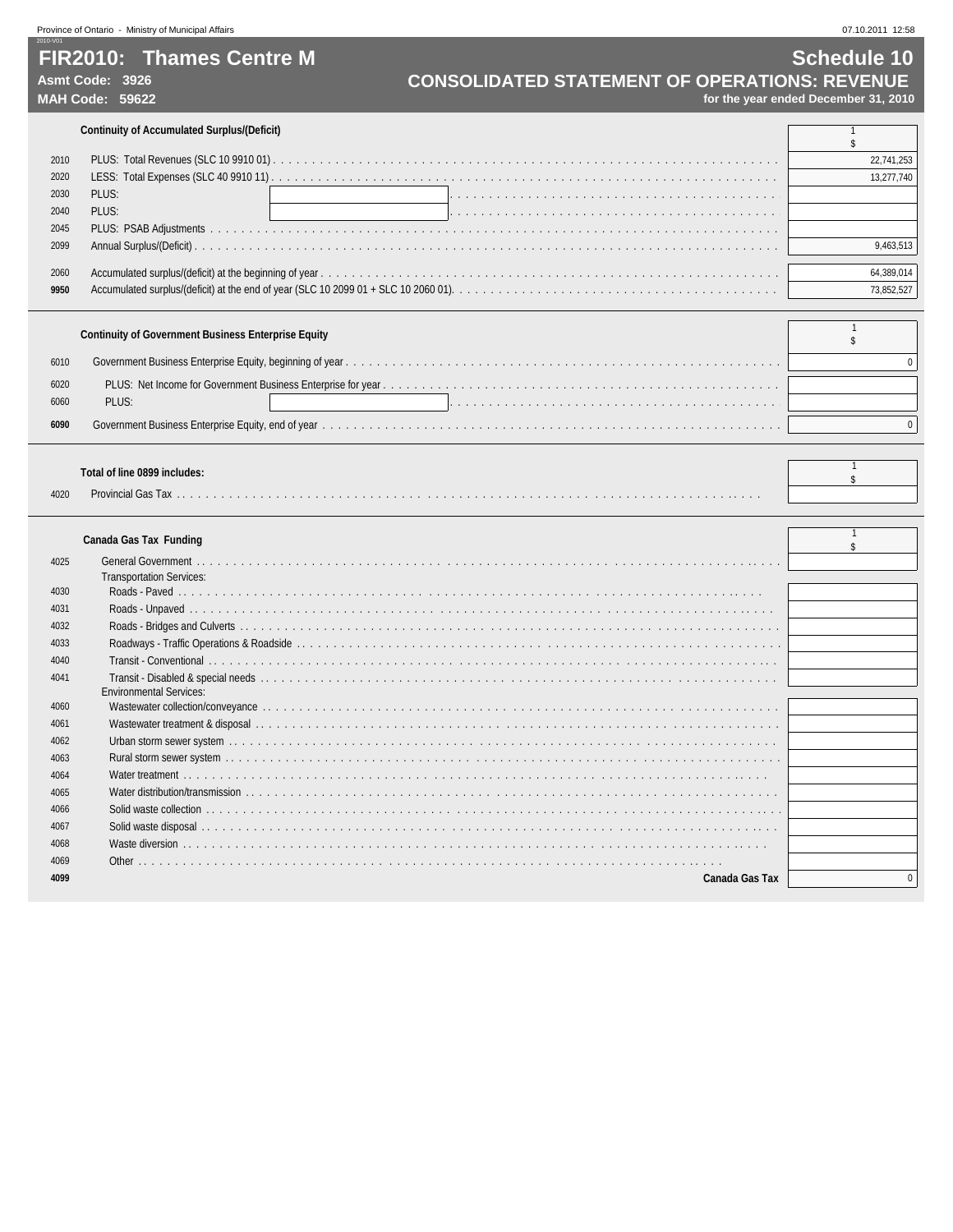## entification of the Manual Centre Manual Centre Manual Centre of the Schedule 12 and Schedule 12<br>**FIR2010:** Thames Centre M

**MAH Code: 59622 for the year ended December 31, 2010**

|              |                                                       | Ontario Conditional Grants Canada Conditional Grants |              | <b>Other Municipalities</b> | User Fees and Service<br>Charges | Ontario Grants - Tangible<br>Capital Assets | Canada Grants - Tangible<br>Capital Assets | Other Municipalities -<br><b>Tangible Capital Assets</b> |
|--------------|-------------------------------------------------------|------------------------------------------------------|--------------|-----------------------------|----------------------------------|---------------------------------------------|--------------------------------------------|----------------------------------------------------------|
|              |                                                       | $\overline{1}$<br>$\mathsf{\$}$                      | 2<br>\$      | 3<br>\$                     | \$                               | 5<br>\$                                     | 6<br>\$                                    | $\overline{7}$<br>\$                                     |
|              |                                                       | 12,601                                               | 692          | 157                         | 15,022                           |                                             |                                            |                                                          |
| 0410         | <b>Protection services</b>                            | 17,170                                               |              |                             | 150                              |                                             |                                            |                                                          |
| 0420         |                                                       |                                                      |              |                             |                                  |                                             |                                            |                                                          |
| 0421<br>0422 |                                                       |                                                      |              |                             |                                  |                                             |                                            |                                                          |
| 0430         |                                                       |                                                      |              |                             |                                  |                                             |                                            |                                                          |
| 0440<br>0450 |                                                       |                                                      |              |                             |                                  |                                             |                                            |                                                          |
| 0460<br>0498 | Other<br>.                                            |                                                      |              | 65,233                      |                                  |                                             |                                            |                                                          |
| 0499         | Subtotal                                              | 17,170                                               | $\mathbf{0}$ | 65,233                      | 150                              | $\pmb{0}$                                   | $\mathbf{0}$                               | $\Omega$                                                 |
| 0611         | <b>Transportation services</b>                        |                                                      |              |                             |                                  |                                             |                                            |                                                          |
| 0612         |                                                       |                                                      |              |                             |                                  |                                             |                                            |                                                          |
| 0613<br>0614 |                                                       | 136,867                                              |              |                             | 15,812                           | 451,524                                     | 18,492                                     |                                                          |
| 0621         | Winter Control - Except sidewalks, Parking Lots       |                                                      |              |                             |                                  |                                             |                                            |                                                          |
| 0622<br>0631 | Winter Control - Sidewalks, Parking Lots Only.        |                                                      |              |                             |                                  |                                             |                                            |                                                          |
| 0632         |                                                       |                                                      |              |                             |                                  |                                             |                                            |                                                          |
| 0640<br>0650 |                                                       |                                                      |              |                             | 300                              |                                             |                                            |                                                          |
| 0660<br>0698 | Other<br>.                                            |                                                      |              |                             |                                  |                                             |                                            |                                                          |
| 0699         | Subtotal                                              | 136,867                                              | $\bf{0}$     | $\pmb{0}$                   | 16,112                           | 451,524                                     | 18,492                                     | $\mathbf 0$                                              |
| 0811         | <b>Environmental services</b>                         |                                                      |              |                             | 287,614                          | 400,860                                     | 1,333,736                                  |                                                          |
| 0812         |                                                       |                                                      |              |                             |                                  |                                             |                                            |                                                          |
| 0821<br>0822 |                                                       |                                                      |              |                             |                                  | 433,114                                     |                                            |                                                          |
| 0831         |                                                       |                                                      |              |                             | 1,061,747                        | 66,386                                      | 66,386                                     |                                                          |
| 0832<br>0840 |                                                       |                                                      |              |                             | 708,185                          |                                             |                                            |                                                          |
| 0850<br>0860 | Solid waste disposal                                  | 100,856                                              |              |                             | 35,210                           |                                             |                                            |                                                          |
| 0898         | Other<br>.                                            |                                                      |              |                             |                                  |                                             |                                            |                                                          |
| 0899         | Subtotal<br><b>Health services</b>                    | 100,856                                              | $\bf{0}$     | $\bf{0}$                    | 2,092,756                        | 900,360                                     | 1,400,122                                  | $\mathbf 0$                                              |
| 1010         |                                                       |                                                      |              |                             |                                  |                                             |                                            |                                                          |
| 1020<br>1030 |                                                       |                                                      |              |                             |                                  |                                             |                                            |                                                          |
| 1035         |                                                       |                                                      |              |                             |                                  |                                             |                                            |                                                          |
| 1040<br>1098 | Other<br>المتحاولة والمتحاولة والمتحاولة              |                                                      |              |                             | 79,622                           | 10,000                                      |                                            |                                                          |
| 1099         | Subtotal                                              | $\mathbf{0}$                                         | $\mathbf{0}$ | $\mathbf{0}$                | 79,622                           | 10,000                                      | $\mathbf{0}$                               | $\mathbf 0$                                              |
| 1210         | Social and family services                            |                                                      |              |                             |                                  |                                             |                                            |                                                          |
| 1220<br>1230 |                                                       |                                                      |              |                             |                                  |                                             |                                            |                                                          |
| 1298         | Other<br>.                                            |                                                      |              |                             |                                  |                                             |                                            |                                                          |
| 1299         | Subtotal                                              | $\mathbf{0}$                                         | $\mathbf{0}$ | $\mathbf 0$                 | $\pmb{0}$                        | $\mathbf{0}$                                | $\mathbf{0}$                               | $\mathbf{0}$                                             |
| 1410         | <b>Social Housing</b><br><b>Public Housing</b>        |                                                      |              |                             |                                  |                                             |                                            |                                                          |
| 1420         |                                                       |                                                      |              |                             |                                  |                                             |                                            |                                                          |
| 1430<br>1497 | Other<br>.                                            |                                                      |              |                             |                                  |                                             |                                            |                                                          |
| 1498         | Other<br>.                                            |                                                      |              |                             |                                  |                                             |                                            |                                                          |
| 1499         | Subtotal                                              | $\theta$                                             | $\mathbf 0$  | $\mathbf 0$                 | $\pmb{0}$                        | $\pmb{0}$                                   | $\pmb{0}$                                  | $\mathbf{0}$                                             |
| 1610         | Recreation and cultural services                      |                                                      |              |                             |                                  |                                             |                                            |                                                          |
| 1620<br>1631 | Recreation facilities - Golf Course, Marina, Ski Hill |                                                      |              |                             | 207,694                          |                                             |                                            |                                                          |
| 1634         |                                                       | 39,356                                               |              |                             | 363,666                          | 2,705,439                                   | 2,705,439                                  |                                                          |
| 1640<br>1645 |                                                       |                                                      |              |                             | 35,939                           |                                             |                                            |                                                          |
| 1650         |                                                       |                                                      |              |                             |                                  |                                             |                                            |                                                          |
| 1698<br>1699 | Other<br>.<br>Subtotal                                | 39,356                                               | $\mathbf{0}$ | $\mathbf{0}$                | 607,299                          | 2,705,439                                   | 2,705,439                                  | $\bf{0}$                                                 |
|              | Planning and development                              |                                                      |              |                             |                                  |                                             |                                            |                                                          |
| 1810<br>1820 | Commercial and industrial                             | 76,013                                               |              |                             | 57,900                           |                                             |                                            |                                                          |
| 1830<br>1840 |                                                       |                                                      |              |                             |                                  |                                             |                                            |                                                          |
| 1850         |                                                       |                                                      |              |                             |                                  |                                             |                                            |                                                          |
| 1898<br>1899 | Other<br>.<br>Subtotal                                | 76,013                                               | $\bf{0}$     | $\mathbf{0}$                | 57,900                           | $\pmb{0}$                                   | $\pmb{0}$                                  | $\mathbf{0}$                                             |
| 1910         | Other<br>.                                            |                                                      |              |                             |                                  |                                             |                                            |                                                          |
| 9910         | <b>TOTAL</b>                                          | 382,863                                              | 692          | 65,390                      | 2,868,861                        | 4,067,323                                   | 4,124,053                                  | $\mathbf 0$                                              |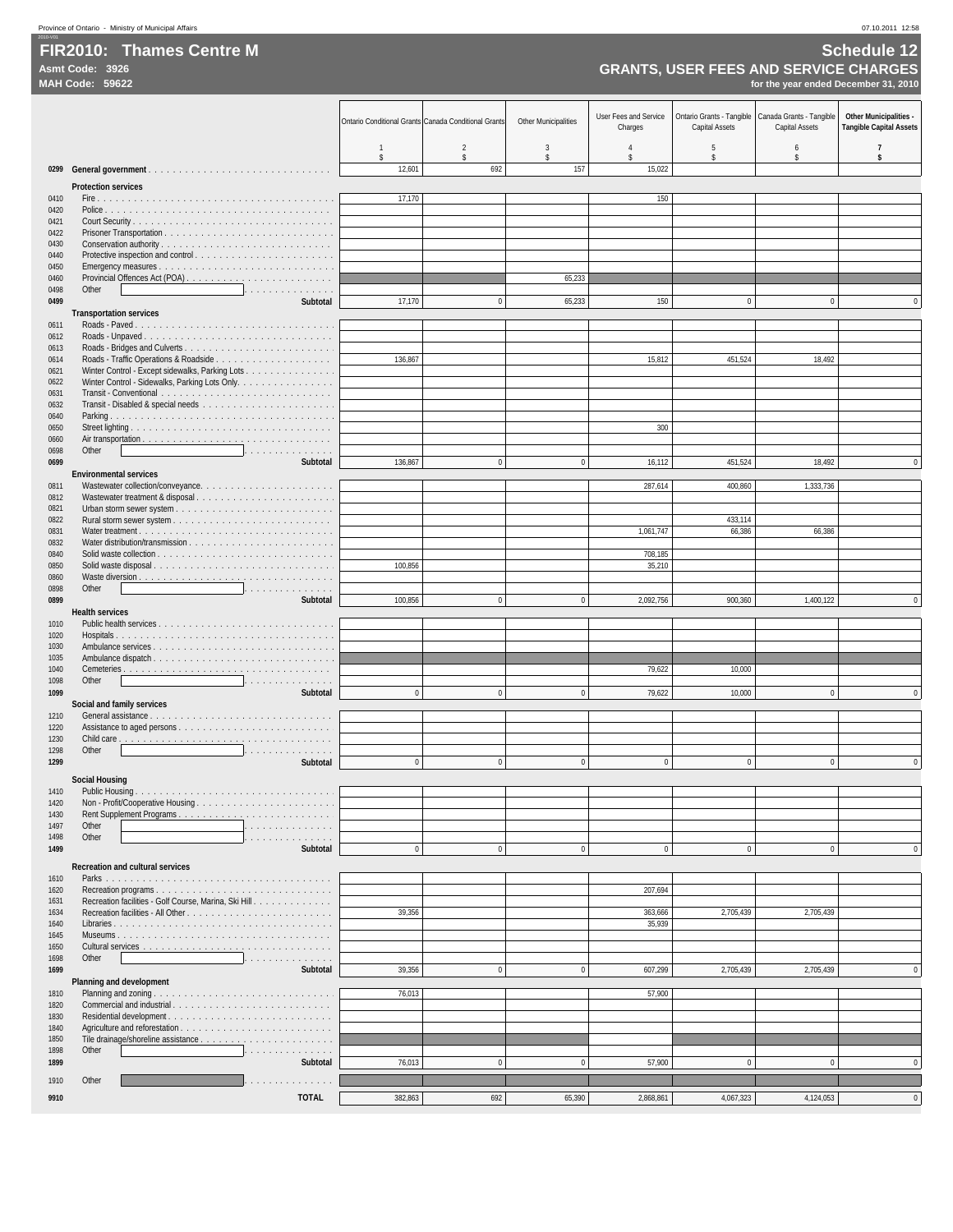### **FIR2010: Thames Centre M Asmt Code: 3926 TAXATION INFORMATION MAH Code: 59622 for the year ended December 31, 2010**

#### **General Information**

#### **1. Optional Property Classes in Effect** 2

|                                                     | Y or N |
|-----------------------------------------------------|--------|
| 0202<br>N New Multi-Residential                     | N      |
| G Parking Lot (Includes CJ, CR, CX, CY, CZ)<br>0205 | N      |
| 0210                                                | N      |
| 0215                                                | N      |
| 0220                                                | N      |
| Other<br>0225<br>.                                  |        |

| 2. Capping Parameters and Results |                     | Decrease -<br>Percentage<br>Retained | Tax Adiustment -<br>Increasers | Net Class Impact | Annualized Tax<br>Limit | CVA Tax Limit | CVA Threshold<br>Value for<br>Protected<br>Properties | <b>CVA Threshold</b><br>Value for Clawed<br><b>Back Properties</b> | Exclude<br>Properties<br>Previously at<br><b>CVA Tax</b> | Exclude<br>Properties that go Properties that go<br>from Capped to<br><b>Clawed Back</b> | Exclude<br>from Clawed<br><b>Back to Capped</b> |
|-----------------------------------|---------------------|--------------------------------------|--------------------------------|------------------|-------------------------|---------------|-------------------------------------------------------|--------------------------------------------------------------------|----------------------------------------------------------|------------------------------------------------------------------------------------------|-------------------------------------------------|
|                                   |                     |                                      |                                |                  |                         |               |                                                       |                                                                    |                                                          | 10 <sup>°</sup>                                                                          |                                                 |
|                                   |                     |                                      |                                |                  |                         | %             |                                                       |                                                                    | Y or N                                                   | Y or N                                                                                   | Y or N                                          |
| 0320                              | M Multi-Residential | 10.0%                                |                                |                  |                         |               |                                                       |                                                                    |                                                          |                                                                                          |                                                 |
| 0330                              | C Commercial        | 10.0%                                |                                |                  |                         |               |                                                       |                                                                    |                                                          |                                                                                          |                                                 |
| 0340                              | Industrial.         | 10.0%                                |                                |                  |                         |               |                                                       |                                                                    |                                                          |                                                                                          |                                                 |

 $\mathbf{I}$ 

 $\mathcal{L}$ 

|      |                                   |                               |                        | Low Band            |                                  | Middle Band         |                                  |
|------|-----------------------------------|-------------------------------|------------------------|---------------------|----------------------------------|---------------------|----------------------------------|
|      |                                   | Grad, Tax Rates<br>in Effect? | Number of Tax<br>Bands | <b>CVA Boundary</b> | % of Highest<br><b>Band Rate</b> | <b>CVA Boundary</b> | % of Highest<br><b>Band Rate</b> |
|      | 3. Graduated Taxation (Tax Bands) |                               |                        |                     | 5                                | h                   |                                  |
|      |                                   | Y or N                        |                        |                     | %                                |                     | %                                |
| 0610 |                                   |                               |                        |                     |                                  |                     |                                  |
| 0611 |                                   | Ν                             |                        |                     |                                  |                     |                                  |
| 0612 |                                   |                               |                        |                     |                                  |                     |                                  |
| 0613 |                                   |                               |                        |                     |                                  |                     |                                  |
| 0620 |                                   |                               |                        |                     |                                  |                     |                                  |
| 0621 |                                   |                               |                        |                     |                                  |                     |                                  |

 $\lceil$ 

 $\mathbf{I}$ 

| Y or N<br>Year<br>0805<br>R Residential<br>N<br>M Multi-Residential<br>0810<br>N<br>0815<br>N New Multi-Residential<br>N<br>0820<br>N<br>0840<br>N<br>0850<br>N<br>F Farmland<br>0855<br>N<br>0860<br>N |  | 4. Phase-In Program in Effect (Most recent Phase-In only) | Program in<br>Fffect? | Year Current Phase-<br>In Initiated<br>3 | Term of<br>Phas<br>$\overline{4}$ |
|---------------------------------------------------------------------------------------------------------------------------------------------------------------------------------------------------------|--|-----------------------------------------------------------|-----------------------|------------------------------------------|-----------------------------------|
|                                                                                                                                                                                                         |  |                                                           |                       |                                          | # of                              |
|                                                                                                                                                                                                         |  |                                                           |                       |                                          |                                   |
|                                                                                                                                                                                                         |  |                                                           |                       |                                          |                                   |
|                                                                                                                                                                                                         |  |                                                           |                       |                                          |                                   |
|                                                                                                                                                                                                         |  |                                                           |                       |                                          |                                   |
|                                                                                                                                                                                                         |  |                                                           |                       |                                          |                                   |
|                                                                                                                                                                                                         |  |                                                           |                       |                                          |                                   |
|                                                                                                                                                                                                         |  |                                                           |                       |                                          |                                   |
|                                                                                                                                                                                                         |  |                                                           |                       |                                          |                                   |

#### **5. Rebates for Eligible Charities** 2

## % 1010 Rebate Percentage for Eligible Charities (SLC 72 2099 xx) . . . . . . 40.0%

|      |                                                          |                | <b>INTERIM Billing Installments</b> |               |                | <b>FINAL Billing Installments</b> |                 |
|------|----------------------------------------------------------|----------------|-------------------------------------|---------------|----------------|-----------------------------------|-----------------|
|      | 6. Property Tax Due Dates for Current Year               | Installments   | <b>First Due Date</b>               | Last Due Date | Installments   | <b>First Due Date</b>             | Last Due Date   |
|      | To be completed by Single/Lower-tier Municipalities Only |                |                                     | 4             | 5              | 6                                 |                 |
|      |                                                          |                | YYYYMMDD                            | YYYYMMDD      | #              | YYYYMMDD                          | <b>YYYYMMDD</b> |
| 1210 | R Residential                                            |                | 20100226                            | 20100528      |                | 20100827                          | 20101029        |
| 1220 | M Multi-Residential                                      | $\mathfrak{p}$ | 20100226                            | 20100528      | $\mathfrak{p}$ | 20100827                          | 20101029        |
| 1230 |                                                          |                | 20100226                            | 20100528      | $\mathfrak{p}$ | 20100827                          | 20101029        |
| 1240 |                                                          | $\mathfrak{p}$ | 20100226                            | 20100528      |                | 20100827                          | 20101029        |
| 1250 | C Commercial                                             | $\mathfrak{p}$ | 20100226                            | 20100528      |                | 20100827                          | 20101029        |
| 1260 |                                                          | $\mathfrak{p}$ | 20100226                            | 20100528      | $\mathfrak{p}$ | 20100827                          | 20101029        |
| 1270 |                                                          | $\mathfrak{p}$ | 20100226                            | 20100528      | $\mathfrak{p}$ | 20100827                          | 20101029        |
| 1298 | Other<br>.                                               |                |                                     |               |                |                                   |                 |

|                                      | <b>Schedule 20</b> |  |
|--------------------------------------|--------------------|--|
| <b>FAXATION INFORMATION</b>          |                    |  |
| for the year ended December 31, 2010 |                    |  |

|    | Phase-In<br>Program in<br>Effect? | Year Current Phase-<br>In Initiated | <b>Term of Current</b><br>Phase-In |
|----|-----------------------------------|-------------------------------------|------------------------------------|
|    | 2                                 | 3                                   |                                    |
|    | Y or N                            | Year                                | # of Yrs                           |
|    | N                                 |                                     |                                    |
|    | N                                 |                                     |                                    |
| í. | N                                 |                                     |                                    |
| í. | N                                 |                                     |                                    |
| ï  | N                                 |                                     |                                    |
|    | N                                 |                                     |                                    |
|    | N                                 |                                     |                                    |
|    | N                                 |                                     |                                    |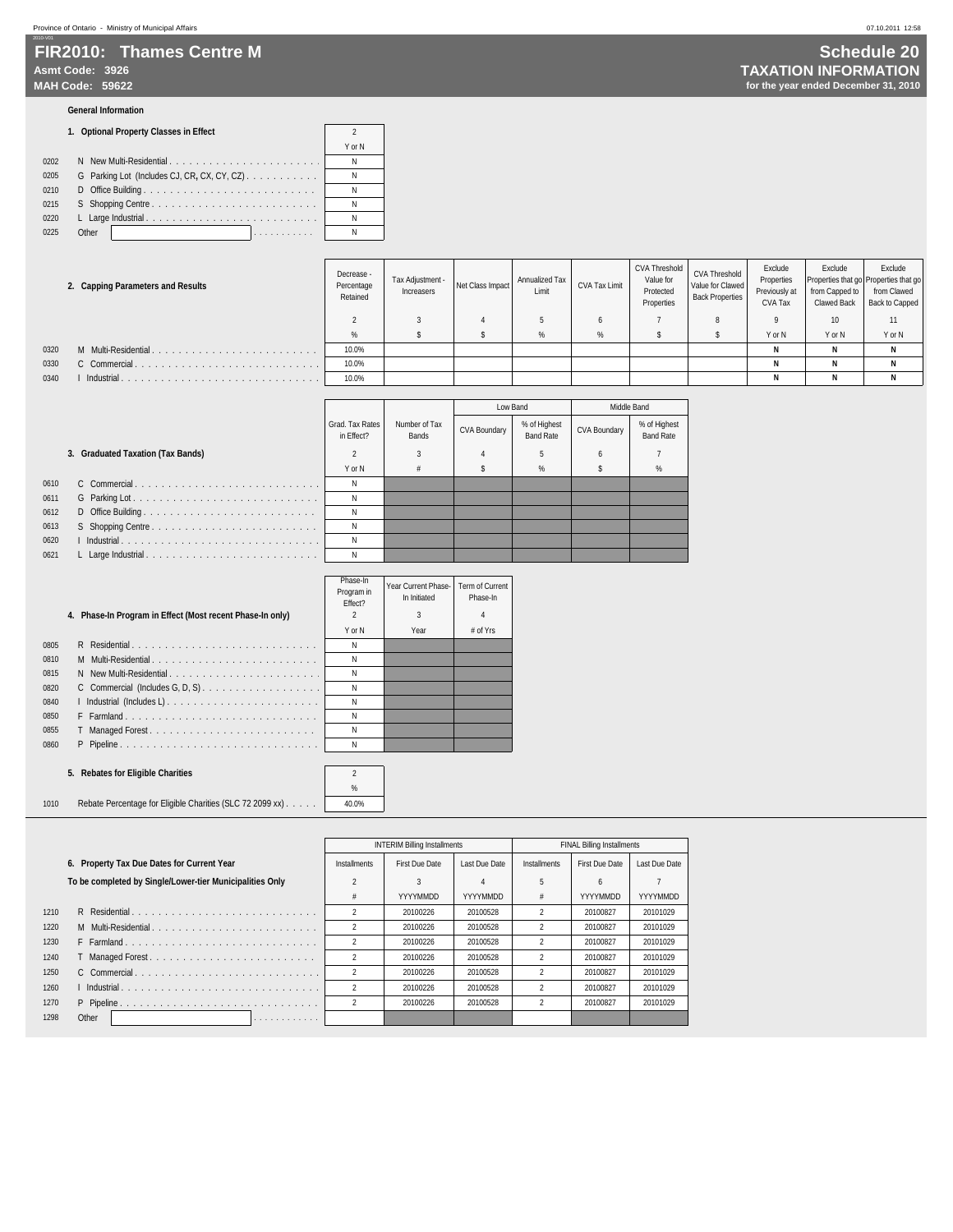**Asmt Code: 3926**

**MAH Code: 59622**

2010-V01

**9299**

**2001 0 Thames Centre M**

### **Schedule 22 MUNICIPAL and SCHOOL BOARD TAXATION**

**for the year ended December 31, 2010**

|      |              |              | 1. GENERAL PURPOSE LEVY INFORMATION |                             |                  |            |                       |                                |           |           |                  |                                                                           |                        |           |                        |              |
|------|--------------|--------------|-------------------------------------|-----------------------------|------------------|------------|-----------------------|--------------------------------|-----------|-----------|------------------|---------------------------------------------------------------------------|------------------------|-----------|------------------------|--------------|
|      |              |              |                                     |                             |                  |            |                       | Phase-In Taxable<br>Assessment |           |           |                  |                                                                           | <b>LT/ST Taxes</b>     | UT Taxes  | <b>Education Taxes</b> | <b>TOTAL</b> |
| 9299 |              |              |                                     |                             |                  |            |                       | 1,630,254,486                  |           |           |                  | a caracteristic contracts in a caracteristic contracts of a caracteristic | 6,147,554              | 5,175,337 | 4,960,240              | 16,283,131   |
|      |              |              |                                     |                             |                  |            |                       |                                |           |           |                  |                                                                           |                        |           |                        |              |
|      | <b>RTC</b>   | Tax          | <b>Property Class</b>               | <b>Tax Rate Description</b> | <b>Tax Ratio</b> | Percent of | <b>CVA Assessment</b> | Phase-In Taxable               |           |           | <b>Tax Rates</b> |                                                                           | <b>Municipal Taxes</b> |           | <b>Education Taxes</b> | <b>TOTAL</b> |
|      | <b>RTQ</b>   | Band         |                                     |                             |                  | Full Rate  |                       | Assessment                     | LT/ST     | UT        | <b>EDUC</b>      | <b>TOTAL</b>                                                              | LT/ST                  | UT        |                        |              |
|      |              | 2            | 3                                   |                             | 5                | 6          |                       | 16                             | 8         | 9         | 10 <sup>°</sup>  | 11                                                                        | 12                     | 13        | 14                     | 15           |
|      | LIST         | LIST         |                                     |                             |                  | %          | $\mathbf{\hat{s}}$    | $\mathbf{\hat{s}}$             | 0.xxxxxx% | 0.xxxxxx% | 0.xxxxxx%        | 0. XXXXXX <sup>9</sup> %                                                  | $\mathbf{s}$           | \$        | Ŝ.                     | \$           |
| 2001 | $\mathbf{0}$ |              | <b>Thames Centre M</b>              |                             |                  |            |                       |                                |           |           |                  |                                                                           |                        |           |                        |              |
| 0010 | <b>RT</b>    | $\Omega$     | Residential                         | <b>Full Occupied</b>        | 1.000000         | 100%       | 1,064,902,636         | 1,064,902,636                  | 0.458562% | 0.386042% | 0.241000%        | 1.085604%                                                                 | 4,883,239              | 4,110,971 | 2,566,415              | 11,560,625   |
| 0027 | <b>RD</b>    | $\mathbf 0$  | Residential/Farm                    | <b>Education Only</b>       | 1.000000         | 100%       | 328,500               | 328,500                        | 0.000000% | 0.000000% | 0.241000%        | 0.241000%                                                                 | $\Omega$               |           | 792                    | 792          |
| 0050 | MT           | $\mathbf 0$  | Multi-Residential                   | <b>Full Occupied</b>        | 1.769700         | 100%       | 4,567,000             | 4,567,000                      | 0.811517% | 0.683178% | 0.241000%        | 1.735695%                                                                 | 37,062                 | 31,201    | 11,006                 | 79,269       |
| 0210 | СT           | $\mathbf{0}$ | Commercial                          | <b>Full Occupied</b>        | 1.144900         | 100%       | 59,649,333            | 59,649,333                     | 0.525008% | 0.441979% | 1.546263%        | 2.513250%                                                                 | 313,164                | 263,638   | 922,336                | 1,499,138    |
| 0240 | CU           | $\mathbf 0$  | Commercial                          | <b>Excess Land</b>          | 1.144900         | 70%        | 610.692               | 610,692                        | 0.367505% | 0.309385% | 1.082384%        | 1.759274%                                                                 | 2.244                  | 1,889     | 6.610                  | 10,743       |
| 0270 | СX           | $\mathbf 0$  | Commercial                          | Vacant Land                 | 1.144900         | 70%        | 1,043,590             | 1,043,590                      | 0.367505% | 0.309385% | 1.082384%        | 1.759274%                                                                 | 3,835                  | 3,229     | 11,296                 | 18,360       |
| 0340 | <b>ST</b>    | $\Omega$     | Shopping Centre                     | <b>Full Occupied</b>        | 1.144900         | 100%       | 572,405               | 572,405                        | 0.525008% | 0.441979% | 1.546230%        | 2.513217%                                                                 | 3,005                  | 2,530     | 8,851                  | 14,386       |
| 0350 | SU           | $\mathbf 0$  | Shopping Centre                     | <b>Excess Land</b>          | 1.144900         | 70%        | 20.210                | 20,210                         | 0.367505% | 0.309385% | 1.082384%        | 1.759274%                                                                 | 74                     | 63        | 219                    | 356          |
| 2440 | XT           | $\mathbf 0$  | Commercial, NConstr.                | <b>Full Occupied</b>        | 1.144900         | 100%       | 509,075               | 509,075                        | 0.525008% | 0.441979% | 1.430000%        | 2.396987%                                                                 | 2,673                  | 2,250     | 7,280                  | 12,203       |
| 0510 |              | $\mathbf 0$  | Industrial                          | Full Occupied               | 1.745100         | 100%       | 28,984,060            | 28,984,060                     | 0.800237% | 0.673681% | 2.141786%        | 3.615704%                                                                 | 231,941                | 195,260   | 620,777                | 1,047,978    |
| 0540 | IU           | $\mathbf 0$  | Industrial                          | <b>Excess Land</b>          | 1.745100         | 65%        | 332,851               | 332,851                        | 0.520154% | 0.437893% | 1.392161%        | 2.350208%                                                                 | 1,731                  | 1,458     | 4,634                  | 7,823        |
| 0570 | IX           | $\Omega$     | Industrial                          | Vacant Land                 | 1.745100         | 65%        | 444,300               | 444,300                        | 0.520154% | 0.437893% | 1.392161%        | 2.350208%                                                                 | 2,311                  | 1,946     | 6,185                  | 10,442       |
| 2140 | JT.          | $\Omega$     | Industrial, NConstr.                | <b>Full Occupied</b>        | 1.745100         | 100%       | 288,900               | 288,900                        | 0.800237% | 0.673681% | 1.430000%        | 2.903918%                                                                 | 2,312                  | 1,946     | 4,131                  | 8,389        |
| 0515 | <b>IH</b>    | $\mathbf 0$  | Industrial                          | Full Occupied, Shared PIL   | 1.745100         | 100%       | 160.700               | 160,700                        | 0.800237% | 0.673681% | 2.141786%        | 3.615704%                                                                 | 1,286                  | 1,083     | 3,442                  | 5,811        |
| 0710 | PT           | $\mathbf 0$  | Pipeline                            | <b>Full Occupied</b>        | 1.055500         | 100%       | 34,204,200            | 34,204,200                     | 0.484012% | 0.407467% | 1.534900%        | 2.426379%                                                                 | 165,552                | 139,371   | 525,000                | 829,923      |
| 0110 | <b>FT</b>    | $\mathbf 0$  | Farmland                            | <b>Full Occupied</b>        | 0.250000         | 100%       | 432,381,936           | 432,381,936                    | 0.114641% | 0.096510% | 0.060250%        | 0.271401%                                                                 | 495,687                | 417,292   | 260,510                | 1,173,489    |
| 0140 | TT           | $\mathbf{0}$ | <b>Managed Forest</b>               | <b>Full Occupied</b>        | 0.250000         | 100%       | 1,254,098             | 1,254,098                      | 0.114641% | 0.096510% | 0.060250%        | 0.271401%                                                                 | 1,438                  | 1,210     | 756                    | 3,404        |
|      |              |              |                                     |                             |                  |            |                       |                                |           |           |                  |                                                                           |                        |           |                        | $\mathbf 0$  |
|      |              |              |                                     |                             |                  |            |                       |                                |           |           |                  |                                                                           |                        |           |                        | $\mathbf{0}$ |
|      |              |              |                                     |                             |                  |            |                       |                                |           |           |                  |                                                                           |                        |           |                        | $\mathbf{0}$ |
|      |              |              |                                     |                             |                  |            |                       |                                |           |           |                  |                                                                           |                        |           |                        |              |
|      |              |              |                                     |                             |                  |            |                       |                                |           |           |                  |                                                                           |                        |           |                        | $\mathbf{0}$ |
|      |              |              |                                     |                             |                  |            |                       |                                |           |           |                  |                                                                           |                        |           |                        | $\Omega$     |
| 9201 |              |              |                                     | <b>Subtotal</b>             |                  |            | 1,630,254,486         | 1.630.254.486                  |           |           |                  |                                                                           | 6,147,554              | 5,175,337 | 4.960.240              | 16,283,131   |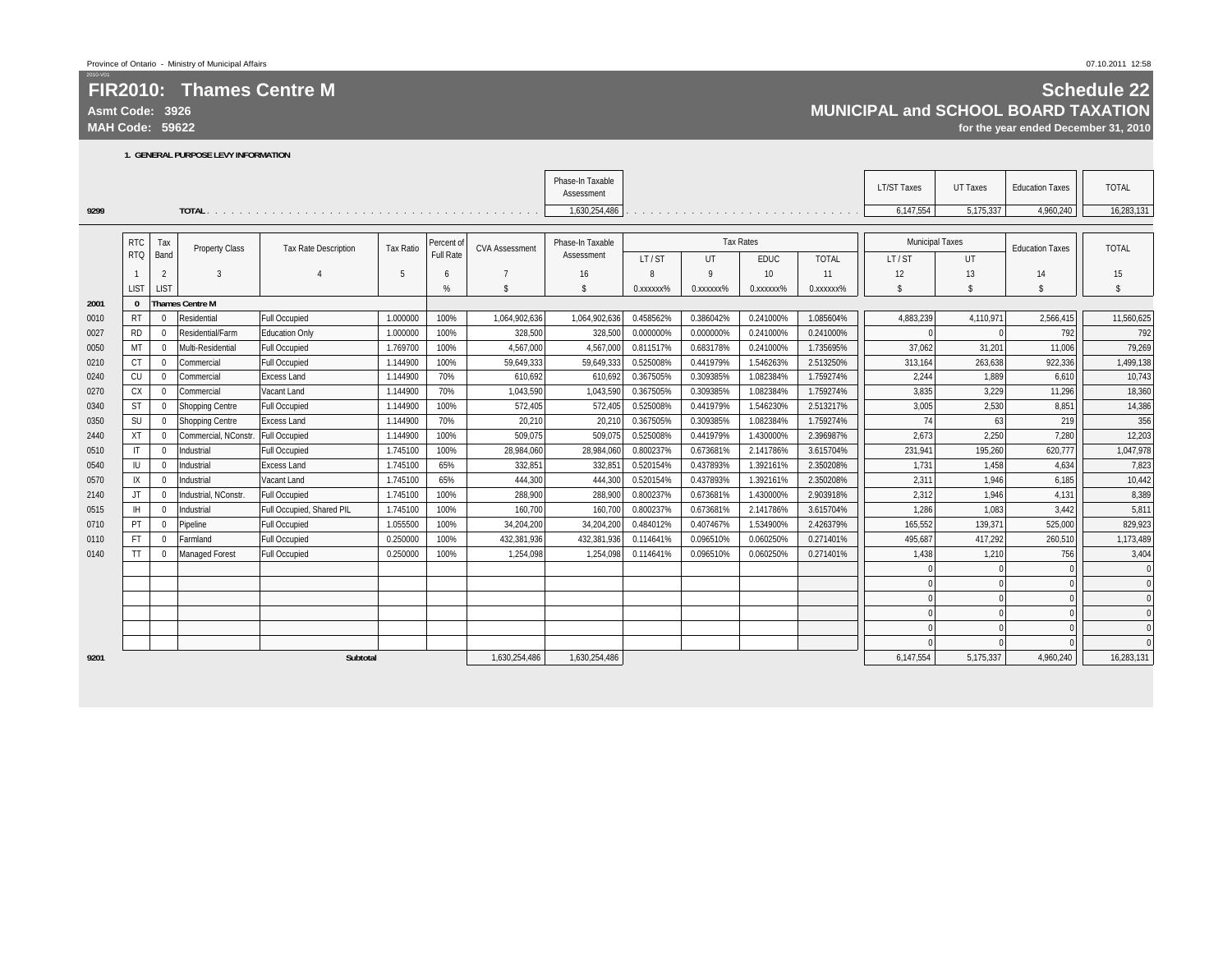**Asmt Code: 3926MAH Code: 59622**

2010-V01

## **Schedule 22 MUNICIPAL and SCHOOL BOARD TAXATION**

**for the year ended December 31, 2010**

**2. LOWER-TIER / SINGLE-TIER SPECIAL AREA LEVY INFORMATION**

|      |                |                |                       |                      |           |            |                         |                  |           |           |           |              | <b>LT/ST Taxes</b>     | <b>UT Taxes</b> | <b>Education Taxes</b> | TOTAL        |
|------|----------------|----------------|-----------------------|----------------------|-----------|------------|-------------------------|------------------|-----------|-----------|-----------|--------------|------------------------|-----------------|------------------------|--------------|
| 9499 |                |                |                       |                      |           |            |                         |                  |           |           |           | .            | $\pmb{0}$              |                 |                        | $\mathbf{0}$ |
|      |                |                |                       |                      |           |            |                         |                  |           |           |           |              |                        |                 |                        |              |
|      | <b>RTC</b>     | Tax            | <b>Property Class</b> | Tax Rate Description | Tax Ratio | Percent of | <b>CVA Assessment</b>   | Phase-In Taxable |           |           | Tax Rates |              | <b>Municipal Taxes</b> |                 | <b>Education Taxes</b> | <b>TOTAL</b> |
|      | <b>RTQ</b>     | Band           |                       |                      |           | Full Rate  |                         | Assessment       | LT/ST     | UT        | EDUC      | <b>TOTAL</b> | LT/ST                  | UT              |                        |              |
|      | $\overline{1}$ | $\overline{2}$ | $\overline{3}$        | $\overline{4}$       | 5         | 6          | $\overline{7}$          | 16               | 8         | 9         | 10        | 11           | 12                     | 13              | 14                     | 15           |
|      | <b>LIST</b>    | <b>LIST</b>    |                       |                      |           | $\%$       | $\sqrt[6]{\frac{1}{2}}$ | $\mathsf{s}$     | 0.xxxxxx% | 0.xxxxxx% | 0.xxxxxx% | 0.xxxxxx%    | \$                     | \$              | \$                     | \$           |
| 4001 |                |                |                       |                      |           |            |                         |                  |           |           |           |              |                        |                 |                        |              |
| 0010 | <b>RT</b>      |                | 0 Residential         | <b>Full Occupied</b> | 1.000000  | 100%       |                         |                  |           |           |           |              |                        |                 |                        | $\mathbf{0}$ |
|      |                |                |                       |                      |           |            |                         |                  |           |           |           |              |                        |                 |                        | $\Omega$     |
|      |                |                |                       |                      |           |            |                         |                  |           |           |           |              |                        |                 |                        | $\Omega$     |
|      |                |                |                       |                      |           |            |                         |                  |           |           |           |              |                        |                 |                        |              |
|      |                |                |                       |                      |           |            |                         |                  |           |           |           |              |                        |                 |                        | $\Omega$     |
|      |                |                |                       |                      |           |            |                         |                  |           |           |           |              |                        |                 |                        |              |
|      |                |                |                       |                      |           |            |                         |                  |           |           |           |              |                        |                 |                        |              |
|      |                |                |                       |                      |           |            |                         |                  |           |           |           |              |                        |                 |                        | $\Omega$     |
|      |                |                |                       |                      |           |            |                         |                  |           |           |           |              |                        |                 |                        | $\Omega$     |
|      |                |                |                       |                      |           |            |                         |                  |           |           |           |              |                        |                 |                        |              |
|      |                |                |                       |                      |           |            |                         |                  |           |           |           |              |                        |                 |                        | $\sqrt{ }$   |
|      |                |                |                       |                      |           |            |                         |                  |           |           |           |              |                        |                 |                        |              |
|      |                |                |                       |                      |           |            |                         |                  |           |           |           |              |                        |                 |                        |              |
|      |                |                |                       |                      |           |            |                         |                  |           |           |           |              |                        |                 |                        | $\Omega$     |
|      |                |                |                       |                      |           |            |                         |                  |           |           |           |              |                        |                 |                        | $\Omega$     |
|      |                |                |                       |                      |           |            |                         |                  |           |           |           |              |                        |                 |                        |              |
|      |                |                |                       |                      |           |            |                         |                  |           |           |           |              |                        |                 |                        | $\Omega$     |
|      |                |                |                       |                      |           |            |                         |                  |           |           |           |              |                        |                 |                        | $\mathbf{0}$ |
| 9401 |                |                |                       | Subtotal             |           |            | $\Omega$                | $\mathbf{0}$     |           |           |           |              | $\Omega$               |                 |                        | $\mathbf{0}$ |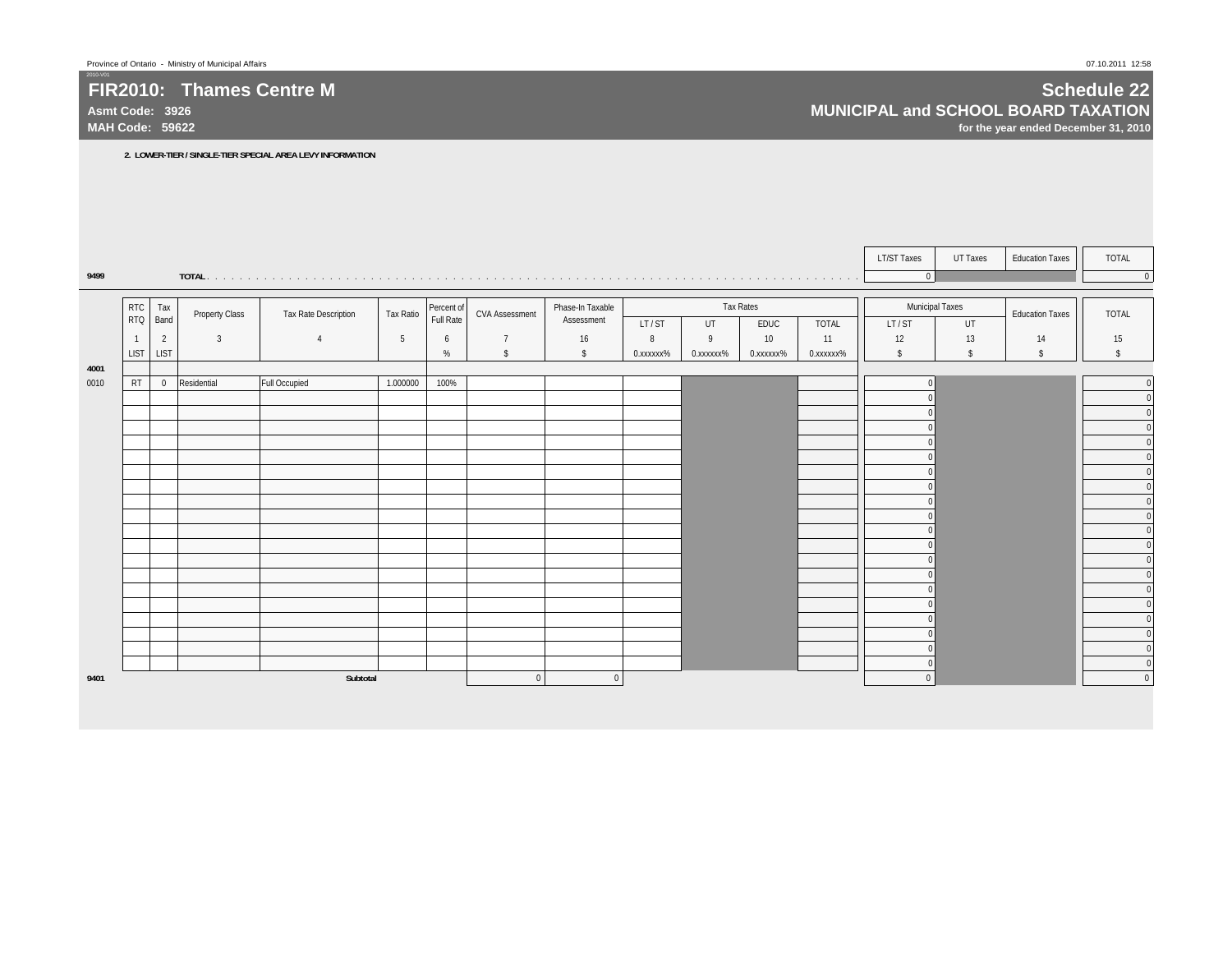**Asmt Code: 3926MAH Code: 59622**

2010-V01

## **Schedule 22 MUNICIPAL and SCHOOL BOARD TAXATION**

**for the year ended December 31, 2010**

**3. UPPER-TIER SPECIAL AREA LEVY INFORMATION**

|      |                          |                |                       |                      |                  |                         |                         |                                |           |           |           |              | <b>LT/ST Taxes</b> | UT Taxes               | <b>Education Taxes</b> | TOTAL        |
|------|--------------------------|----------------|-----------------------|----------------------|------------------|-------------------------|-------------------------|--------------------------------|-----------|-----------|-----------|--------------|--------------------|------------------------|------------------------|--------------|
| 9699 |                          |                |                       |                      |                  |                         |                         |                                |           |           |           |              |                    | $\Omega$               |                        | $\Omega$     |
|      |                          |                |                       |                      |                  |                         |                         |                                |           |           |           |              |                    |                        |                        |              |
|      | <b>RTC</b><br><b>RTQ</b> | Tax<br>Band    | <b>Property Class</b> | Tax Rate Description | <b>Tax Ratio</b> | Percent of<br>Full Rate | <b>CVA Assessment</b>   | Phase-In Taxable<br>Assessment |           |           | Tax Rates |              |                    | <b>Municipal Taxes</b> | <b>Education Taxes</b> | <b>TOTAL</b> |
|      |                          |                |                       |                      |                  |                         |                         |                                | LT/ST     | UT        | EDUC      | <b>TOTAL</b> | LT/ST              | UT                     |                        |              |
|      | $\overline{1}$           | $\overline{2}$ | $\overline{3}$        |                      | $5\phantom{.0}$  | 6                       | $\overline{7}$          | 16                             | 8         | 9         | 10        | 11           | 12                 | 13                     | 14                     | 15           |
|      | LIST                     | LIST           |                       |                      |                  | $\%$                    | $\sqrt[6]{\frac{1}{2}}$ | $\mathsf{s}$                   | 0.xxxxxx% | 0.xxxxxx% | 0.xxxxxx% | 0.xxxxxx%    | \$                 | \$                     | $\mathsf{s}$           | s.           |
| 6001 |                          |                |                       |                      |                  |                         |                         |                                |           |           |           |              |                    |                        |                        |              |
| 0010 | RT                       | $\mathbf 0$    | Residential           | <b>Full Occupied</b> | 1.000000         | 100%                    |                         |                                |           |           |           |              |                    |                        |                        | $\Omega$     |
|      |                          |                |                       |                      |                  |                         |                         |                                |           |           |           |              |                    |                        |                        | $\Omega$     |
|      |                          |                |                       |                      |                  |                         |                         |                                |           |           |           |              |                    |                        |                        |              |
|      |                          |                |                       |                      |                  |                         |                         |                                |           |           |           |              |                    |                        |                        |              |
|      |                          |                |                       |                      |                  |                         |                         |                                |           |           |           |              |                    |                        |                        |              |
|      |                          |                |                       |                      |                  |                         |                         |                                |           |           |           |              |                    |                        |                        |              |
|      |                          |                |                       |                      |                  |                         |                         |                                |           |           |           |              |                    |                        |                        |              |
|      |                          |                |                       |                      |                  |                         |                         |                                |           |           |           |              |                    |                        |                        |              |
|      |                          |                |                       |                      |                  |                         |                         |                                |           |           |           |              |                    |                        |                        |              |
|      |                          |                |                       |                      |                  |                         |                         |                                |           |           |           |              |                    |                        |                        |              |
|      |                          |                |                       |                      |                  |                         |                         |                                |           |           |           |              |                    |                        |                        |              |
|      |                          |                |                       |                      |                  |                         |                         |                                |           |           |           |              |                    |                        |                        |              |
|      |                          |                |                       |                      |                  |                         |                         |                                |           |           |           |              |                    |                        |                        |              |
|      |                          |                |                       |                      |                  |                         |                         |                                |           |           |           |              |                    |                        |                        |              |
|      |                          |                |                       |                      |                  |                         |                         |                                |           |           |           |              |                    |                        |                        |              |
|      |                          |                |                       |                      |                  |                         |                         |                                |           |           |           |              |                    |                        |                        |              |
|      |                          |                |                       |                      |                  |                         |                         |                                |           |           |           |              |                    |                        |                        |              |
|      |                          |                |                       |                      |                  |                         |                         |                                |           |           |           |              |                    |                        |                        |              |
|      |                          |                |                       |                      |                  |                         |                         |                                |           |           |           |              |                    |                        |                        | $\Omega$     |
|      |                          |                |                       |                      |                  |                         |                         |                                |           |           |           |              |                    |                        |                        | $\Omega$     |
| 9601 |                          |                |                       | Subtotal             |                  |                         | $\Omega$                | $\Omega$                       |           |           |           |              |                    | $\Omega$               |                        | $\Omega$     |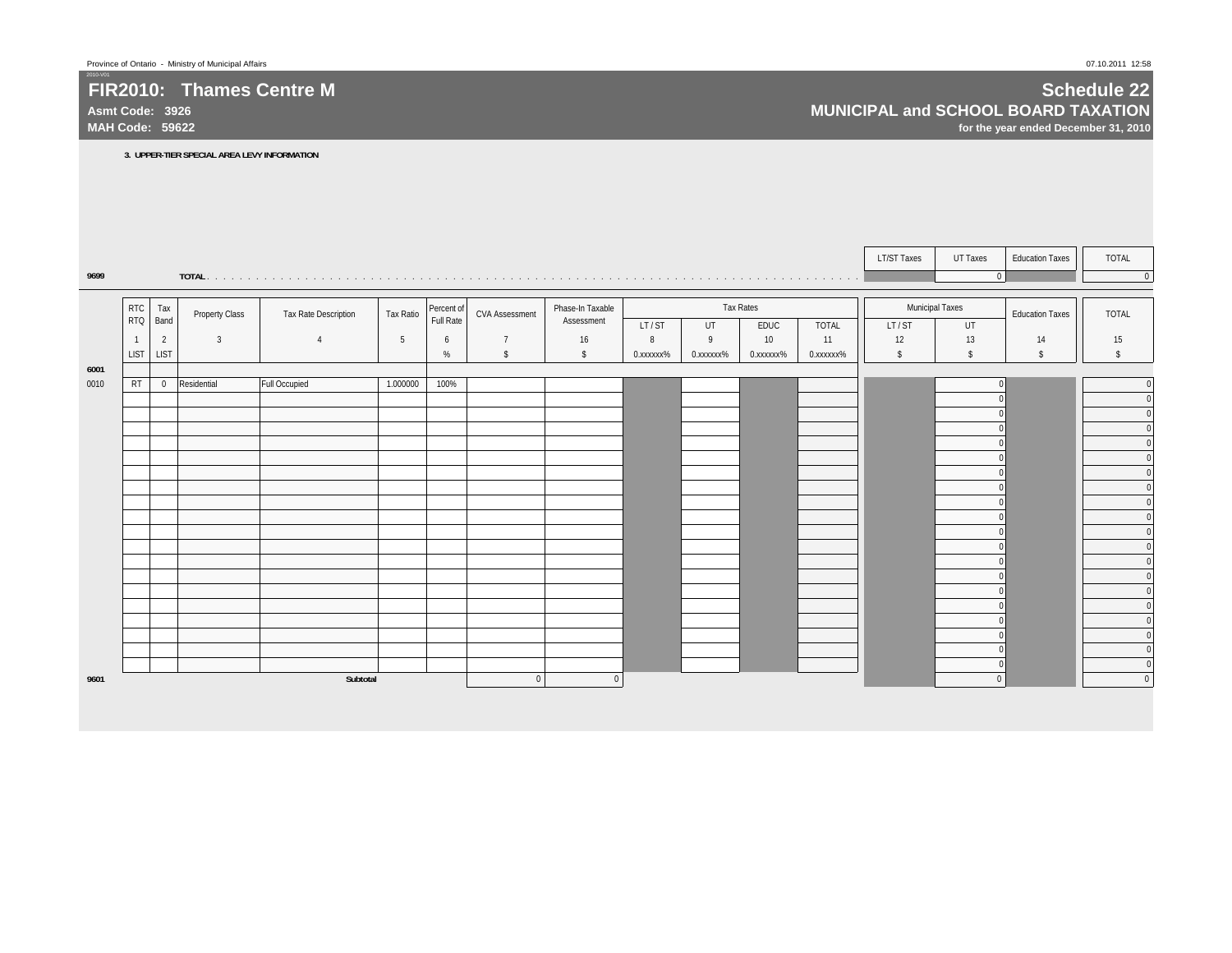**Asmt Code: 3926MAH Code: 59622**

2010-V01

## **Schedule 22 MUNICIPAL and SCHOOL BOARD TAXATION**

**for the year ended December 31, 2010**

|      |                                     | <b>Municipal Taxes</b>   |              | <b>Education Taxes</b> | <b>TOTAL</b>             |
|------|-------------------------------------|--------------------------|--------------|------------------------|--------------------------|
|      |                                     | LT/ST                    | UT           |                        |                          |
|      | 4. ADJUSTMENTS TO TAXATION          | 12<br>$\mathbf{\hat{S}}$ | 13           | 14<br><b>R</b>         | 15<br>$\mathbf{\hat{s}}$ |
| 7010 |                                     |                          |              |                        | $\overline{0}$           |
|      | 5. SUPPLEMENTARY TAXES              |                          |              |                        |                          |
|      |                                     |                          |              |                        |                          |
| 9799 |                                     | 129,529                  |              |                        | 129,529                  |
|      | <b>6. AMOUNT LEVIED BY TAX RATE</b> |                          |              |                        |                          |
| 9910 | <b>TOTAL Levied by Tax Rate</b>     | 6,277,083                | 5,175,337    | 4,960,240              | 16,412,660               |
|      | 7. AMOUNTS ADDED TO TAX BILL        |                          |              |                        |                          |
|      |                                     |                          |              |                        |                          |
| 8005 |                                     |                          |              |                        | $\mathbf{0}$             |
| 8010 |                                     |                          |              |                        | $\overline{0}$           |
| 8015 |                                     |                          |              |                        | $\mathbf 0$              |
| 8020 |                                     |                          |              |                        | $\mathbf{0}$             |
| 8025 |                                     |                          |              |                        | $\mathbf{0}$             |
| 8030 |                                     |                          |              |                        | $\overline{0}$           |
| 8035 |                                     |                          |              |                        | $\overline{0}$           |
| 8040 |                                     |                          |              |                        | $\mathbf{0}$             |
| 8097 | Other                               |                          |              |                        | $\mathbf{0}$             |
| 9890 | Subtotal                            | $\Omega$                 | $\Omega$     | $\Omega$               | $\overline{0}$           |
|      | 8. OTHER TAXATION AMOUNTS           |                          |              |                        |                          |
| 8045 |                                     | 15,165                   |              |                        | 15,165                   |
| 8050 |                                     | 347                      |              |                        | 347                      |
| 8098 | Other                               |                          |              |                        | $\overline{0}$           |
| 9892 | Subtotal                            | 15,512                   | $\mathbf{0}$ |                        | 15,512                   |
|      | 9. TOTAL AMOUNT LEVIED              |                          |              |                        |                          |
| 9990 | <b>TOTAL Levies</b>                 | 6,292,595                | 5,175,337    | 4,960,240              | 16,428,172               |

9990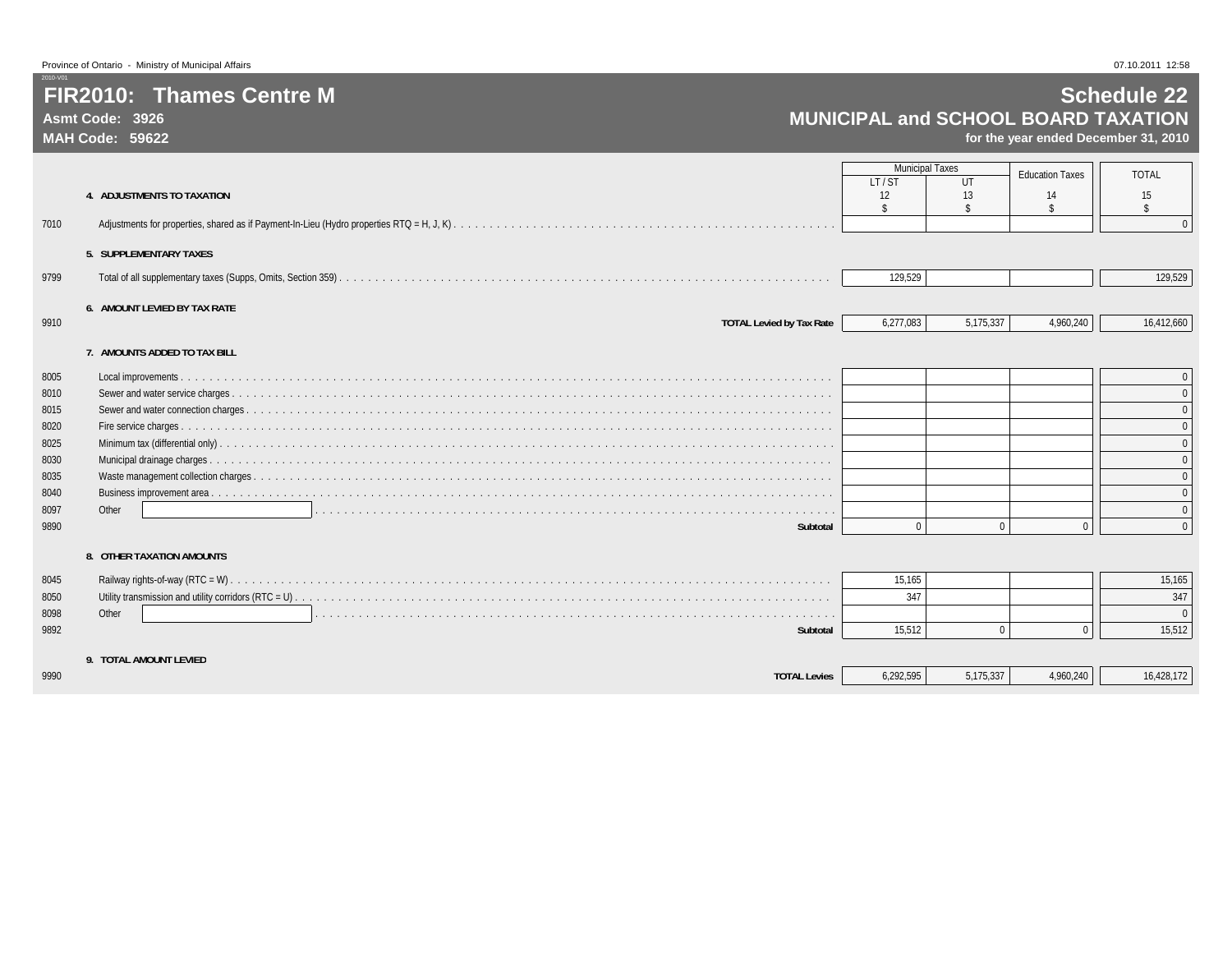**Asmt Code: 3926**

**MAH Code: 59622**

2010-V01

# **Schedule 24**

**PAYMENTS-IN-LIEU of TAXATION**

**for the year ended December 31, 2010**

**1. GENERAL PURPOSE PAYMENTS-IN-LIEU**

|      |                |                |                        |                                |           |      |                               | PIL Phased-In<br>Assessment |           |              |                                                                                                                                                                                                                               |              | <b>LT/ST PILS</b>     | UT PILS              | <b>Education PILS</b> | TOTAL              |
|------|----------------|----------------|------------------------|--------------------------------|-----------|------|-------------------------------|-----------------------------|-----------|--------------|-------------------------------------------------------------------------------------------------------------------------------------------------------------------------------------------------------------------------------|--------------|-----------------------|----------------------|-----------------------|--------------------|
| 9299 |                |                |                        |                                |           |      |                               | 1,045,200                   |           |              | a constitution of the constitution of the constitution of the constitution of the constitution of the constitution of the constitution of the constitution of the constitution of the constitution of the constitution of the |              | 5,458                 | 4,596                | 11,753                | 21,807             |
|      | <b>RTC</b>     |                |                        |                                |           |      |                               | PIL Phased-In               |           |              | <b>Tax Rates</b>                                                                                                                                                                                                              |              | <b>Municipal PILS</b> |                      |                       |                    |
|      | <b>RTQ</b>     | Tax<br>Band    | <b>Property Class</b>  | <b>Tax Rate Description</b>    | Tax Ratio |      | Percent of PIL CVA Assessment | Assessment                  | LT/ST     | UT           | <b>EDUC</b>                                                                                                                                                                                                                   | <b>TOTAL</b> | LT/ST                 | UT                   | <b>Education PILS</b> | <b>TOTAL</b>       |
|      | $\overline{1}$ | $\overline{2}$ | $\overline{3}$         | $\overline{4}$                 | 5         | 6    | $\overline{7}$                | 16                          | 8         | $\mathsf{o}$ | 10                                                                                                                                                                                                                            | 11           | 12                    | 13                   | 14                    | 15                 |
|      | <b>LIST</b>    | <b>LIST</b>    |                        |                                |           | %    | <sup>\$</sup>                 | \$                          | 0.xxxxxx% | 0.xxxxxx%    | 0.xxxxxx%                                                                                                                                                                                                                     | 0.xxxxxx%    | \$                    | \$                   | \$                    | $\mathbf{\hat{s}}$ |
| 2001 | $\bf{0}$       |                | <b>Thames Centre M</b> |                                |           |      |                               |                             |           |              |                                                                                                                                                                                                                               |              |                       |                      |                       |                    |
| 1010 | RF             | $\mathbf 0$    | Residential            | PIL: Full Occupied             | 1.000000  | 100% | 42,800                        | 42,800                      | 0.458562% | 0.386042%    | 0.241000%                                                                                                                                                                                                                     | 1.085604%    | 196                   | 165                  | 103                   | 464                |
| 1210 | <b>CF</b>      | $\mathbf 0$    | Commercial             | PIL: Full Occupied             | 1.144900  | 100% | 753,400                       | 753,400                     | 0.525008% | 0.441979%    | 1.546263%                                                                                                                                                                                                                     | 2.513250%    | 3,955                 | 3,330                | 11,650                | 18,935             |
| 1220 | CG             | 0              | Commercial             | PIL: 'General' Only (No Educ.) | 1.144900  | 100% | 249,000                       | 249,000                     | 0.525008% | 0.441979%    | 0.000000%                                                                                                                                                                                                                     | 0.966987%    | 1,307                 | 1,101                |                       | 2,408              |
|      |                |                |                        |                                |           |      |                               |                             |           |              |                                                                                                                                                                                                                               |              |                       | $\Omega$             |                       | $\mathbf{0}$       |
|      |                |                |                        |                                |           |      |                               |                             |           |              |                                                                                                                                                                                                                               |              |                       | $\Omega$             |                       | $\Omega$           |
|      |                |                |                        |                                |           |      |                               |                             |           |              |                                                                                                                                                                                                                               |              |                       | $\Omega$             |                       |                    |
|      |                |                |                        |                                |           |      |                               |                             |           |              |                                                                                                                                                                                                                               |              |                       | $\Omega$             |                       |                    |
|      |                |                |                        |                                |           |      |                               |                             |           |              |                                                                                                                                                                                                                               |              |                       | $\Omega$             |                       |                    |
|      |                |                |                        |                                |           |      |                               |                             |           |              |                                                                                                                                                                                                                               |              |                       | $\Omega$             |                       |                    |
|      |                |                |                        |                                |           |      |                               |                             |           |              |                                                                                                                                                                                                                               |              |                       | $\theta$             |                       |                    |
|      |                |                |                        |                                |           |      |                               |                             |           |              |                                                                                                                                                                                                                               |              |                       | $\Omega$             |                       |                    |
|      |                |                |                        |                                |           |      |                               |                             |           |              |                                                                                                                                                                                                                               |              |                       | $\Omega$             |                       |                    |
|      |                |                |                        |                                |           |      |                               |                             |           |              |                                                                                                                                                                                                                               |              |                       | $\Omega$             |                       |                    |
|      |                |                |                        |                                |           |      |                               |                             |           |              |                                                                                                                                                                                                                               |              |                       | $\Omega$             |                       |                    |
|      |                |                |                        |                                |           |      |                               |                             |           |              |                                                                                                                                                                                                                               |              |                       | $\Omega$             |                       |                    |
|      |                |                |                        |                                |           |      |                               |                             |           |              |                                                                                                                                                                                                                               |              |                       | $\Omega$<br>$\Omega$ |                       |                    |
|      |                |                |                        |                                |           |      |                               |                             |           |              |                                                                                                                                                                                                                               |              |                       | $\Omega$             |                       |                    |
|      |                |                |                        |                                |           |      |                               |                             |           |              |                                                                                                                                                                                                                               |              |                       | $\Omega$             |                       |                    |
|      |                |                |                        |                                |           |      |                               |                             |           |              |                                                                                                                                                                                                                               |              |                       | $\Omega$             |                       | $\Omega$           |
| 9201 |                |                |                        | Subtotal                       |           |      | 1,045,200                     | 1,045,200                   |           |              |                                                                                                                                                                                                                               |              | 5,458                 | 4,596                | 11,753                | 21,807             |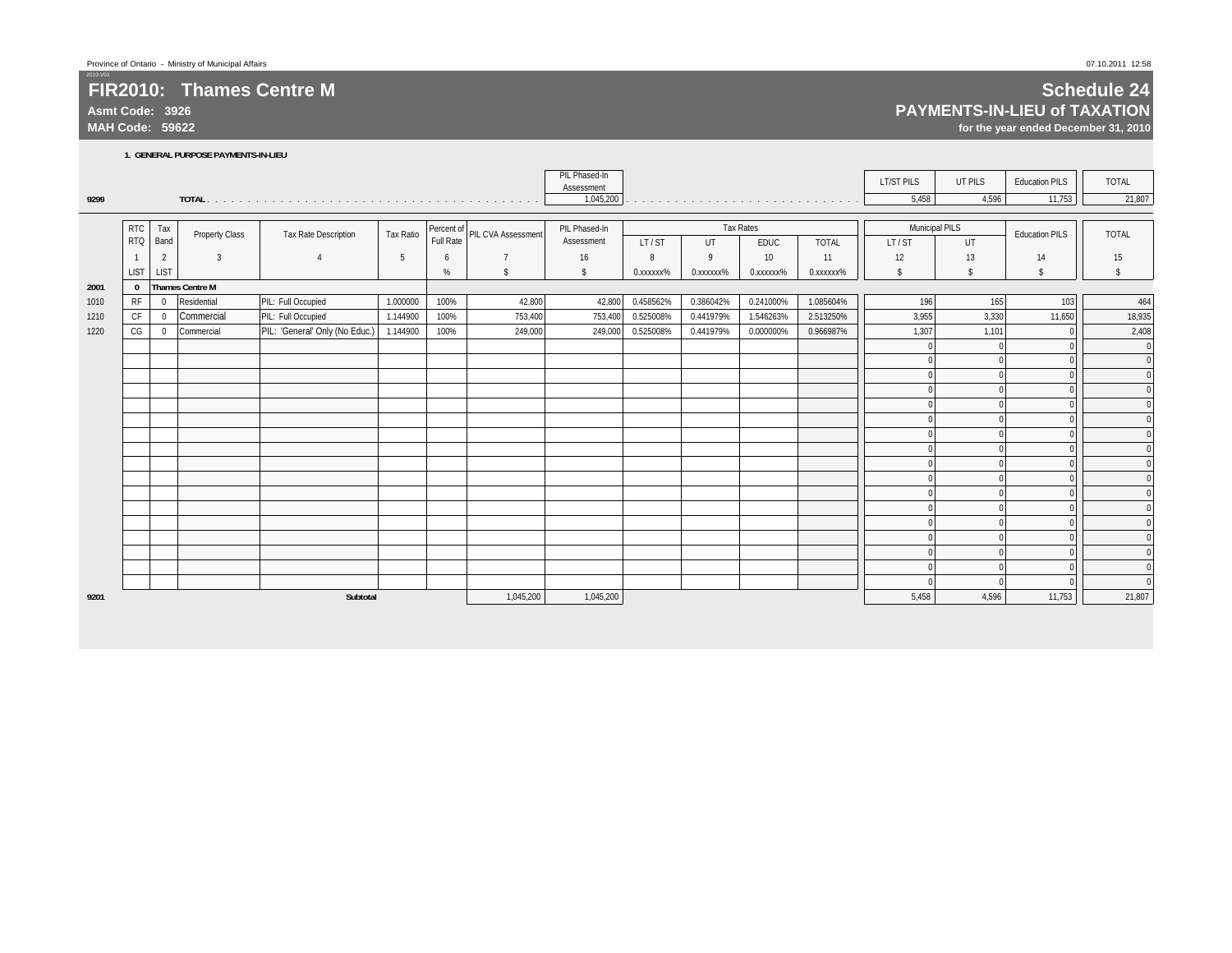**Asmt Code: 3926MAH Code: 59622**

2010-V01

 **Schedule 24 PAYMENTS-IN-LIEU of TAXATION for the year ended December 31, 2010**

**2. LOWER-TIER / SINGLE-TIER SPECIAL AREA PAYMENTS-IN-LIEU INFORMATION**

|      |                        |                |                       |                             |           |      |                               |                             |           |           |                  |             | LT/ST PILS                     | UT PILS       | <b>Education PILS</b> | TOTAL                      |
|------|------------------------|----------------|-----------------------|-----------------------------|-----------|------|-------------------------------|-----------------------------|-----------|-----------|------------------|-------------|--------------------------------|---------------|-----------------------|----------------------------|
| 9499 |                        |                |                       |                             |           |      |                               |                             |           |           |                  |             | $\mathbf 0$                    |               |                       | $\mathbf 0$                |
|      |                        |                |                       |                             |           |      |                               |                             |           |           |                  |             |                                |               |                       |                            |
|      | <b>RTC</b><br>RTQ Band | Tax            | <b>Property Class</b> | <b>Tax Rate Description</b> | Tax Ratio |      | Percent of PIL CVA Assessment | PIL Phased-In<br>Assessment | LT/ST     |           | <b>Tax Rates</b> |             | <b>Municipal PILS</b><br>LT/ST | UT            | <b>Education PILS</b> | <b>TOTAL</b>               |
|      | $\overline{1}$         | $\overline{2}$ | $\overline{3}$        | $\overline{4}$              | 5         | 6    | $\overline{7}$                | 16                          | 8         | UT<br>9   | EDUC<br>10       | TOTAL<br>11 | 12                             | 13            | 14                    | 15                         |
|      | <b>LIST</b>            | <b>LIST</b>    |                       |                             |           | $\%$ | $\mathsf{\$}$                 | $\mathsf{\$}$               | 0.xxxxxx% | 0.xxxxxx% | 0.xxxxxx%        | 0.xxxxxx%   | $\mathsf{s}$                   | $\mathsf{\$}$ | $\mathsf{s}$          | $\mathsf{s}$               |
| 4001 |                        |                |                       |                             |           |      |                               |                             |           |           |                  |             |                                |               |                       |                            |
| 1010 | RF                     | $\overline{0}$ | Residential           | PIL: Full Occupied          | 1.000000  | 100% |                               |                             |           |           |                  |             |                                |               |                       | $\mathbf 0$                |
|      |                        |                |                       |                             |           |      |                               |                             |           |           |                  |             |                                |               |                       | $\mathbf 0$                |
|      |                        |                |                       |                             |           |      |                               |                             |           |           |                  |             |                                |               |                       | $\mathbf 0$                |
|      |                        |                |                       |                             |           |      |                               |                             |           |           |                  |             |                                |               |                       | $\mathbf 0$                |
|      |                        |                |                       |                             |           |      |                               |                             |           |           |                  |             |                                |               |                       | $\mathbf 0$                |
|      |                        |                |                       |                             |           |      |                               |                             |           |           |                  |             |                                |               |                       | $\pmb{0}$<br>$\mathbf{0}$  |
|      |                        |                |                       |                             |           |      |                               |                             |           |           |                  |             |                                |               |                       | $\mathbf 0$                |
|      |                        |                |                       |                             |           |      |                               |                             |           |           |                  |             |                                |               |                       | $\mathbf 0$                |
|      |                        |                |                       |                             |           |      |                               |                             |           |           |                  |             |                                |               |                       | $\pmb{0}$                  |
|      |                        |                |                       |                             |           |      |                               |                             |           |           |                  |             |                                |               |                       | $\mathbf 0$                |
|      |                        |                |                       |                             |           |      |                               |                             |           |           |                  |             |                                |               |                       | $\mathbf 0$                |
|      |                        |                |                       |                             |           |      |                               |                             |           |           |                  |             |                                |               |                       | $\mathbf 0$                |
|      |                        |                |                       |                             |           |      |                               |                             |           |           |                  |             |                                |               |                       | $\mathbf 0$                |
|      |                        |                |                       |                             |           |      |                               |                             |           |           |                  |             |                                |               |                       | $\mathbf 0$<br>$\mathbf 0$ |
|      |                        |                |                       |                             |           |      |                               |                             |           |           |                  |             |                                |               |                       | $\mathbf 0$                |
|      |                        |                |                       |                             |           |      |                               |                             |           |           |                  |             |                                |               |                       | $\mathbf 0$                |
|      |                        |                |                       |                             |           |      |                               |                             |           |           |                  |             |                                |               |                       | $\mathbf{0}$               |
|      |                        |                |                       |                             |           |      |                               |                             |           |           |                  |             |                                |               |                       | $\mathbf 0$                |
| 9401 |                        |                |                       | Subtotal                    |           |      | $\Omega$                      | $\Omega$                    |           |           |                  |             | $\Omega$                       |               |                       | $\mathbf{0}$               |
|      |                        |                |                       |                             |           |      |                               |                             |           |           |                  |             |                                |               |                       |                            |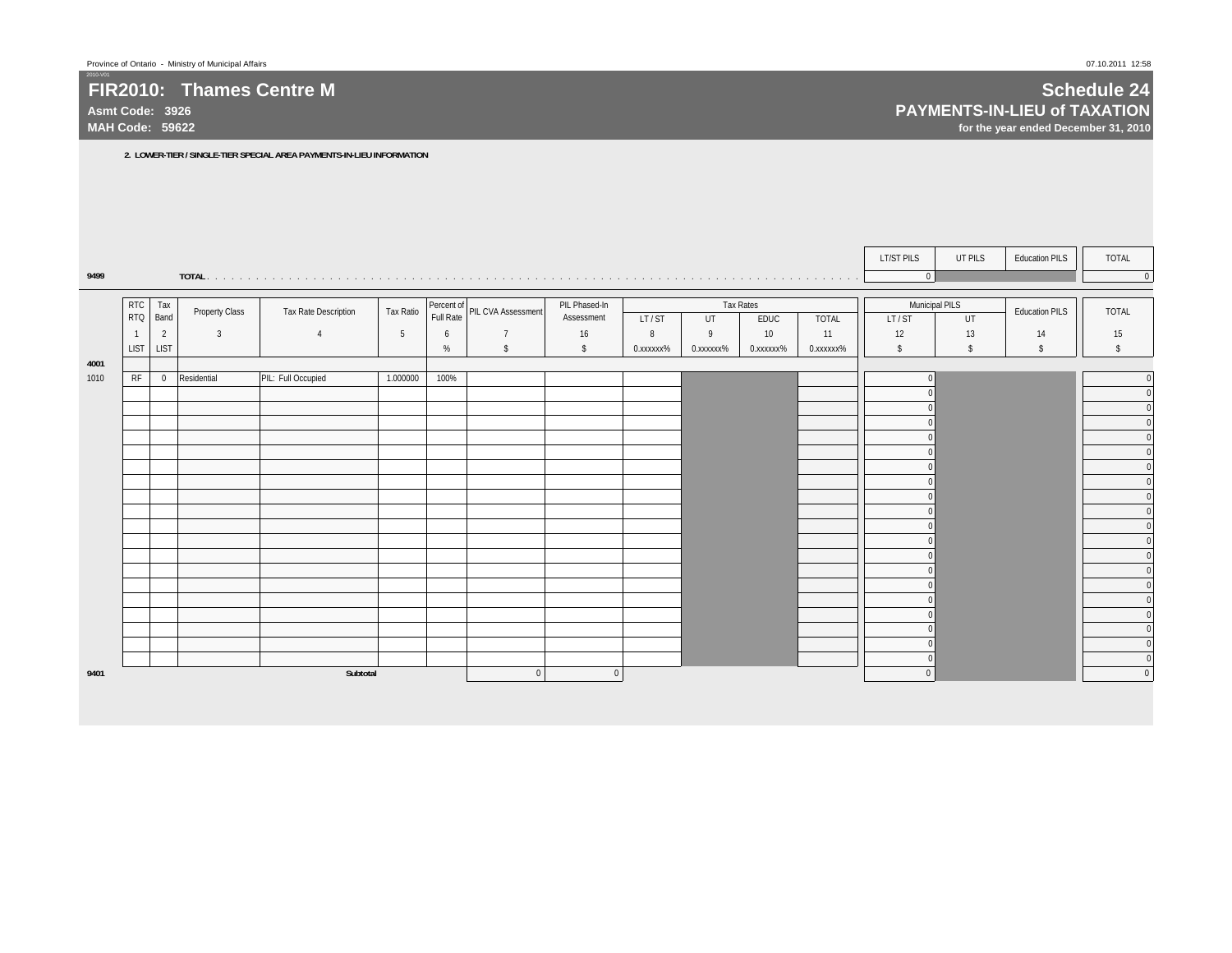**3. UPPER-TIER SPECIAL AREA PAYMENTS-IN-LIEU INFORMATION**

**Asmt Code: 3926MAH Code: 59622**

2010-V01

**9699**

**6001**

 $$\mathbb{S}$$ 

 **Schedule 24 PAYMENTS-IN-LIEU of TAXATION for the year ended December 31, 2010**

LT/ST PILS UT PILS Education PILS | TOTAL **TOTAL** . . . . . . . . . . . . . . . . . . . . . . . . . . . . . . . . . . . . . . . . . . . . . . . . . . . . . . . . . . . . . . . . . . . . . . . . . . . . . . . . 0 0 Tax Rates **Municipal PILS** LT/ST I UT I EDUC I TOTAL II LT/ST I UT UT 1 1 2 3 4 5 6 7 7 1 6 8 9 9 10 1 11 1 12 1 13 1 14 1 15 LIST LIST % \$ \$ 0.xxxxxx% 0.xxxxxx% 0.xxxxxx% 0.xxxxxx% \$ \$ \$ \$1010 RF 0 Residential PIL: Full Occupied 1.000000 100% 0 0 0 00 00 00 00 00 00 00 00 00 00 00 00 00 00 00 00 00 00 0**9601 Subtotal** 0 0 0 0 Tax Ratioo Percent of Pull Pull Phased In Pull Phased In Little of Tax Rates (Northern Little Municipal PILS | TOTAL | T<br>Full Rate Pull Rate (Nording Assessment | IT/ST | IIT | FDIIC | TOTAL | IT/ST | IIT | Education PILS | | TOTAL PIL Phased-In Assessment PIL CVA Assessment RTC RTQRTC Tax Property Class Tax Rate Description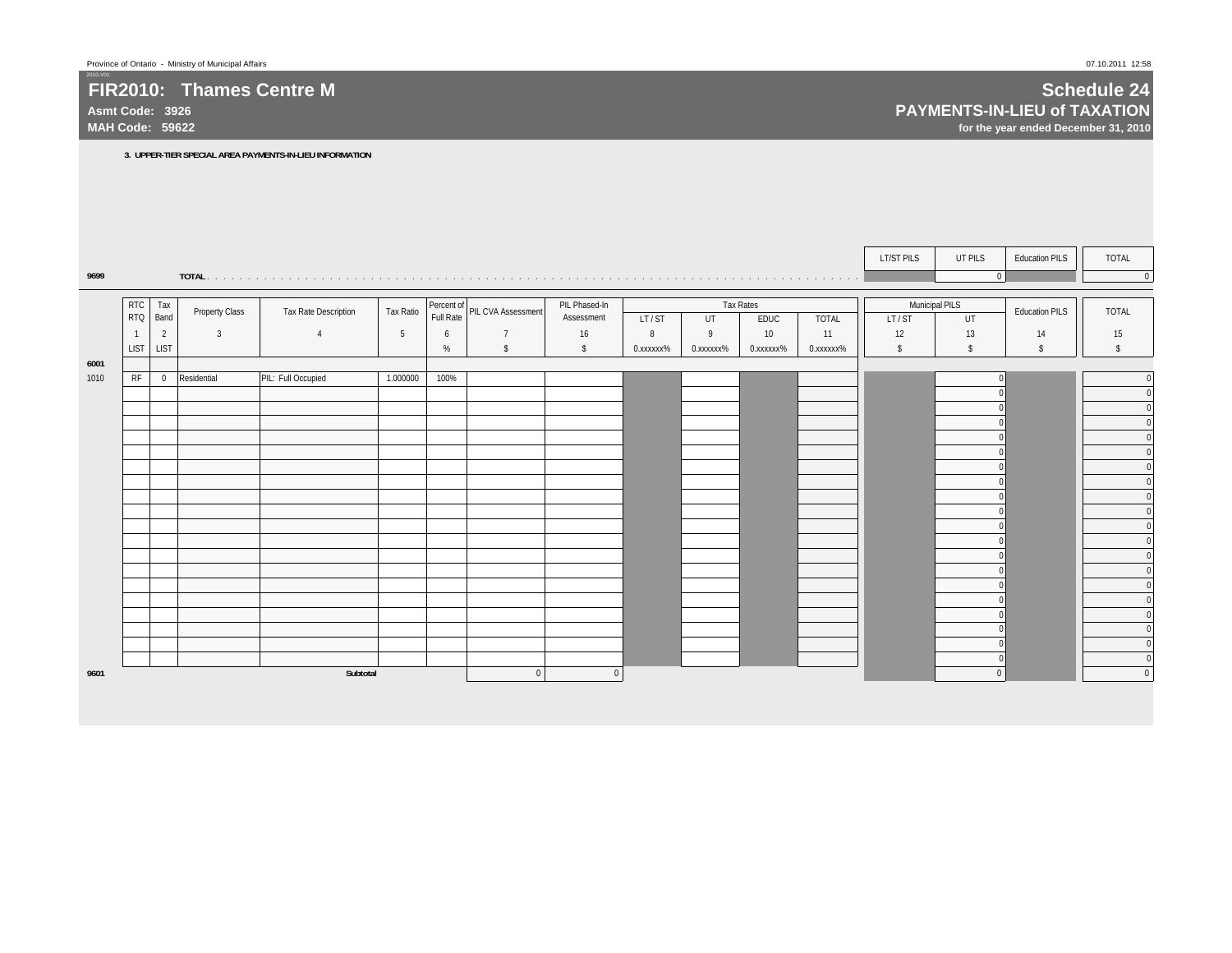**Asmt Code: 3926MAH Code: 59622**

2010-V01

## **Schedule 24 PAYMENTS-IN-LIEU of TAXATION**

|      |                                          | <b>Municipal PILS</b> |              | <b>Education PILS</b> | <b>TOTAL</b>       |
|------|------------------------------------------|-----------------------|--------------|-----------------------|--------------------|
|      |                                          | LT/ST                 | UT           |                       |                    |
|      | <b>4. SUPPLEMENTARY PAYMENTS-IN-LIEU</b> | 12                    | 13           | 14                    | 15                 |
|      |                                          | $\mathbf{\hat{S}}$    |              | \$                    | $\hat{\mathbf{r}}$ |
| 9799 |                                          |                       |              |                       | $\Omega$           |
|      | 5. PAYMENTS-IN-LIEU LEVIED BY TAX RATE   |                       |              |                       |                    |
| 9910 | <b>TOTAL PILS Levied by Tax Rate</b>     | 5.458                 | 4.596        | 11,753                | 21,807             |
|      |                                          |                       |              |                       |                    |
|      | 6. AMOUNTS ADDED TO PAYMENTS-IN-LIEU     |                       |              |                       |                    |
| 8005 |                                          |                       |              |                       |                    |
| 8010 |                                          |                       |              |                       |                    |
| 8015 |                                          |                       |              |                       |                    |
| 8020 |                                          |                       |              |                       |                    |
| 8030 |                                          |                       |              |                       |                    |
| 8035 |                                          |                       |              |                       |                    |
| 8040 |                                          |                       |              |                       |                    |
| 8097 | Other                                    |                       |              |                       |                    |
| 9890 | Subtotal                                 |                       | $\mathbf{0}$ | $\Omega$              |                    |
|      |                                          |                       |              |                       |                    |
|      | 7. OTHER PAYMENTS-IN-LIEU AMOUNTS        |                       |              |                       |                    |
| 8045 |                                          |                       |              |                       |                    |
| 8046 |                                          |                       |              |                       |                    |
| 8050 |                                          |                       |              |                       |                    |
| 8051 |                                          |                       |              |                       |                    |
| 8055 |                                          |                       |              |                       |                    |
| 8060 |                                          |                       |              |                       |                    |
| 8098 | Other                                    |                       |              |                       |                    |
| 9892 | Subtotal                                 | $\Omega$              | $\Omega$     | $\Omega$              | $\Omega$           |
|      |                                          |                       |              |                       |                    |
|      | 8. TOTAL PAYMENTS-IN-LIEU LEVIED         |                       |              |                       |                    |
| 9990 | <b>TOTAL PILS Levied</b>                 | 5.458                 | 4.596        | 11.753                | 21,807             |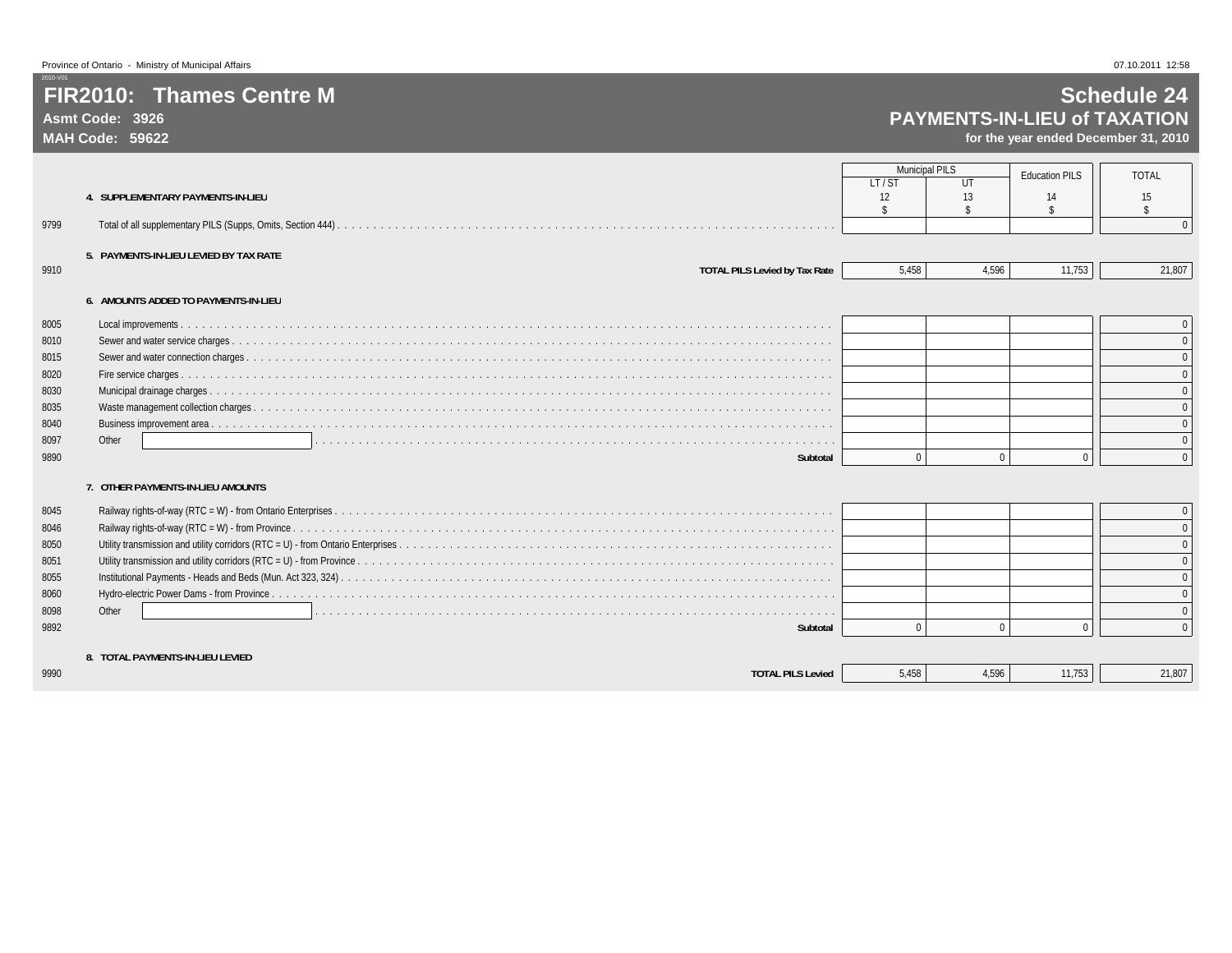#### **FIR2010: Thames Centre MAsmt Code: 3926MAH Code: 59622**

## **Schedule 26 TAXATION and PAYMENTS-IN-LIEU SUMMARY**

**for the year ended December 31, 2010**

| 1. Municipal and School Board Taxation<br><b>TOTAL</b><br>ENG - Public<br>FRE - Public<br>ENG - Separate<br>FRE - Separate<br>Other<br>100.000%<br>76.533%<br>0.387%<br>21.963%<br>1.117%<br>0.000%<br>Phase-In<br>Distribution of Education Taxes in column 6 by School Board<br><b>Municipal Taxes</b><br>Taxable Asmt.<br>Taxable Asmt.<br><b>TOTAL Taxes</b><br>Taxable Asmt.<br><b>Education Taxes</b><br>(CVA)<br>(Wtd & Disc CVA)<br>UT<br>LT/ST<br>ENG - Public<br>FRE - Public<br>ENG - Separate<br>FRE - Separate<br>Other<br>(Wtd & Disc CVA)<br><b>Property Class Group</b><br>16<br>10<br>11<br>$\hat{\mathbf{x}}$<br>1,065,231,136<br>1,065,231,136<br>11,561,417<br>4,110,971<br>2,567,207<br>9,935<br>Residential.<br>1,065,231,136<br>4,883,239<br>1,964,761<br>563,836<br>28,675<br>0010<br>.<br>4,567,000<br>8,082,220<br>8.082.220<br>79,269<br>37,062<br>31,201<br>11.006<br>8,423<br>2.417<br>123<br>Multi-residential.<br>43<br>0050<br>417,292<br>432,381,936<br>108,095,484<br>108,095,484<br>1,173,489<br>495,687<br>260,510<br>199,376<br>1,008<br>57,216<br>2,910<br>Farmland<br>0110<br>.<br>313,525<br>1.254.098<br>313,525<br>3,404<br>1.210<br>756<br>579<br>166<br>Managed Forests<br>1.438<br>0140<br>1,181,722,364<br>1,181,722,364<br>12,817,579<br>4,560,674<br>2,839,479<br>2,173,139<br>10.989<br>623,635<br>31,716<br>Subtotal<br>1,503,434,170<br>5,417,426<br>9110<br>69,618,313<br>1,528,241<br>268,756<br>10,503<br>61.303.615<br>69,618,313<br>319,243<br>940,242<br>719,595<br>3,639<br>206,505<br>Commercial<br>0210<br>.<br>582,840<br>509,075<br>582.840<br>12,203<br>2,673<br>2,250<br>7,280<br>5,572<br>1,599<br><b>Commercial New Construction.</b><br>28<br>81<br>0215<br>$\Omega$<br>0310<br>Parking Lot.<br>$\mathbf 0$<br>$\Omega$<br>Office Building<br>$\Omega$<br>$\Omega$<br>$\Omega$<br>$\Omega$<br>0320<br>$\Omega$<br>Office Building New Constructio<br>0325<br>$\Omega$<br>$\Omega$<br>592,615<br>671,543<br>14,742<br>2,593<br>101<br>671,543<br>3,079<br>9.070<br>6,942<br>35<br>1,992<br>Shopping Centre<br>0340<br>Shopping Centre New Construc<br>$\Omega$<br>0345<br>62,405,305<br>70,872,696<br>70,872,696<br>1,555,186<br>324,995<br>273,599<br>956,592<br>732,109<br>3,702<br>210,096<br>10,685<br>9120<br>Subtotal<br>51,742,055<br>7,093<br>Industrial.<br>29,921,911<br>51.742.055<br>1,072,054<br>237,269<br>199,747<br>635,038<br>486,014<br>2,458<br>139.473<br>0510<br>504.159<br>8,389<br>288,900<br>504.159<br>2,312<br>1.946<br>4.131<br>3,162<br>907<br>Industrial New Construction.<br>16<br>46<br>0515<br>$\Omega$<br>Large Industrial.<br>$\Omega$<br>0610<br>$\Omega$<br>Large Industrial New Constructio<br>$\Omega$<br>$\Omega$<br>0615<br>30,210,811<br>52,246,214<br>52,246,214<br>1,080,443<br>239,581<br>201,693<br>639,169<br>489.175<br>2.474<br>140,381<br>7,140<br>Subtotal<br>9130<br>36,102,533<br>829.923<br>165.552<br>139.371<br>525.000<br>401.798<br>5.864<br>34,204,200<br>36.102.533<br>2.032<br>115.306<br>Pipelines<br>0710<br>0810 Other Property Classes<br>$\Omega$<br>$\Omega$<br>$\Omega$<br>U<br>Adj. for shared PIL properties<br>$\mathbf{0}$<br>9160<br>129,529<br>129,529<br>$\Omega$<br>9170 Supplementary Taxes<br><b>Total Levied by Rate</b><br>16,412,660<br>5.175.337<br>6,277,083<br>4,960,240<br>3,796,221<br>19.196<br>1,089,418<br>55.405<br>9180<br>9190 Amts Added to Tax Bill<br>$\Omega$<br>$\Omega$<br>15,512<br>9192 Other Taxation Amounts<br>15,512<br>$\Omega$<br>1,630,254,486<br>16,428,172<br>5,175,337<br>4.960.240<br>55.405<br><b>TOTAL before Adj.</b><br>1,340,943,808<br>1,340,943,808<br>6,292,595<br>3,796,221<br>19.196<br>1,089,418<br>9199 |  |  |  |  |  |  |  |
|-----------------------------------------------------------------------------------------------------------------------------------------------------------------------------------------------------------------------------------------------------------------------------------------------------------------------------------------------------------------------------------------------------------------------------------------------------------------------------------------------------------------------------------------------------------------------------------------------------------------------------------------------------------------------------------------------------------------------------------------------------------------------------------------------------------------------------------------------------------------------------------------------------------------------------------------------------------------------------------------------------------------------------------------------------------------------------------------------------------------------------------------------------------------------------------------------------------------------------------------------------------------------------------------------------------------------------------------------------------------------------------------------------------------------------------------------------------------------------------------------------------------------------------------------------------------------------------------------------------------------------------------------------------------------------------------------------------------------------------------------------------------------------------------------------------------------------------------------------------------------------------------------------------------------------------------------------------------------------------------------------------------------------------------------------------------------------------------------------------------------------------------------------------------------------------------------------------------------------------------------------------------------------------------------------------------------------------------------------------------------------------------------------------------------------------------------------------------------------------------------------------------------------------------------------------------------------------------------------------------------------------------------------------------------------------------------------------------------------------------------------------------------------------------------------------------------------------------------------------------------------------------------------------------------------------------------------------------------------------------------------------------------------------------------------------------------------------------------------------------------------------------------------------------------------------------------------------------------------------------------------------------------------------------------------------------------------------------------------------------------------------------------------------------------------------------------------------------------------------------------------------------------------------------------------------------------------------------------------------------------------------------------------------------------------------------------------|--|--|--|--|--|--|--|
|                                                                                                                                                                                                                                                                                                                                                                                                                                                                                                                                                                                                                                                                                                                                                                                                                                                                                                                                                                                                                                                                                                                                                                                                                                                                                                                                                                                                                                                                                                                                                                                                                                                                                                                                                                                                                                                                                                                                                                                                                                                                                                                                                                                                                                                                                                                                                                                                                                                                                                                                                                                                                                                                                                                                                                                                                                                                                                                                                                                                                                                                                                                                                                                                                                                                                                                                                                                                                                                                                                                                                                                                                                                                                                     |  |  |  |  |  |  |  |
|                                                                                                                                                                                                                                                                                                                                                                                                                                                                                                                                                                                                                                                                                                                                                                                                                                                                                                                                                                                                                                                                                                                                                                                                                                                                                                                                                                                                                                                                                                                                                                                                                                                                                                                                                                                                                                                                                                                                                                                                                                                                                                                                                                                                                                                                                                                                                                                                                                                                                                                                                                                                                                                                                                                                                                                                                                                                                                                                                                                                                                                                                                                                                                                                                                                                                                                                                                                                                                                                                                                                                                                                                                                                                                     |  |  |  |  |  |  |  |
|                                                                                                                                                                                                                                                                                                                                                                                                                                                                                                                                                                                                                                                                                                                                                                                                                                                                                                                                                                                                                                                                                                                                                                                                                                                                                                                                                                                                                                                                                                                                                                                                                                                                                                                                                                                                                                                                                                                                                                                                                                                                                                                                                                                                                                                                                                                                                                                                                                                                                                                                                                                                                                                                                                                                                                                                                                                                                                                                                                                                                                                                                                                                                                                                                                                                                                                                                                                                                                                                                                                                                                                                                                                                                                     |  |  |  |  |  |  |  |
|                                                                                                                                                                                                                                                                                                                                                                                                                                                                                                                                                                                                                                                                                                                                                                                                                                                                                                                                                                                                                                                                                                                                                                                                                                                                                                                                                                                                                                                                                                                                                                                                                                                                                                                                                                                                                                                                                                                                                                                                                                                                                                                                                                                                                                                                                                                                                                                                                                                                                                                                                                                                                                                                                                                                                                                                                                                                                                                                                                                                                                                                                                                                                                                                                                                                                                                                                                                                                                                                                                                                                                                                                                                                                                     |  |  |  |  |  |  |  |
|                                                                                                                                                                                                                                                                                                                                                                                                                                                                                                                                                                                                                                                                                                                                                                                                                                                                                                                                                                                                                                                                                                                                                                                                                                                                                                                                                                                                                                                                                                                                                                                                                                                                                                                                                                                                                                                                                                                                                                                                                                                                                                                                                                                                                                                                                                                                                                                                                                                                                                                                                                                                                                                                                                                                                                                                                                                                                                                                                                                                                                                                                                                                                                                                                                                                                                                                                                                                                                                                                                                                                                                                                                                                                                     |  |  |  |  |  |  |  |
|                                                                                                                                                                                                                                                                                                                                                                                                                                                                                                                                                                                                                                                                                                                                                                                                                                                                                                                                                                                                                                                                                                                                                                                                                                                                                                                                                                                                                                                                                                                                                                                                                                                                                                                                                                                                                                                                                                                                                                                                                                                                                                                                                                                                                                                                                                                                                                                                                                                                                                                                                                                                                                                                                                                                                                                                                                                                                                                                                                                                                                                                                                                                                                                                                                                                                                                                                                                                                                                                                                                                                                                                                                                                                                     |  |  |  |  |  |  |  |
|                                                                                                                                                                                                                                                                                                                                                                                                                                                                                                                                                                                                                                                                                                                                                                                                                                                                                                                                                                                                                                                                                                                                                                                                                                                                                                                                                                                                                                                                                                                                                                                                                                                                                                                                                                                                                                                                                                                                                                                                                                                                                                                                                                                                                                                                                                                                                                                                                                                                                                                                                                                                                                                                                                                                                                                                                                                                                                                                                                                                                                                                                                                                                                                                                                                                                                                                                                                                                                                                                                                                                                                                                                                                                                     |  |  |  |  |  |  |  |
|                                                                                                                                                                                                                                                                                                                                                                                                                                                                                                                                                                                                                                                                                                                                                                                                                                                                                                                                                                                                                                                                                                                                                                                                                                                                                                                                                                                                                                                                                                                                                                                                                                                                                                                                                                                                                                                                                                                                                                                                                                                                                                                                                                                                                                                                                                                                                                                                                                                                                                                                                                                                                                                                                                                                                                                                                                                                                                                                                                                                                                                                                                                                                                                                                                                                                                                                                                                                                                                                                                                                                                                                                                                                                                     |  |  |  |  |  |  |  |
|                                                                                                                                                                                                                                                                                                                                                                                                                                                                                                                                                                                                                                                                                                                                                                                                                                                                                                                                                                                                                                                                                                                                                                                                                                                                                                                                                                                                                                                                                                                                                                                                                                                                                                                                                                                                                                                                                                                                                                                                                                                                                                                                                                                                                                                                                                                                                                                                                                                                                                                                                                                                                                                                                                                                                                                                                                                                                                                                                                                                                                                                                                                                                                                                                                                                                                                                                                                                                                                                                                                                                                                                                                                                                                     |  |  |  |  |  |  |  |
|                                                                                                                                                                                                                                                                                                                                                                                                                                                                                                                                                                                                                                                                                                                                                                                                                                                                                                                                                                                                                                                                                                                                                                                                                                                                                                                                                                                                                                                                                                                                                                                                                                                                                                                                                                                                                                                                                                                                                                                                                                                                                                                                                                                                                                                                                                                                                                                                                                                                                                                                                                                                                                                                                                                                                                                                                                                                                                                                                                                                                                                                                                                                                                                                                                                                                                                                                                                                                                                                                                                                                                                                                                                                                                     |  |  |  |  |  |  |  |
|                                                                                                                                                                                                                                                                                                                                                                                                                                                                                                                                                                                                                                                                                                                                                                                                                                                                                                                                                                                                                                                                                                                                                                                                                                                                                                                                                                                                                                                                                                                                                                                                                                                                                                                                                                                                                                                                                                                                                                                                                                                                                                                                                                                                                                                                                                                                                                                                                                                                                                                                                                                                                                                                                                                                                                                                                                                                                                                                                                                                                                                                                                                                                                                                                                                                                                                                                                                                                                                                                                                                                                                                                                                                                                     |  |  |  |  |  |  |  |
|                                                                                                                                                                                                                                                                                                                                                                                                                                                                                                                                                                                                                                                                                                                                                                                                                                                                                                                                                                                                                                                                                                                                                                                                                                                                                                                                                                                                                                                                                                                                                                                                                                                                                                                                                                                                                                                                                                                                                                                                                                                                                                                                                                                                                                                                                                                                                                                                                                                                                                                                                                                                                                                                                                                                                                                                                                                                                                                                                                                                                                                                                                                                                                                                                                                                                                                                                                                                                                                                                                                                                                                                                                                                                                     |  |  |  |  |  |  |  |
|                                                                                                                                                                                                                                                                                                                                                                                                                                                                                                                                                                                                                                                                                                                                                                                                                                                                                                                                                                                                                                                                                                                                                                                                                                                                                                                                                                                                                                                                                                                                                                                                                                                                                                                                                                                                                                                                                                                                                                                                                                                                                                                                                                                                                                                                                                                                                                                                                                                                                                                                                                                                                                                                                                                                                                                                                                                                                                                                                                                                                                                                                                                                                                                                                                                                                                                                                                                                                                                                                                                                                                                                                                                                                                     |  |  |  |  |  |  |  |
|                                                                                                                                                                                                                                                                                                                                                                                                                                                                                                                                                                                                                                                                                                                                                                                                                                                                                                                                                                                                                                                                                                                                                                                                                                                                                                                                                                                                                                                                                                                                                                                                                                                                                                                                                                                                                                                                                                                                                                                                                                                                                                                                                                                                                                                                                                                                                                                                                                                                                                                                                                                                                                                                                                                                                                                                                                                                                                                                                                                                                                                                                                                                                                                                                                                                                                                                                                                                                                                                                                                                                                                                                                                                                                     |  |  |  |  |  |  |  |
|                                                                                                                                                                                                                                                                                                                                                                                                                                                                                                                                                                                                                                                                                                                                                                                                                                                                                                                                                                                                                                                                                                                                                                                                                                                                                                                                                                                                                                                                                                                                                                                                                                                                                                                                                                                                                                                                                                                                                                                                                                                                                                                                                                                                                                                                                                                                                                                                                                                                                                                                                                                                                                                                                                                                                                                                                                                                                                                                                                                                                                                                                                                                                                                                                                                                                                                                                                                                                                                                                                                                                                                                                                                                                                     |  |  |  |  |  |  |  |
|                                                                                                                                                                                                                                                                                                                                                                                                                                                                                                                                                                                                                                                                                                                                                                                                                                                                                                                                                                                                                                                                                                                                                                                                                                                                                                                                                                                                                                                                                                                                                                                                                                                                                                                                                                                                                                                                                                                                                                                                                                                                                                                                                                                                                                                                                                                                                                                                                                                                                                                                                                                                                                                                                                                                                                                                                                                                                                                                                                                                                                                                                                                                                                                                                                                                                                                                                                                                                                                                                                                                                                                                                                                                                                     |  |  |  |  |  |  |  |
|                                                                                                                                                                                                                                                                                                                                                                                                                                                                                                                                                                                                                                                                                                                                                                                                                                                                                                                                                                                                                                                                                                                                                                                                                                                                                                                                                                                                                                                                                                                                                                                                                                                                                                                                                                                                                                                                                                                                                                                                                                                                                                                                                                                                                                                                                                                                                                                                                                                                                                                                                                                                                                                                                                                                                                                                                                                                                                                                                                                                                                                                                                                                                                                                                                                                                                                                                                                                                                                                                                                                                                                                                                                                                                     |  |  |  |  |  |  |  |
|                                                                                                                                                                                                                                                                                                                                                                                                                                                                                                                                                                                                                                                                                                                                                                                                                                                                                                                                                                                                                                                                                                                                                                                                                                                                                                                                                                                                                                                                                                                                                                                                                                                                                                                                                                                                                                                                                                                                                                                                                                                                                                                                                                                                                                                                                                                                                                                                                                                                                                                                                                                                                                                                                                                                                                                                                                                                                                                                                                                                                                                                                                                                                                                                                                                                                                                                                                                                                                                                                                                                                                                                                                                                                                     |  |  |  |  |  |  |  |
|                                                                                                                                                                                                                                                                                                                                                                                                                                                                                                                                                                                                                                                                                                                                                                                                                                                                                                                                                                                                                                                                                                                                                                                                                                                                                                                                                                                                                                                                                                                                                                                                                                                                                                                                                                                                                                                                                                                                                                                                                                                                                                                                                                                                                                                                                                                                                                                                                                                                                                                                                                                                                                                                                                                                                                                                                                                                                                                                                                                                                                                                                                                                                                                                                                                                                                                                                                                                                                                                                                                                                                                                                                                                                                     |  |  |  |  |  |  |  |
|                                                                                                                                                                                                                                                                                                                                                                                                                                                                                                                                                                                                                                                                                                                                                                                                                                                                                                                                                                                                                                                                                                                                                                                                                                                                                                                                                                                                                                                                                                                                                                                                                                                                                                                                                                                                                                                                                                                                                                                                                                                                                                                                                                                                                                                                                                                                                                                                                                                                                                                                                                                                                                                                                                                                                                                                                                                                                                                                                                                                                                                                                                                                                                                                                                                                                                                                                                                                                                                                                                                                                                                                                                                                                                     |  |  |  |  |  |  |  |
|                                                                                                                                                                                                                                                                                                                                                                                                                                                                                                                                                                                                                                                                                                                                                                                                                                                                                                                                                                                                                                                                                                                                                                                                                                                                                                                                                                                                                                                                                                                                                                                                                                                                                                                                                                                                                                                                                                                                                                                                                                                                                                                                                                                                                                                                                                                                                                                                                                                                                                                                                                                                                                                                                                                                                                                                                                                                                                                                                                                                                                                                                                                                                                                                                                                                                                                                                                                                                                                                                                                                                                                                                                                                                                     |  |  |  |  |  |  |  |
|                                                                                                                                                                                                                                                                                                                                                                                                                                                                                                                                                                                                                                                                                                                                                                                                                                                                                                                                                                                                                                                                                                                                                                                                                                                                                                                                                                                                                                                                                                                                                                                                                                                                                                                                                                                                                                                                                                                                                                                                                                                                                                                                                                                                                                                                                                                                                                                                                                                                                                                                                                                                                                                                                                                                                                                                                                                                                                                                                                                                                                                                                                                                                                                                                                                                                                                                                                                                                                                                                                                                                                                                                                                                                                     |  |  |  |  |  |  |  |
|                                                                                                                                                                                                                                                                                                                                                                                                                                                                                                                                                                                                                                                                                                                                                                                                                                                                                                                                                                                                                                                                                                                                                                                                                                                                                                                                                                                                                                                                                                                                                                                                                                                                                                                                                                                                                                                                                                                                                                                                                                                                                                                                                                                                                                                                                                                                                                                                                                                                                                                                                                                                                                                                                                                                                                                                                                                                                                                                                                                                                                                                                                                                                                                                                                                                                                                                                                                                                                                                                                                                                                                                                                                                                                     |  |  |  |  |  |  |  |
|                                                                                                                                                                                                                                                                                                                                                                                                                                                                                                                                                                                                                                                                                                                                                                                                                                                                                                                                                                                                                                                                                                                                                                                                                                                                                                                                                                                                                                                                                                                                                                                                                                                                                                                                                                                                                                                                                                                                                                                                                                                                                                                                                                                                                                                                                                                                                                                                                                                                                                                                                                                                                                                                                                                                                                                                                                                                                                                                                                                                                                                                                                                                                                                                                                                                                                                                                                                                                                                                                                                                                                                                                                                                                                     |  |  |  |  |  |  |  |
|                                                                                                                                                                                                                                                                                                                                                                                                                                                                                                                                                                                                                                                                                                                                                                                                                                                                                                                                                                                                                                                                                                                                                                                                                                                                                                                                                                                                                                                                                                                                                                                                                                                                                                                                                                                                                                                                                                                                                                                                                                                                                                                                                                                                                                                                                                                                                                                                                                                                                                                                                                                                                                                                                                                                                                                                                                                                                                                                                                                                                                                                                                                                                                                                                                                                                                                                                                                                                                                                                                                                                                                                                                                                                                     |  |  |  |  |  |  |  |
|                                                                                                                                                                                                                                                                                                                                                                                                                                                                                                                                                                                                                                                                                                                                                                                                                                                                                                                                                                                                                                                                                                                                                                                                                                                                                                                                                                                                                                                                                                                                                                                                                                                                                                                                                                                                                                                                                                                                                                                                                                                                                                                                                                                                                                                                                                                                                                                                                                                                                                                                                                                                                                                                                                                                                                                                                                                                                                                                                                                                                                                                                                                                                                                                                                                                                                                                                                                                                                                                                                                                                                                                                                                                                                     |  |  |  |  |  |  |  |
|                                                                                                                                                                                                                                                                                                                                                                                                                                                                                                                                                                                                                                                                                                                                                                                                                                                                                                                                                                                                                                                                                                                                                                                                                                                                                                                                                                                                                                                                                                                                                                                                                                                                                                                                                                                                                                                                                                                                                                                                                                                                                                                                                                                                                                                                                                                                                                                                                                                                                                                                                                                                                                                                                                                                                                                                                                                                                                                                                                                                                                                                                                                                                                                                                                                                                                                                                                                                                                                                                                                                                                                                                                                                                                     |  |  |  |  |  |  |  |
|                                                                                                                                                                                                                                                                                                                                                                                                                                                                                                                                                                                                                                                                                                                                                                                                                                                                                                                                                                                                                                                                                                                                                                                                                                                                                                                                                                                                                                                                                                                                                                                                                                                                                                                                                                                                                                                                                                                                                                                                                                                                                                                                                                                                                                                                                                                                                                                                                                                                                                                                                                                                                                                                                                                                                                                                                                                                                                                                                                                                                                                                                                                                                                                                                                                                                                                                                                                                                                                                                                                                                                                                                                                                                                     |  |  |  |  |  |  |  |
|                                                                                                                                                                                                                                                                                                                                                                                                                                                                                                                                                                                                                                                                                                                                                                                                                                                                                                                                                                                                                                                                                                                                                                                                                                                                                                                                                                                                                                                                                                                                                                                                                                                                                                                                                                                                                                                                                                                                                                                                                                                                                                                                                                                                                                                                                                                                                                                                                                                                                                                                                                                                                                                                                                                                                                                                                                                                                                                                                                                                                                                                                                                                                                                                                                                                                                                                                                                                                                                                                                                                                                                                                                                                                                     |  |  |  |  |  |  |  |
|                                                                                                                                                                                                                                                                                                                                                                                                                                                                                                                                                                                                                                                                                                                                                                                                                                                                                                                                                                                                                                                                                                                                                                                                                                                                                                                                                                                                                                                                                                                                                                                                                                                                                                                                                                                                                                                                                                                                                                                                                                                                                                                                                                                                                                                                                                                                                                                                                                                                                                                                                                                                                                                                                                                                                                                                                                                                                                                                                                                                                                                                                                                                                                                                                                                                                                                                                                                                                                                                                                                                                                                                                                                                                                     |  |  |  |  |  |  |  |
|                                                                                                                                                                                                                                                                                                                                                                                                                                                                                                                                                                                                                                                                                                                                                                                                                                                                                                                                                                                                                                                                                                                                                                                                                                                                                                                                                                                                                                                                                                                                                                                                                                                                                                                                                                                                                                                                                                                                                                                                                                                                                                                                                                                                                                                                                                                                                                                                                                                                                                                                                                                                                                                                                                                                                                                                                                                                                                                                                                                                                                                                                                                                                                                                                                                                                                                                                                                                                                                                                                                                                                                                                                                                                                     |  |  |  |  |  |  |  |
|                                                                                                                                                                                                                                                                                                                                                                                                                                                                                                                                                                                                                                                                                                                                                                                                                                                                                                                                                                                                                                                                                                                                                                                                                                                                                                                                                                                                                                                                                                                                                                                                                                                                                                                                                                                                                                                                                                                                                                                                                                                                                                                                                                                                                                                                                                                                                                                                                                                                                                                                                                                                                                                                                                                                                                                                                                                                                                                                                                                                                                                                                                                                                                                                                                                                                                                                                                                                                                                                                                                                                                                                                                                                                                     |  |  |  |  |  |  |  |

#### **2. Payments-In-Lieu of Taxation**

|      |                                 | PIL Asmt.    | PIL Asmt.        | Phase-In                      |                          | <b>Municipal PILS</b> |          |                       |                                                       |
|------|---------------------------------|--------------|------------------|-------------------------------|--------------------------|-----------------------|----------|-----------------------|-------------------------------------------------------|
|      |                                 | (CVA)        | (Wtd & Disc CVA) | PIL Asmt.<br>(Wtd & Disc CVA) | <b>Total PILS Levied</b> | LT/ST                 | UT       | <b>Education PILS</b> |                                                       |
|      | <b>Property Class Group</b>     | 16           |                  |                               |                          |                       |          |                       |                                                       |
|      |                                 |              |                  |                               |                          |                       |          |                       |                                                       |
|      | 1010 Residential                | 42,800       | 42,800           | 42,800                        | 464                      | 196                   | 165      | 103                   |                                                       |
|      | 1050 Multi-residential.<br>.    |              |                  |                               | $\mathbf{0}$             |                       |          |                       |                                                       |
|      |                                 | $\Omega$     |                  |                               | $\pmb{0}$                |                       | $\Omega$ |                       |                                                       |
| 1140 | Managed Forests                 | $\mathbf{0}$ | $\Omega$         | $\Omega$                      | $\mathbf{0}$             | $\Omega$              | $\Omega$ |                       |                                                       |
| 9210 | Subtotal                        | 42,800       | 42,800           | 42,800                        | 464                      | 196                   | 165      | 103                   |                                                       |
| 1210 | Commercial.<br>.                | 1,002,400    | 1,147,648        | 1,147,648                     | 21,343                   | 5,262                 | 4,431    | 11,650                |                                                       |
| 1215 | Commercial New Construction.    | $\Omega$     |                  |                               | $\theta$                 |                       |          |                       |                                                       |
| 1310 | Parking Lot.                    | $\Omega$     |                  | $\Omega$                      | $\pmb{0}$                |                       | $\Omega$ |                       |                                                       |
| 1320 | Office Building                 | $\Omega$     |                  |                               | $\mathbf{0}$             |                       | $\theta$ |                       |                                                       |
| 1325 | Office Building New Constructio | $\Omega$     |                  | $\Omega$                      | $\mathbf{0}$             |                       | $\Omega$ |                       |                                                       |
| 1340 | Shopping Centre                 | $\Omega$     |                  | $\Omega$                      | $\mathbf{0}$             |                       | $\Omega$ |                       | Part 3 contains Distribution of PILS by School Boards |
| 1345 | Shopping Centre New Construc    | $\Omega$     |                  |                               | $\Omega$                 |                       |          |                       |                                                       |
| 9220 | Subtotal                        | 1,002,400    | 1,147,648        | 1,147,648                     | 21,343                   | 5,262                 | 4,431    | 11,650                |                                                       |
| 1510 | Industrial<br>.                 | 0            |                  |                               | 0                        |                       | $\Omega$ |                       |                                                       |
| 1515 | Industrial New Construction     | $\mathbf 0$  | $\Omega$         | $\Omega$                      | $\overline{0}$           | $\Omega$              | $\Omega$ |                       |                                                       |
| 1610 | Large Industrial<br>1.1.1.1     | $\Omega$     |                  | $\Omega$                      | $\mathbf{0}$             |                       | $\Omega$ |                       |                                                       |
| 1615 | Large Industrial New Constructi | $\mathbf 0$  | $\Omega$         | $\Omega$                      | $\pmb{0}$                |                       | $\theta$ |                       |                                                       |
| 9230 | Subtotal                        | $\mathbf{0}$ | $\Omega$         | $\Omega$                      | $\overline{0}$           | $\Omega$              | $\Omega$ |                       |                                                       |
|      | 1718 Pipelines                  | $\mathbf{0}$ | $\Omega$         | $\Omega$                      | $\pmb{0}$                | $\Omega$              | $\Omega$ |                       |                                                       |
|      | 1810 Other Property Classes     | $\Omega$     | $\Omega$         |                               | $\pmb{0}$                |                       | $\Omega$ |                       |                                                       |
|      | 9270 Supplementary PILS.        |              |                  |                               | $\Omega$                 | $\Omega$              | $\Omega$ |                       |                                                       |
|      |                                 |              |                  |                               |                          |                       |          |                       |                                                       |
| 9280 | <b>Total Levied by Rate</b>     |              |                  |                               | 21,807                   | 5,458                 | 4,596    | 11,753                |                                                       |
|      | 9290 Amts Added to PILs         |              |                  |                               | $\mathbf{0}$<br>$\Omega$ |                       | $\Omega$ |                       |                                                       |
| 9292 | Other PIL Amounts               |              |                  |                               |                          |                       |          |                       |                                                       |
| 9299 | <b>TOTAL before Adj.</b>        | 1,045,200    | 1,190,448        | 1,190,448                     | 21,807                   | 5.458                 | 4.596    | 11,753                |                                                       |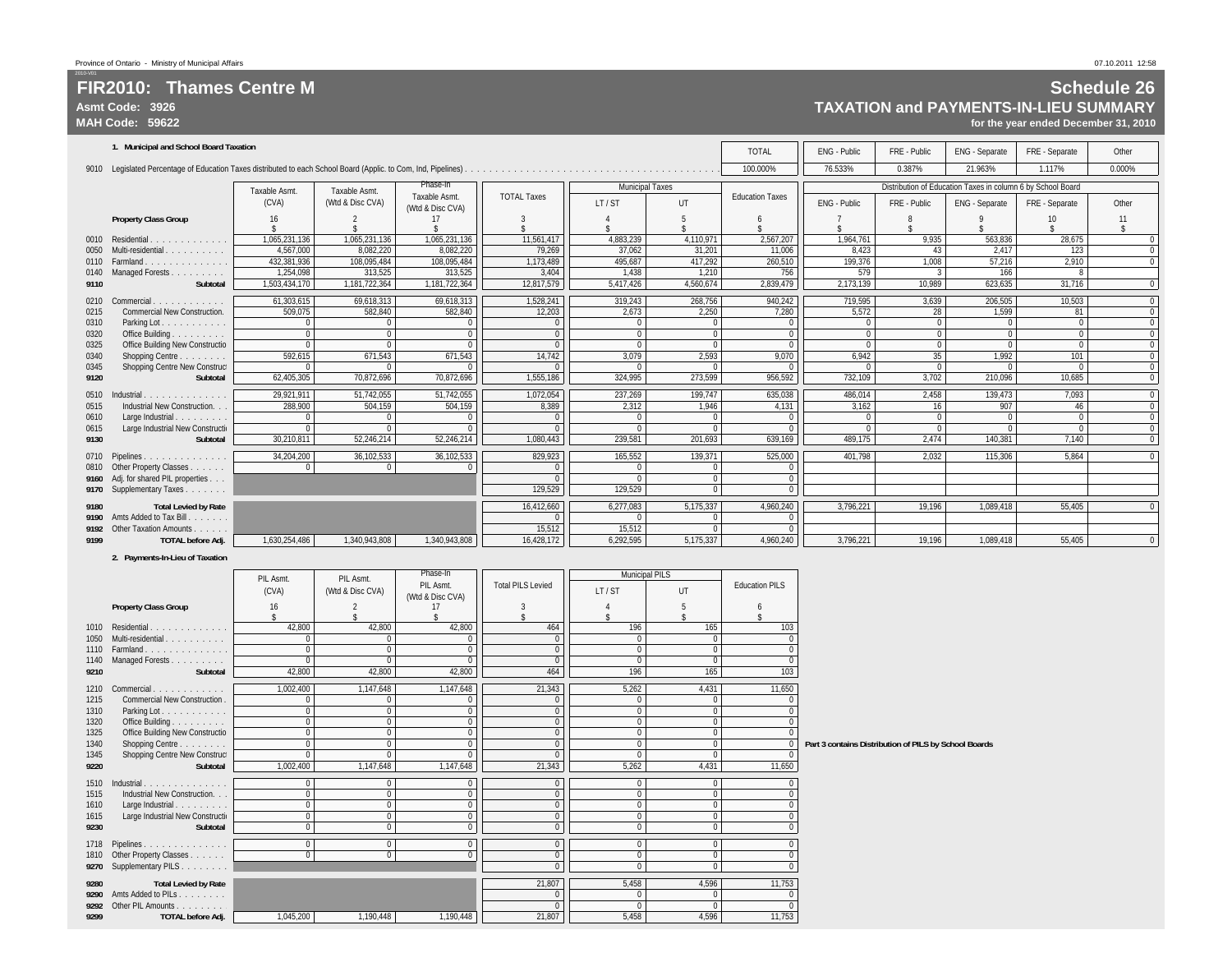## **FIR2010: Thames Centre MAsmt Code: 3926MAH Code: 59622**

#### **3. Payments-In-Lieu of Taxation: Distribution of Entitlements**

|      |                                                                         |                    | <b>PILS Levied</b> |            | <b>TOTAL PILS</b> |                    | <b>TOTAL PIL</b><br>Adjustment to | Distrib. of PIL Entitlement in Col. 7 |       |                    |                                  | Distribution of Education PILS in column 10 by School Board |                       |                      |          |
|------|-------------------------------------------------------------------------|--------------------|--------------------|------------|-------------------|--------------------|-----------------------------------|---------------------------------------|-------|--------------------|----------------------------------|-------------------------------------------------------------|-----------------------|----------------------|----------|
|      | <b>Source of PILS</b>                                                   | LT/ST              | UT                 | Education  | Levied            | <b>PILS Levied</b> | Entitlement                       | LT/ST                                 | UT    | Education          | English - Public French - Public |                                                             | English -<br>Separate | French -<br>Separate | Other    |
|      |                                                                         | 3                  |                    |            | $\overline{2}$    | 6                  |                                   | 8                                     | 9     | 10                 | 11                               | 12                                                          | 13                    | 14                   | 15       |
|      |                                                                         | $\mathbf{\hat{S}}$ |                    |            | \$                | $\mathbf{\hat{S}}$ | \$                                | Ŝ.                                    | \$    | $\mathbf{\hat{s}}$ | \$                               | <sup>\$</sup>                                               | \$                    | -S                   |          |
|      | 5010 Canada.<br>.                                                       |                    |                    |            | $\Omega$          |                    | $\Omega$                          |                                       |       |                    |                                  |                                                             |                       |                      |          |
|      | 5020 Canada Enterprises<br>$\alpha$ , and a second contract of $\alpha$ | 349                | 294                | 1,028      | 1,671             |                    | 1,671                             | 1,377                                 | 294   |                    |                                  |                                                             |                       |                      |          |
|      | Ontario                                                                 |                    |                    |            |                   |                    |                                   |                                       |       |                    |                                  |                                                             |                       |                      |          |
|      | Municipal Tax Assist. Act                                               |                    |                    |            |                   |                    |                                   |                                       |       |                    |                                  |                                                             |                       |                      |          |
| 5210 | Prev. Exempt Properties                                                 |                    |                    |            | $\Omega$          |                    | $\mathbf 0$                       |                                       |       |                    |                                  |                                                             |                       |                      |          |
| 5220 | Other Mun. Tax Asst. Act.<br>.                                          |                    |                    |            | $\Omega$          |                    | $\mathbf 0$                       |                                       |       |                    |                                  |                                                             |                       |                      |          |
| 5230 | Inst. Payments - Heads and Beds                                         | $\Omega$           | $\Omega$           |            | $\Omega$          |                    | $\mathbf{0}$                      |                                       |       |                    |                                  |                                                             |                       |                      |          |
| 5232 | Railway Rights-of-way<br>and a series of                                | $\Omega$           |                    |            | $\Omega$          |                    | $\mathbf{0}$                      |                                       |       |                    |                                  |                                                             |                       |                      |          |
| 5234 | Utility Corridors/Transmission                                          | $\Omega$           | $\Omega$           |            | $\Omega$          |                    | $\mathbf{0}$                      |                                       |       |                    |                                  |                                                             |                       |                      |          |
| 5236 | Hydro-Electric Power Dams.<br>and a single                              | $\Omega$           |                    |            | $\Omega$          |                    | $\Omega$                          |                                       |       |                    |                                  |                                                             |                       |                      |          |
| 5240 | Other<br><b>MTO</b><br>.                                                | 197                | 165                | 103        | 465               |                    | 465                               | 197                                   | 165   | 103                | 79                               | $\Omega$                                                    | 23                    |                      | $\Omega$ |
|      | <b>Ontario Enterprises</b>                                              |                    |                    |            |                   |                    |                                   |                                       |       |                    |                                  |                                                             |                       |                      |          |
| 5410 | Ontario Housing Corp<br>a dia salah di                                  |                    |                    |            | $\Omega$          |                    | $\Omega$                          |                                       |       |                    |                                  |                                                             |                       |                      |          |
| 5430 | Liquor Control Board of Ont.                                            | 1,307              | 1,101              |            | 2,408             |                    | 2,408                             | 1,307                                 | 1,101 |                    |                                  |                                                             |                       |                      |          |
| 5432 | Railway Rights-of-way                                                   | $\mathbf{0}$       | $\Omega$           |            | $\overline{0}$    |                    | $\mathbf{0}$                      |                                       |       |                    |                                  |                                                             |                       |                      |          |
| 5434 | Utility Corridors/Transmission                                          | $\Omega$           |                    |            | $\Omega$          |                    | $\mathbf{0}$                      |                                       |       |                    |                                  |                                                             |                       |                      |          |
| 5437 | Ontario Lottery and Gaming Corp                                         |                    |                    |            | $\Omega$          |                    | $\Omega$                          |                                       |       |                    |                                  |                                                             |                       |                      |          |
| 5460 | Other<br>.                                                              |                    |                    |            | $\Omega$          |                    | $\Omega$                          |                                       |       |                    |                                  |                                                             |                       |                      |          |
| 5610 | <b>Municipal Enterprises.</b><br>and a straight                         | 3,605              | 3,036              | 10,622     | 17,263            |                    | 17,263                            | 14,227                                | 3,036 |                    |                                  |                                                             |                       |                      |          |
|      | 5910 Other Muns and Enterprises                                         |                    |                    |            | $\Omega$          |                    | $\Omega$                          |                                       |       |                    |                                  |                                                             |                       |                      |          |
| 5950 | <b>Amounts Added to PIL</b><br>and a strained                           | $\Omega$           | $\Omega$           | $\sqrt{ }$ | $\Omega$          |                    | $\Omega$                          |                                       |       |                    |                                  |                                                             |                       |                      |          |
| 9599 | <b>TOTAL</b>                                                            | 5,458              | 4,596              | 11,753     | 21,807            |                    | 21,807                            | 17,108                                | 4,596 | 103                | 79                               |                                                             | 23                    |                      |          |

## **Schedule 26 TAXATION and PAYMENTS-IN-LIEU SUMMARY**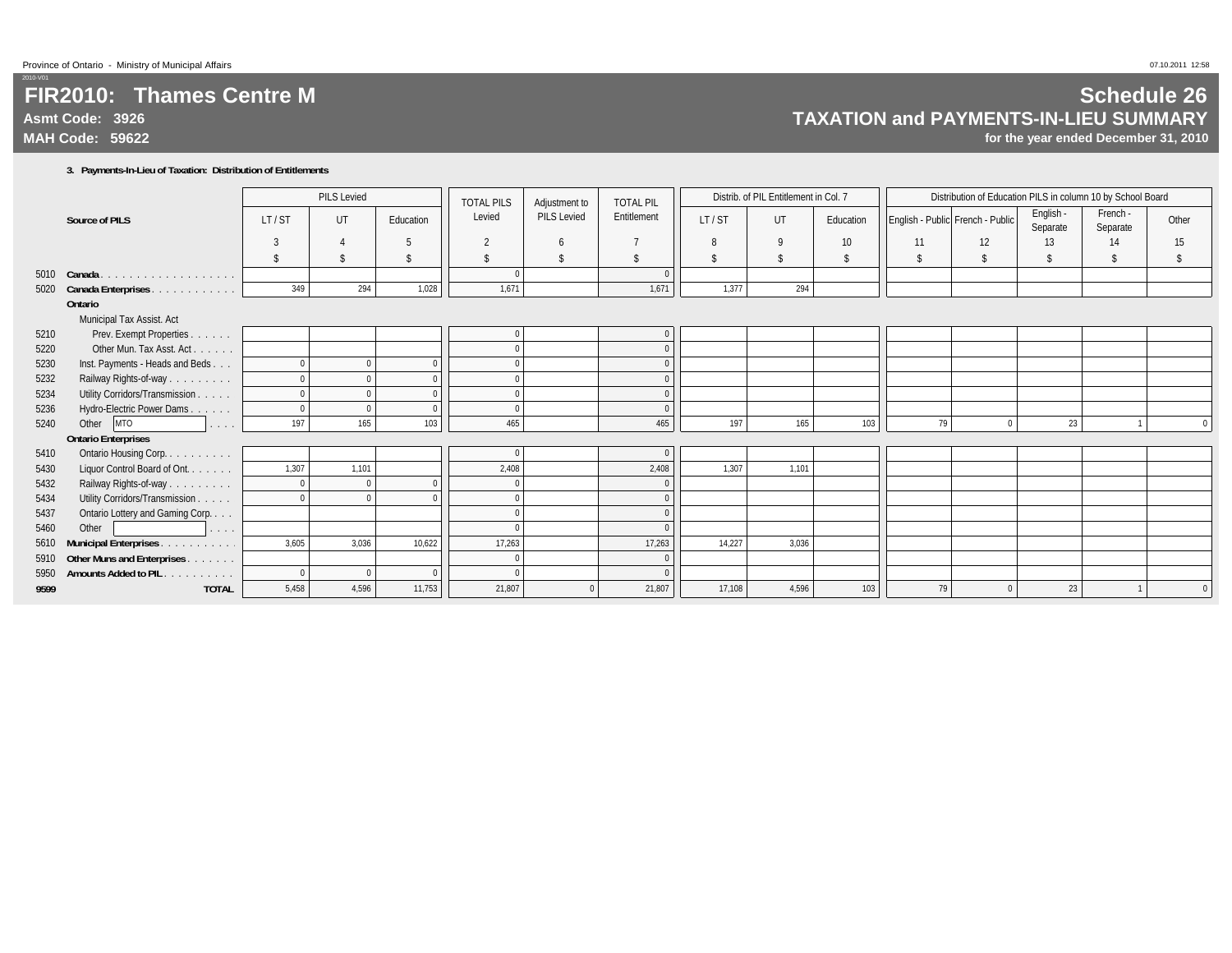**Asmt Code: 3926**

**MAH Code: 59622**

#### **Upper-tier Entitlements from Lower-tiers**

|      | Lower-Tier Municipality             | MAH<br>Code | Asmt<br>Code             | <b>General Purpose</b><br>Levy | Upper-Tier Special<br>Area Levies (Total) | Supplementary<br>Taxes | Amounts Added to<br><b>Tax Bills</b> | Other Taxation<br>Amounts | Payments - In - Lieu | 5% Capping Limit<br>Adjustment | PLUS: UT Tax<br>Adjust. Applied to<br>Taxation | LESS: UT Tax<br>Adjust. Recovered<br>from Allowances | <b>TOTAL</b> |
|------|-------------------------------------|-------------|--------------------------|--------------------------------|-------------------------------------------|------------------------|--------------------------------------|---------------------------|----------------------|--------------------------------|------------------------------------------------|------------------------------------------------------|--------------|
|      | $\mathbf{1}$                        | 2           | $\overline{3}$           | 4                              | 5                                         | 6                      | $\overline{7}$                       | 13                        | 8                    | 9                              | 10                                             | 11                                                   | 12           |
|      |                                     |             |                          | \$                             | $\sqrt[6]{\frac{1}{2}}$                   | $\sqrt{2}$             | \$                                   | $\sqrt[6]{\frac{1}{2}}$   | \$                   | \$                             | \$                                             | \$                                                   | \$           |
| 0201 |                                     |             | $\blacksquare$           |                                |                                           |                        |                                      |                           |                      |                                |                                                |                                                      | $\pmb{0}$    |
| 0202 |                                     |             | $\sim$                   |                                |                                           |                        |                                      |                           |                      |                                |                                                |                                                      | $\pmb{0}$    |
| 0203 |                                     |             | $\sim$                   |                                |                                           |                        |                                      |                           |                      |                                |                                                |                                                      | $\pmb{0}$    |
| 0204 |                                     |             | $\sim$                   |                                |                                           |                        |                                      |                           |                      |                                |                                                |                                                      | $\mathbf 0$  |
| 0205 |                                     |             | $\overline{\phantom{a}}$ |                                |                                           |                        |                                      |                           |                      |                                |                                                |                                                      | $\pmb{0}$    |
| 0206 |                                     |             | $\sim$                   |                                |                                           |                        |                                      |                           |                      |                                |                                                |                                                      | $\pmb{0}$    |
| 0207 |                                     |             | $\sim$                   |                                |                                           |                        |                                      |                           |                      |                                |                                                |                                                      | $\pmb{0}$    |
| 0208 |                                     |             | $\sim$                   |                                |                                           |                        |                                      |                           |                      |                                |                                                |                                                      | $\mathbf 0$  |
| 0209 |                                     |             | $\overline{\phantom{a}}$ |                                |                                           |                        |                                      |                           |                      |                                |                                                |                                                      | $\pmb{0}$    |
| 0210 |                                     |             | $\overline{\phantom{a}}$ |                                |                                           |                        |                                      |                           |                      |                                |                                                |                                                      | $\pmb{0}$    |
| 0211 |                                     |             | $\sim$                   |                                |                                           |                        |                                      |                           |                      |                                |                                                |                                                      | $\pmb{0}$    |
| 0212 |                                     |             | $\sim$                   |                                |                                           |                        |                                      |                           |                      |                                |                                                |                                                      | $\pmb{0}$    |
| 0213 |                                     |             | $\sim$                   |                                |                                           |                        |                                      |                           |                      |                                |                                                |                                                      | $\pmb{0}$    |
| 0214 |                                     |             | $\sim$                   |                                |                                           |                        |                                      |                           |                      |                                |                                                |                                                      | $\mathbf 0$  |
| 0215 |                                     |             | $\sim$                   |                                |                                           |                        |                                      |                           |                      |                                |                                                |                                                      | $\pmb{0}$    |
| 0216 |                                     |             | $\overline{\phantom{a}}$ |                                |                                           |                        |                                      |                           |                      |                                |                                                |                                                      | $\pmb{0}$    |
| 0217 |                                     |             | $\sim$                   |                                |                                           |                        |                                      |                           |                      |                                |                                                |                                                      | $\pmb{0}$    |
| 0218 |                                     |             | $\sim$                   |                                |                                           |                        |                                      |                           |                      |                                |                                                |                                                      | $\pmb{0}$    |
| 0219 |                                     |             | $\sim$                   |                                |                                           |                        |                                      |                           |                      |                                |                                                |                                                      | $\mathbf 0$  |
| 0220 |                                     |             | $\sim$                   |                                |                                           |                        |                                      |                           |                      |                                |                                                |                                                      | $\pmb{0}$    |
| 0221 |                                     |             | $\sim$                   |                                |                                           |                        |                                      |                           |                      |                                |                                                |                                                      | $\pmb{0}$    |
| 0299 | <b>TOTAL Upper-Tier Entitlement</b> |             |                          | $\mathbf 0$                    | $\pmb{0}$                                 | $\mathbf 0$            | $\overline{0}$                       | $\mathbf 0$               | $\overline{0}$       | $\overline{0}$                 | $\mathbf 0$                                    | $\mathbf{0}$                                         | $\mathbf 0$  |

## **Upper-Tier ONLY Schedule 28 UPPER-TIER ENTITLEMENTS**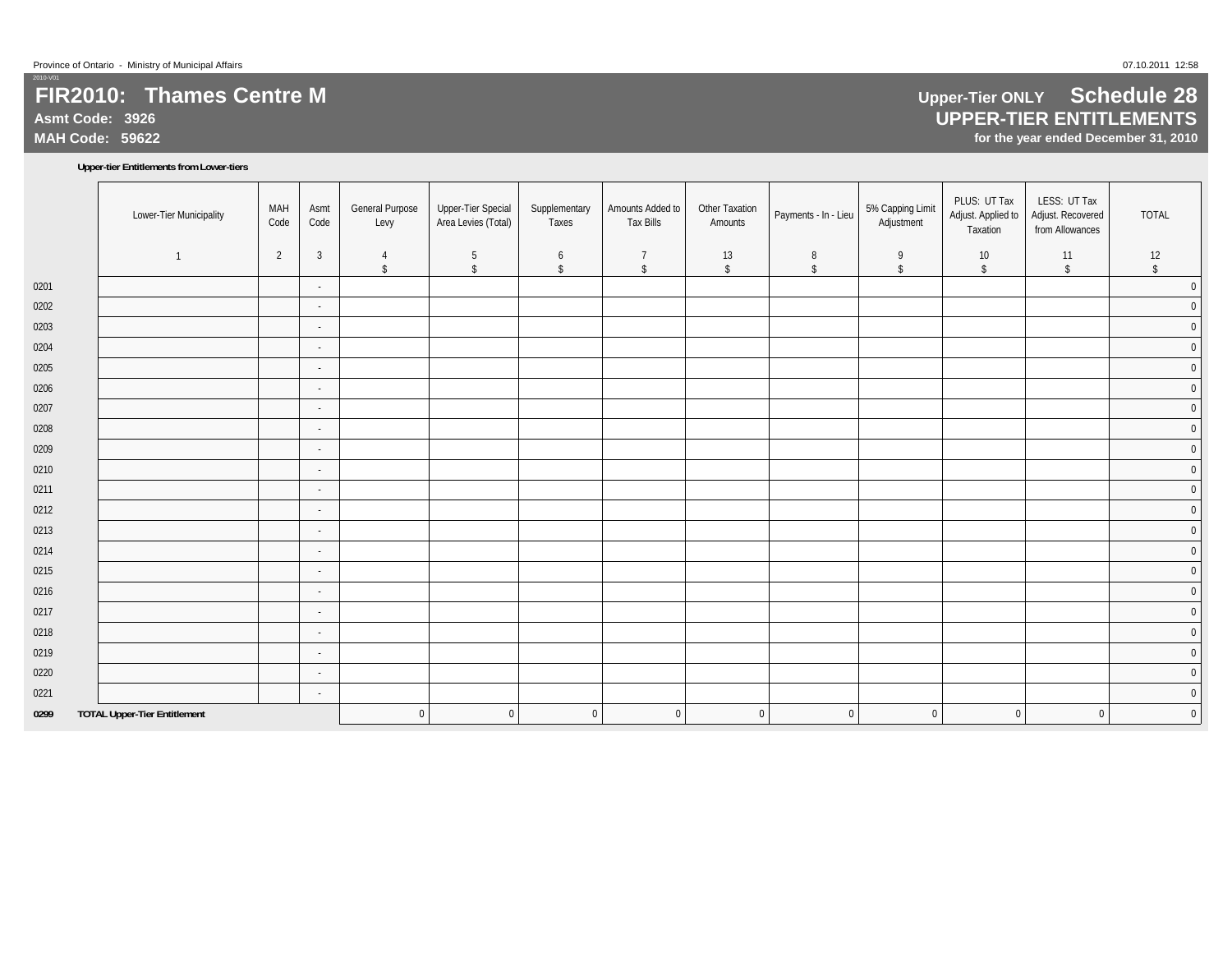**Asmt Code: 3926**

**FIR2010: Thames Centre M**

### **Schedule 40 CONSOLIDATED STATEMENT OF OPERATIONS: EXPENSES**

|              | <b>MAH Code: 59622</b><br>for the year ended December 31, 2010     |                                                 |                               |                |                                      |                                 |                         |                          |                                                    |                                 |                                  |                                                   |
|--------------|--------------------------------------------------------------------|-------------------------------------------------|-------------------------------|----------------|--------------------------------------|---------------------------------|-------------------------|--------------------------|----------------------------------------------------|---------------------------------|----------------------------------|---------------------------------------------------|
|              |                                                                    |                                                 |                               |                |                                      |                                 |                         |                          |                                                    |                                 |                                  |                                                   |
|              |                                                                    | Salaries, Wages and<br><b>Employee Benefits</b> | Interest on<br>Long Term Debt | Materials      | Contracted<br>Services               | Rents and Financial<br>Expenses | External<br>Transfers   | Amortization             | <b>Total Expenses</b><br><b>Before Adjustments</b> | Inter-Functional<br>Adjustments | Allocation of<br>Program Support | <b>Total Expenses</b><br><b>After Adjustments</b> |
|              |                                                                    | $\hat{\mathbf{x}}$                              | $\overline{2}$                | $\overline{3}$ | $\overline{4}$<br>$\hat{\mathbf{S}}$ | 5<br>$\hat{\mathbf{S}}$         | 6<br>$\hat{\mathbf{x}}$ | 16<br>$\hat{\mathbf{r}}$ | $\overline{7}$                                     | 12<br>$\hat{\mathbf{S}}$        | 13<br>$\hat{\mathbf{x}}$         | 11<br>$\mathbf{\hat{S}}$                          |
|              | General government                                                 |                                                 |                               |                |                                      |                                 |                         |                          |                                                    |                                 |                                  |                                                   |
| 0240         |                                                                    | 903,687                                         |                               | 281,905        | 207,496                              | 130,276                         |                         | 43,994                   | 1,567,358                                          |                                 |                                  | 1,567,358                                         |
| 0250<br>0260 |                                                                    |                                                 |                               |                |                                      |                                 |                         |                          | $\,0\,$<br>$\overline{0}$                          |                                 | $\Omega$                         |                                                   |
| 0299         | Subtotal                                                           | 903.687                                         | $\overline{0}$                | 281.905        | 207.496                              | 130.276                         | $\overline{0}$          | 43.994                   | 1.567.358                                          | $\sqrt{2}$                      | $\overline{0}$                   | 1,567,358                                         |
|              |                                                                    |                                                 |                               |                |                                      |                                 |                         |                          |                                                    |                                 |                                  |                                                   |
| 0410         | <b>Protection services</b>                                         | 279,611                                         |                               | 240.912        | 29.965                               |                                 |                         | 29,176                   | 579.664                                            |                                 |                                  | 579.664                                           |
| 0420         |                                                                    | 8,745                                           |                               | 3,498          | 1,392,102                            |                                 |                         |                          | 1,404,345                                          |                                 |                                  | 1,404,345                                         |
| 0421         |                                                                    |                                                 |                               |                |                                      |                                 |                         |                          | $\overline{0}$                                     |                                 |                                  | $\overline{0}$                                    |
| 0422         |                                                                    |                                                 |                               |                |                                      |                                 | 92.506                  |                          | $\circ$                                            |                                 |                                  | $\overline{0}$                                    |
| 0430<br>0440 | Conservation authority<br>Protective inspection and control.       | 116,609                                         |                               | 47,345         | 349,169<br>11,978                    | 5,000                           |                         |                          | 441,675<br>180,932                                 |                                 |                                  | 441,675<br>180,932                                |
| 0450         |                                                                    |                                                 |                               | 979            |                                      |                                 |                         |                          | 979                                                |                                 |                                  | 979                                               |
| 0460         |                                                                    |                                                 |                               |                |                                      |                                 |                         |                          | $\overline{0}$                                     |                                 |                                  | $\sqrt{ }$                                        |
| 0498<br>0499 | Other<br><b>Subtotal</b>                                           | 404.965                                         | $\overline{0}$                | 292,734        | 1.783.214                            | 5.000                           | 92.506                  | 29.176                   | $\overline{0}$<br>2,607,595                        | $\theta$                        | $\overline{0}$                   | $\sqrt{ }$<br>2,607,595                           |
|              |                                                                    |                                                 |                               |                |                                      |                                 |                         |                          |                                                    |                                 |                                  |                                                   |
|              | <b>Transportation services</b>                                     |                                                 |                               |                |                                      |                                 |                         |                          |                                                    |                                 |                                  |                                                   |
| 0611         |                                                                    |                                                 |                               |                |                                      |                                 |                         |                          | $\overline{0}$<br>$\overline{0}$                   |                                 |                                  | $\Omega$<br>$\Omega$                              |
| 0612<br>0613 |                                                                    |                                                 |                               |                |                                      |                                 |                         |                          | $\overline{0}$                                     |                                 |                                  |                                                   |
| 0614         | Roads - Traffic Operations & Roadside                              | 785,619                                         |                               | 757,861        | 6,275                                | 558.184                         |                         | 2.580.046                | 4,687,985                                          |                                 |                                  | 4,687,985                                         |
| 0621         | Winter Control - Except sidewalks, Parking Lots                    | 59,133                                          |                               |                |                                      |                                 |                         |                          | 59,133                                             |                                 |                                  | 59,133                                            |
| 0622<br>0631 | Winter Control - Sidewalks, Parking Lots Only                      |                                                 |                               |                |                                      |                                 |                         |                          | $\,0\,$<br>$\overline{0}$                          |                                 |                                  | $\Omega$<br>$\Omega$                              |
| 0632         | Transit - Disabled & special needs                                 |                                                 |                               |                |                                      |                                 |                         |                          | $\overline{0}$                                     |                                 |                                  | $\Omega$                                          |
| 0640         |                                                                    |                                                 |                               |                |                                      |                                 |                         |                          | $\Omega$                                           |                                 |                                  | $\sqrt{ }$                                        |
| 0650         |                                                                    |                                                 |                               | 76,793         |                                      |                                 |                         | 29,717                   | 106.510                                            |                                 |                                  | 106,510                                           |
| 0660<br>0698 | Other                                                              |                                                 |                               |                |                                      |                                 |                         |                          | $\Omega$<br>$\mathbf{0}$                           |                                 |                                  | $\sqrt{ }$                                        |
| 0699         | <b>Subtotal</b>                                                    | 844,752                                         | $\Omega$                      | 834,654        | 6,275                                | 558,184                         | $\overline{0}$          | 2,609,763                | 4,853,628                                          | $\mathbf{0}$                    |                                  | 4,853,628                                         |
|              |                                                                    |                                                 |                               |                |                                      |                                 |                         |                          |                                                    |                                 |                                  |                                                   |
| 0811         | <b>Environmental services</b><br>Wastewater collection/conveyance. | 6,377                                           | 1,545                         | 41,047         | 135,990                              |                                 |                         | 143,859                  | 328,818                                            |                                 |                                  | 328,818                                           |
| 0812         | Wastewater treatment & disposal.                                   |                                                 |                               |                |                                      |                                 |                         |                          | $\,0\,$                                            |                                 |                                  | $\sqrt{2}$                                        |
| 0821         |                                                                    |                                                 |                               |                |                                      |                                 |                         |                          | $\,0\,$                                            |                                 |                                  |                                                   |
| 0822         |                                                                    |                                                 |                               |                |                                      |                                 |                         | 76.571                   | 76.571<br>1,051,651                                |                                 |                                  | 76,571<br>1,051,651                               |
| 0831<br>0832 |                                                                    | 335,129                                         | 64,755                        | 120,525        | 260,930                              |                                 |                         | 270,312                  | $\sqrt{ }$                                         |                                 |                                  |                                                   |
| 0840         |                                                                    | 34.644                                          |                               | 6.814          | 614.453                              |                                 |                         | 3.160                    | 659.071                                            |                                 |                                  | 659,071                                           |
| 0850         |                                                                    | 95,797                                          |                               | 17,176         | 73                                   |                                 |                         |                          | 113,046                                            |                                 |                                  | 113,046                                           |
| 0860<br>0898 | Other<br>Holdbacks & Interest                                      |                                                 |                               |                |                                      |                                 |                         |                          | $\mathbf{0}$<br>$\theta$                           |                                 |                                  |                                                   |
| 0899         | <b>Subtotal</b>                                                    | 471,947                                         | 66,300                        | 185,562        | 1,011,446                            | $\mathbf{0}$                    | $\mathbf{0}$            | 493,902                  | 2,229,157                                          | $\overline{0}$                  |                                  | 2,229,157                                         |
|              |                                                                    |                                                 |                               |                |                                      |                                 |                         |                          |                                                    |                                 |                                  |                                                   |
| 1010         | <b>Health services</b>                                             |                                                 |                               |                |                                      |                                 |                         |                          | $\,0\,$                                            |                                 |                                  | $\Omega$                                          |
| 1020         |                                                                    |                                                 |                               |                |                                      |                                 |                         |                          | $\overline{0}$                                     |                                 |                                  | $\Omega$                                          |
| 1030         |                                                                    |                                                 |                               |                |                                      |                                 |                         |                          | $\overline{0}$                                     |                                 |                                  | $\Omega$                                          |
| 1035         |                                                                    |                                                 |                               |                |                                      |                                 |                         |                          | $\overline{0}$                                     |                                 |                                  | $\sqrt{ }$                                        |
| 1040<br>1098 | Other                                                              |                                                 |                               | 11,118         | 36,660                               |                                 |                         | 471                      | 48,249<br>$\Omega$                                 |                                 |                                  | 48,249                                            |
| 1099         | Subtotal                                                           | $\overline{0}$                                  | $\Omega$                      | 11,118         | 36,660                               | $\Omega$                        | $\theta$                | 471                      | 48,249                                             | $\mathbf{0}$                    | $\Omega$                         | 48,249                                            |
|              |                                                                    |                                                 |                               |                |                                      |                                 |                         |                          |                                                    |                                 |                                  |                                                   |
| 1210         | Social and family services                                         |                                                 |                               |                |                                      |                                 |                         |                          | $\overline{0}$                                     |                                 |                                  | $\overline{0}$                                    |
| 1220         |                                                                    |                                                 |                               |                |                                      |                                 |                         |                          | $\overline{0}$                                     |                                 |                                  | $\overline{0}$                                    |
| 1230         |                                                                    |                                                 |                               |                |                                      |                                 |                         |                          | $\overline{0}$                                     |                                 |                                  | $\overline{0}$                                    |
| 1298<br>1299 | Other<br>Subtotal                                                  |                                                 |                               |                |                                      |                                 |                         |                          | $\mathbf{0}$<br>$\Omega$                           |                                 |                                  |                                                   |
|              |                                                                    |                                                 |                               |                |                                      |                                 |                         |                          |                                                    |                                 |                                  |                                                   |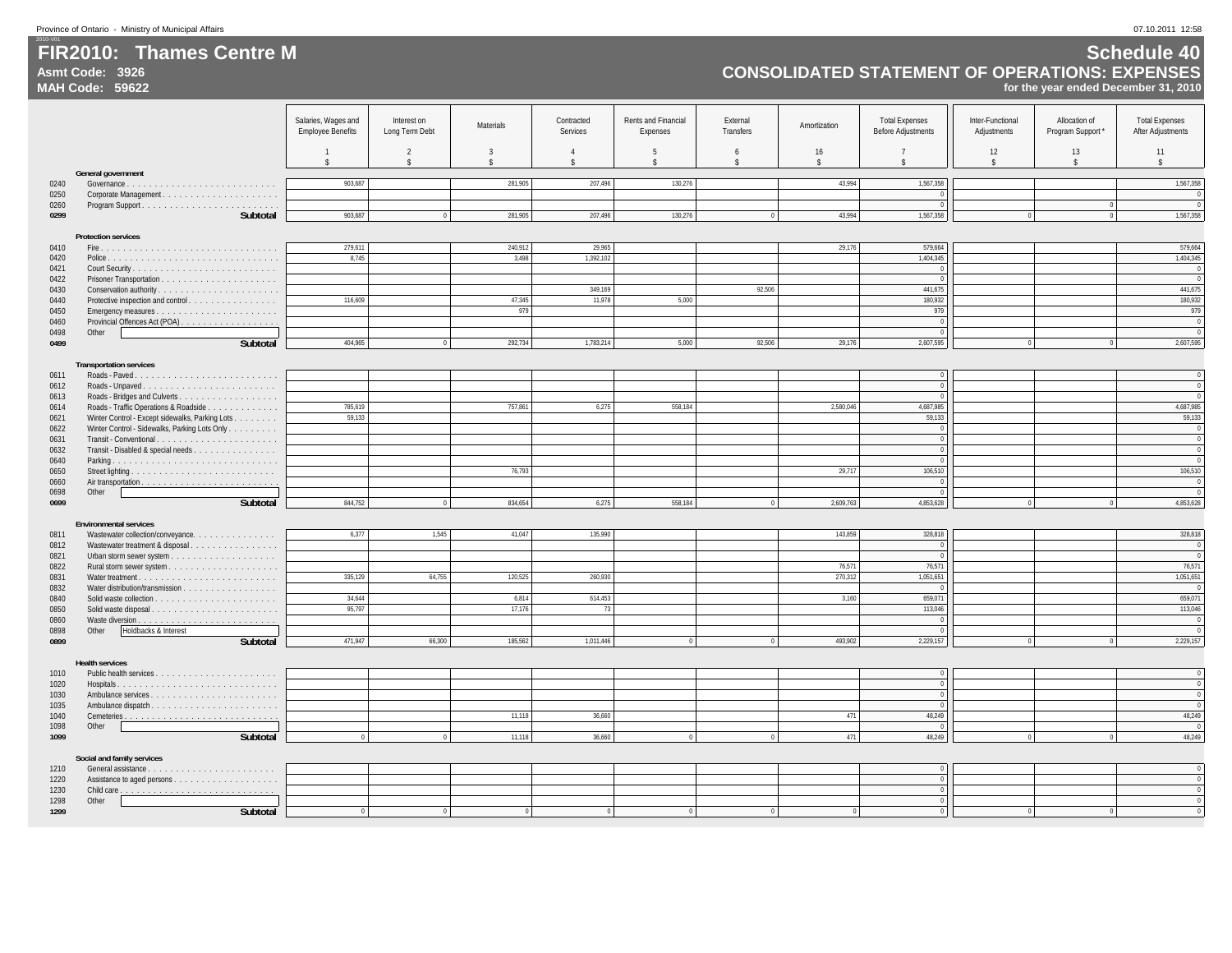**Asmt Code: 3926**

**FIR2010: Thames Centre M**

### **Schedule 40 CONSOLIDATED STATEMENT OF OPERATIONS: EXPENSES**

|      | MAH Code: 59622                         |                                                 |                               |           |                        |                                 |                       |              |                                                    |                                 |                                  | for the year ended December 31, 2010       |
|------|-----------------------------------------|-------------------------------------------------|-------------------------------|-----------|------------------------|---------------------------------|-----------------------|--------------|----------------------------------------------------|---------------------------------|----------------------------------|--------------------------------------------|
|      |                                         | Salaries, Wages and<br><b>Employee Benefits</b> | Interest on<br>Long Term Debt | Materials | Contracted<br>Services | Rents and Financial<br>Expenses | External<br>Transfers | Amortization | <b>Total Expenses</b><br><b>Before Adjustments</b> | Inter-Functional<br>Adjustments | Allocation of<br>Program Support | <b>Total Expenses</b><br>After Adjustments |
|      |                                         |                                                 | $\overline{2}$                |           | $\overline{4}$         | 5                               | 6                     | 16<br>¢      |                                                    | 12<br>$\hat{\mathbf{x}}$        | 13<br>\$                         | 11                                         |
|      | <b>Social Housing</b>                   |                                                 |                               |           |                        |                                 |                       |              |                                                    |                                 |                                  |                                            |
| 1410 | Public Housing.                         |                                                 |                               |           |                        |                                 |                       |              |                                                    |                                 |                                  |                                            |
| 1420 | Non-Profit/Cooperative Housing          |                                                 |                               |           |                        |                                 |                       |              | $\sqrt{ }$                                         |                                 |                                  |                                            |
| 1430 |                                         |                                                 |                               |           |                        |                                 |                       |              |                                                    |                                 |                                  |                                            |
| 1497 | Other                                   |                                                 |                               |           |                        |                                 |                       |              | $\sqrt{ }$                                         |                                 |                                  |                                            |
| 1498 | Other                                   |                                                 |                               |           |                        |                                 |                       |              | $\Omega$                                           |                                 |                                  |                                            |
| 1499 | Subtotal                                | $\Omega$                                        | $\Omega$                      |           |                        | $\Omega$                        | $\Omega$              |              | $\Omega$                                           |                                 |                                  |                                            |
| 1610 | <b>Recreation and cultural services</b> |                                                 |                               |           |                        |                                 |                       |              |                                                    |                                 |                                  |                                            |
| 1620 |                                         | 60,099                                          |                               | 80,288    | 4,020                  |                                 |                       | 4,401        | 148,808                                            |                                 |                                  | 148,808                                    |
| 1631 | Rec. Fac. - Golf Crs, Marina, Ski Hill. |                                                 |                               |           |                        |                                 |                       |              |                                                    |                                 |                                  |                                            |
| 1634 |                                         | 685,364                                         |                               | 547,593   | 62,844                 | 45,752                          |                       | 58,507       | 1,400,060                                          |                                 |                                  | 1,400,060                                  |
| 1640 |                                         | 388                                             |                               | 21.886    | 13,363                 |                                 |                       | 37.516       | 73,153                                             |                                 |                                  | 73,153                                     |
| 1645 |                                         |                                                 |                               |           |                        |                                 |                       |              |                                                    |                                 |                                  |                                            |
| 1650 |                                         |                                                 |                               |           |                        |                                 |                       |              | $\Omega$                                           |                                 |                                  |                                            |
| 1698 | Other                                   |                                                 |                               |           |                        |                                 |                       |              |                                                    |                                 |                                  |                                            |
| 1699 | Subtotal                                | 745,851                                         | $\Omega$                      | 649,767   | 80,227                 | 45,752                          | $\sqrt{ }$            | 100,424      | 1,622,021                                          |                                 |                                  | 1,622,021                                  |
|      |                                         |                                                 |                               |           |                        |                                 |                       |              |                                                    |                                 |                                  |                                            |
| 1810 | Planning and development                | 216,719                                         |                               | 36,550    | 94,192                 | 2,271                           |                       |              | 349,732                                            |                                 |                                  | 349,732                                    |
| 1820 |                                         |                                                 |                               |           |                        |                                 |                       |              | - C                                                |                                 |                                  |                                            |
| 1830 |                                         |                                                 |                               |           |                        |                                 |                       |              | $\Omega$                                           |                                 |                                  |                                            |
| 1840 |                                         |                                                 |                               |           |                        |                                 |                       |              |                                                    |                                 |                                  |                                            |
| 1850 | Tile drainage/shoreline assistance      |                                                 |                               |           |                        |                                 |                       |              |                                                    |                                 |                                  |                                            |
| 1898 | Other                                   |                                                 |                               |           |                        |                                 |                       |              |                                                    |                                 |                                  |                                            |
| 1899 | Subtotal                                | 216,719                                         | $\Omega$                      | 36.550    | 94,192                 | 2,271                           | $\sqrt{ }$            |              | 349.732                                            |                                 |                                  | 349,732                                    |
|      |                                         |                                                 |                               |           |                        |                                 |                       |              |                                                    |                                 |                                  |                                            |
| 1910 | Other                                   |                                                 |                               |           |                        |                                 |                       |              | $\Omega$                                           |                                 |                                  |                                            |
| 9910 | <b>TOTAL</b>                            | 3,587,921                                       | 66,300                        | 2,292,290 | 3,219,510              | 741,483                         | 92,506                | 3,277,730    | 13,277,740                                         |                                 |                                  | 13,277,740                                 |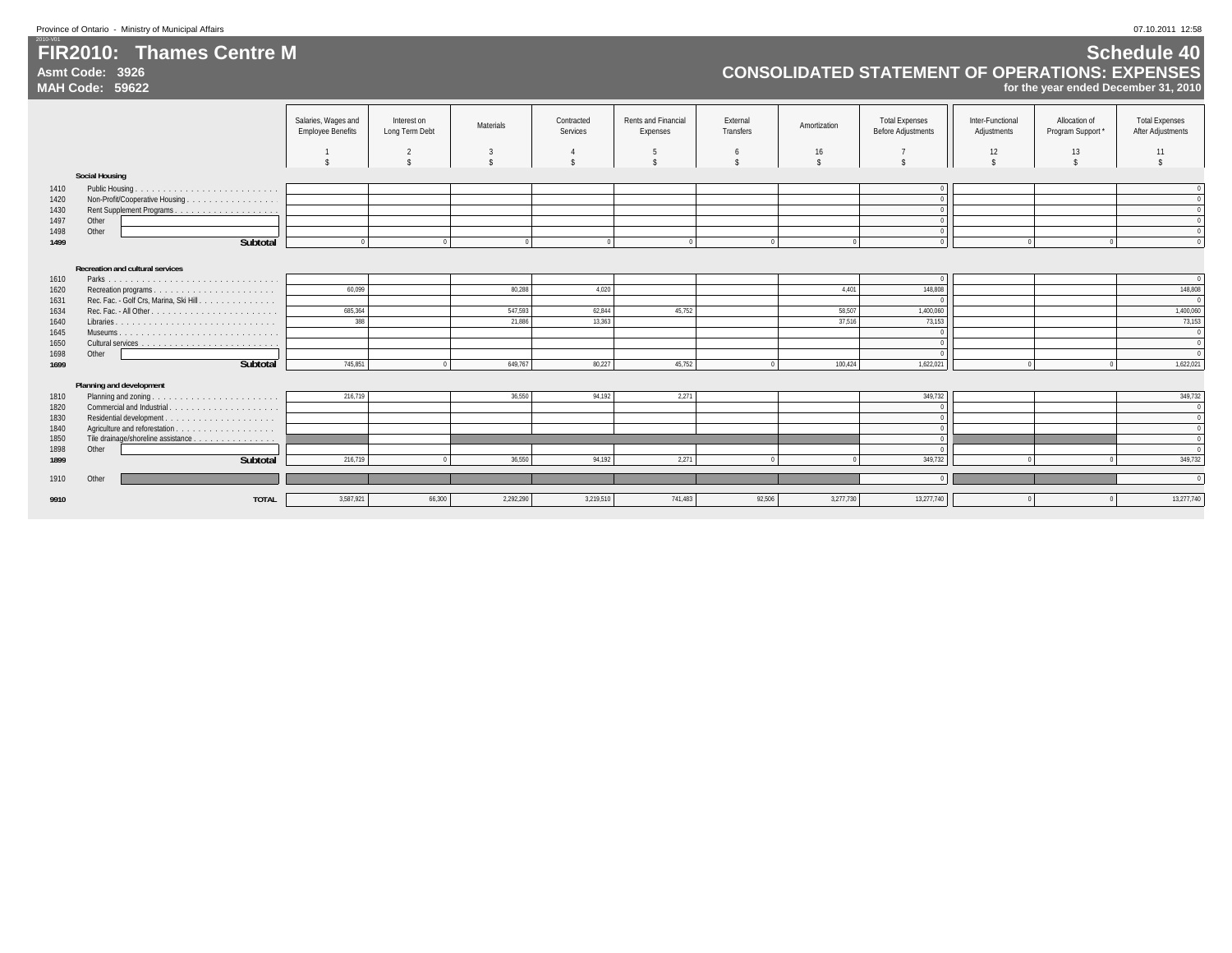# **FIR2010: Thames Centre M Schedule 42** Asmt Code: 3926<br>
MAH Code: 59622<br>
MAH Code: 59622<br>
MAH Code: 59622

**MAH Code: 59622 for the year ended December 31, 2010**

|      | Additional information contained in Schedule 40                                                |             |
|------|------------------------------------------------------------------------------------------------|-------------|
|      |                                                                                                | 1           |
|      | Total of column 1 includes:                                                                    | \$          |
| 5010 |                                                                                                | 3,003,398   |
| 5020 |                                                                                                | 584,523     |
| 5099 |                                                                                                | 3,587,921   |
| 5050 |                                                                                                |             |
| 5098 |                                                                                                | 3,587,921   |
|      | Total of column 3 includes:                                                                    |             |
| 5110 |                                                                                                |             |
|      | Total of column 4 includes:                                                                    |             |
| 5210 |                                                                                                | $\mathbf 0$ |
|      | Total of column 5 includes:                                                                    |             |
| 5610 |                                                                                                | 4,814       |
|      | Total of column 6 includes:                                                                    |             |
| 5810 |                                                                                                | 55,974      |
| 5820 |                                                                                                |             |
|      | Contributions to UNCONSOLIDATED joint local boards                                             |             |
| 5840 |                                                                                                |             |
| 5850 |                                                                                                |             |
| 5860 |                                                                                                |             |
| 5870 |                                                                                                |             |
| 5880 |                                                                                                |             |
|      |                                                                                                |             |
| 5890 |                                                                                                |             |
| 5895 | <b>Other</b>                                                                                   |             |
| 5896 | <b>Other</b>                                                                                   |             |
| 5897 | Other                                                                                          |             |
| 5898 | Other                                                                                          |             |
|      |                                                                                                |             |
| 5910 |                                                                                                |             |
| 5920 |                                                                                                |             |
|      | Total of column 11 includes:                                                                   |             |
|      | Payments for long term commitments and liabilities financed from the consolidated statement of |             |
| 6010 |                                                                                                |             |
|      | Line 0611 of column 11 (Total costs for paved roads) includes:                                 |             |
| 6106 |                                                                                                |             |
| 6107 |                                                                                                |             |
|      |                                                                                                |             |
|      | Line 0612 of column 11 (Total costs for unpaved roads) includes:                               |             |
| 6108 |                                                                                                |             |
|      | Line 0831 of column 11 (Total costs for water treatment) includes:                             |             |
| 6611 |                                                                                                |             |
|      | Line 0832 of column 11 (Total costs for water distribution) includes:                          |             |
| 6612 | Distribution/transmission costs for water not treated to drinking water standards              |             |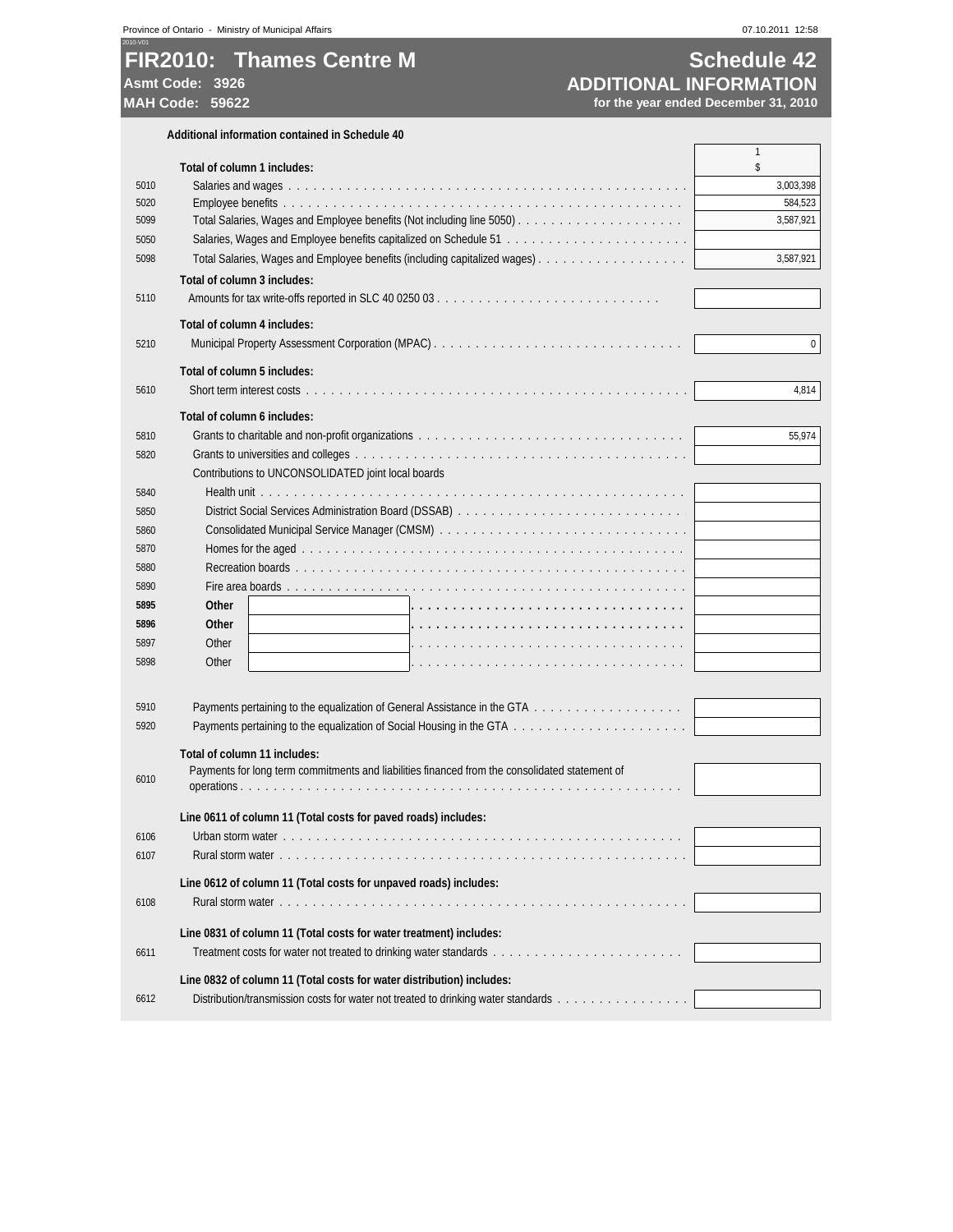### **FIR2010: Thames Centre MAsmt Code: 3926**

**MAH Code: 59622**

2010-V01

### **Schedule 51 SCHEDULE OF TANGIBLE CAPITAL ASSETSfor the year ended December 31, 2010**

| ANALYSIS BY FUNCTIONAL CLASSIFICATION |                                                                                                  |                                | COST                                 |                                     |                                              |                                 |                                     | <b>AMORTIZATION</b>                     |                         |                          |                                         |                                |
|---------------------------------------|--------------------------------------------------------------------------------------------------|--------------------------------|--------------------------------------|-------------------------------------|----------------------------------------------|---------------------------------|-------------------------------------|-----------------------------------------|-------------------------|--------------------------|-----------------------------------------|--------------------------------|
|                                       |                                                                                                  | 2010 Opening<br>Net Book Value | 2010 Opening<br><b>Cost Balance</b>  | Additions and<br><b>Betterments</b> | <b>Disposals</b>                             | Write Downs                     | 2010 Closing<br><b>Cost Balance</b> | 2010 Opening<br>Amortization<br>Balance | Annual<br>Amortization  | Amortization<br>Disposal | 2010 Closing<br>Amortization<br>Balance | 2010 Closing<br>Net Book Value |
|                                       |                                                                                                  | \$.                            | $\mathfrak{D}$<br>$\hat{\mathbf{S}}$ | 3<br>$\mathbf{\hat{S}}$             | $\boldsymbol{\Lambda}$<br>$\hat{\mathbf{S}}$ | $\overline{5}$<br>$\mathsf{\$}$ | 6<br>\$                             | $\overline{7}$<br>$\hat{\mathbf{x}}$    | 8<br>$\hat{\mathbf{S}}$ | 9<br>$\hat{\mathbf{x}}$  | 10<br>$\hat{\mathbf{x}}$                | 11<br>$\mathbf{\hat{S}}$       |
| 0299                                  |                                                                                                  | 7,333,003                      | 10.498.319                           | 1.001.398                           | 128.407                                      |                                 | 11,371,310                          | 3,165,318                               | 402.593                 | 128,407                  | 3,439,504                               | 7,931,806                      |
|                                       | <b>Protection services</b>                                                                       |                                |                                      |                                     |                                              |                                 |                                     |                                         |                         |                          |                                         |                                |
| 0410                                  |                                                                                                  | 257,906                        | 410.232                              |                                     |                                              |                                 | 410,232                             | 152,326                                 | 17,103                  |                          | 169,429                                 | 240,803                        |
| 0420                                  |                                                                                                  | $\Omega$                       | $\Omega$                             |                                     |                                              |                                 |                                     | $\Omega$                                |                         |                          | $\Omega$                                | $\overline{0}$                 |
| 0421                                  |                                                                                                  | $\theta$                       | $\Omega$                             |                                     |                                              |                                 | $\sqrt{2}$                          | $\mathbf{0}$                            |                         |                          | $\Omega$                                | $\Omega$                       |
| 0422                                  |                                                                                                  | $\theta$                       | $\mathbf{0}$                         |                                     |                                              |                                 | $\sqrt{2}$                          | $\theta$                                |                         |                          | $\Omega$                                | $\Omega$                       |
| 0430                                  |                                                                                                  | $\mathbf{0}$                   | $\mathbf{0}$                         |                                     |                                              |                                 | $\Omega$                            | $\overline{0}$                          |                         |                          | $\theta$                                | $\Omega$                       |
| 0440                                  | Protective inspection and control                                                                | $\theta$                       | $\mathbf{0}$                         |                                     |                                              |                                 | $\Omega$                            | $\overline{0}$                          |                         |                          | $\theta$                                | $\overline{0}$                 |
| 0450                                  |                                                                                                  | $\Omega$                       | $\Omega$                             |                                     |                                              |                                 |                                     | $\Omega$                                |                         |                          |                                         | $\Omega$                       |
| 0460                                  | Provincial Offences Act (POA)                                                                    | $\Omega$                       | $\Omega$                             |                                     |                                              |                                 | $\Omega$                            | $\mathbf{0}$                            |                         |                          | $\theta$                                | $\Omega$                       |
| 0498                                  | Other                                                                                            |                                | $\Omega$                             |                                     |                                              |                                 |                                     | $\Omega$                                |                         |                          |                                         | $\Omega$                       |
| 0499                                  | Subtotal                                                                                         | 257,906                        | 410,232                              |                                     | $\overline{0}$                               |                                 | 410,232                             | 152,326                                 | 17,103                  | $\mathbf 0$              | 169,429                                 | 240,803                        |
|                                       | <b>Transportation services</b>                                                                   |                                |                                      |                                     |                                              |                                 |                                     |                                         |                         |                          |                                         |                                |
| 0611                                  |                                                                                                  | 23,996,517                     | 50,133,555                           | 216,349                             | 139,788                                      |                                 | 50,210,116                          | 26,137,038                              | 2,188,443               | 137,081                  | 28,188,400                              | 22,021,716                     |
| 0612                                  |                                                                                                  |                                |                                      |                                     |                                              |                                 |                                     | $\Omega$                                |                         |                          |                                         |                                |
| 0613                                  |                                                                                                  | 947,702<br>$\theta$            | 1,396,585<br>$\Omega$                |                                     |                                              |                                 | 1,396,585                           | 448,883<br>$\Omega$                     | 60,575                  |                          | 509,458                                 | 887,127<br>$\overline{0}$      |
| 0614<br>0621                          | Roads - Traffic Operations & Roadside                                                            | $\mathbf{0}$                   | $\mathbf{0}$                         |                                     |                                              |                                 | $\Omega$                            | $\mathbf 0$                             |                         |                          | $\sqrt{ }$                              | $\overline{\mathbf{0}}$        |
| 0622                                  | Winter Control - Except sidewalks, Parking Lots<br>Winter Control - Sidewalks, Parking Lots Only | $\theta$                       | $\mathbf{0}$                         |                                     |                                              |                                 |                                     | $\overline{0}$                          |                         |                          |                                         | $\Omega$                       |
| 0631                                  | Transit - Conventional                                                                           | $\overline{0}$                 | $\bf{0}$                             |                                     |                                              |                                 |                                     | $\mathbf 0$                             |                         |                          |                                         | $\overline{0}$                 |
| 0632                                  | Transit - Disabled & special needs                                                               | $\mathbf{0}$                   | $\mathbf{0}$                         |                                     |                                              |                                 |                                     | $\mathbf{0}$                            |                         |                          |                                         | $\Omega$                       |
| 0640                                  |                                                                                                  | $\Omega$                       | $\Omega$                             |                                     |                                              |                                 | $\sqrt{ }$                          | $\overline{0}$                          |                         |                          |                                         | $\overline{0}$                 |
| 0650                                  |                                                                                                  | 470,941                        | 655,235                              | 10,821                              |                                              |                                 | 666,056                             | 184,293                                 | 29,717                  |                          | 214,010                                 | 452,046                        |
| 0660                                  |                                                                                                  | $\mathbf{0}$                   | $^{\circ}$                           |                                     |                                              |                                 |                                     | $\mathbf 0$                             |                         |                          | $\Omega$                                | $\overline{0}$                 |
| 0698                                  | Other<br>Facilities, Sidewalks                                                                   | 127,717                        | 160.888                              | 52.981                              | 6,712                                        |                                 | 207,157                             | 33,172                                  | 4,577                   | 4.027                    | 33,722                                  | 173,435                        |
| 0699                                  | Subtotal                                                                                         | 25,542,877                     | 52,346,263                           | 280,151                             | 146,500                                      | $\Omega$                        | 52,479,914                          | 26,803,386                              | 2,283,312               | 141,108                  | 28,945,590                              | 23,534,324                     |
|                                       | <b>Environmental services</b>                                                                    |                                |                                      |                                     |                                              |                                 |                                     |                                         |                         |                          |                                         |                                |
| 0811                                  | Wastewater collection/conveyance.                                                                | 12,582,769                     | 14, 155, 437                         | 1,434,470                           |                                              |                                 | 15,589,907                          | 1,572,668                               | 233,096                 |                          | 1,805,764                               | 13,784,143                     |
| 0812                                  | Wastewater treatment & disposal                                                                  |                                |                                      |                                     |                                              |                                 |                                     | $\theta$                                |                         |                          |                                         | $\Omega$                       |
| 0821                                  |                                                                                                  | 5,799,838                      | 6,310,674                            |                                     |                                              |                                 | 6,310,674                           | 510,837                                 | 74,897                  |                          | 585,734                                 | 5,724,940                      |
| 0822                                  |                                                                                                  |                                |                                      |                                     |                                              |                                 |                                     | $\mathbf{0}$                            |                         |                          |                                         |                                |
| 0831                                  |                                                                                                  | 5,123,525                      | 6,135,094                            | 104,844                             |                                              |                                 | 6,239,938                           | 1,011,569                               | 182,750                 |                          | 1,194,319                               | 5,045,619                      |
| 0832                                  | Water distribution/transmission                                                                  | $\theta$                       | $\Omega$                             |                                     |                                              |                                 |                                     | $\mathbf{0}$                            |                         |                          | $\sqrt{ }$                              | $\overline{0}$                 |
| 0840                                  |                                                                                                  | $\Omega$                       | $\overline{0}$                       |                                     |                                              |                                 | $\overline{0}$                      | $\mathbf{0}$                            |                         |                          | $\sqrt{ }$                              | $\overline{\mathbf{0}}$        |
| 0850                                  | Solid waste disposal                                                                             | 94,529                         | 119,619                              |                                     |                                              |                                 | 119,619                             | 25,090                                  | 3,160                   |                          | 28,250                                  | 91,369                         |
| 0860                                  |                                                                                                  | $\overline{0}$                 | $\overline{0}$                       |                                     |                                              |                                 | $\overline{0}$                      | $\mathbf 0$                             |                         |                          | $\overline{0}$                          | $\overline{0}$                 |
| 0898                                  | Other                                                                                            | $\theta$                       | $\Omega$                             |                                     |                                              |                                 | $\Omega$                            | $\overline{0}$                          |                         |                          | $\overline{0}$                          | $\overline{0}$                 |
| 0899                                  | Subtotal                                                                                         | 23,600,661                     | 26,720,824                           | 1,539,314                           | $\overline{0}$                               | $\mathbf{0}$                    | 28,260,138                          | 3,120,164                               | 493.903                 | $\overline{0}$           | 3,614,067                               | 24,646,071                     |
|                                       | <b>Health services</b>                                                                           | $\mathbf{0}$                   |                                      |                                     |                                              |                                 |                                     |                                         |                         |                          | $\Omega$                                |                                |
| 1010<br>1020                          |                                                                                                  | $\theta$                       | $\mathbf 0$<br>$\overline{0}$        |                                     |                                              |                                 | $\,0\,$<br>$\Omega$                 | $\overline{0}$<br>$\mathbf{0}$          |                         |                          | $\theta$                                | $\overline{0}$<br>$\Omega$     |
| 1030                                  | Ambulance services                                                                               | $\mathbf{0}$                   | $\overline{0}$                       |                                     |                                              |                                 | $\overline{0}$                      | $\overline{0}$                          |                         |                          | $\theta$                                | $\overline{0}$                 |
| 1035                                  |                                                                                                  | $\theta$                       | $\Omega$                             |                                     |                                              |                                 |                                     | $\overline{0}$                          |                         |                          | $\theta$                                | $\Omega$                       |
| 1040                                  |                                                                                                  | 23,556                         | 23,556                               |                                     |                                              |                                 | 23,556                              | $\overline{0}$                          | 471                     |                          | 471                                     | 23,085                         |
| 1098                                  | Other                                                                                            | $\Omega$                       | $\Omega$                             |                                     |                                              |                                 | $\Omega$                            | $\Omega$                                |                         |                          | $\Omega$                                | $\Omega$                       |
| 1099                                  | Subtotal                                                                                         | 23,556                         | 23,556                               | $\overline{0}$                      | $\overline{0}$                               | $\mathbf{0}$                    | 23,556                              | $\overline{0}$                          | 471                     | $\overline{0}$           | 471                                     | 23,085                         |
|                                       | Social and family services                                                                       |                                |                                      |                                     |                                              |                                 |                                     |                                         |                         |                          |                                         |                                |
| 1210                                  |                                                                                                  | $\mathbf{0}$                   | $\overline{0}$                       |                                     |                                              |                                 | $\Omega$                            | $\mathbf{0}$                            |                         |                          | $\mathbf{0}$                            | $\overline{0}$                 |
| 1220                                  |                                                                                                  | $\theta$                       | $\mathbf{0}$                         |                                     |                                              |                                 | $\Omega$                            | $\mathbf{0}$                            |                         |                          | $\Omega$                                | $\Omega$                       |
| 1230                                  |                                                                                                  | $\overline{0}$                 | $\mathbf{0}$                         |                                     |                                              |                                 | $\Omega$                            | $\overline{0}$                          |                         |                          | $\Omega$                                | $\Omega$                       |
| 1298                                  | Other                                                                                            | $\theta$                       | $\mathbf{0}$                         |                                     |                                              |                                 |                                     | $\mathbf{0}$                            |                         |                          | $\theta$                                | $\Omega$                       |
| 1299                                  | <b>Subtotal</b>                                                                                  | $\Omega$                       | $\overline{0}$                       | $\Omega$                            | $\Omega$                                     | $\Omega$                        |                                     | $\overline{0}$                          | $\overline{0}$          | $\mathbf{0}$             | $\Omega$                                |                                |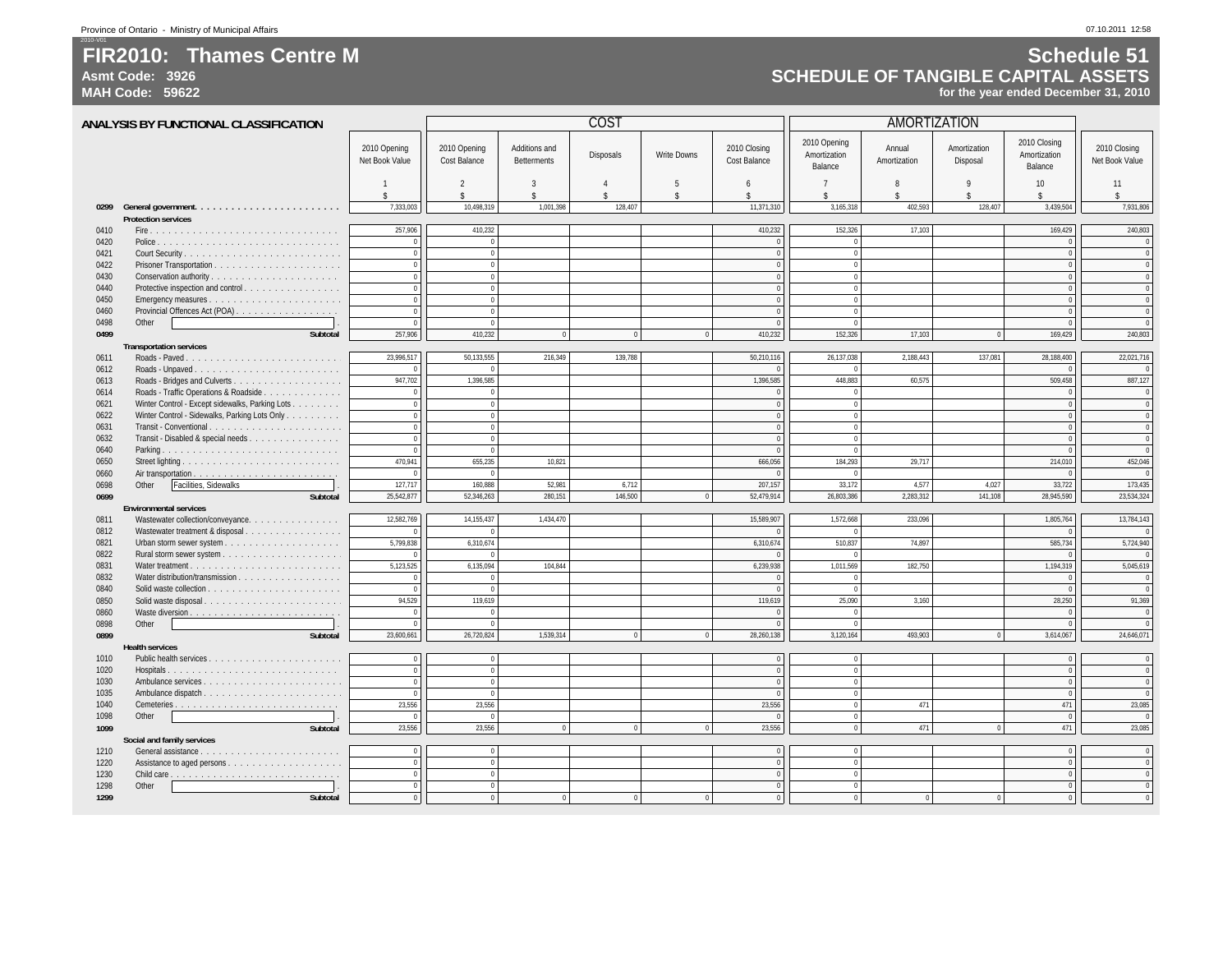### **FIR2010: Thames Centre MAsmt Code: 3926**

**MAH Code: 59622**

2010-V01

### **Schedule 51 SCHEDULE OF TANGIBLE CAPITAL ASSETSfor the year ended December 31, 2010**

|              | ANALYSIS BY FUNCTIONAL CLASSIFICATION       |                                |                                     |                                     | <b>COST</b>        |                    |                                     | <b>AMORTIZATION</b>                     |                        |                          |                                         |                                  |
|--------------|---------------------------------------------|--------------------------------|-------------------------------------|-------------------------------------|--------------------|--------------------|-------------------------------------|-----------------------------------------|------------------------|--------------------------|-----------------------------------------|----------------------------------|
|              |                                             | 2010 Opening<br>Net Book Value | 2010 Opening<br><b>Cost Balance</b> | Additions and<br><b>Betterments</b> | Disposals          | <b>Write Downs</b> | 2010 Closing<br><b>Cost Balance</b> | 2010 Opening<br>Amortization<br>Balance | Annual<br>Amortization | Amortization<br>Disposal | 2010 Closing<br>Amortization<br>Balance | 2010 Closing<br>Net Book Value   |
|              |                                             |                                | $\overline{2}$                      | -3                                  | $\overline{4}$     | -5                 | 6                                   |                                         | 8                      | 9                        | 10                                      | 11                               |
|              |                                             | \$                             | $\hat{\mathbf{r}}$                  | $\hat{\mathbf{x}}$                  | $\hat{\mathbf{r}}$ |                    | $\hat{\mathbf{S}}$                  | $\hat{\mathbf{x}}$                      | \$                     | $\hat{\mathbf{x}}$       | \$                                      |                                  |
|              | <b>Social Housing</b>                       |                                |                                     |                                     |                    |                    |                                     |                                         |                        |                          |                                         |                                  |
| 1410         | Public Housing.                             |                                | $\Omega$                            |                                     |                    |                    |                                     | $\Omega$                                |                        |                          |                                         | $\Omega$                         |
| 1420         | Non-Profit/Cooperative Housing              |                                | $\Omega$                            |                                     |                    |                    | $\Omega$                            | $\Omega$                                |                        |                          |                                         | $\overline{0}$                   |
| 1430         |                                             |                                | $\overline{0}$                      |                                     |                    |                    | $\Omega$                            | $\mathbf{0}$                            |                        |                          |                                         | $\overline{0}$                   |
| 1497         | Other                                       |                                | $\Omega$                            |                                     |                    |                    | $\Omega$                            | $\Omega$                                |                        |                          |                                         | $\Omega$                         |
| 1498         | Other                                       |                                | $\overline{0}$                      |                                     |                    |                    | $\Omega$                            | $\mathbf{0}$                            |                        |                          |                                         | $\overline{0}$                   |
| 1499         | Subtotal                                    |                                | $\Omega$                            | $\Omega$                            | $\Omega$           |                    |                                     | $\mathbf{0}$                            | $\Omega$               | $\Omega$                 |                                         | $\Omega$                         |
|              | <b>Recreation and cultural services</b>     |                                |                                     |                                     |                    |                    |                                     |                                         |                        |                          |                                         |                                  |
| 1610         |                                             | 421,510                        | 516,863                             |                                     |                    |                    | 516,863                             | 95,353                                  | 14,586                 |                          | 109,939                                 | 406,924                          |
| 1620         |                                             |                                | $\Omega$                            |                                     |                    |                    | $\theta$                            | $\Omega$                                |                        |                          |                                         | $\overline{0}$                   |
| 1631         | Rec. Fac. - Golf Crs, Marina, Ski Hill.     | $\Omega$                       | $\overline{0}$                      |                                     |                    |                    | $\overline{0}$                      | $\theta$                                |                        |                          |                                         | $\overline{0}$                   |
| 1634         |                                             | $\Omega$                       | $\overline{0}$                      |                                     |                    |                    | $\Omega$                            | $\mathbf{0}$                            |                        |                          |                                         | $\overline{0}$                   |
| 1640         |                                             |                                | $\overline{0}$                      |                                     |                    |                    | $\Omega$                            | $\mathbf{0}$                            |                        |                          |                                         | $\overline{0}$                   |
| 1645         | Museums                                     |                                | $\Omega$                            |                                     |                    |                    | $\Omega$                            | $\Omega$                                |                        |                          |                                         | $\overline{0}$                   |
| 1650         |                                             |                                | $\Omega$                            |                                     |                    |                    |                                     | $\Omega$                                |                        |                          |                                         | $\overline{0}$                   |
| 1698         | Other<br>Arena                              | 1,552,155                      | 1,942,697                           | 9,486,417                           |                    |                    | 11,429,114                          | 390,539                                 | 65,762                 |                          | 456,301                                 | 10,972,813                       |
| 1699         | Subtotal                                    | 1,973,665                      | 2,459,560                           | 9,486,417                           | $\Omega$           |                    | 11,945,977                          | 485,892                                 | 80,348                 | $\overline{0}$           | 566,240                                 | 11,379,737                       |
|              |                                             |                                |                                     |                                     |                    |                    |                                     |                                         |                        |                          |                                         |                                  |
|              | Planning and development                    |                                |                                     |                                     |                    |                    |                                     |                                         |                        |                          |                                         |                                  |
| 1810         |                                             | $\Omega$                       | $\Omega$                            |                                     |                    |                    | $\Omega$                            | $\mathbf{0}$                            |                        |                          |                                         | $\mathbf{0}$                     |
| 1820         | Commercial and Industrial                   |                                | $\Omega$<br>$\Omega$                |                                     |                    |                    | $\Omega$                            | $\Omega$                                |                        |                          |                                         | $\overline{0}$                   |
| 1830         |                                             |                                | $\overline{0}$                      |                                     |                    |                    | $\Omega$<br>$\Omega$                | $\mathbf{0}$<br>$\mathbf{0}$            |                        |                          |                                         | $\overline{0}$<br>$\overline{0}$ |
| 1840         |                                             |                                | $\Omega$                            |                                     |                    |                    | $\theta$                            | $\Omega$                                |                        |                          |                                         | $\mathbf{0}$                     |
| 1850<br>1898 | Tile drainage/shoreline assistance<br>Other |                                | $\overline{0}$                      |                                     |                    |                    | $\Omega$                            | $\mathbf{0}$                            |                        |                          |                                         | $\overline{0}$                   |
| 1899         | Subtotal                                    |                                | $\Omega$                            |                                     | $\Omega$           |                    | $\sqrt{2}$                          | $\mathbf{0}$                            | $\Omega$               | $\Omega$                 |                                         | $\mathbf{0}$                     |
|              |                                             |                                |                                     |                                     |                    |                    |                                     |                                         |                        |                          |                                         |                                  |
| 1910         | Other                                       |                                |                                     |                                     |                    |                    |                                     |                                         |                        |                          |                                         |                                  |
| 9910         | <b>Total Tangible Capital Assets</b>        | 58,731,668                     | 92,458,754                          | 12,307,280                          | 274,907            |                    | 104,491,127                         | 33,727,086                              | 3,277,730              | 269,515                  | 36,735,301                              | 67,755,826                       |
|              |                                             |                                |                                     |                                     |                    |                    |                                     |                                         |                        |                          |                                         |                                  |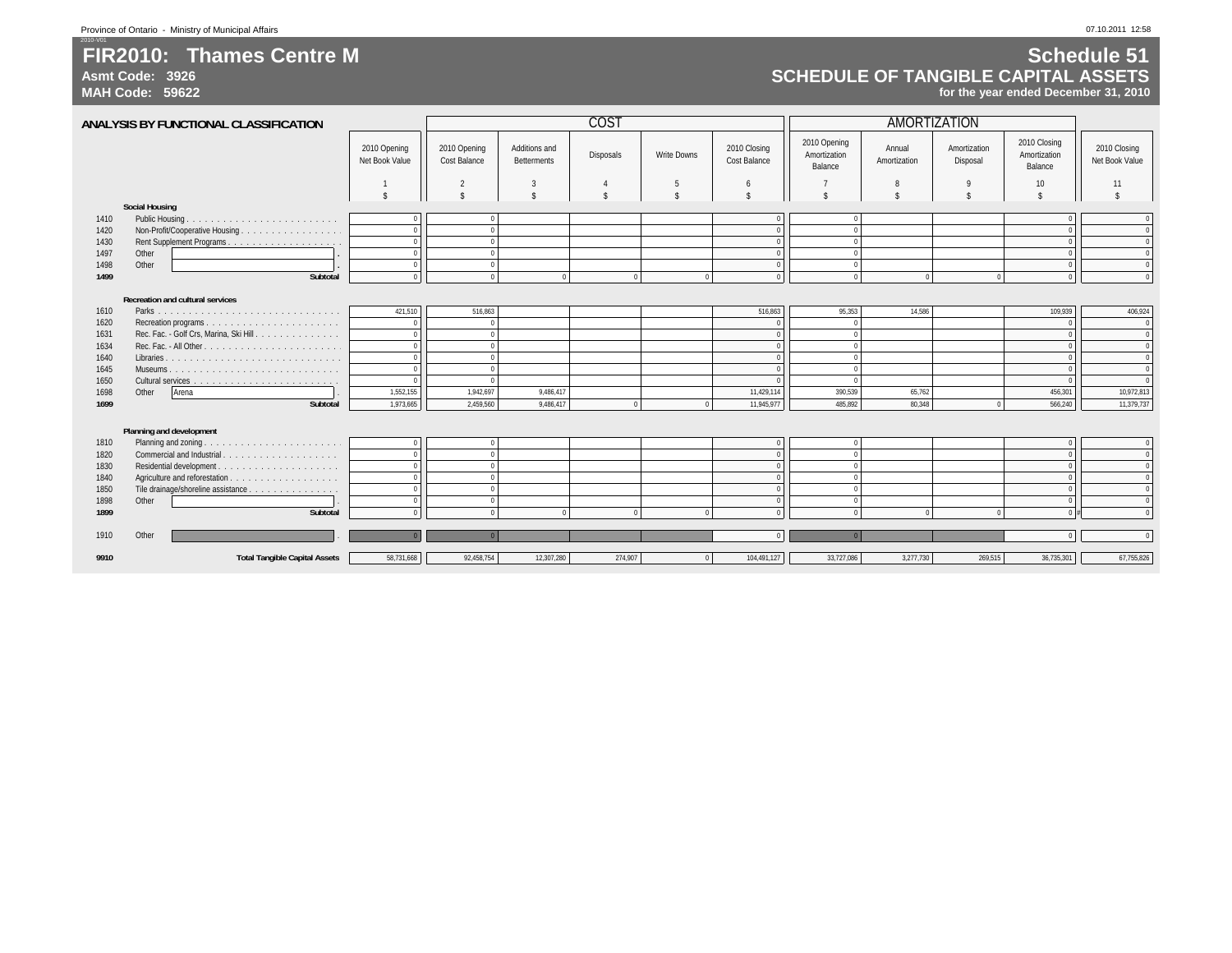| 2010-V01 |                               | Province of Ontario - Ministry of Municipal Affairs |                                                                   |                                      | 07.10.2011 12:58               |
|----------|-------------------------------|-----------------------------------------------------|-------------------------------------------------------------------|--------------------------------------|--------------------------------|
|          |                               | <b>FIR2010: Thames Centre M</b>                     |                                                                   |                                      | <b>Schedule 51</b>             |
|          | Asmt Code: 3926               |                                                     | <b>SCHEDULE OF TANGIBLE CAPITAL ASSETS</b>                        |                                      |                                |
|          | <b>MAH Code: 59622</b>        |                                                     |                                                                   | for the year ended December 31, 2010 |                                |
|          |                               | <b>SEGMENTED BY ASSET CLASS</b>                     |                                                                   |                                      |                                |
|          |                               |                                                     |                                                                   |                                      |                                |
|          |                               |                                                     |                                                                   | 2010 Opening<br>Net Book Value       | 2010 Closing<br>Net Book Value |
|          |                               |                                                     |                                                                   | (NBV)                                | (NBV)                          |
|          |                               |                                                     |                                                                   | $\mathbf{1}$                         | 11                             |
|          | <b>General Capital Assets</b> |                                                     |                                                                   | $\mathbf{\hat{z}}$                   | \$                             |
| 2005     |                               |                                                     |                                                                   | 4,542,485                            | 4,542,485                      |
| 2010     |                               |                                                     | Land Improvements                                                 | 339,542                              | 324,462                        |
| 2020     |                               |                                                     |                                                                   | 11,005,086                           | 20,191,530                     |
| 2030     |                               |                                                     | Machinery & Equipment                                             | 96,851                               | 360,517                        |
| 2040     |                               |                                                     |                                                                   | 2,354,125                            | 2,715,166                      |
| 2097     | Other                         |                                                     |                                                                   |                                      |                                |
| 2098     | Other                         |                                                     | a dia serang pada tahun 1970.                                     | $\mathbf 0$                          |                                |
| 2099     |                               |                                                     | <b>Total General Capital Assets</b>                               | 18,338,089                           | 28,134,160                     |
|          |                               |                                                     |                                                                   |                                      |                                |
|          |                               |                                                     |                                                                   |                                      |                                |
|          |                               |                                                     |                                                                   | 2010 Opening                         | 2010 Closing                   |
|          |                               |                                                     |                                                                   | Net Book Value                       | Net Book Value                 |
|          |                               |                                                     |                                                                   | (NBV)                                | (NBV)                          |
|          |                               |                                                     |                                                                   | $\mathbf{1}$                         | 11                             |
|          | <b>Infrastructure Assets</b>  |                                                     |                                                                   | \$                                   | \$                             |
| 2205     |                               |                                                     |                                                                   | $\mathbf{0}$                         |                                |
| 2210     |                               |                                                     | Land Improvements                                                 | $\mathbf{0}$                         |                                |
| 2220     |                               |                                                     |                                                                   | $\mathbf{0}$                         |                                |
| 2230     |                               |                                                     |                                                                   | $\mathbf 0$                          |                                |
| 2240     |                               |                                                     |                                                                   | $\theta$                             |                                |
| 2250     |                               |                                                     |                                                                   | $\mathbf{0}$                         |                                |
| 2297     | Other                         | Transportation                                      |                                                                   | 25,415,160                           | 23,404,177                     |
| 2298     | Other                         | Environmental                                       | .                                                                 | 14,978,419                           | 16,217,489                     |
| 2299     |                               |                                                     | <b>Total Infrastructure Assets</b>                                | 40,393,579                           | 39,621,666                     |
|          |                               |                                                     |                                                                   |                                      |                                |
| 9920     |                               |                                                     | <b>Total Tangible Capital Assets</b>                              | 58,731,668                           | 67,755,826                     |
|          |                               |                                                     |                                                                   |                                      |                                |
| 2405     |                               |                                                     | <b>Construction-in-progress</b>                                   | 3,445,199                            | 4,018,922                      |
|          |                               |                                                     |                                                                   |                                      |                                |
|          |                               |                                                     |                                                                   |                                      |                                |
| 9921     |                               |                                                     | <b>Total Tangible Capital Assets and Construction-in-progress</b> | 62.176.867                           | 71.774.748                     |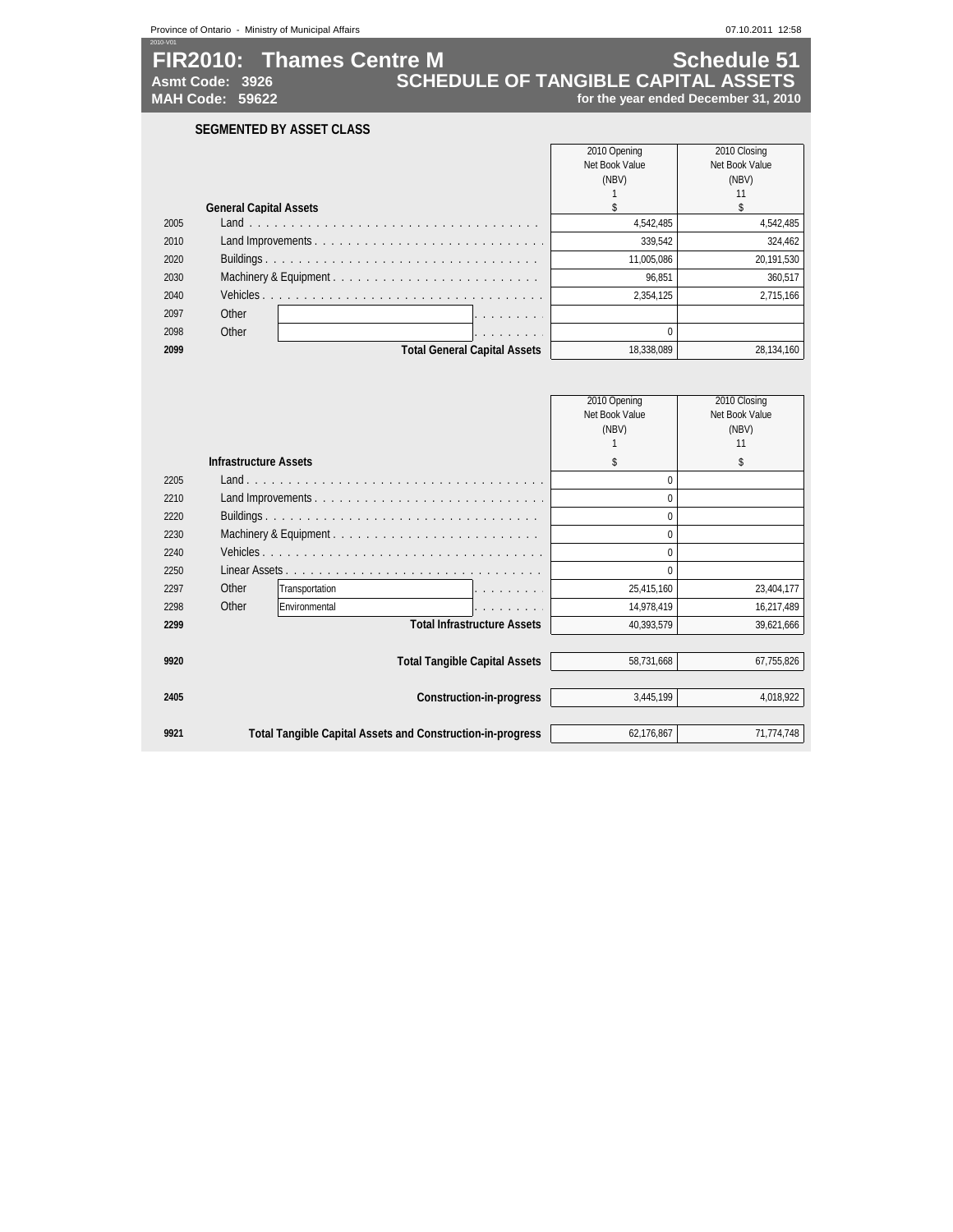**Asmt Code: 3926 SCHEDULE OF TANGIBLE CAPITAL ASSET: CONSTRUCTION-IN-PROGRESS MAH Code: 59622 for the year ended December 31, 2010**

| ANALYSIS BY FUNCTIONAL CLASSIFICATION                                   |                               | COST                 |                         |                                |
|-------------------------------------------------------------------------|-------------------------------|----------------------|-------------------------|--------------------------------|
|                                                                         | 2010 Opening Balance          | Expenditures in 2010 | Less Assets Capitalized | 2010 Closing Balance           |
|                                                                         | $\mathbf{1}$<br>s             | $\overline{2}$<br>s  | $\sqrt{3}$<br>s         | 4                              |
| <b>Protection services</b>                                              | $\mathbf 0$                   |                      |                         | $\Omega$                       |
|                                                                         | 34,708                        |                      | 34.708                  | $\overline{0}$                 |
|                                                                         | $\mathbf 0$                   |                      |                         | $\pmb{0}$                      |
|                                                                         | $\mathbf 0$<br>$\mathbf 0$    |                      |                         | $\mathbf 0$<br>$\mathbf 0$     |
|                                                                         | 0                             |                      |                         | $\bf{0}$                       |
| Protective inspection and control                                       | $\mathbf 0$<br>$\mathbf 0$    |                      |                         | $\mathbf{0}$<br>$\bf{0}$       |
|                                                                         | 0                             |                      |                         | $\bf{0}$                       |
| Other                                                                   | 0                             |                      |                         | 0                              |
| <b>Subtotal</b><br><b>Transportation services</b>                       | 34,708                        | $\Omega$             | 34,708                  | $\mathbf{0}$                   |
| Roads - Paved                                                           | 0                             | 680,306              |                         | 680,306                        |
|                                                                         | $\overline{0}$<br>$\mathbf 0$ |                      |                         | $\mathbf{0}$<br>$\mathbf 0$    |
| Roadways - Traffic Operations & Roadside                                | 0                             |                      |                         | $\mathbf{0}$                   |
| Winter Control - Except sidewalks, Parking Lots                         | 0                             |                      |                         | 0                              |
| Winter Control - Sidewalks, Parking Lots Only<br>Transit - Conventional | 0<br>$\mathbf 0$              |                      |                         | $\overline{0}$<br>$\mathbf{0}$ |
|                                                                         | $\mathbf 0$                   |                      |                         | $\bf{0}$                       |
|                                                                         | $\mathbf 0$<br>0              |                      |                         | $\mathbf{0}$<br>$\mathbf{0}$   |
|                                                                         | $\mathbf 0$                   |                      |                         | $\mathbf{0}$                   |
| Other<br>Subtotal                                                       | $\mathbf 0$                   |                      | $\mathbf{0}$            | $\mathbf{0}$                   |
| <b>Environmental services</b>                                           | $\mathbf 0$                   | 680,306              |                         | 680,306                        |
| Wastewater collection/conveyance.                                       | 0                             |                      |                         | $\mathbf{0}$                   |
| Wastewater treatment & disposal                                         | 1,211,180<br>0                | 804,336              | 992,988                 | 1,022,528<br>$\mathbf{0}$      |
|                                                                         | $\mathbf 0$                   | 475,557              |                         | 475,557                        |
|                                                                         | 77,441                        | 304,021              | 77.441                  | 304,021                        |
|                                                                         | 7,080<br>0                    | 760,742              | 7,080                   | 760,742<br>0                   |
| Solid waste disposal                                                    | 0                             |                      |                         | $\mathbf{0}$                   |
| Other                                                                   | $\mathbf 0$<br>$\mathbf 0$    |                      |                         | $\bf{0}$<br>$\bf{0}$           |
| Subtotal                                                                | 1,295,701                     | 2,344,656            | 1,077,509               | 2,562,848                      |
| <b>Health services</b>                                                  | $\mathbf 0$                   |                      |                         | $\mathbf 0$                    |
|                                                                         | $\mathbf 0$                   |                      |                         | $\mathbf{0}$                   |
|                                                                         | $\mathbf 0$                   |                      |                         | $\mathbf{0}$                   |
|                                                                         | 0<br>0                        |                      |                         | $\bf{0}$<br>$\mathbf 0$        |
| Other                                                                   | $\mathbf 0$                   |                      |                         | $\mathbf{0}$                   |
| Subtotal<br>Social and family services                                  | 0                             | $\Omega$             | $\Omega$                | $\mathbf 0$                    |
|                                                                         | $\mathbf 0$                   |                      |                         | $\overline{0}$                 |
|                                                                         | $\mathbf 0$<br>$\mathbf 0$    |                      |                         | $\mathbf 0$<br>$\bf{0}$        |
| Other                                                                   | $\mathbf 0$                   |                      |                         | $\mathbf{0}$                   |
| <b>Subtotal</b>                                                         | 0                             | $\mathbf 0$          | $\mathbf{0}$            | $\mathbf 0$                    |
| <b>Social Housing</b>                                                   |                               |                      |                         |                                |
|                                                                         | 0                             |                      |                         | $\mathbf{0}$                   |
|                                                                         | $\mathbf 0$<br>$\mathbf 0$    |                      |                         | $\mathbf 0$<br>$\bf{0}$        |
| Other                                                                   | $\mathbf{0}$                  |                      |                         | $\mathbf{0}$                   |
| Other<br>Subtotal                                                       | $\Omega$<br>0                 | $\mathbf 0$          | $\mathbf 0$             | 0<br>$\mathbf 0$               |
|                                                                         |                               |                      |                         |                                |
| <b>Recreation and cultural services</b>                                 | $\mathbf 0$                   |                      |                         | $\mathbf{0}$                   |
| Recreation programs                                                     | 0                             |                      |                         | $\bf{0}$                       |
| Rec. Fac. - Golf Crs, Marina, Ski Hill                                  | $\mathbf 0$                   |                      |                         | $\overline{0}$                 |
|                                                                         | 2.114.790<br>0                | 775,767              | 2,114,789               | 775,768<br>$\bf{0}$            |
|                                                                         | 0                             |                      |                         | $\pmb{0}$                      |
| Other                                                                   | 0<br>$\bf{0}$                 |                      |                         | $\overline{0}$<br>$\mathbf 0$  |
| Subtotal                                                                | 2,114,790                     | 775,767              | 2,114,789               | 775,768                        |
|                                                                         |                               |                      |                         |                                |
| Planning and development                                                | 0                             |                      |                         | $\bf{0}$                       |
| Commercial and Industrial                                               | 0                             |                      |                         | $\overline{0}$                 |
|                                                                         | $\mathbf 0$                   |                      |                         | $\pmb{0}$                      |
| Tile drainage/shoreline assistance                                      | 0<br>$\mathbf 0$              |                      |                         | $\bf{0}$<br>$\pmb{0}$          |
| Other                                                                   | 0                             |                      |                         | $\bf{0}$                       |
| Subtotal                                                                | $\mathbf 0$                   | $\mathbf{0}$         | $\mathbf{0}$            | $\overline{0}$                 |
| Other                                                                   | $\overline{0}$                |                      |                         | $\mathbf{0}$                   |
|                                                                         |                               |                      |                         |                                |
| <b>Total Construction-In-Progress</b>                                   | 3,445,199                     | 3,800,729            | 3,227,006               | 4,018,922                      |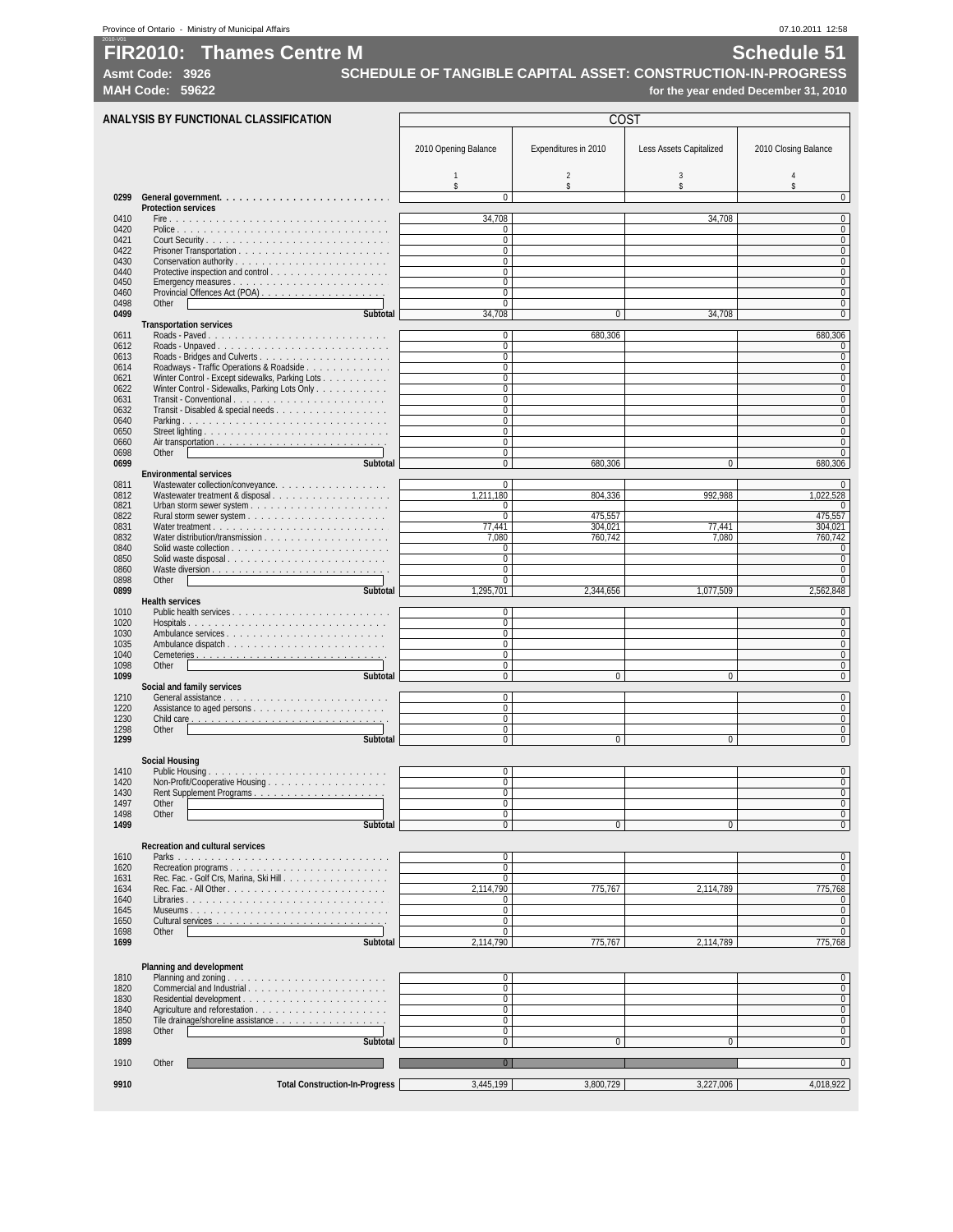| Province of Ontario - | - Ministry of Municipal Affairs | 07.10.2011 12:58 |
|-----------------------|---------------------------------|------------------|

1060 Write-downs of tangible capital assets

**Financing from Dedicated Revenue**

#### **FIR2010: Thames Centre M Schedule 53 Asmt Code: 3926 MAH Code: 59622 for the year ended December 31, 2010 CONSOLIDATED STATEMENT OF CHANGE IN NET FINANCIAL ASSETS (NET DEBT)** \$ Annual Surplus/(Deficit) (SLC 10 2099 01) . . . . . . . . . . . . . . . . . . . . . . . . . . . . . . . . . . . . . . . . . . . . . . . . . . 9,463,513 Acquisition of tangible capital assets . . . . . . . . . . . . . . . . . . . . . . . . . . . . . . . . . . . . . . . . . . . . . . . . . . . . . -12,881,003 Amortization of tangible capital assets . . . . . . . . . . . . . . . . . . . . . . . . . . . . . . . . . . . . . . . . . . . . . . . . . . . . 3,277,730 (Gain)/Loss on sale to tangible capital assets . . . . . . . . . . . . . . . . . . . . . . . . . . . . . . . . . . . . . . . . . . . . . . . . . -33,661 Proceeds on sale of tangible capital assets . . . . . . . . . . . . . . . . . . . . . . . . . . . . . . . . . . . . . . . . . . . . . . . . . . 39,053 **(NET DEBT) AND TANGIBLE CAPITAL ASSET ACQUISITION FINANCING/DONATIONS CONSOLIDATED STATEMENT OF CHANGE IN NET FINANCIAL ASSETS**

| 1 V V V |                             |              |
|---------|-----------------------------|--------------|
| 1070    | Other                       |              |
| 1071    | Other<br>Change in prepaids | 8.372        |
| 1099    | <b>Subtotal</b>             | $-9.589.509$ |
|         |                             |              |
| 1210    |                             |              |
| 1220    |                             |              |
| 1230    | Other                       |              |
| 1299    | <b>Subtotal</b>             | $\Omega$     |
|         |                             |              |
| 1410    |                             | $-125,996$   |
| 1420    |                             | 2,186,581    |
| 9910    |                             | 2.060.585    |

#### **TANGIBLE CAPITAL ASSET ACQUISITION FINANCING / DONATIONS**

|      | <b>Long Term Liabilities Incurred</b> |  |
|------|---------------------------------------|--|
| 0205 |                                       |  |
| 0210 |                                       |  |
| 0215 |                                       |  |
| 0220 |                                       |  |
| 0225 |                                       |  |
| 0235 |                                       |  |
| 0240 |                                       |  |
| 0245 |                                       |  |
| 0250 |                                       |  |
| 0255 |                                       |  |
| 0260 |                                       |  |
| 0265 |                                       |  |
| 0297 | Other                                 |  |
| 0298 | Other                                 |  |
| 0299 | subtotal                              |  |

| 0405 |                                                                                                                  | 325,318    |
|------|------------------------------------------------------------------------------------------------------------------|------------|
| 0406 |                                                                                                                  | 1,412,788  |
| 0410 |                                                                                                                  |            |
| 0415 |                                                                                                                  | 2,082,583  |
| 0419 |                                                                                                                  | 320,242    |
| 0420 | Other                                                                                                            |            |
| 0425 |                                                                                                                  | 3,936,523  |
| 0430 |                                                                                                                  | 4,084,460  |
| 0435 |                                                                                                                  |            |
| 0440 |                                                                                                                  | 18.492     |
| 0445 |                                                                                                                  |            |
| 0495 | Other<br>a de la caractería de la caractería de la caractería de la caractería de la caractería de la caractería |            |
| 0496 | Other                                                                                                            |            |
| 0497 | Other                                                                                                            |            |
| 0498 | Other                                                                                                            |            |
| 0499 | Subtotal                                                                                                         | 12,180,406 |
|      |                                                                                                                  |            |
| 0610 |                                                                                                                  |            |
| 9920 | <b>Total Financing</b>                                                                                           | 12,180,406 |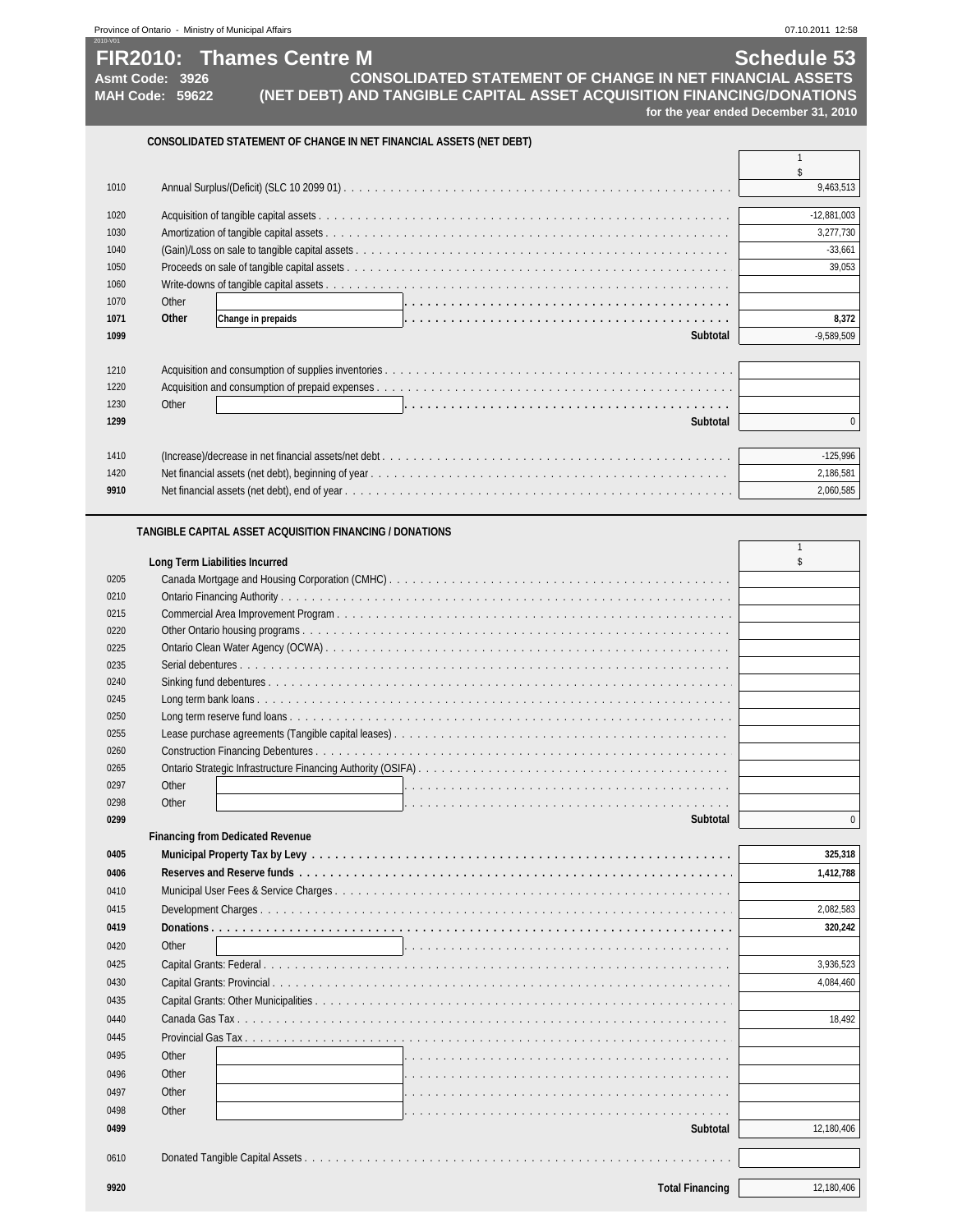## 2010-V01 **FIR2010: Thames Centre M Schedule 54** Asmt Code: 3926 **CONSOLIDATED STATEMENT OF CASH FLOW - DIRECT METHOD**<br>MAH Code: 59622 **for the year ended December 31, 2010**

for the year ended December 31, 2010

 **CONSOLIDATED STATEMENT OF CASH FLOW - DIRECT METHOD**

|      |                                                     | Actual |
|------|-----------------------------------------------------|--------|
|      | <b>Operating Transactions</b><br>Cash received from |        |
| 0210 |                                                     |        |
| 0220 |                                                     |        |
| 0230 |                                                     |        |
| 0240 |                                                     |        |
| 0250 |                                                     |        |
| 0260 |                                                     |        |
| 0298 | Other                                               |        |
| 0299 |                                                     |        |

#### **Cash paid for**

|      | $-0.001$ $-0.001$ $-0.001$ |  |
|------|----------------------------|--|
| 0410 |                            |  |
| 0420 |                            |  |
| 0430 |                            |  |
| 0440 |                            |  |
| 0450 |                            |  |
| 0498 | Other                      |  |
| 0499 |                            |  |

| 2099 | Cash provided by operating transactions                | $\overline{0}$ |
|------|--------------------------------------------------------|----------------|
|      | <b>Capital Transactions</b>                            |                |
| 0610 |                                                        |                |
| 0620 |                                                        |                |
| 0698 | Other                                                  |                |
| 0699 | Cash applied to capital transactions                   | 0              |
|      | <b>Investing Transactions</b>                          |                |
| 0810 |                                                        |                |
| 0820 |                                                        |                |
| 0898 | Other                                                  |                |
| 0899 | Cash provided by / (applied to) investing transactions | 0              |
|      | <b>Financing Transactions</b>                          |                |
| 1010 |                                                        |                |
| 1020 |                                                        |                |
| 1096 | Other                                                  |                |
| 1097 | <b>Other</b>                                           |                |
| 1098 | Other                                                  |                |
| 1099 | Cash applied to financing transactions                 | 0              |
|      |                                                        |                |
| 1210 |                                                        | $\mathbf{0}$   |
| 1220 |                                                        |                |
| 9920 |                                                        | $\mathbf 0$    |

|      | 2010<br>Actual |
|------|----------------|
| 1410 |                |
| 1420 |                |
| 9930 |                |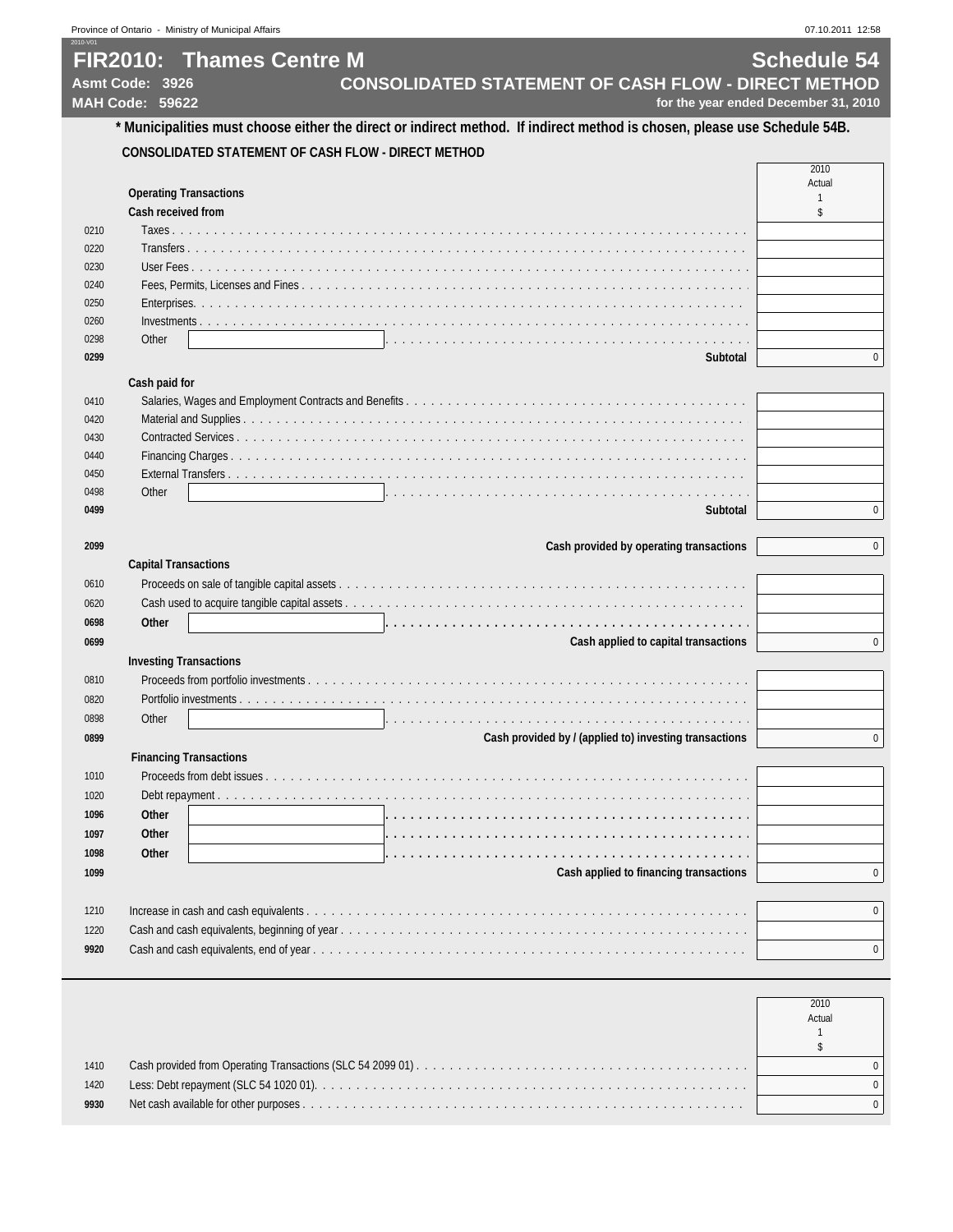## 2010-V01 **FIR2010: Thames Centre M Schedule 54** Asmt Code: 3926 **CONSOLIDATED STATEMENT OF CASH FLOW - INDIRECT METHOD**<br>MAH Code: 59622 **for the year ended December 31, 2010**

for the year ended December 31, 2010

## **\* Municipalities must choose either the direct or indirect method. If direct method is chosen, please use Schedule 54A.**

#### **CONSOLIDATED STATEMENT OF CASH FLOW - INDIRECT METHOD**

|      |                               |                                         | 2010      |
|------|-------------------------------|-----------------------------------------|-----------|
|      |                               |                                         | Actual    |
|      |                               |                                         |           |
|      | <b>Operating Transactions</b> |                                         |           |
| 2010 |                               |                                         | 9,463,513 |
| 2020 |                               |                                         | 1,460,938 |
| 2030 |                               |                                         | 8.372     |
| 2040 |                               |                                         |           |
| 2096 | Other                         |                                         |           |
| 2097 | Other                         |                                         |           |
| 2098 | Other                         |                                         |           |
| 2099 |                               | Cash provided by operating transactions |           |

#### **Capital Transactions**

| 0610 |                               |                                                        | 39,053        |
|------|-------------------------------|--------------------------------------------------------|---------------|
|      |                               |                                                        |               |
| 0620 |                               |                                                        | $-12,881,003$ |
| 0698 | Other                         |                                                        |               |
| 0699 |                               | Cash applied to capital transactions                   | $-12,841,950$ |
|      | <b>Investing Transactions</b> |                                                        |               |
| 0810 |                               |                                                        | 292,124       |
| 0820 |                               |                                                        |               |
| 0898 | Other                         | Change in LT recivables                                | 769,878       |
| 0899 |                               | Cash provided by / (applied to) investing transactions | 1,062,002     |
|      |                               | <b>Financing Transactions</b>                          |               |
| 1010 |                               |                                                        | 4,717,991     |
| 1020 |                               |                                                        | -483,699      |
| 1096 | Other                         |                                                        |               |
| 1097 | Other                         |                                                        |               |
| 1098 | Other                         |                                                        |               |
| 1099 |                               | Cash applied to financing transactions                 | 4,234,292     |
|      |                               |                                                        |               |
| 1210 |                               |                                                        | 1,300,907     |
| 1220 |                               |                                                        | 4,179,217     |
| 9920 |                               |                                                        | 5,480,124     |

|      | 2010<br>Actual |
|------|----------------|
|      |                |
| 1410 |                |
| 1420 |                |
| 9930 |                |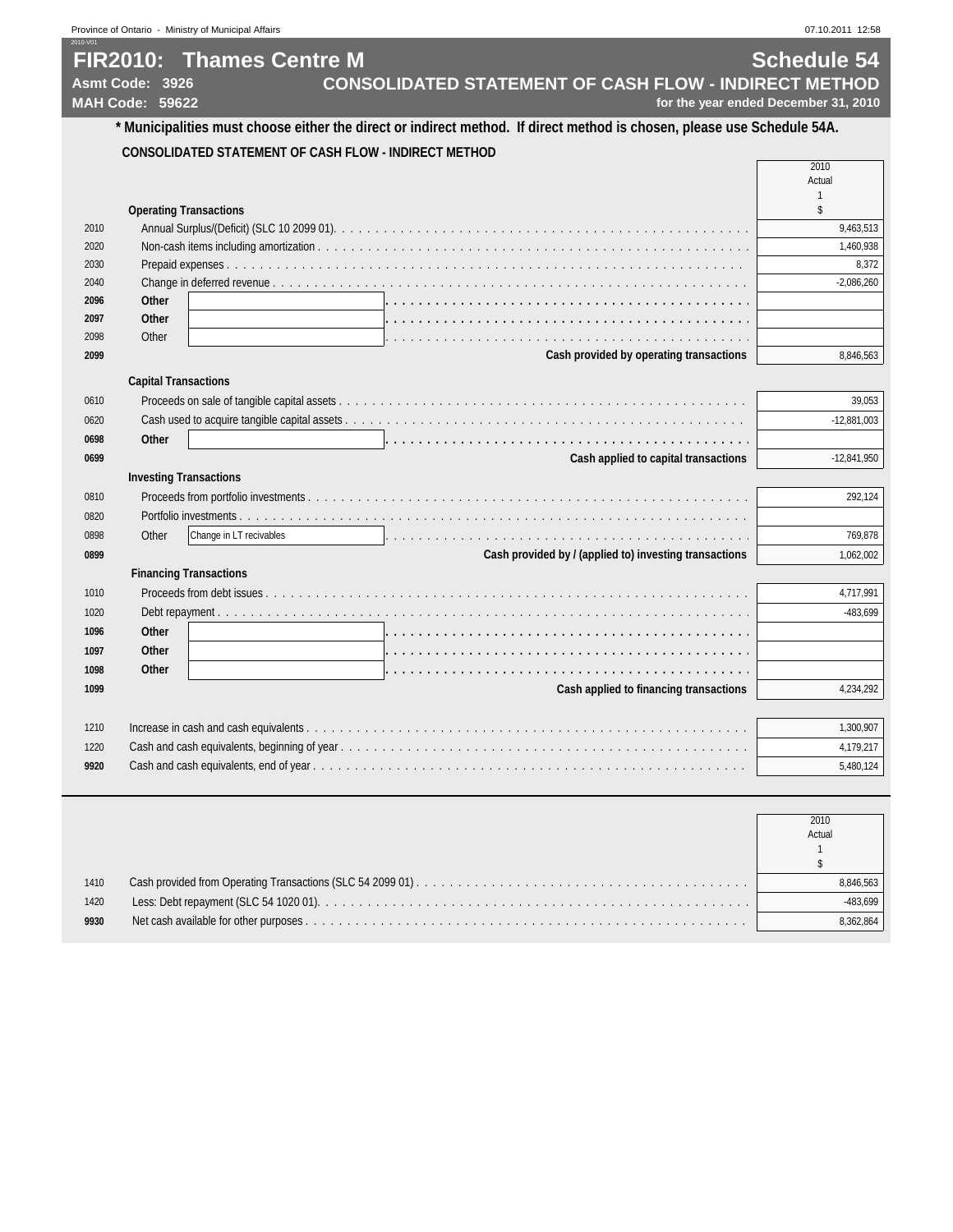## **FIR2010: Thames Centre M Schedule 60**<br>CONTINUITY OF RESERVES AND RESERVE FUNDS Asmt Code: 3926 **CONTINUITY OF RESERVES AND RESERVE FUNDS**<br>MAH Code: 59622 *CONTINUITY OF RESERVES AND RESERVE FUNDS* **MAH Code: 59622 for the year ended December 31, 2010**

|      |                                         | Obligatory Res. Funds, Deferred<br>Rev. | Discretionary Res. Funds | Reserves  |
|------|-----------------------------------------|-----------------------------------------|--------------------------|-----------|
|      |                                         |                                         | 2                        | 3         |
|      |                                         | \$                                      |                          | \$        |
| 0299 |                                         | 5,267,270                               | 170,393                  | 6,336,602 |
| 0310 |                                         |                                         |                          |           |
|      | Development Charges Act                 |                                         |                          |           |
| 0610 |                                         | 247,430                                 |                          |           |
| 0620 |                                         | 110.399                                 |                          |           |
| 0630 |                                         |                                         |                          |           |
| 0699 | <b>Subtotal Development Charges Act</b> | 357.829                                 |                          |           |
| 0810 |                                         |                                         |                          |           |
| 0820 |                                         |                                         |                          |           |
| 0830 |                                         |                                         |                          |           |
| 0841 |                                         | 29,573                                  |                          |           |
| 0860 |                                         |                                         |                          |           |
| 0861 |                                         |                                         |                          |           |
| 0862 |                                         |                                         |                          |           |
| 0863 |                                         |                                         |                          |           |
| 0864 |                                         |                                         |                          |           |
| 0895 | Other<br>1.                             |                                         |                          |           |
| 0896 | Other                                   |                                         |                          |           |
| 0897 | Other<br>.                              |                                         |                          |           |
| 0898 | Other<br>.                              |                                         |                          |           |
| 9940 | <b>TOTAL Revenues &amp; Surplus</b>     | 387.402                                 | 0                        | $\Omega$  |
|      |                                         |                                         |                          |           |
| 0910 |                                         | 1,973,854                               |                          |           |
| 2099 |                                         | 3,680,818                               | 170,393                  | 6,336,602 |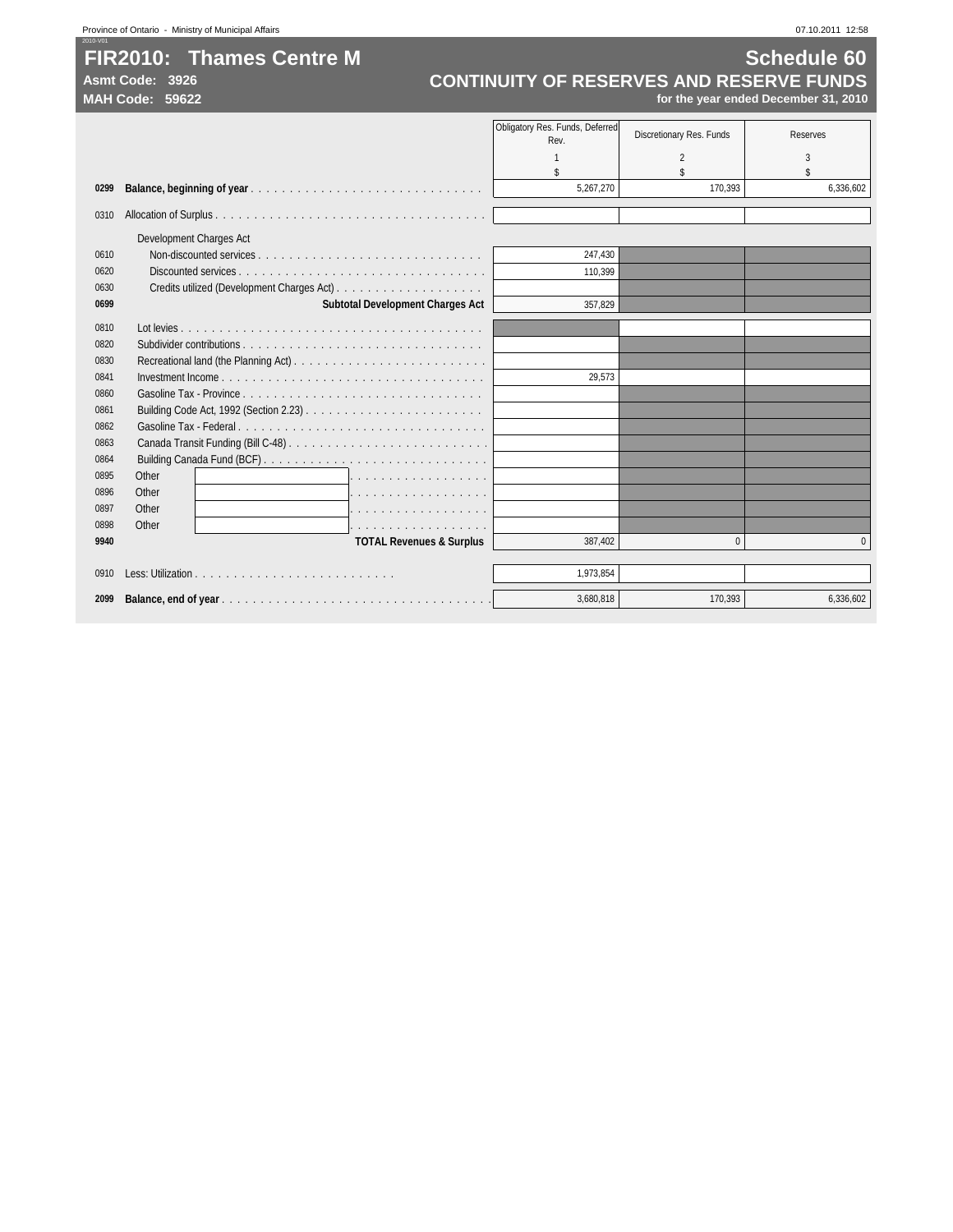## **FIR2010:** Thames Centre M<br> **CONTINUITY OF RESERVES AND RESERVE FUNDS**<br>
CONTINUITY OF RESERVES AND RESERVE FUNDS Asmt Code: 3926<br> **CONTINUITY OF RESERVES AND RESERVE FUNDS**<br>
for the year ended December 31, 2010<br>
for the year ended December 31, 2010 **MAH Code: 59622 for the year ended December 31, 2010**

|                                              |                                                           | Obligatory Res. Funds, Deferred | Discretionary Res. Funds | <b>Reserves</b> |
|----------------------------------------------|-----------------------------------------------------------|---------------------------------|--------------------------|-----------------|
| Totals in line 2099 are analysed as follows: |                                                           | Rev.<br>$\mathbf{1}$            | $\overline{2}$           | 3               |
|                                              |                                                           | \$                              | \$                       | \$              |
| 5010                                         |                                                           |                                 |                          |                 |
| 5020                                         |                                                           |                                 |                          |                 |
| 5030                                         | Ontario Clean Water Agency (OCWA) fund for renewals, etc. |                                 |                          |                 |
| 5040                                         |                                                           |                                 |                          |                 |
| 5050                                         |                                                           |                                 |                          |                 |
| 5060                                         |                                                           |                                 |                          |                 |
| 5070                                         |                                                           |                                 |                          |                 |
| 5080                                         |                                                           |                                 |                          |                 |
| 5090                                         |                                                           |                                 |                          |                 |
| 5091                                         |                                                           |                                 |                          |                 |
| 5630                                         |                                                           |                                 |                          |                 |
| 5660                                         |                                                           |                                 |                          |                 |
| 5670                                         |                                                           |                                 |                          |                 |
| 5680                                         |                                                           |                                 |                          |                 |
|                                              |                                                           |                                 |                          |                 |
|                                              | Per Service Purpose:                                      |                                 |                          |                 |
| 5205                                         |                                                           |                                 |                          | 3,371,671       |
| 5210                                         |                                                           |                                 |                          | 133,672         |
|                                              | Transportation services:                                  |                                 |                          |                 |
| 5215                                         |                                                           |                                 |                          | 1,555,121       |
| 5216                                         |                                                           |                                 |                          |                 |
| 5220                                         |                                                           |                                 |                          |                 |
| 5221                                         |                                                           |                                 |                          |                 |
| 5222                                         |                                                           |                                 |                          |                 |
| 5223                                         | Environmental services:                                   |                                 |                          |                 |
| 5225                                         |                                                           |                                 | 106,990                  | 918,694         |
| 5230                                         |                                                           |                                 |                          |                 |
| 5235                                         |                                                           |                                 |                          |                 |
| 5240                                         |                                                           |                                 |                          |                 |
| 5245                                         |                                                           |                                 |                          |                 |
| 5246                                         |                                                           |                                 |                          |                 |
| 5250                                         |                                                           |                                 |                          | 54,750          |
| 5255                                         |                                                           |                                 |                          |                 |
| 5260                                         |                                                           |                                 |                          |                 |
|                                              | Recreation and cultural services:                         |                                 |                          |                 |
| 5265                                         |                                                           |                                 |                          |                 |
| 5266                                         |                                                           |                                 |                          | 190,544         |
| 5271                                         | Recreation facilities - Golf Course, Marina, Ski Hill     |                                 |                          |                 |
| 5274                                         |                                                           |                                 | 63,403                   |                 |
| 5275                                         |                                                           |                                 |                          |                 |
| 5276                                         |                                                           |                                 |                          |                 |
| 5277                                         |                                                           |                                 |                          |                 |
| 5280                                         |                                                           |                                 |                          | 112,150         |
| 5290                                         | Other                                                     |                                 |                          |                 |
|                                              |                                                           |                                 |                          |                 |
|                                              | <b>Obligatory Deferred Revenue:</b>                       |                                 |                          |                 |
| 5610                                         | Development Charges Act - Non-discounted services         | 3,680,818                       |                          |                 |
| 5620                                         | Development Charges Act - Discounted services             |                                 |                          |                 |
| 5640                                         |                                                           |                                 |                          |                 |
| 5650                                         |                                                           |                                 |                          |                 |
| 5661                                         |                                                           |                                 |                          |                 |
| 5690                                         |                                                           |                                 |                          |                 |
| 5691                                         |                                                           |                                 |                          |                 |
| 5692                                         |                                                           |                                 |                          |                 |
| 5693                                         |                                                           |                                 |                          |                 |
| 5695                                         | Other                                                     |                                 |                          |                 |
| 5696                                         | Other                                                     |                                 |                          |                 |
| 5697                                         | Other                                                     |                                 |                          |                 |
| 5698                                         | Other                                                     |                                 |                          |                 |
| 5699                                         | Other                                                     |                                 |                          |                 |
| 9930                                         | <b>TOTAL</b>                                              | 3,680,818                       | 170,393                  | 6,336,602       |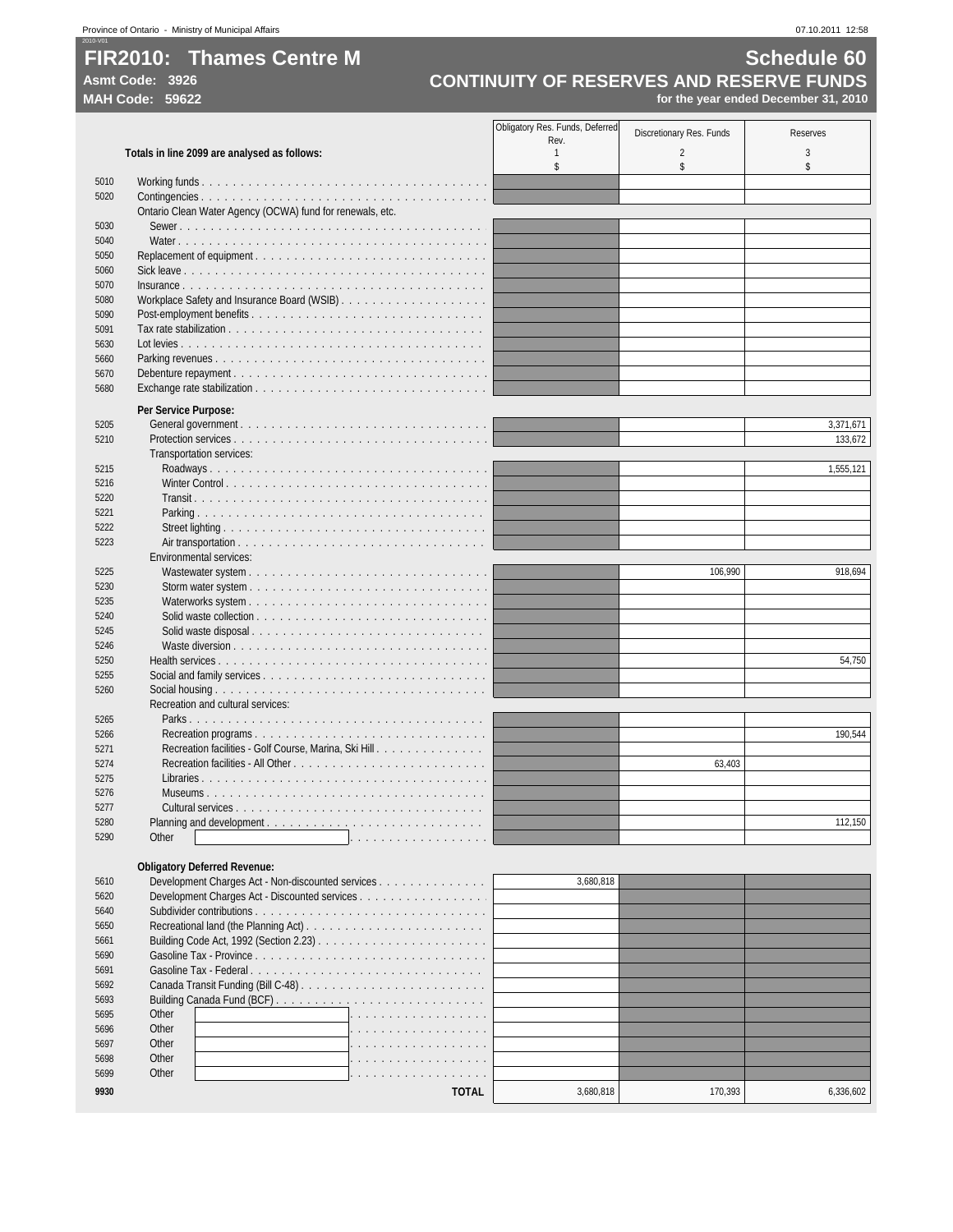### **FIR2010: Thames Centre MAsmt Code: 3926MAH Code: 59622**

**DEVELOPMENT CHARGES RESERVE FUNDS**

|      |                            |                                     |                                         |                                   | Development Charges Revenues |                         |                    |                                                    |                                                  | Development Charges Disbursements |                         |           |                     |
|------|----------------------------|-------------------------------------|-----------------------------------------|-----------------------------------|------------------------------|-------------------------|--------------------|----------------------------------------------------|--------------------------------------------------|-----------------------------------|-------------------------|-----------|---------------------|
|      |                            | <b>Balance Beginning Of</b><br>Year | Development<br><b>Charges Collected</b> | Interest and<br>Investment Income | Other Revenues               | <b>Credits Utilized</b> | Total              | To: Consolidated<br><b>Statement of Operations</b> | To: Tangible Capital<br><b>Asset Acquisition</b> | Other Disbursements               | <b>Credits Utilized</b> | Total     | Balance End Of Year |
|      |                            |                                     | $\overline{2}$                          |                                   |                              | -5                      | -6                 |                                                    |                                                  |                                   | 10                      | 11        | 12                  |
|      | <b>Development Charges</b> |                                     | $\mathbf{\hat{s}}$                      | -S                                | -S                           | - S                     | $\mathbf{\hat{z}}$ | $\hat{\mathbf{S}}$                                 |                                                  | -S                                | Ŝ.                      | ¢         |                     |
| 0205 | General Government         | $-84,941$                           | 5,382                                   |                                   |                              |                         | 5,382              |                                                    | $-43,468$                                        |                                   |                         | $-43,468$ | $-36,091$           |
| 0210 |                            | 593,643                             | 12,935                                  | 8.196                             |                              |                         | 21,131             |                                                    |                                                  |                                   |                         |           | 614,774             |
| 0215 |                            |                                     |                                         |                                   |                              |                         |                    |                                                    |                                                  |                                   |                         |           | $\overline{0}$      |
| 0220 | Roads and Structures       | 1,048,155                           | 28,472                                  | 14.547                            |                              |                         | 43,019             |                                                    | 40.000                                           |                                   |                         | 40,000    | 1,051,174           |
| 0225 |                            |                                     |                                         |                                   |                              |                         |                    |                                                    |                                                  |                                   |                         |           | $\mathbf{0}$        |
| 0230 | Wastewater                 | 1.359.321                           | 175.120                                 | 20.757                            |                              |                         | 195.877            |                                                    | 428.711                                          |                                   |                         | 428.711   | 1,126,487           |
| 0235 |                            |                                     |                                         |                                   |                              |                         | $\sqrt{ }$         |                                                    | 14,473                                           |                                   |                         | 14.473    | $-14,473$           |
| 0240 |                            | 632,681                             | 38.941                                  | 8,627                             |                              |                         | 47,568             |                                                    | $-10,869$                                        |                                   |                         | $-10,869$ | 691,118             |
| 0245 | Emergency Medical Services |                                     |                                         |                                   |                              |                         |                    |                                                    |                                                  |                                   |                         |           | $\mathbf{0}$        |
| 0250 |                            |                                     |                                         |                                   |                              |                         |                    |                                                    |                                                  |                                   |                         |           | $\mathbf{0}$        |
| 0255 | Daycare                    |                                     |                                         |                                   |                              |                         |                    |                                                    |                                                  |                                   |                         |           | $\Omega$            |
| 0260 |                            |                                     |                                         |                                   |                              |                         |                    |                                                    |                                                  |                                   |                         |           | $\Omega$            |
| 0265 | Parkland                   | 100.292                             |                                         | 1,355                             |                              |                         | 1,355              |                                                    |                                                  |                                   |                         |           | 101,647             |
| 0270 |                            |                                     |                                         |                                   |                              |                         | $\sqrt{ }$         |                                                    |                                                  |                                   |                         |           | $\Omega$            |
| 0275 |                            | 44,181                              | 5,080                                   | 666                               |                              |                         | 5,746              |                                                    |                                                  |                                   |                         |           | 49,927              |
| 0280 |                            | 1,365,937                           | 53,649                                  | 19,070                            |                              |                         | 72,719             |                                                    | 878,048                                          |                                   |                         | 878,048   | 560,608             |
| 0285 | Development Studies        |                                     |                                         |                                   |                              |                         |                    |                                                    |                                                  |                                   |                         |           | $\Omega$            |
| 0290 | Other   Parks Services     | 268,934                             | 38,250                                  | 4.151                             |                              |                         | 42,401             |                                                    | 775.688                                          |                                   |                         | 775.688   | $-464,353$          |
| 0295 | Other $\ldots$             |                                     |                                         |                                   |                              |                         | $\Omega$           |                                                    |                                                  |                                   |                         |           | $\mathbf{0}$        |
| 0296 | Other $\ldots$             |                                     |                                         |                                   |                              |                         |                    |                                                    |                                                  |                                   |                         |           | $\overline{0}$      |
| 0299 | <b>TOTAL</b>               | 5,328,203                           | 357,829                                 | 77,369                            |                              |                         | 435,198            |                                                    | 2,082,583                                        | $\Omega$                          | $\Omega$                | 2,082,583 | 3,680,818           |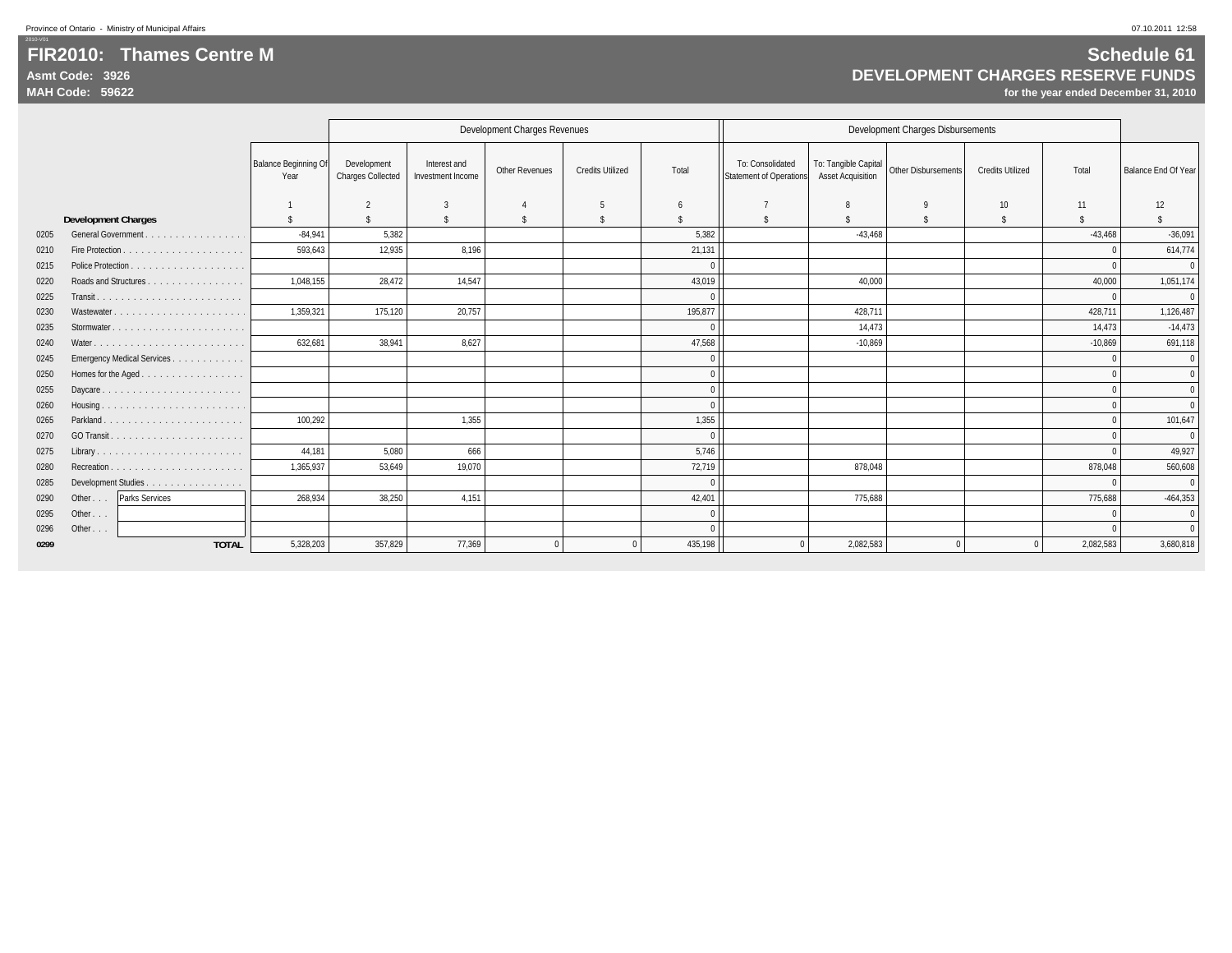|              | <b>FIR2010: Thames Centre M</b><br><b>CONSOLIDATED STATEMENT OF FINANCIAL POSITION</b><br>Asmt Code: 3926 | <b>Schedule 70</b>                   |
|--------------|-----------------------------------------------------------------------------------------------------------|--------------------------------------|
|              | MAH Code: 59622                                                                                           | for the year ended December 31, 2010 |
|              | <b>Financial Assets</b>                                                                                   | $\mathbf{1}$                         |
|              |                                                                                                           | \$                                   |
| 0299         |                                                                                                           | 5,483,124                            |
|              | <b>Accounts receivable</b>                                                                                |                                      |
| 0410         |                                                                                                           | 2,222,955                            |
| 0420         |                                                                                                           | 1,827,093                            |
| 0430         |                                                                                                           |                                      |
| 0440         |                                                                                                           |                                      |
| 0450         |                                                                                                           |                                      |
| 0490         |                                                                                                           | 2,256,275                            |
| 0499         | Subtotal                                                                                                  | 6,306,323                            |
|              | <b>Taxes receivable</b>                                                                                   |                                      |
| 0610<br>0620 |                                                                                                           |                                      |
| 0630         |                                                                                                           |                                      |
| 0640         |                                                                                                           |                                      |
| 0690         |                                                                                                           |                                      |
| 0699         | <b>Subtotal</b>                                                                                           | 1,094,968                            |
|              | Investments*                                                                                              |                                      |
| 0805         |                                                                                                           | 4,199,056                            |
| 0810         |                                                                                                           |                                      |
| 0815         | Municipal                                                                                                 |                                      |
| 0820         |                                                                                                           |                                      |
| 0828         | Other                                                                                                     |                                      |
| 0829         | <b>Subtotal</b>                                                                                           | 4.199.056                            |
|              | Debt Recoverable from Others                                                                              |                                      |
| 0861         |                                                                                                           |                                      |
| 0862         |                                                                                                           |                                      |
| 0863         |                                                                                                           |                                      |
| 0864         |                                                                                                           |                                      |
| 0865         | Individuals $\ldots$ .<br>.                                                                               |                                      |
| 0868         | Other                                                                                                     |                                      |
| 0845         | <b>Subtotal</b>                                                                                           |                                      |
|              | <b>Other financial assets</b>                                                                             |                                      |
| 0830         |                                                                                                           |                                      |
| 0835         |                                                                                                           |                                      |
| 0840         |                                                                                                           |                                      |
| 0850         |                                                                                                           |                                      |
| 0890         | Other<br>LT receivables<br>1.1.1.1                                                                        | 1,678,997                            |
|              | <b>Subtotal</b>                                                                                           | 1,678,997                            |
|              |                                                                                                           |                                      |
| 0898         |                                                                                                           |                                      |
| 9930         | <b>TOTAL Financial Assets</b>                                                                             | 18,762,468                           |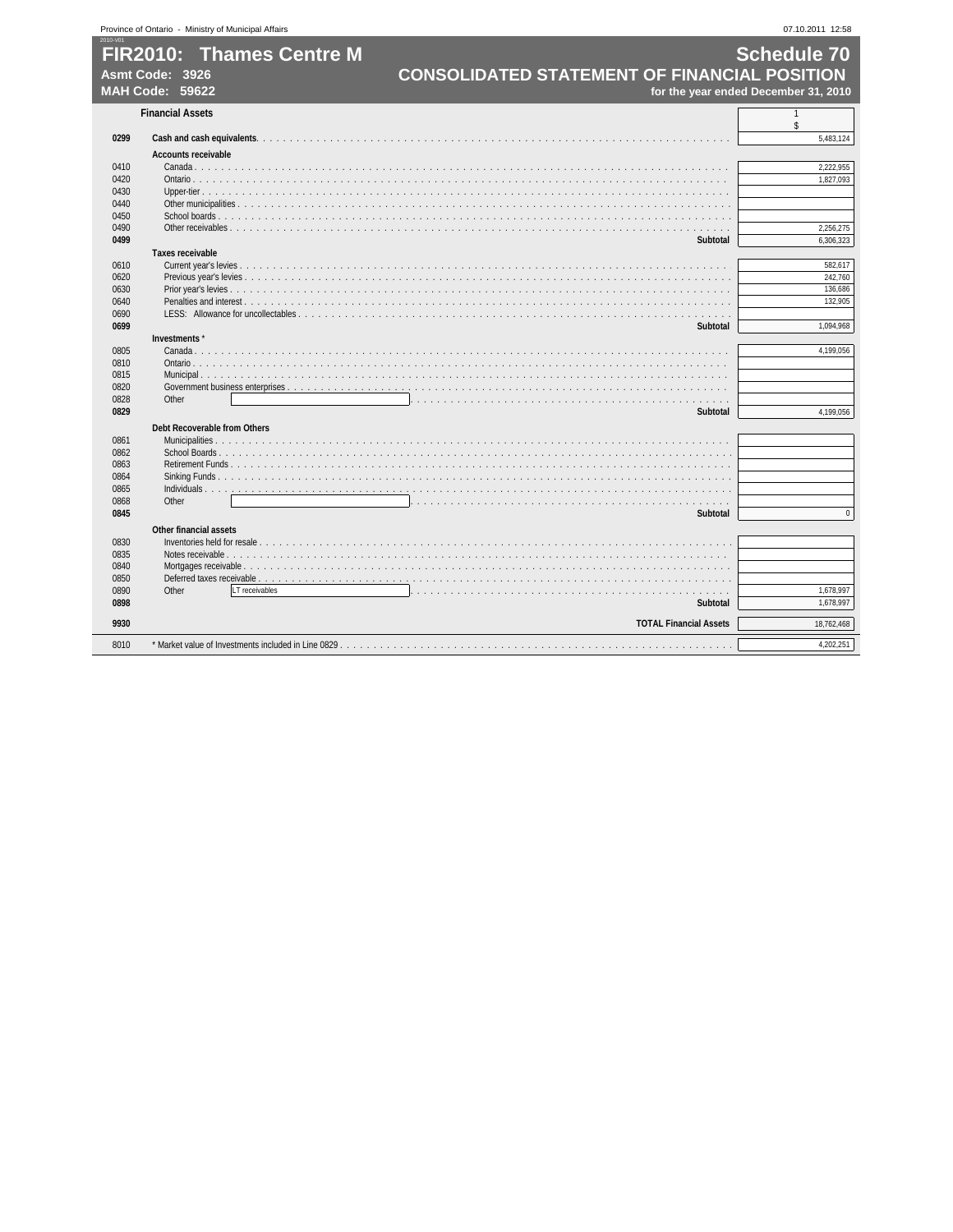| 2010-V01     | Province of Ontario - Ministry of Municipal Affairs |                                                                                        | 07.10.2011 12:58                     |
|--------------|-----------------------------------------------------|----------------------------------------------------------------------------------------|--------------------------------------|
|              | Asmt Code: 3926                                     | <b>FIR2010: Thames Centre M</b><br><b>CONSOLIDATED STATEMENT OF FINANCIAL POSITION</b> | <b>Schedule 70</b>                   |
|              | MAH Code: 59622                                     |                                                                                        | for the year ended December 31, 2010 |
|              | <b>Liabilities</b>                                  |                                                                                        | $\mathbf{1}$                         |
| 2010         | <b>Temporary loans</b>                              |                                                                                        | \$                                   |
|              | Tangible Capital Assets:                            |                                                                                        |                                      |
| 2020         |                                                     |                                                                                        |                                      |
| 2030<br>2040 |                                                     |                                                                                        |                                      |
| 2099         |                                                     | Subtotal                                                                               | $\pmb{0}$                            |
| 2210         | <b>Accounts Payable</b>                             |                                                                                        |                                      |
| 2220         |                                                     |                                                                                        |                                      |
| 2230<br>2240 |                                                     |                                                                                        |                                      |
| 2250         |                                                     |                                                                                        |                                      |
| 2260<br>2270 |                                                     |                                                                                        | 4,698,231                            |
| 2290         |                                                     |                                                                                        |                                      |
| 2299         | Deferred revenue                                    | Subtotal                                                                               | 4,698,231                            |
| 2410         |                                                     |                                                                                        | 3,680,818                            |
| 2490         |                                                     |                                                                                        | 1,551,500                            |
| 2499         | Long term liabilities                               | Subtotal                                                                               | 5,232,318                            |
| 2610         |                                                     |                                                                                        | 6,232,638                            |
| 2620<br>2630 |                                                     |                                                                                        |                                      |
| 2640         | Other                                               |                                                                                        |                                      |
| 2650<br>2660 | Other                                               |                                                                                        |                                      |
| 2699         |                                                     | Subtotal                                                                               | 6,232,638                            |
| 2799         |                                                     | Solid Waste Management Facility Liabilities                                            | 538,696                              |
|              | Post employment benefits                            |                                                                                        |                                      |
| 2810         |                                                     |                                                                                        |                                      |
| 2820<br>2830 |                                                     |                                                                                        |                                      |
| 2840         |                                                     |                                                                                        |                                      |
| 2898<br>2899 | Other                                               | Subtotal post employment benefits                                                      | $\pmb{0}$                            |
| 9940         |                                                     | <b>TOTAL Liabilities</b>                                                               | 16,701,883                           |
| 9945         |                                                     | Net Financial Assets / Net Debt (Total Financial Assets LESS Total Liabilities)        | 2,060,585                            |
|              | <b>Non-Financial Assets</b>                         |                                                                                        | $\mathbf{1}$                         |
|              |                                                     |                                                                                        | \$                                   |
| 6210<br>6250 |                                                     |                                                                                        | 71,774,748                           |
| 6260         |                                                     |                                                                                        | 17,194                               |
| 6299         |                                                     | <b>Total Non-Financial Assets</b>                                                      | 71,791,942                           |
| 9970         |                                                     | <b>Total Accumulated Surplus/(Deficit)</b>                                             | 73,852,527                           |
|              |                                                     | Analysis of the Accumulated Surplus/(Deficit)                                          | $\mathbf{1}$                         |
| 6410         |                                                     |                                                                                        | \$<br>65,542,110                     |
| 6420         |                                                     |                                                                                        | 6.506.995                            |
| 6430         | Local boards                                        |                                                                                        | 1,803,422                            |
| 5030         |                                                     |                                                                                        |                                      |
| 5035<br>5040 |                                                     | Water operations                                                                       |                                      |
| 5041         |                                                     |                                                                                        |                                      |
| 5045<br>5050 |                                                     | Libraries<br>Cemeteries                                                                |                                      |
| 5055         |                                                     | Recreation, community centres and arenas<br>.                                          |                                      |
| 5060<br>5076 | Other                                               | Business Improvement Area                                                              |                                      |
| 5077         | Other                                               |                                                                                        |                                      |
| 5078<br>5079 | Other<br>Other                                      |                                                                                        |                                      |
| 5098         |                                                     | <b>Total Local Boards</b>                                                              | $\pmb{0}$                            |
| 5080         |                                                     |                                                                                        | $\pmb{0}$                            |
| 6601         | Unfunded Employee Benefits                          |                                                                                        |                                      |
| 6602<br>6610 | Other                                               |                                                                                        |                                      |
| 6620         | Other                                               |                                                                                        |                                      |
| 6630<br>6640 | Other<br>Other                                      |                                                                                        |                                      |
| 6699         |                                                     | <b>Total Other</b>                                                                     | 0                                    |
|              |                                                     |                                                                                        |                                      |
| 9971         |                                                     | <b>Total Accumulated Surplus/(Deficit)</b>                                             | 73,852,527                           |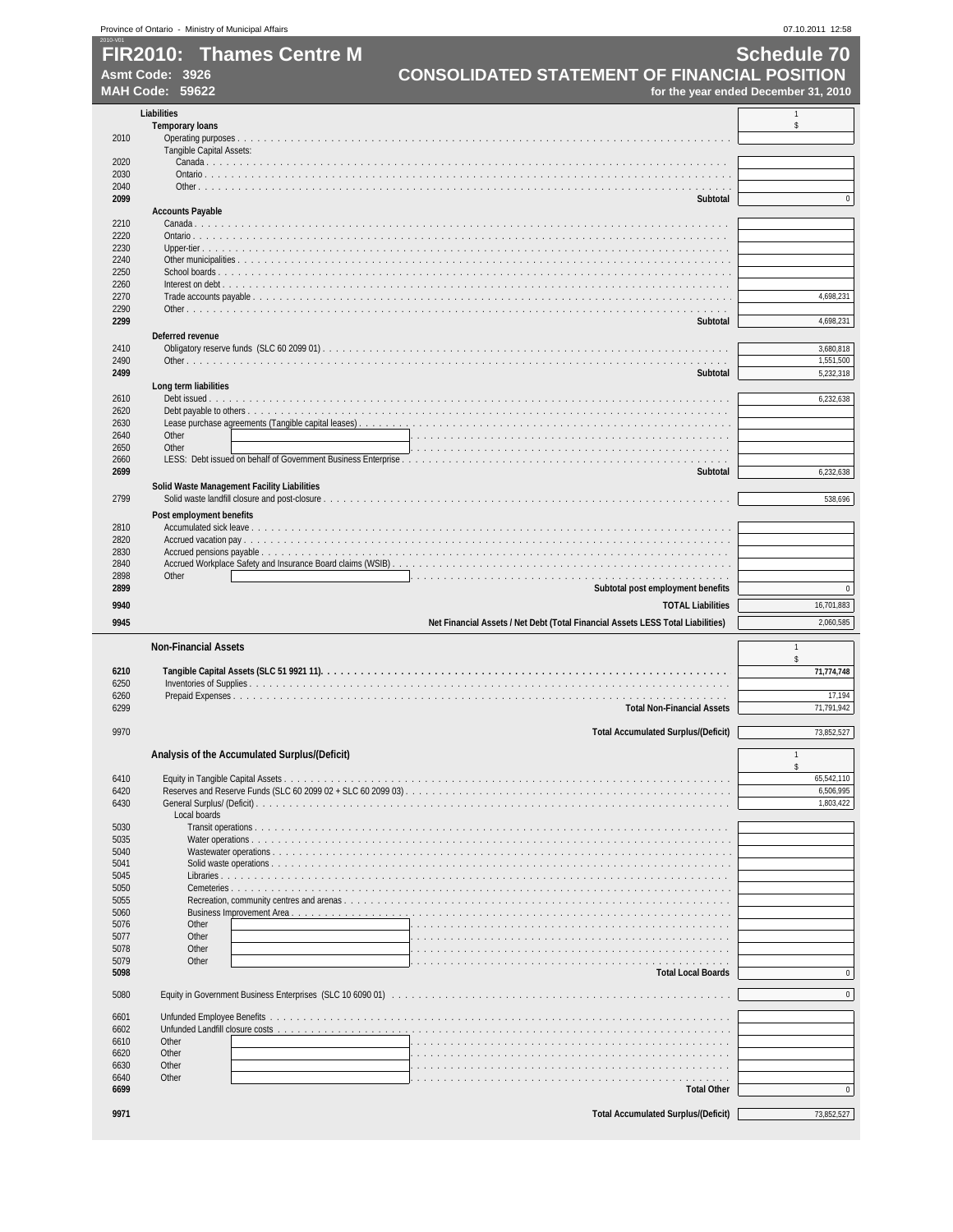## **FIR2010: Thames Centre M Single/Lower-Tier ONLY Schedule 72**<br>Asmt Code: 3926 **CONTINUITY OF TAXES RECEIVABLE** Asmt Code: 3926<br>
MAH Code: 59622<br>
MAH Code: 59622<br> **CONTINUITY OF TAXES RECEIVABLE** for the year ended December 31, 2010

| 0210 |                               | 1,121,345  |
|------|-------------------------------|------------|
| 0215 |                               |            |
| 0220 |                               | 16.428.172 |
| 0225 |                               |            |
| 0240 |                               | 16,454,549 |
| 0250 |                               |            |
| 0260 |                               |            |
| 0280 | PLUS:                         |            |
| 0290 |                               | 1,094,968  |
|      | <b>Cash Collections</b>       | 9          |
|      |                               |            |
| 0610 |                               | 15,618,036 |
| 0620 |                               | 665.912    |
| 0630 |                               | 170,601    |
| 0640 |                               |            |
| 0690 | Other                         |            |
| 0699 | <b>TOTAL Cash Collections</b> | 16.454.549 |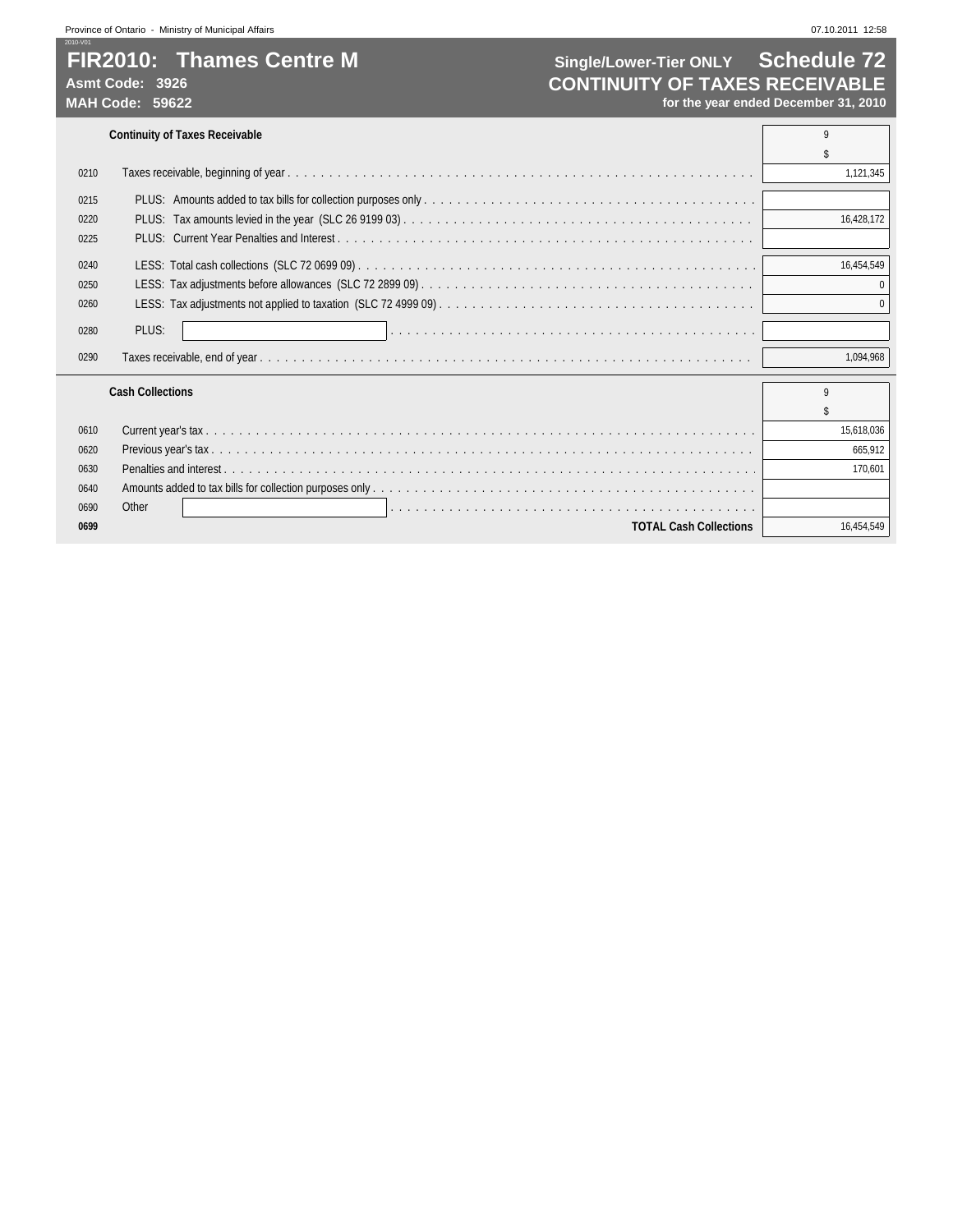## **FIR2010: Thames Centre MAsmt Code: 3926**

**MAH Code: 59622**

## **Single/Lower-Tier ONLY Schedule 72 CONTINUITY OF TAXES RECEIVABLE**

**for the year ended December 31, 2010**

|      |       |                                                                      |          |                  |                 | <b>SCHOOL BOARDS</b> |                                        |                |                        |                              |            |                                |
|------|-------|----------------------------------------------------------------------|----------|------------------|-----------------|----------------------|----------------------------------------|----------------|------------------------|------------------------------|------------|--------------------------------|
|      |       |                                                                      |          | English - Public | French - Public |                      | English - Separate   French - Separate | Other          | <b>TOTAL Education</b> | Lower-Tier (Single-<br>Tier) | Upper-Tier | <b>TOTAL Tax</b><br>Adjustment |
|      |       | <b>Tax Adjustments Applied to Taxation</b>                           |          |                  |                 |                      |                                        |                |                        |                              | 8          |                                |
|      |       |                                                                      |          |                  | \$              |                      | \$                                     |                |                        |                              |            |                                |
| 1099 |       |                                                                      |          |                  |                 |                      |                                        |                |                        |                              |            |                                |
| 1299 |       | Discounts for Advance Payments (Mun. Act 345(10))                    |          |                  |                 |                      |                                        |                |                        |                              |            | $\mathbf 0$                    |
| 1499 |       |                                                                      |          |                  |                 |                      |                                        |                |                        |                              |            | $\mathbf 0$                    |
| 1699 |       | Tax Cancellation - Low income seniors and Disabled persons (Mun. Act |          |                  |                 |                      |                                        |                |                        |                              |            | $\mathbf{0}$                   |
| 1810 |       | Rebates to Commercial properties (Mun. Act 362)                      |          |                  |                 |                      |                                        |                |                        |                              |            | $\mathbf 0$                    |
| 1820 |       | Rebates to Industrial properties (Mun. Act 362)                      |          |                  |                 |                      |                                        |                |                        |                              |            | $\mathbf{0}$                   |
| 1899 |       |                                                                      | Subtotal |                  | $\Omega$        | $\Omega$             |                                        | $\Omega$       |                        |                              | $\Omega$   | $\mathbf{0}$                   |
| 2099 |       |                                                                      |          |                  |                 |                      |                                        |                |                        |                              |            | $\mathbf 0$                    |
| 2299 |       |                                                                      |          |                  |                 |                      |                                        |                |                        |                              |            | $\mathbf{0}$                   |
| 2399 |       | Reduction for Heritage Property (Mun. Act 365.2)                     |          |                  |                 |                      |                                        |                |                        |                              |            | $\mathbf{0}$                   |
| 2890 | Other |                                                                      | .        |                  |                 |                      |                                        |                |                        |                              |            | $\mathbf{0}$                   |
| 2891 | Other |                                                                      | .        |                  |                 |                      |                                        |                |                        |                              |            |                                |
| 2892 | Other |                                                                      | .        |                  |                 |                      |                                        |                |                        |                              |            |                                |
| 2893 | Other |                                                                      | .        |                  |                 |                      |                                        |                |                        |                              |            |                                |
| 2899 |       | Tax adjustments before allowances                                    |          | $\mathbf{0}$     | $\Omega$        | $\Omega$             | $\Omega$                               | 0 <sup>1</sup> | $\Omega$               | $\Omega$                     | $\Omega$   | $\mathbf 0$                    |

|      |                                                                       |                                   |                  |                 | <b>SCHOOL BOARDS</b>                   |       |                        |                              |            |                                |
|------|-----------------------------------------------------------------------|-----------------------------------|------------------|-----------------|----------------------------------------|-------|------------------------|------------------------------|------------|--------------------------------|
|      |                                                                       |                                   | English - Public | French - Public | English - Separate   French - Separate | Other | <b>TOTAL Education</b> | Lower-Tier (Single-<br>Tier) | Upper-Tier | <b>TOTAL Tax</b><br>Adjustment |
|      | Tax Adjustments Not Applied to Taxation                               |                                   |                  |                 |                                        |       |                        |                              |            |                                |
|      |                                                                       |                                   |                  |                 |                                        |       |                        |                              |            |                                |
| 4010 |                                                                       |                                   |                  |                 |                                        |       |                        |                              |            |                                |
| 4210 | Tax Deferral - Low income seniors and Disabled persons (Mun. Act 319) |                                   |                  |                 |                                        |       |                        |                              |            |                                |
| 4420 |                                                                       |                                   |                  |                 |                                        |       |                        |                              |            |                                |
| 4890 | Other                                                                 | design and contract and contracts |                  |                 |                                        |       |                        |                              |            |                                |
| 4891 | Other                                                                 | .                                 |                  |                 |                                        |       |                        |                              |            |                                |
| 4999 | Tax Adjustments Not Applied to Taxation                               |                                   |                  |                 |                                        |       |                        |                              |            |                                |
|      |                                                                       |                                   |                  |                 |                                        |       |                        |                              |            |                                |

#### **Additional Information**

| 6010 |           |        |           |        |           |  |
|------|-----------|--------|-----------|--------|-----------|--|
| 7010 | 3,796,300 | 19,196 | 1,089,441 | 55,406 | 1,960,343 |  |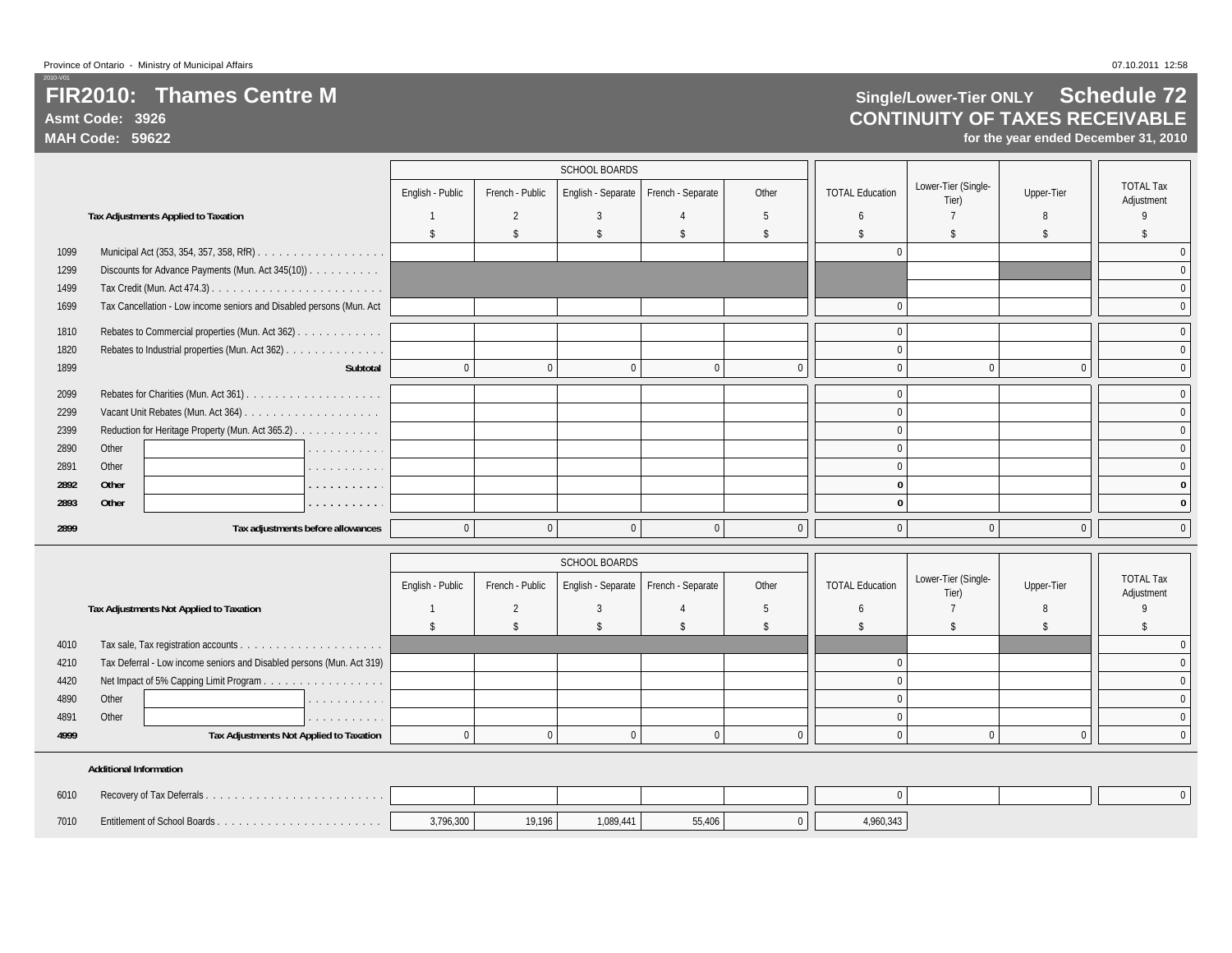|              | FIR2010: Thames Centre M                                                                              | <b>Schedule 74</b>                   |
|--------------|-------------------------------------------------------------------------------------------------------|--------------------------------------|
|              | <b>LONG TERM LIABILITIES AND COMMITMENTS</b><br>Asmt Code: 3926                                       |                                      |
|              | MAH Code: 59622                                                                                       | for the year ended December 31, 2010 |
|              | 1. Debt burden of the municipality                                                                    |                                      |
|              | All outstanding debt issued by the municipality, predecessor municipalities and consolidated entities | $\mathbf{1}$<br>\$                   |
| 0210         |                                                                                                       |                                      |
| 0220         |                                                                                                       |                                      |
| 0230<br>0297 | Other<br>County Loans                                                                                 | 6,217,042<br>15,596                  |
| 0298         | Other<br>$1 - 1 - 1$                                                                                  |                                      |
| 0299         | Subtotal                                                                                              | 6,232,638                            |
| 0499         |                                                                                                       |                                      |
|              | LESS: All debt assumed by others                                                                      |                                      |
| 0610         |                                                                                                       |                                      |
| 0620<br>0630 |                                                                                                       |                                      |
| 0640         |                                                                                                       |                                      |
| 0697         | Other                                                                                                 |                                      |
| 0698         | Other                                                                                                 |                                      |
| 0699         | <b>Subtotal</b><br>LESS: Debt retirement funds                                                        | $\pmb{0}$                            |
| 0810         |                                                                                                       |                                      |
| 0820         | Water                                                                                                 |                                      |
| 0896         | Other                                                                                                 |                                      |
| 0897<br>0898 | Other<br>Other                                                                                        |                                      |
| 0899         | Subtotal                                                                                              | $\pmb{0}$                            |
|              | LESS: Own sinking funds (Actual balances)                                                             |                                      |
| 1010         |                                                                                                       |                                      |
| 1020<br>1096 | Other                                                                                                 |                                      |
| 1097         | Other                                                                                                 |                                      |
| 1098         | Other                                                                                                 |                                      |
| 1099         | <b>Subtotal</b>                                                                                       | 0                                    |
| 9910         | <b>TOTAL Net Long Term Liabilities of the Municipality</b>                                            | 6,232,638                            |
|              |                                                                                                       |                                      |
|              | 2. Debt burden of the municipality: Analysed by debt instrument                                       |                                      |
| 1210         |                                                                                                       | 15,596                               |
| 1220<br>1230 |                                                                                                       | 6,217,042                            |
| 1240         | Lease purchase agreements (Tangible capital leases)                                                   |                                      |
| 1250         |                                                                                                       |                                      |
| 1260         |                                                                                                       |                                      |
| 1280<br>1297 | Other                                                                                                 |                                      |
| 1298         | Other                                                                                                 |                                      |
| 9920         | TOTAL Net Long Term Liabilities of the Municipality                                                   | 6,232,638                            |
|              |                                                                                                       |                                      |
|              | 3. Debt burden of the municipality: Analysed by function                                              |                                      |
| 1405         |                                                                                                       |                                      |
| 1410         | Protection services<br>Transportation services:                                                       |                                      |
| 1415         |                                                                                                       |                                      |
| 1416         |                                                                                                       |                                      |
| 1420         |                                                                                                       |                                      |
| 1421<br>1422 |                                                                                                       |                                      |
| 1423         |                                                                                                       |                                      |
|              | <b>Environmental services:</b>                                                                        |                                      |
| 1425         |                                                                                                       | 1,686,965                            |
| 1430<br>1435 |                                                                                                       |                                      |
| 1440         |                                                                                                       | 30,077                               |
| 1445         | Solid Waste disposal                                                                                  |                                      |
| 1446         | de la caractería de la caractería                                                                     |                                      |
| 1450<br>1455 |                                                                                                       |                                      |
| 1460         |                                                                                                       |                                      |
|              | Recreation and cultural services:                                                                     |                                      |
| 1465         |                                                                                                       |                                      |
| 1466         |                                                                                                       |                                      |
| 1471<br>1474 |                                                                                                       | 4,500,000                            |
| 1475         |                                                                                                       |                                      |
| 1476         |                                                                                                       |                                      |

Cultural services . . . . . . . . . . . . . . . . . . . . . . . . . . . . . . . . . . . . . . . . . . . . . . . . . . . . . . . . . . . . . . . . . .

Other long term liabilities . . . . . . . . . . . . . . . . . . . . . . . . . . . . . . . . . . . . . . . . . . . . . . . . . . . . . . . . . . . . . . .

Planning and development . . . . . . . . . . . . . . . . . . . . . . . . . . . . . . . . . . . . . . . . . . . . . . . . . . . . . . . . . . . . . . 15,596

Province of Ontario - Ministry of Municipal Affairs 07.10.2011 12:58

**TOTAL Net Long Term Liabilities of the Municipality** 6,232,638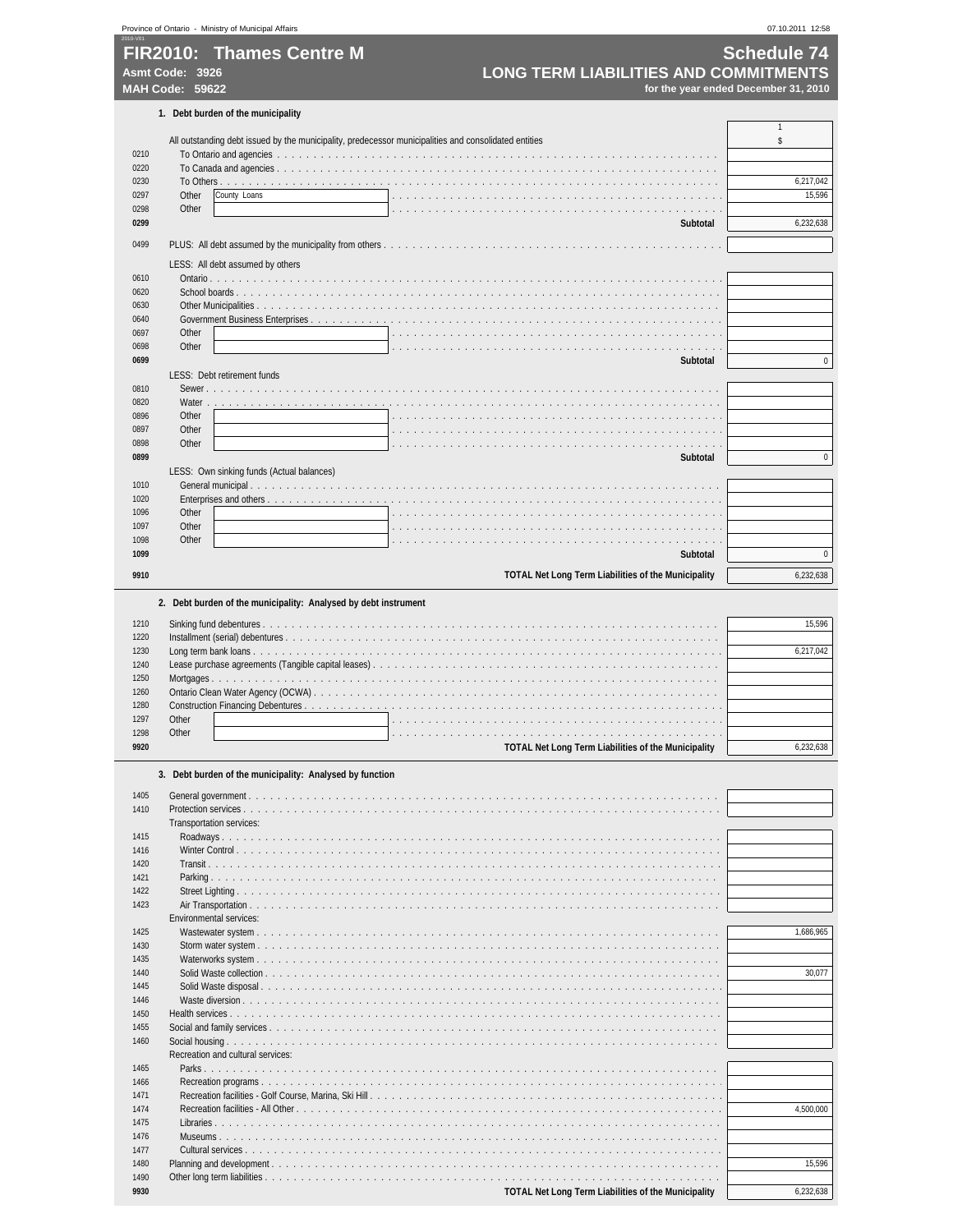**FIR2010: Thames Centre M Schedule 74**<br>Asmt Code: 3926 **Schedule 74 LONG TERM LIABILITIES AND COMMITMENTS** Asmt Code: 3926<br>MAH Code: 59622<br>MAH Code: 59622<br>for the year ended December 31, 2010

**MAH Code: 59622 for the year ended December 31, 2010**

|      | 4. Debt payable in foreign currencies (net of sinking fund holdings)                                                                                                     |              |
|------|--------------------------------------------------------------------------------------------------------------------------------------------------------------------------|--------------|
|      |                                                                                                                                                                          | 1            |
|      | <b>US Dollars:</b>                                                                                                                                                       | \$           |
| 1610 |                                                                                                                                                                          |              |
| 1620 |                                                                                                                                                                          |              |
|      | Other currency:                                                                                                                                                          |              |
| 1630 |                                                                                                                                                                          |              |
| 1640 | Par value in                                                                                                                                                             |              |
| 1650 |                                                                                                                                                                          |              |
| 1660 | Par value in                                                                                                                                                             |              |
|      | 5. Interest earned on sinking funds and on debt retirement funds during the year                                                                                         |              |
| 1810 |                                                                                                                                                                          |              |
|      | <b>Ontario Clean Water Agency</b>                                                                                                                                        |              |
| 1820 |                                                                                                                                                                          |              |
| 1830 |                                                                                                                                                                          |              |
|      |                                                                                                                                                                          |              |
|      | 6. Details of sinking fund balance                                                                                                                                       |              |
| 2010 |                                                                                                                                                                          |              |
|      | Balance of own sinking funds at year end                                                                                                                                 |              |
| 2110 |                                                                                                                                                                          |              |
| 2120 |                                                                                                                                                                          |              |
| 2199 | Subtotal                                                                                                                                                                 | $\mathbf{0}$ |
|      |                                                                                                                                                                          |              |
| 2210 |                                                                                                                                                                          |              |
| 2220 | Estimated total future income earned from investments in lines 2199 and 2210 above $\ldots$ , $\ldots$ , $\ldots$ , $\ldots$ , $\ldots$ , $\ldots$ , $\ldots$ , $\ldots$ |              |
|      | 7. Long term commitments at year end                                                                                                                                     |              |
| 2410 |                                                                                                                                                                          |              |
| 2420 |                                                                                                                                                                          |              |
| 2430 |                                                                                                                                                                          |              |
| 2440 |                                                                                                                                                                          |              |
| 2496 | Other                                                                                                                                                                    |              |
| 2497 | Other                                                                                                                                                                    |              |
| 2498 | Other                                                                                                                                                                    |              |
| 2499 | <b>TOTAL</b>                                                                                                                                                             | $\mathbf{0}$ |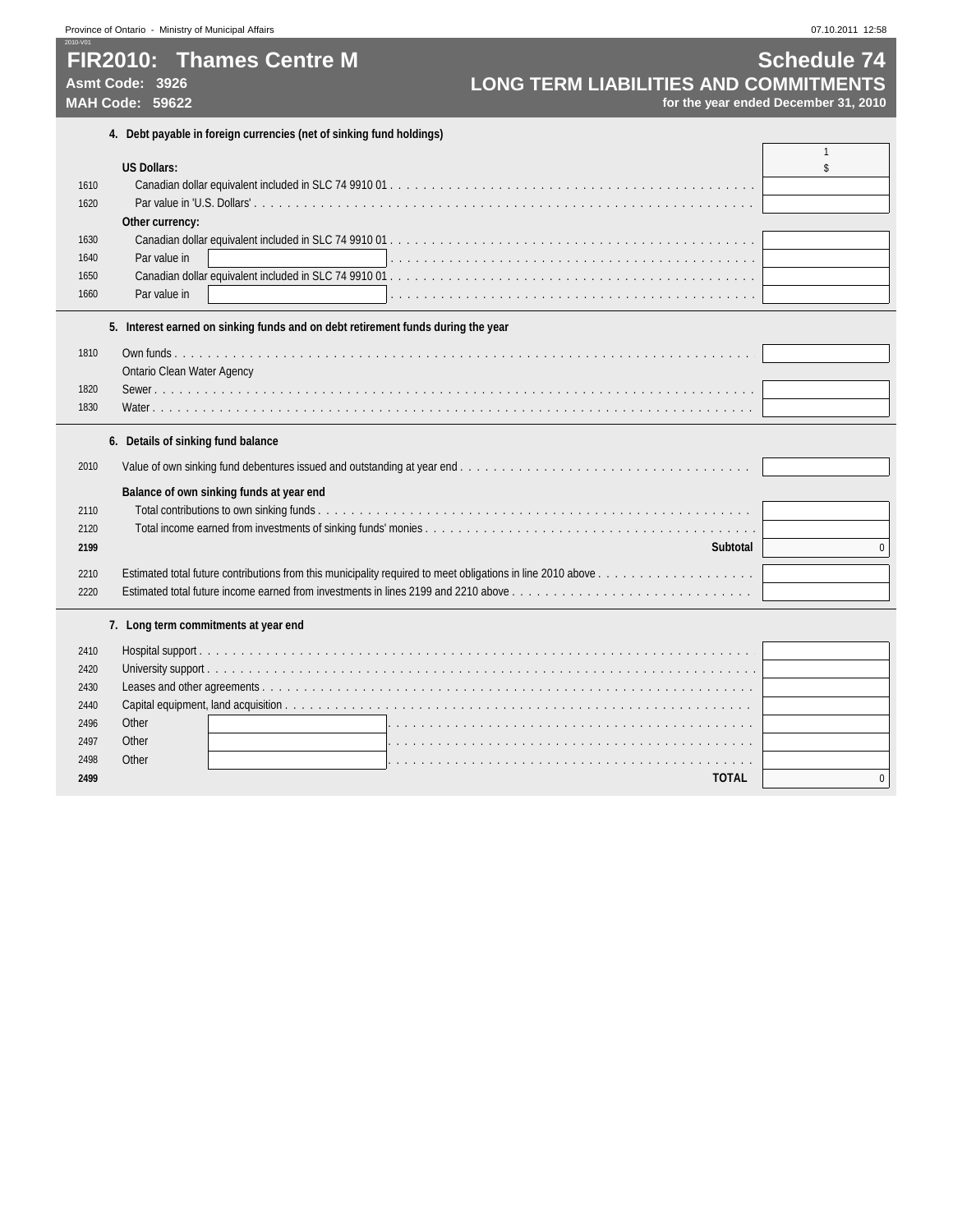**FIR2010: Thames Centre M** Schedule 74<br>Asmt Code: 3926 **Schedule 74**<br>LONG TERM LIABILITIES AND COMMITMENTS Asmt Code: 3926<br>MAH Code: 59622<br>MAH Code: 59622<br>*MAH Code: 59622* 

2010-V01

**MAH Code: 59622 for the year ended December 31, 2010**

|      |                                                                                            | <b>Contingent Liabilities</b> | Is Value in Column 2<br>Estimated? | Value | Number of Years<br>Payable Over |
|------|--------------------------------------------------------------------------------------------|-------------------------------|------------------------------------|-------|---------------------------------|
|      | 8. Contingent liabilities                                                                  |                               |                                    |       |                                 |
|      |                                                                                            | Y or N                        | Y or N                             |       | Years                           |
| 2610 |                                                                                            |                               |                                    |       |                                 |
| 2620 |                                                                                            |                               |                                    |       |                                 |
| 2630 | Guarantees of long term indebtedness in the name of the municipality but assumed by others |                               |                                    |       |                                 |
| 2640 |                                                                                            |                               |                                    |       |                                 |
| 2698 | Other                                                                                      |                               |                                    |       |                                 |
| 2699 | <b>TOTAL</b>                                                                               |                               |                                    |       |                                 |

| 9. Ontario Clean Water Agency Provincial Projects<br>Water projects:<br>2810<br>2820<br>Wastewater projects:<br>2830<br>2840 |  | Deficit | Accumulated Surplus /   Total Outstanding Capital<br>Obligation | Debt Charges |
|------------------------------------------------------------------------------------------------------------------------------|--|---------|-----------------------------------------------------------------|--------------|
|                                                                                                                              |  |         |                                                                 |              |
|                                                                                                                              |  |         |                                                                 |              |
|                                                                                                                              |  |         |                                                                 |              |
|                                                                                                                              |  |         |                                                                 |              |
|                                                                                                                              |  |         |                                                                 |              |
|                                                                                                                              |  |         |                                                                 |              |
|                                                                                                                              |  |         |                                                                 |              |

|      |                                                                                                                    | Principal | Interest | Total |
|------|--------------------------------------------------------------------------------------------------------------------|-----------|----------|-------|
|      | 10. Debt Charges for the current year                                                                              |           |          |       |
|      | Recovered from the Consolidated Statement of Operations                                                            |           |          |       |
| 3012 |                                                                                                                    |           |          |       |
| 3014 |                                                                                                                    | 483.699   | 66,300   |       |
| 3015 |                                                                                                                    |           |          |       |
| 3020 |                                                                                                                    |           |          |       |
|      | Recovered from unconsolidated entities:                                                                            |           |          |       |
| 3030 |                                                                                                                    |           |          |       |
| 3040 |                                                                                                                    |           |          |       |
| 3050 |                                                                                                                    |           |          |       |
| 3097 | Other                                                                                                              |           |          |       |
| 3098 | Other                                                                                                              |           |          |       |
| 3099 | <b>TOTAL</b>                                                                                                       | 483.699   | 66.300   |       |
|      | Line 3099 includes:                                                                                                |           |          |       |
| 3110 | Lump sum (balloon) repayments of long term debt                                                                    |           |          |       |
| 3120 |                                                                                                                    |           |          |       |
|      |                                                                                                                    |           |          |       |
|      | Analysis of Lease Purchase Agreements (Tangible Capital Leases) and Financing Leases (not Tangible Capital Leases) |           |          |       |
| 3140 | Debt charges for Lease purchase agreements (Tangible capital leases).                                              |           |          |       |
| 3150 |                                                                                                                    |           |          |       |
| 3199 | <b>TOTAL</b>                                                                                                       |           |          |       |

|                               | Principal | Interest |
|-------------------------------|-----------|----------|
| 11. Long term debt refinanced |           |          |
|                               |           |          |
| 3410                          |           |          |
| 3420                          |           |          |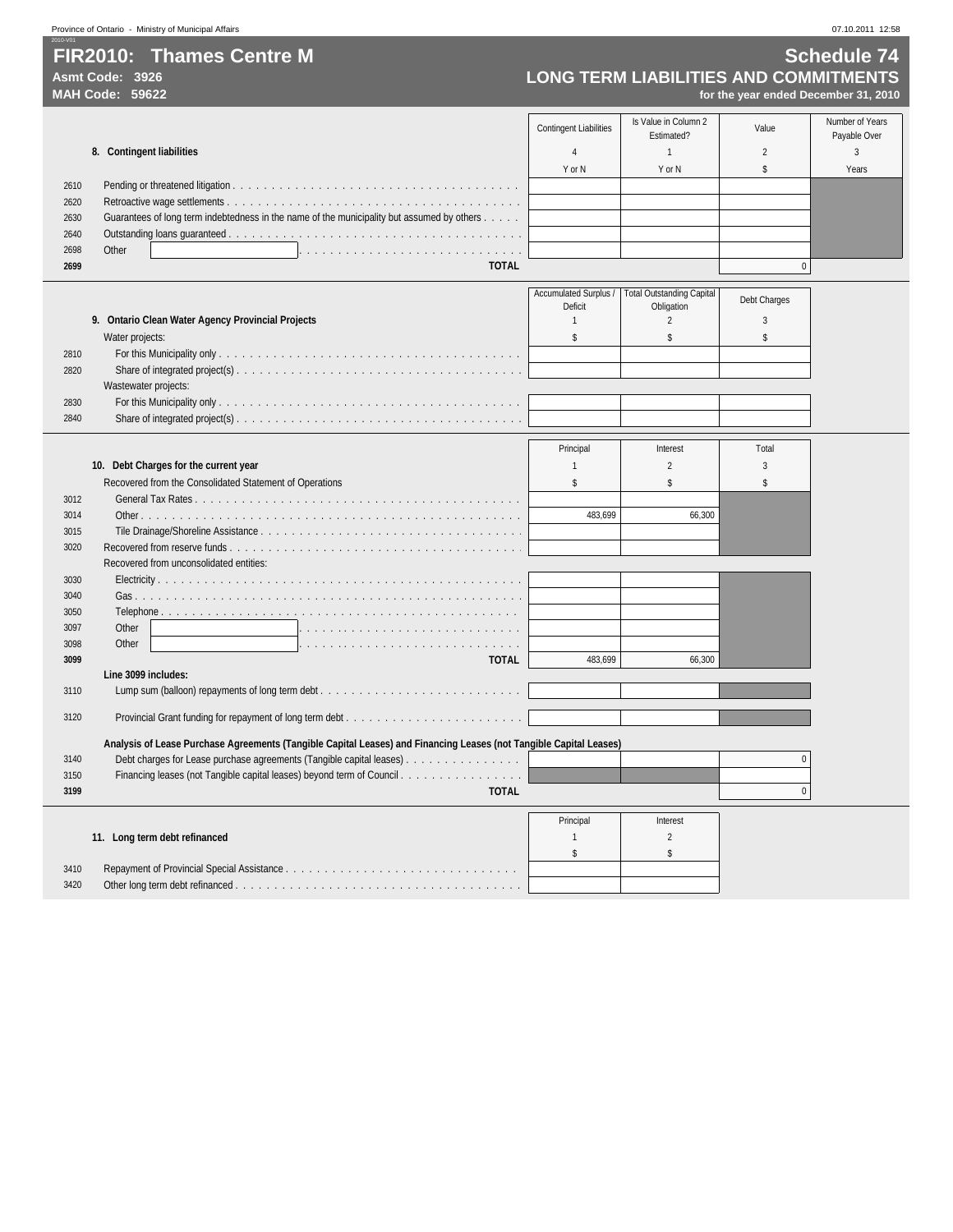# **FIR2010: Thames Centre M Schedule 74**

2010-V01

# Asmt Code: 3926 **LONG TERM LIABILITIES AND COMMITMENTS**<br>MAH Code: 59622 **<b>MAH Code: 59622 Integrated December 31, 2010** for the year ended December 31, 2010

### **12. Future principal and Interest payments on EXISTING debt**

| All Others<br><b>Consolidated Statement of Operations</b><br>Reserve Funds<br><b>Unconsolidated Entities</b><br>Principal<br>Principal<br>Principal<br>Interest<br>Principal<br>Interest<br>Interest<br>Interest<br>5<br>h<br>3210<br>Year 2011.<br>4,861,757<br>57,090<br>Year 2012.<br>3220<br>209,504<br>160,710<br>217,852<br>3230 Year 2013<br>148,755<br>3240<br>Year 2014.<br>226,564<br>136,270<br>136,147<br>3250 Year 2015.<br>123,862 |              |
|--------------------------------------------------------------------------------------------------------------------------------------------------------------------------------------------------------------------------------------------------------------------------------------------------------------------------------------------------------------------------------------------------------------------------------------------------|--------------|
|                                                                                                                                                                                                                                                                                                                                                                                                                                                  |              |
|                                                                                                                                                                                                                                                                                                                                                                                                                                                  |              |
|                                                                                                                                                                                                                                                                                                                                                                                                                                                  |              |
|                                                                                                                                                                                                                                                                                                                                                                                                                                                  |              |
|                                                                                                                                                                                                                                                                                                                                                                                                                                                  |              |
|                                                                                                                                                                                                                                                                                                                                                                                                                                                  |              |
|                                                                                                                                                                                                                                                                                                                                                                                                                                                  |              |
|                                                                                                                                                                                                                                                                                                                                                                                                                                                  |              |
|                                                                                                                                                                                                                                                                                                                                                                                                                                                  |              |
| 3260<br>580,814<br>940,065<br>Years 2016 to 2020                                                                                                                                                                                                                                                                                                                                                                                                 |              |
| 3270<br>Years 2021 onwards                                                                                                                                                                                                                                                                                                                                                                                                                       |              |
| 3280<br>Int. to be earned on sink. funds.                                                                                                                                                                                                                                                                                                                                                                                                        |              |
| <b>TOTAL</b><br>3299<br>6,232,638<br>1,566,752<br>$\Omega$<br>$\Omega$<br>$\Omega$<br>$\Omega$<br>$\Omega$                                                                                                                                                                                                                                                                                                                                       | $\mathbf{0}$ |

### **13. Other notes**

Please list all Other Notes and forward supporting schedules as required by email to: **FIR.mah@ontario.ca** 

3601

\* Use ALT + ENTER Keys to "Return" to the next line.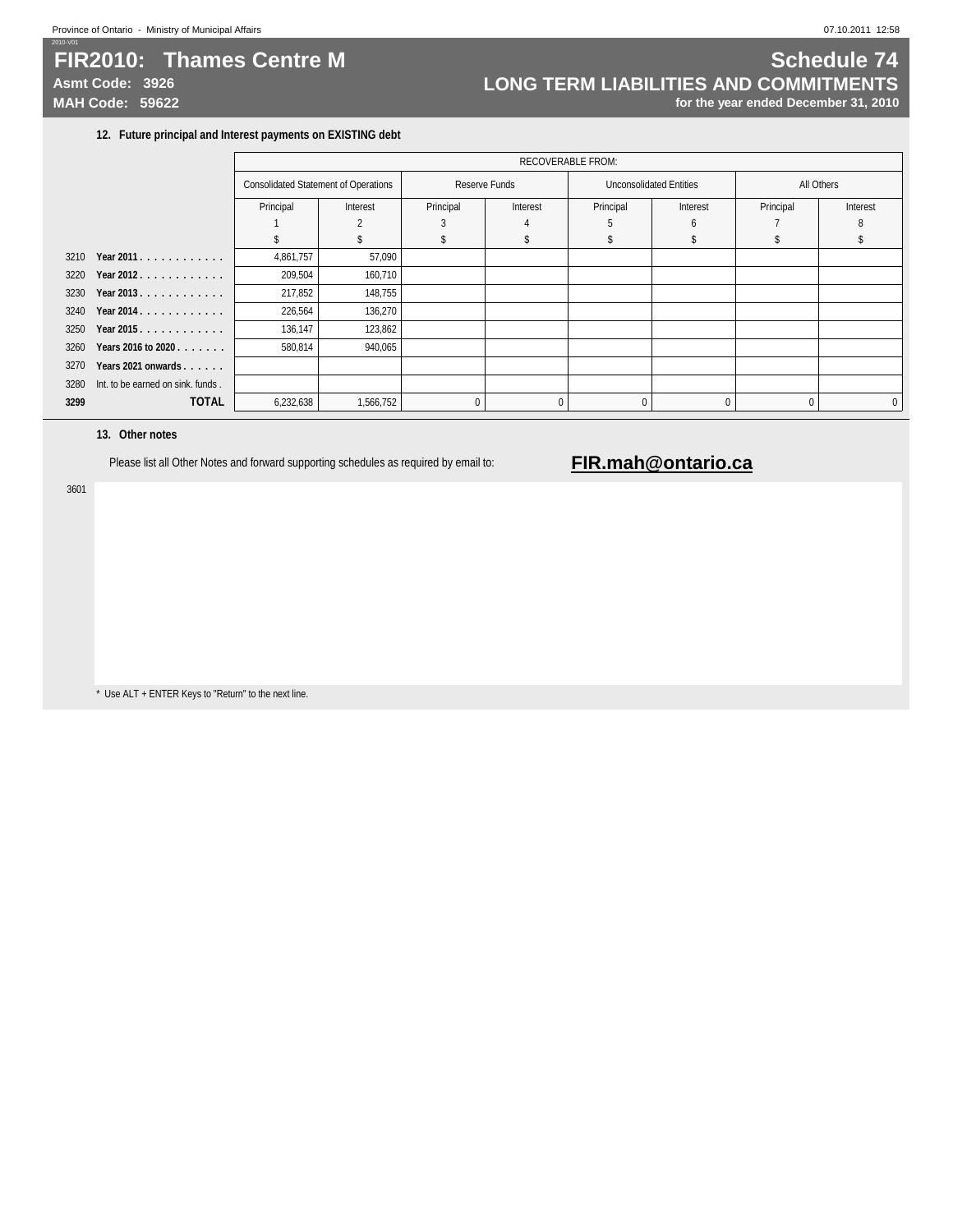# **FIR2010: Thames Centre M Schedule 75 Asmt Code: 3926 WATER SERVICE**

# for the year ended December 31, 2010

**WATER SERVICE**

### **STATEMENT OF OPERATIONS**

|      | <b>Revenues</b> |                       |           |
|------|-----------------|-----------------------|-----------|
| 0205 |                 |                       | 1,061,747 |
| 0206 |                 |                       |           |
| 0210 |                 |                       |           |
| 0215 |                 |                       |           |
| 0220 |                 |                       |           |
| 0225 |                 |                       |           |
| 0230 |                 |                       | 66.386    |
| 0235 |                 |                       | 66.836    |
| 0240 |                 |                       |           |
| 0245 |                 |                       |           |
| 0250 |                 |                       |           |
| 0260 |                 |                       |           |
| 0295 | Other           |                       |           |
| 0296 | Other           |                       |           |
| 0297 | Other           |                       |           |
| 0298 | Other           |                       |           |
| 0299 |                 | <b>Total Revenues</b> | 1,194,969 |

|      |       | <b>Operating Expenses: Analysis of Expenses by Object</b> |                       |           |
|------|-------|-----------------------------------------------------------|-----------------------|-----------|
| 0410 |       |                                                           |                       | 335,129   |
| 0420 |       |                                                           |                       | 185.280   |
| 0430 |       |                                                           |                       | 270.312   |
| 0440 |       |                                                           |                       |           |
| 0495 | Other | <b>Contracted services</b>                                |                       | 260.930   |
| 0496 | Other |                                                           |                       |           |
| 0497 | Other |                                                           |                       |           |
| 0498 | Other |                                                           |                       |           |
| 0499 |       |                                                           | <b>Total Expenses</b> | 1.051.651 |
|      |       |                                                           |                       |           |
| 9910 |       |                                                           | Net Income            | 143.318   |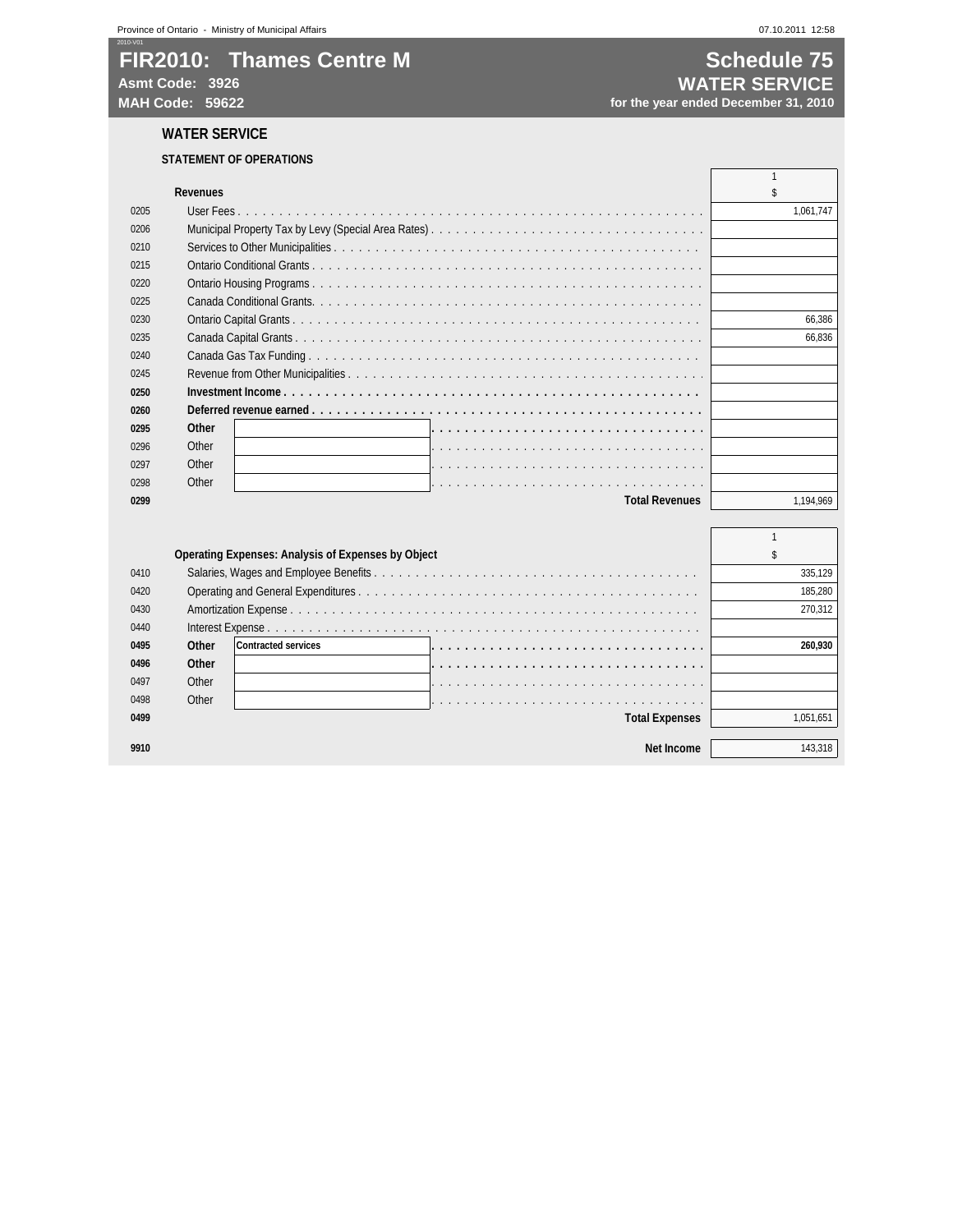# **FIR2010: Thames Centre M Schedule 75**

### **WASTEWATER SERVICE**

### **STATEMENT OF OPERATIONS**

**Asmt Code: 3926 WASTEWATER SERVICE** for the year ended December 31, 2010

|      | <b>Revenues</b> |                       |           |
|------|-----------------|-----------------------|-----------|
| 1005 |                 |                       | 287,614   |
| 1006 |                 |                       |           |
| 1010 |                 |                       |           |
| 1015 |                 |                       |           |
| 1020 |                 |                       |           |
| 1025 |                 |                       |           |
| 1030 |                 |                       | 400.860   |
| 1035 |                 |                       | 1.333.736 |
| 1040 |                 |                       |           |
| 1045 |                 |                       |           |
| 1050 |                 |                       |           |
| 1060 |                 |                       |           |
| 1095 | Other           |                       |           |
| 1096 | Other           |                       |           |
| 1097 | Other           |                       |           |
| 1098 | Other           |                       |           |
| 1099 |                 | <b>Total Revenues</b> | 2.022.210 |
|      |                 |                       |           |

|      |       | <b>Operating Expenses: Analysis of Expenses by Object</b> |          |
|------|-------|-----------------------------------------------------------|----------|
| 1210 |       |                                                           | 6.377    |
| 1220 |       |                                                           | 56,502   |
| 1230 |       |                                                           | 143.859  |
| 1240 |       |                                                           |          |
| 1295 | Other | <b>Contracted Services</b>                                | 41.047   |
| 1296 | Other |                                                           |          |
| 1297 | Other |                                                           |          |
| 1298 | Other |                                                           |          |
| 1299 |       | <b>Total Expenses</b>                                     | 247.785  |
|      |       |                                                           |          |
| 9920 |       | Net Income                                                | .774.425 |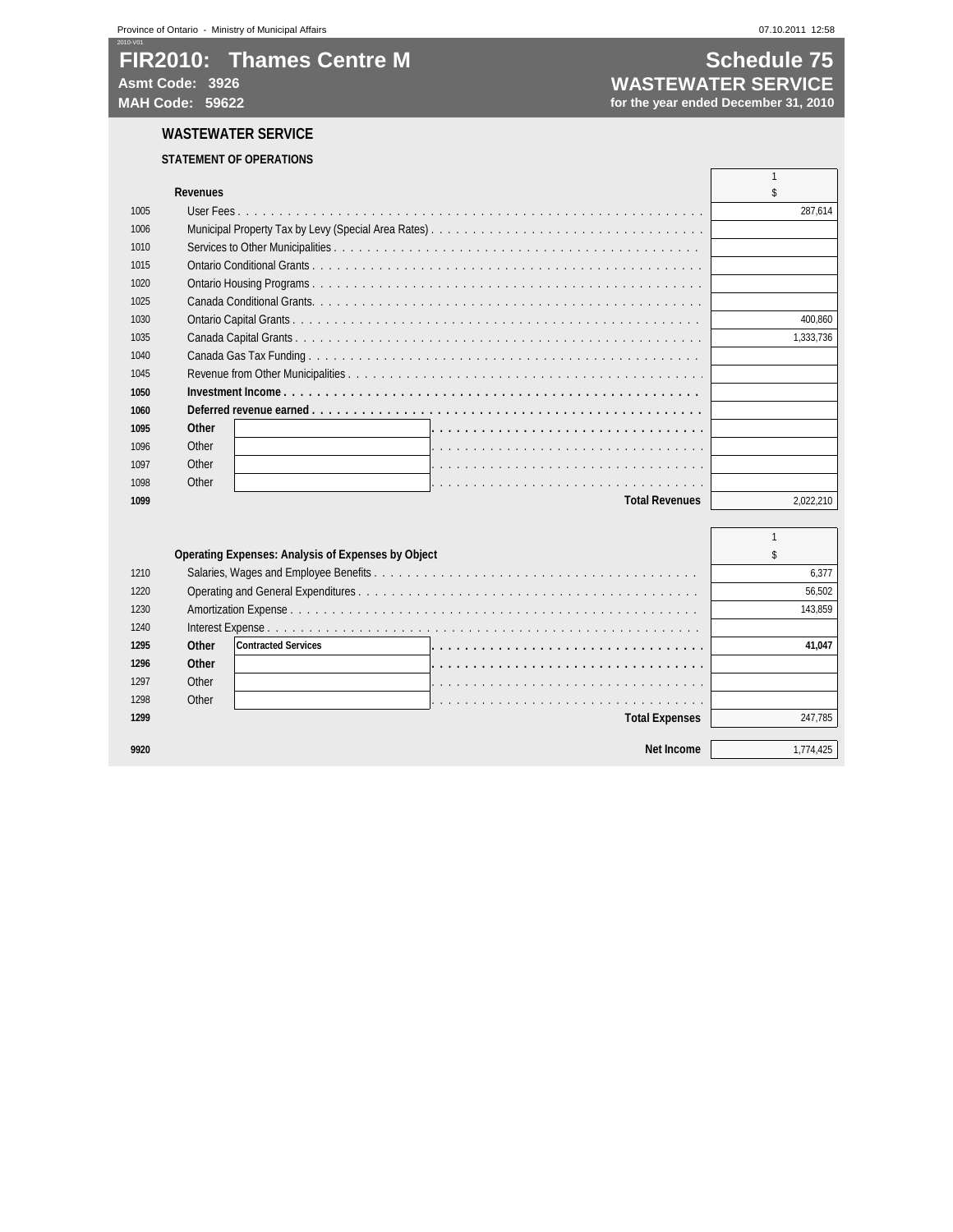2010-V01

### **FIR2010: Thames Centre MAsmt Code: 3926MAH Code: 59622**

### **Schedule 75 TANGIBLE CAPITAL ASSET CONTINUITY BY CATEGORYfor the year ended December 31, 2010**

**WATER SERVICE**

### **SEGMENTED BY ASSET CLASS**

|      |            |                                    |                                |                              | COST                         |           |             |                              | AMORTIZATION                                |                        |                          |                                             |                                |                             |
|------|------------|------------------------------------|--------------------------------|------------------------------|------------------------------|-----------|-------------|------------------------------|---------------------------------------------|------------------------|--------------------------|---------------------------------------------|--------------------------------|-----------------------------|
|      |            |                                    | 2010 Opening<br>Net Book Value | 2010 Opening<br>Cost Balance | Additions and<br>Betterments | Disposals | Write Downs | 2010 Closing<br>Cost Balance | 2010 Opening<br><b>Amortization Balance</b> | Annual<br>Amortization | Amortization<br>Disposal | 2010 Closing<br><b>Amortization Balance</b> | 2010 Closing<br>Net Book Value | Construction<br>in Progress |
|      |            |                                    |                                |                              |                              |           |             |                              |                                             |                        |                          | 10                                          | 11                             |                             |
|      |            |                                    |                                |                              |                              |           |             |                              |                                             |                        |                          |                                             |                                |                             |
| 0210 | Land       |                                    | 256,775                        | 256,775                      |                              |           |             | 256,775                      |                                             |                        |                          |                                             | 256,775                        |                             |
| 0220 |            |                                    | 5,213,525                      | 6,135,094                    | 104,844                      |           |             | 6,239,938                    | 1,011,569                                   | 182,750                |                          | 1,194,319                                   | 5,045,619                      |                             |
| 0230 |            | Distribution / Transmission Mains  | 6,479,592                      | 7,024,088                    |                              |           |             | 7,024,088                    | 544,496                                     | 87,562                 |                          | 632,058                                     | 6,392,030                      |                             |
| 0240 | Equipment. |                                    |                                |                              |                              |           |             |                              |                                             |                        |                          |                                             |                                |                             |
| 0296 | Other      |                                    |                                |                              |                              |           |             |                              |                                             |                        |                          |                                             |                                |                             |
| 0297 | Other      |                                    |                                |                              |                              |           |             |                              |                                             |                        |                          |                                             |                                |                             |
| 0298 | Other      |                                    |                                |                              |                              |           |             |                              |                                             |                        |                          |                                             |                                |                             |
| 0299 |            | <b>Total Infrastructure Assets</b> | 11,949,892                     | 13,415,957                   | 104,844                      |           |             | 13,520,801                   | 1,556,065                                   | 270,312                |                          | 1,826,377                                   | 11,694,424                     |                             |

### **WASTEWATER SERVICE**

#### **SEGMENTED BY ASSET CLASS**

|      |       |                                    |                                |                              | <b>COST</b>                  |           |             |                              | AMORTIZATION                         |                        |                          |                                             |                                |                             |
|------|-------|------------------------------------|--------------------------------|------------------------------|------------------------------|-----------|-------------|------------------------------|--------------------------------------|------------------------|--------------------------|---------------------------------------------|--------------------------------|-----------------------------|
|      |       |                                    | 2010 Opening<br>Net Book Value | 2010 Opening<br>Cost Balance | Additions and<br>Betterments | Disposals | Write Downs | 2010 Closing<br>Cost Balance | 2010 Opening<br>Amortization Balance | Annual<br>Amortization | Amortization<br>Disposal | 2010 Closing<br><b>Amortization Balance</b> | 2010 Closing<br>Net Book Value | Construction<br>in Progress |
|      |       |                                    |                                |                              |                              |           |             |                              |                                      |                        |                          | 10                                          | 11                             |                             |
| 0410 | Land. |                                    | 637,619                        | 637,619                      |                              |           |             | 637,619                      |                                      |                        |                          |                                             | 637,619                        |                             |
| 0420 |       |                                    | 3,404,184                      | 4,293,748                    |                              |           |             | 4,293,748                    | 889,564                              | 112,592                |                          | 1,002,156                                   | 3,291,592                      |                             |
| 0430 |       |                                    | 8,498,829                      | 9,148,274                    | 1,434,470                    |           |             | 10,582,744                   | 649,446                              | 107,839                |                          | 757,285                                     | 9,825,459                      |                             |
| 0440 |       |                                    |                                |                              |                              |           |             |                              |                                      |                        |                          |                                             |                                |                             |
| 0496 | Other |                                    |                                |                              |                              |           |             |                              |                                      |                        |                          |                                             |                                |                             |
| 0497 | Other |                                    |                                |                              |                              |           |             |                              |                                      |                        |                          |                                             |                                |                             |
| 0498 | Other |                                    |                                |                              |                              |           |             |                              |                                      |                        |                          |                                             |                                |                             |
| 0499 |       | <b>Total Infrastructure Assets</b> | 12,540,632                     | 14,079,641                   | 1,434,470                    |           |             | 15,514,111                   | 1,539,010                            | 220,431                |                          | 1,759,441                                   | 13,754,670                     |                             |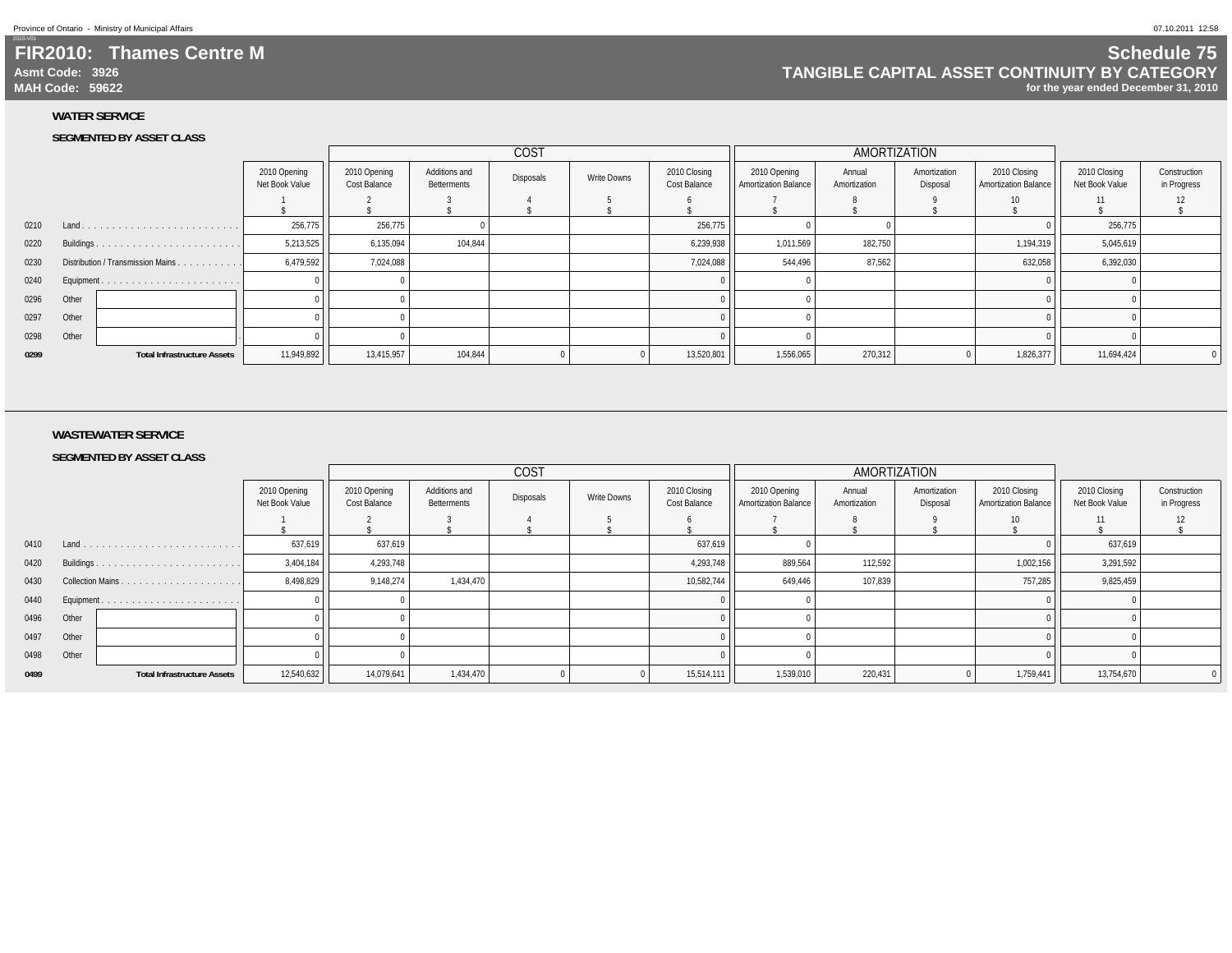**Asmt Code: 3926**

2010-V01

**MAH Code: 59622**

### **Schedule 76 GOVERNMENT BUSINESS ENTERPRISES**

|      |                                    |             |                          | Please Specify GBE |              |              |              |
|------|------------------------------------|-------------|--------------------------|--------------------|--------------|--------------|--------------|
|      | STATEMENT OF FINANCIAL POSITION    |             |                          |                    |              |              | Total        |
|      |                                    |             | $\overline{\phantom{a}}$ | 3                  |              | 5            | 20           |
|      | <b>Assets</b>                      |             |                          |                    |              |              |              |
| 0210 |                                    |             |                          |                    |              |              | $\mathbf{0}$ |
| 0220 |                                    |             |                          |                    |              |              | $\Omega$     |
| 0297 |                                    |             |                          |                    |              |              | $\Omega$     |
| 0298 | Other<br>and a straight and a      |             |                          |                    |              |              | 0            |
| 0299 | <b>Total Assets</b>                | $\mathbf 0$ | $\Omega$                 | $\Omega$           | $\mathbf 0$  | $\mathbf{0}$ | $\Omega$     |
|      | <b>Liabilities</b>                 |             |                          |                    |              |              |              |
| 0410 |                                    |             |                          |                    |              |              | $\mathbf{0}$ |
| 0420 |                                    |             |                          |                    |              |              | $\Omega$     |
| 0497 |                                    |             |                          |                    |              |              | $\Omega$     |
| 0498 | Other<br>and the second control of |             |                          |                    |              |              | $\Omega$     |
| 0499 | <b>Total Liabilities</b>           | $\mathbf 0$ | $\Omega$                 | $\Omega$           | $\mathbf 0$  | $\Omega$     | $\Omega$     |
|      |                                    |             |                          |                    |              |              |              |
| 9910 | <b>Net Equity</b>                  | $\bf{0}$    | $\mathbf{0}$             | $\Omega$           | $\mathbf 0$  | $\Omega$     | $\Omega$     |
| 0610 | Municipality's Share               |             |                          |                    |              |              | $\Omega$     |
|      | <b>STATEMENT OF OPERATIONS</b>     |             |                          |                    |              |              |              |
| 0810 | Revenues                           |             |                          |                    |              |              | $\mathbf{0}$ |
| 0820 |                                    |             |                          |                    |              |              | $\Omega$     |
| 9920 | Net Income (Loss)                  | $\mathbf 0$ | $\mathbf{0}$             | $\Omega$           | $\mathbf{0}$ | $\Omega$     | $\Omega$     |
|      |                                    |             |                          |                    |              |              |              |
| 1010 | Municipality's Share               |             |                          |                    |              |              | $\bf{0}$     |
| 1020 | Dividends paid                     |             |                          |                    |              |              | $\Omega$     |
|      |                                    |             |                          |                    |              |              |              |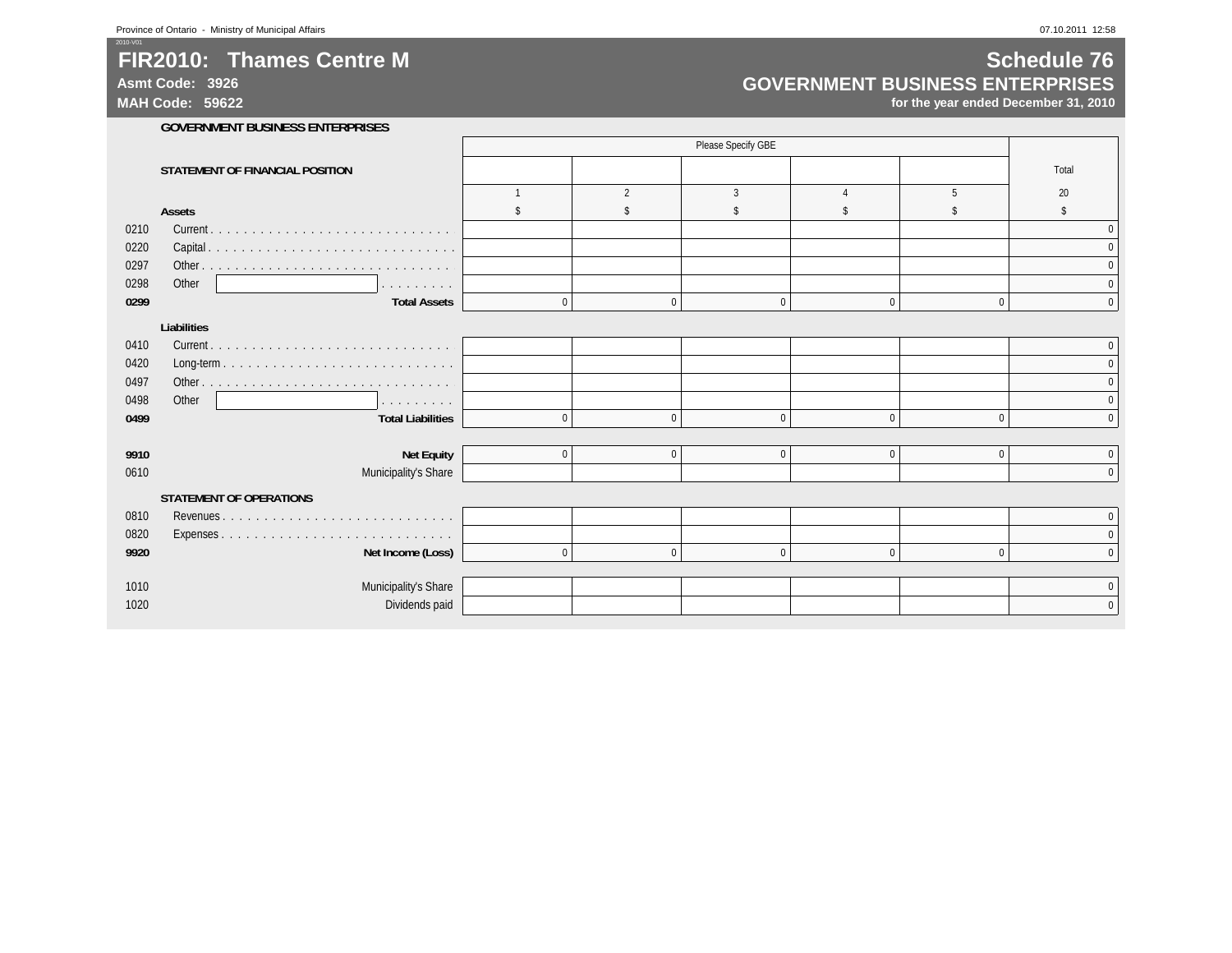| Province of Ontario - Ministry of Municipal Affairs<br>07.10.2011 12:58<br>2010-V01 |                                    |                                                      |                                               |                              |                                        |                                                            |  |
|-------------------------------------------------------------------------------------|------------------------------------|------------------------------------------------------|-----------------------------------------------|------------------------------|----------------------------------------|------------------------------------------------------------|--|
|                                                                                     | Asmt Code: 3926<br>MAH Code: 59622 | <b>FIR2010: Thames Centre M</b>                      | DISTRICT SOCIAL SERVICES ADMINISTRATION BOARD |                              |                                        | <b>Schedule 77</b><br>for the year ended December 31, 2010 |  |
| 0210                                                                                |                                    | <b>District Social Services Administration Board</b> |                                               |                              |                                        |                                                            |  |
|                                                                                     |                                    | <b>Consolidated Statement of Financial Position</b>  |                                               | <b>DSSAB</b><br>$\mathbf{1}$ | Municipality's Share<br>$\overline{2}$ | % of Municipality's Share<br>of DSSAB<br>3                 |  |
|                                                                                     | <b>Financial Assets</b>            |                                                      |                                               | \$                           | \$                                     | %                                                          |  |
| 0410                                                                                |                                    |                                                      |                                               |                              | $\mathbf{0}$                           |                                                            |  |
| 0420                                                                                |                                    |                                                      |                                               |                              | $\mathbf{0}$                           |                                                            |  |
| 0430                                                                                |                                    |                                                      |                                               |                              | $\pmb{0}$                              |                                                            |  |
| 0496                                                                                | Other                              |                                                      |                                               |                              | $\bf{0}$                               |                                                            |  |
| 0497                                                                                | Other                              |                                                      |                                               |                              | $\mathbf{0}$                           |                                                            |  |
| 0498                                                                                | Other                              |                                                      |                                               |                              | $\mathbf{0}$                           |                                                            |  |
| 0499                                                                                |                                    |                                                      | <b>Total Financial Assets</b>                 | $\mathbf 0$                  | $\pmb{0}$                              |                                                            |  |
|                                                                                     | <b>Liabilities</b>                 |                                                      |                                               |                              |                                        |                                                            |  |
| 0610                                                                                |                                    |                                                      |                                               |                              | 0                                      |                                                            |  |
| 0620                                                                                |                                    |                                                      |                                               |                              | $\bf{0}$                               |                                                            |  |
| 0630                                                                                |                                    |                                                      |                                               |                              | $\pmb{0}$                              |                                                            |  |
| 0640                                                                                |                                    |                                                      |                                               |                              | $\bf{0}$                               |                                                            |  |
| 0650                                                                                |                                    | Deferred Revenue                                     |                                               |                              | $\pmb{0}$                              |                                                            |  |
| 0696                                                                                | Other                              |                                                      |                                               |                              | $\pmb{0}$                              |                                                            |  |
| 0697                                                                                | Other                              |                                                      |                                               |                              | $\bf{0}$                               |                                                            |  |
| 0698                                                                                | Other                              |                                                      |                                               |                              | $\mathbf{0}$                           |                                                            |  |
| 0699                                                                                |                                    |                                                      | <b>Total Liabilities</b>                      | $\pmb{0}$                    | $\mathbf{0}$                           |                                                            |  |
| 9910                                                                                |                                    |                                                      | Net Financial Assets (Net Debt)               | $\mathbf 0$                  | 0                                      |                                                            |  |
|                                                                                     | <b>Non-Financial Assets</b>        |                                                      |                                               |                              |                                        |                                                            |  |
| 0810                                                                                |                                    |                                                      |                                               |                              | $\pmb{0}$                              |                                                            |  |
| 0820                                                                                |                                    |                                                      |                                               |                              | $\mathbf{0}$                           |                                                            |  |
| 0830                                                                                |                                    |                                                      |                                               |                              | $\bf{0}$                               |                                                            |  |
| 0896                                                                                | Other                              |                                                      |                                               |                              | $\mathbf{0}$                           |                                                            |  |
| 0897                                                                                | Other                              |                                                      |                                               |                              | $\pmb{0}$                              |                                                            |  |
| 0898                                                                                | Other                              |                                                      | .                                             |                              | $\pmb{0}$                              |                                                            |  |
| 0899                                                                                |                                    |                                                      | <b>Total Non-Financial Assets</b>             | $\mathbf 0$                  | $\mathbf 0$                            |                                                            |  |
| 9920                                                                                |                                    |                                                      | <b>Accumulated Surplus/(Deficit)</b>          | $\mathbf 0$                  | 0                                      |                                                            |  |
|                                                                                     |                                    | <b>Accumulated Surplus Analysis</b>                  |                                               |                              |                                        |                                                            |  |
| 1010                                                                                |                                    |                                                      |                                               |                              | $\pmb{0}$                              |                                                            |  |
| 1020                                                                                |                                    |                                                      | Reserves and Reserve funds                    |                              | $\pmb{0}$                              |                                                            |  |
| 1030                                                                                |                                    |                                                      |                                               |                              | $\pmb{0}$                              |                                                            |  |
| 1097                                                                                | Other                              |                                                      |                                               |                              | $\pmb{0}$                              |                                                            |  |
| 1098                                                                                | Other                              |                                                      | and a series of the company of the company    |                              | 0                                      |                                                            |  |
| 1099                                                                                |                                    |                                                      | <b>Accumulated Surplus/(Deficit)</b>          | $\pmb{0}$                    | $\pmb{0}$                              |                                                            |  |
|                                                                                     |                                    |                                                      |                                               |                              |                                        |                                                            |  |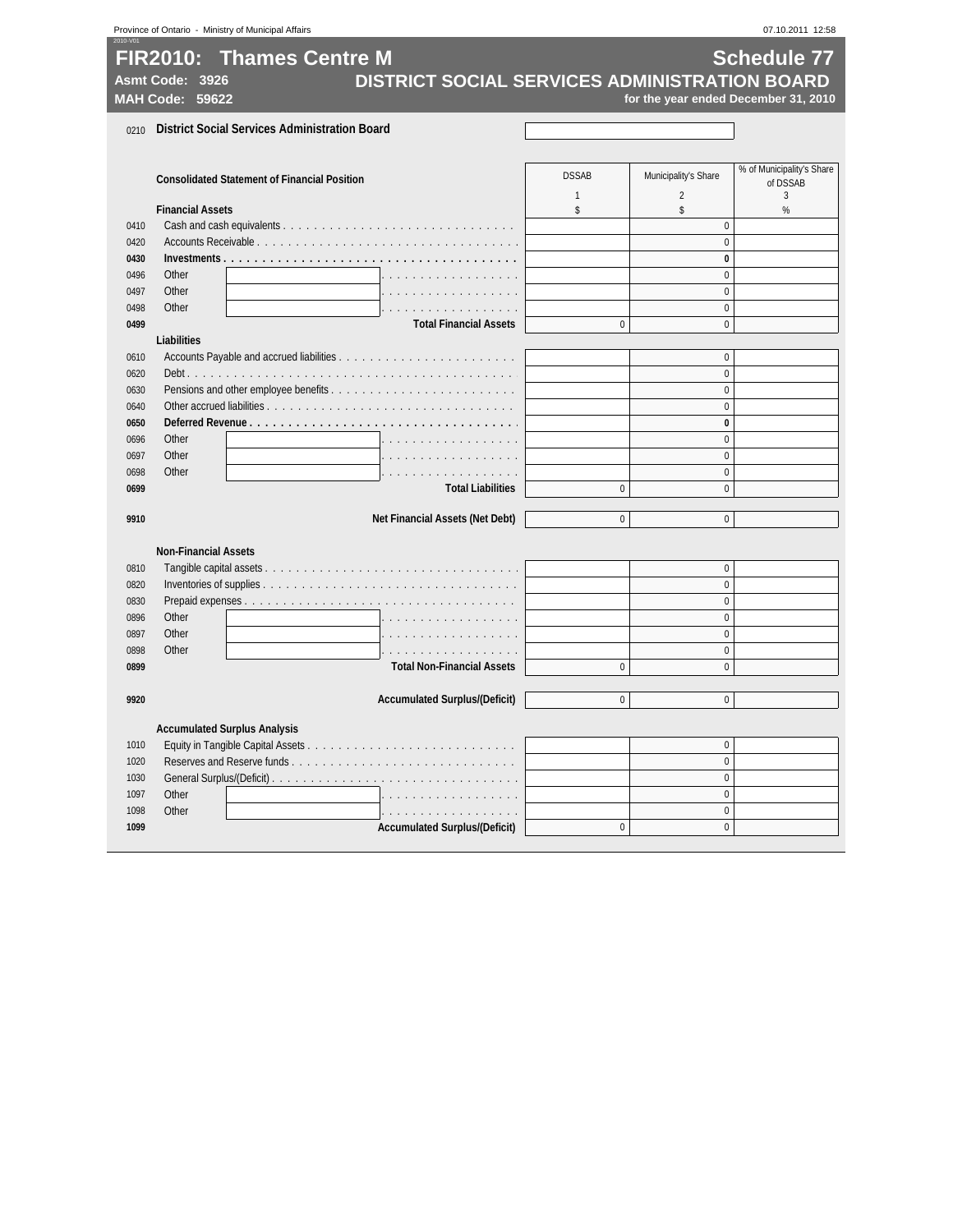|              | Province of Ontario - Ministry of Municipal Affairs   |              |                           | 07.10.2011 12:58                     |  |  |  |  |
|--------------|-------------------------------------------------------|--------------|---------------------------|--------------------------------------|--|--|--|--|
|              | <b>FIR2010: Thames Centre M</b><br><b>Schedule 77</b> |              |                           |                                      |  |  |  |  |
|              | DISTRICT SOCIAL SERVICES ADMINISTRATION BOARD         |              |                           |                                      |  |  |  |  |
|              | Asmt Code: 3926                                       |              |                           |                                      |  |  |  |  |
|              | MAH Code: 59622                                       |              |                           | for the year ended December 31, 2010 |  |  |  |  |
| 1210         | <b>District Social Services Administration Board</b>  |              |                           |                                      |  |  |  |  |
|              |                                                       |              |                           |                                      |  |  |  |  |
|              | <b>Consolidated Statement of Operations</b>           | <b>DSSAB</b> | Municipality's Share      | % of Municipality's Share            |  |  |  |  |
|              | <b>REVENUES</b>                                       | $\mathbf{1}$ | $\overline{2}$            | of DSSAB<br>3                        |  |  |  |  |
|              | Provincial                                            | \$           | \$                        | %                                    |  |  |  |  |
| 1410         |                                                       |              | $\pmb{0}$                 |                                      |  |  |  |  |
| 1420         |                                                       |              | $\mathbf{0}$              |                                      |  |  |  |  |
| 1430         |                                                       |              | $\pmb{0}$                 |                                      |  |  |  |  |
| 1440         |                                                       |              | $\mathbf{0}$              |                                      |  |  |  |  |
| 1450         |                                                       |              | $\pmb{0}$                 |                                      |  |  |  |  |
| 1460         |                                                       |              | $\mathbf{0}$              |                                      |  |  |  |  |
| 1498         | Other<br>.                                            |              | $\pmb{0}$                 |                                      |  |  |  |  |
| 1499         | <b>Total Provincial Funding</b>                       | 0            | $\pmb{0}$                 |                                      |  |  |  |  |
|              | Federal                                               |              |                           |                                      |  |  |  |  |
| 1610         |                                                       |              | $\pmb{0}$                 |                                      |  |  |  |  |
| 1698         | Other<br>.                                            |              | $\pmb{0}$                 |                                      |  |  |  |  |
| 1699         | <b>Total Federal Funding</b>                          | $\Omega$     | $\mathbf{0}$              |                                      |  |  |  |  |
|              | <b>Municipal Contributions</b>                        |              |                           |                                      |  |  |  |  |
| 1810         |                                                       |              | $\mathbf{0}$              |                                      |  |  |  |  |
| 1898         | Other<br>.                                            |              | $\bf{0}$                  |                                      |  |  |  |  |
| 1899         | <b>Total Municipal Contributions</b>                  | $\mathbf 0$  | $\pmb{0}$                 |                                      |  |  |  |  |
|              | <b>Other Revenues</b>                                 |              |                           |                                      |  |  |  |  |
| 2010         |                                                       |              | $\pmb{0}$                 |                                      |  |  |  |  |
| 2020         |                                                       |              | $\pmb{0}$                 |                                      |  |  |  |  |
| 2097         | Other<br>.                                            |              | $\mathbf{0}$              |                                      |  |  |  |  |
| 2098         | Other<br>.                                            |              | $\pmb{0}$                 |                                      |  |  |  |  |
| 2099         | <b>Total Other Revenues</b>                           | $\mathbf{0}$ | $\mathbf{0}$              |                                      |  |  |  |  |
|              |                                                       |              |                           |                                      |  |  |  |  |
| 9930         | <b>Total Revenues</b>                                 | $\mathbf 0$  | 0                         |                                      |  |  |  |  |
|              | <b>EXPENSES</b>                                       |              |                           |                                      |  |  |  |  |
|              | <b>Social Services</b>                                |              |                           |                                      |  |  |  |  |
| 2210         |                                                       |              | $\pmb{0}$                 |                                      |  |  |  |  |
| 2220<br>2230 |                                                       |              | $\mathbf{0}$<br>$\pmb{0}$ |                                      |  |  |  |  |
| 2240         |                                                       |              | 0                         |                                      |  |  |  |  |
| 2250         |                                                       |              | $\pmb{0}$                 |                                      |  |  |  |  |
| 2260         | Other                                                 |              | $\mathbf{0}$              |                                      |  |  |  |  |
| 2299         | <b>Total Social Services</b>                          | 0            | $\pmb{0}$                 |                                      |  |  |  |  |
|              |                                                       |              |                           |                                      |  |  |  |  |
|              | <b>Health Services</b>                                |              |                           |                                      |  |  |  |  |
| 2410<br>2420 | Land Ambulance                                        |              | $\pmb{0}$<br>$\mathbf{0}$ |                                      |  |  |  |  |
| 2430         | Other                                                 |              | $\mathbf{0}$              |                                      |  |  |  |  |
| 2440         | DSSAB Administration                                  |              | $\pmb{0}$                 |                                      |  |  |  |  |
| 2496         | Other                                                 |              | $\bf{0}$                  |                                      |  |  |  |  |
| 2497         | Other                                                 |              | $\pmb{0}$                 |                                      |  |  |  |  |
| 2498         | Other                                                 |              | $\bf{0}$                  |                                      |  |  |  |  |
| 2499         | <b>Total Health Services</b>                          | $\pmb{0}$    | $\pmb{0}$                 |                                      |  |  |  |  |
|              |                                                       |              |                           |                                      |  |  |  |  |
| 9940         | <b>Total Expenses</b>                                 | $\mathbf 0$  | $\mathbf{0}$              |                                      |  |  |  |  |
| 9950         | Annual Surplus / (Deficit)                            | $\mathbf 0$  | 0                         |                                      |  |  |  |  |
|              |                                                       |              |                           |                                      |  |  |  |  |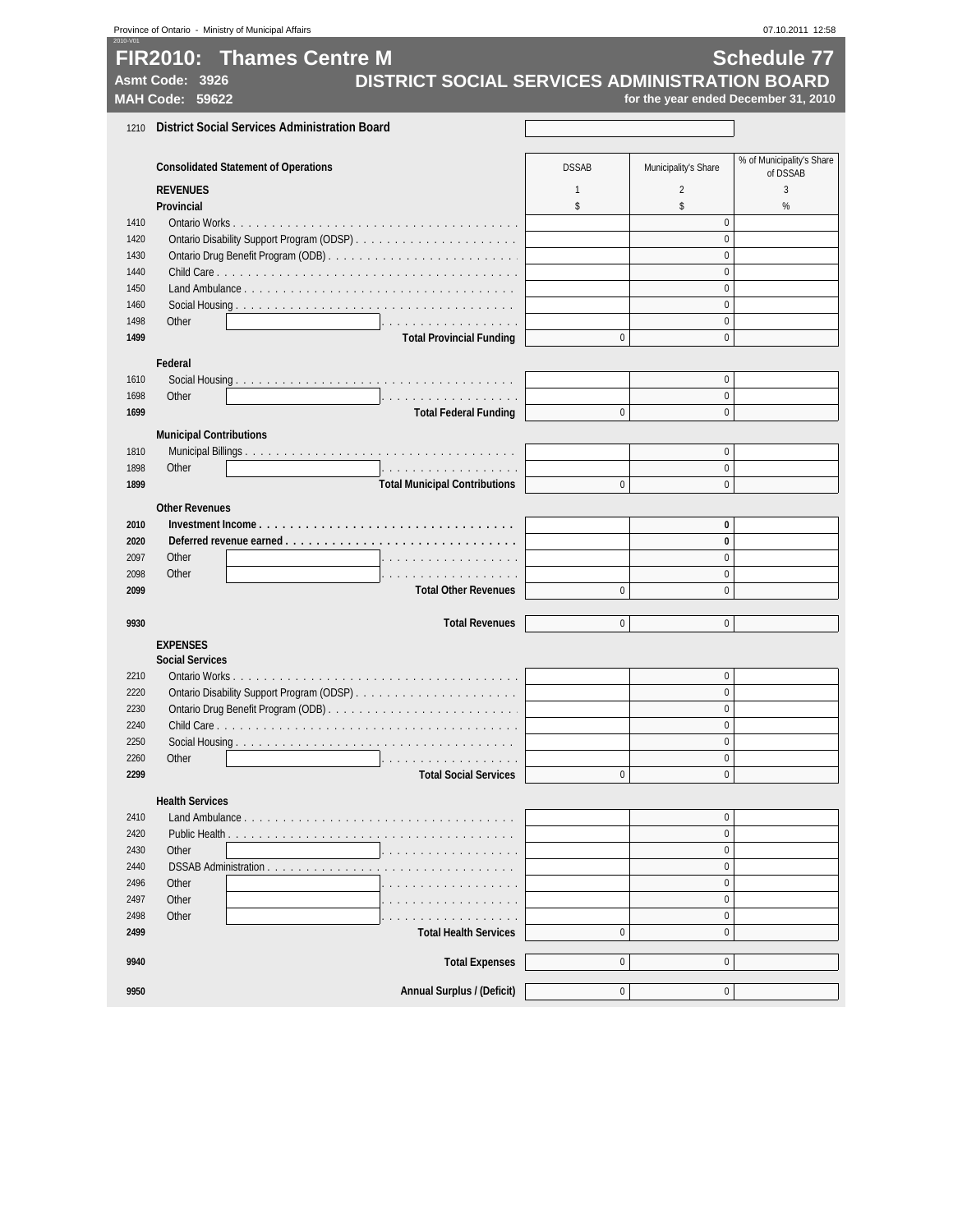| 2010-V01                 |  |
|--------------------------|--|
| FIR2010: Thames Centre M |  |
|                          |  |

### **Schedule 77 Asmt Code: 3926 HEALTH UNIT MAH Code: 59622 for the year ended December 31, 2010**

0210 **Health Unit**

| 0210 | <b>Health Unit</b>                                  |                                    |                                        |                                                  |
|------|-----------------------------------------------------|------------------------------------|----------------------------------------|--------------------------------------------------|
|      | <b>Consolidated Statement of Financial Position</b> | <b>Health Unit</b><br>$\mathbf{1}$ | Municipality's Share<br>$\overline{2}$ | % of Municipality's Share<br>of Health Unit<br>3 |
|      | <b>Financial Assets</b>                             | \$                                 | \$                                     | %                                                |
| 0410 |                                                     |                                    | $\mathbf{0}$                           |                                                  |
| 0420 |                                                     |                                    | $\Omega$                               |                                                  |
| 0430 |                                                     |                                    | $\bf{0}$                               |                                                  |
| 0496 | Other<br>.                                          |                                    | $\Omega$                               |                                                  |
| 0497 | Other<br>.                                          |                                    | $\mathbf{0}$                           |                                                  |
| 0498 | Other<br>.                                          |                                    | $\mathbf{0}$                           |                                                  |
| 0499 | <b>Total Financial Assets</b>                       | $\Omega$                           | $\mathbf{0}$                           | 0.0%                                             |
|      | <b>Liabilities</b>                                  |                                    |                                        |                                                  |
| 0610 |                                                     |                                    | $\mathbf{0}$                           |                                                  |
| 0620 |                                                     |                                    | $\Omega$                               |                                                  |
| 0630 |                                                     |                                    | $\Omega$                               |                                                  |
| 0640 |                                                     |                                    | $\Omega$                               |                                                  |
| 0650 |                                                     |                                    | $\bf{0}$                               |                                                  |
| 0696 | Other                                               |                                    | $\mathbf{0}$                           |                                                  |
| 0697 | Other<br>$\cdots$                                   |                                    | $\Omega$                               |                                                  |
| 0698 | Other                                               |                                    | $\mathbf{0}$                           |                                                  |
| 0699 | .<br><b>Total Liabilities</b>                       | $\Omega$                           | $\Omega$                               | 0.0%                                             |
|      |                                                     |                                    |                                        |                                                  |
| 9910 | Net Financial Assets (Net Debt)                     | $\Omega$                           | $\Omega$                               | 0.0%                                             |
|      |                                                     |                                    |                                        |                                                  |
|      | <b>Non-Financial Assets</b>                         |                                    |                                        |                                                  |
| 0810 |                                                     |                                    | $\pmb{0}$                              |                                                  |
| 0820 |                                                     |                                    | $\mathbf{0}$                           |                                                  |
| 0830 |                                                     |                                    | $\Omega$                               |                                                  |
| 0896 | Other<br>.                                          |                                    | $\Omega$                               |                                                  |
| 0897 | Other<br>.                                          |                                    | $\Omega$                               |                                                  |
| 0898 | Other<br>.                                          |                                    | $\Omega$                               |                                                  |
| 0899 | <b>Total Non-Financial Assets</b>                   | $\mathbf{0}$                       | $\mathbf{0}$                           | 0.0%                                             |
| 9920 | <b>Accumulated Surplus/(Deficit)</b>                | $\mathbf 0$                        | $\mathbf 0$                            | 0.0%                                             |
|      |                                                     |                                    |                                        |                                                  |
|      | <b>Accumulated Surplus Analysis</b>                 |                                    |                                        |                                                  |
| 1010 |                                                     |                                    | $\mathbf{0}$                           |                                                  |
| 1020 |                                                     |                                    | $\mathbf{0}$                           |                                                  |
| 1030 |                                                     |                                    | $\mathbf{0}$                           |                                                  |
| 1097 | Other<br>.                                          |                                    | $\mathbf{0}$                           |                                                  |
| 1098 | Other<br>.                                          |                                    | $\mathbf{0}$                           |                                                  |
| 1099 | <b>Accumulated Surplus/(Deficit)</b>                | $\Omega$                           | $\Omega$                               | 0.0%                                             |
|      |                                                     |                                    |                                        |                                                  |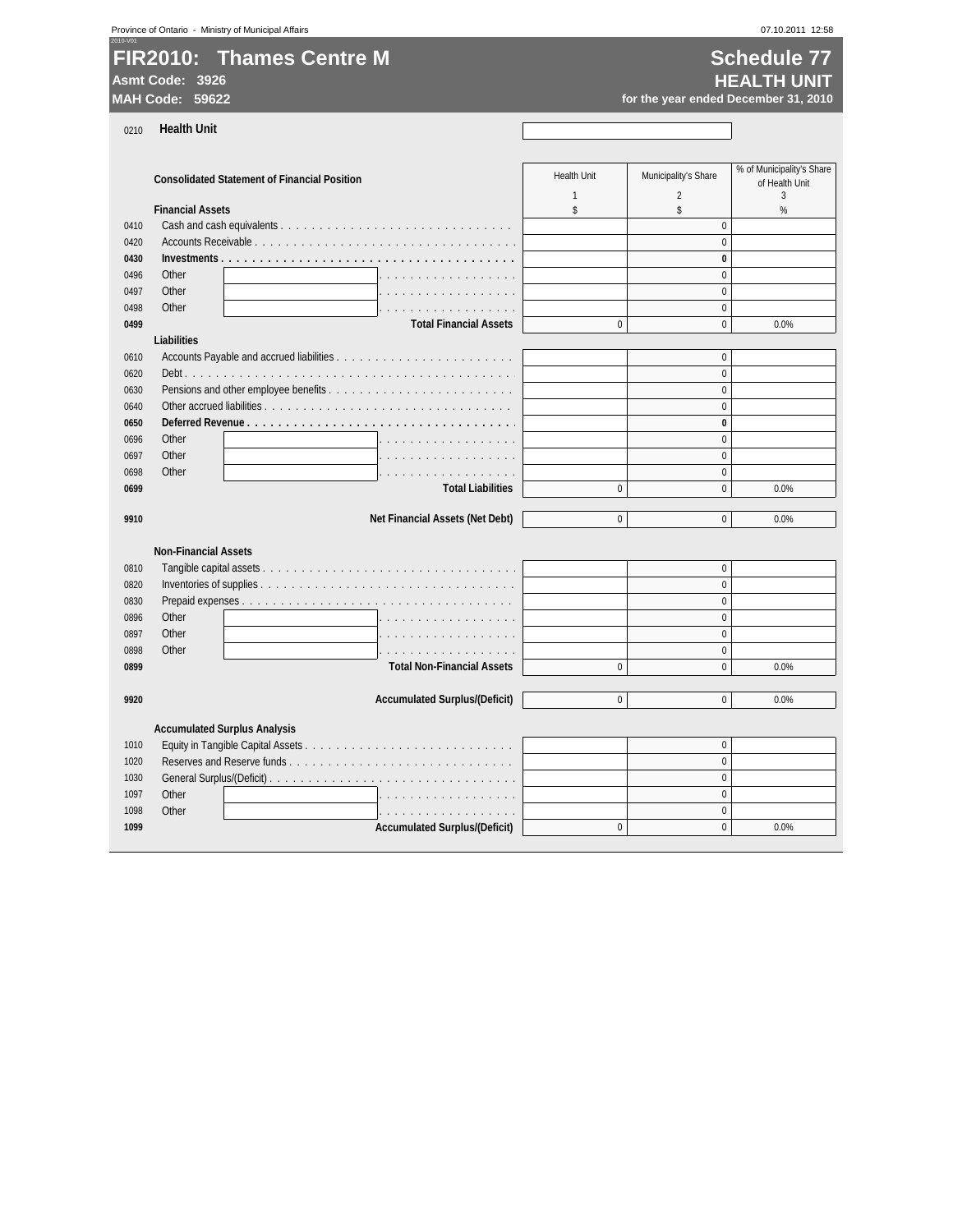|      | Province of Ontario - Ministry of Municipal Affairs |                                      |                    |                      | 07.10.2011 12:58                         |
|------|-----------------------------------------------------|--------------------------------------|--------------------|----------------------|------------------------------------------|
|      | <b>FIR2010: Thames Centre M</b><br>Asmt Code: 3926  |                                      |                    |                      | <b>Schedule 77</b><br><b>HEALTH UNIT</b> |
|      | MAH Code: 59622                                     |                                      |                    |                      | for the year ended December 31, 2010     |
|      |                                                     |                                      |                    |                      |                                          |
| 1210 | <b>Health Unit</b>                                  |                                      |                    |                      |                                          |
|      | <b>Consolidated Statement of Operations</b>         |                                      | <b>Health Unit</b> | Municipality's Share | % of Municipality's Share                |
|      | <b>REVENUES</b>                                     |                                      | $\mathbf{1}$       | $\overline{2}$       | of Health Unit<br>$\overline{3}$         |
|      | Provincial                                          |                                      | \$                 | \$                   | %                                        |
| 1411 |                                                     |                                      |                    | $\mathbf{0}$         |                                          |
| 1450 | Land Ambulance                                      |                                      |                    | $\mathbf{0}$         |                                          |
| 1497 | Other                                               |                                      |                    | $\mathbf{0}$         |                                          |
| 1498 | Other                                               | .                                    |                    | $\mathbf{0}$         |                                          |
| 1499 |                                                     | <b>Total Provincial Funding</b>      | $\mathbf{0}$       | $\mathbf{0}$         | 0.0%                                     |
|      | Federal                                             |                                      |                    |                      |                                          |
| 1611 |                                                     |                                      |                    | $\mathbf{0}$         |                                          |
| 1698 | Other                                               | .                                    |                    | $\mathbf{0}$         |                                          |
| 1699 |                                                     | <b>Total Federal Funding</b>         | $\mathbf{0}$       | $\mathbf{0}$         | 0.0%                                     |
|      | <b>Municipal Contributions</b>                      |                                      |                    |                      |                                          |
| 1810 |                                                     |                                      |                    | $\mathbf{0}$         |                                          |
| 1898 | Other                                               | .                                    |                    | $\pmb{0}$            |                                          |
| 1899 |                                                     | <b>Total Municipal Contributions</b> | $\mathbf{0}$       | $\mathbf{0}$         | 0.0%                                     |
|      |                                                     |                                      |                    |                      |                                          |
| 2010 | <b>Other Revenues</b>                               |                                      |                    | $\bf{0}$             |                                          |
| 2020 | Deferred revenue earned                             |                                      |                    | $\bf{0}$             |                                          |
| 2097 | Other                                               |                                      |                    | $\mathbf{0}$         |                                          |
| 2098 | Other                                               | .                                    |                    | $\mathbf{0}$         |                                          |
| 2099 |                                                     | <b>Total Other Revenues</b>          | $\pmb{0}$          | $\mathbf{0}$         | 0.0%                                     |
|      |                                                     |                                      |                    |                      |                                          |
| 9930 |                                                     | <b>Total Revenues</b>                | $\Omega$           | $\Omega$             | 0.0%                                     |
|      | <b>EXPENSES</b>                                     |                                      |                    |                      |                                          |
|      | <b>Health Services</b>                              |                                      |                    |                      |                                          |
| 2410 |                                                     |                                      |                    | $\mathbf{0}$         |                                          |
| 2420 |                                                     |                                      |                    | $\mathbf{0}$         |                                          |
| 2430 | Other                                               |                                      |                    | $\mathbf{0}$         |                                          |
| 2440 | DSSAB Administration                                |                                      |                    | $\Omega$             |                                          |
| 2496 | Other                                               |                                      |                    | $\mathbf 0$          |                                          |
| 2497 | Other                                               |                                      |                    | $\mathbf{0}$         |                                          |
| 2498 | Other                                               | and and and and and and and          |                    | $\mathbf{0}$         |                                          |
| 2499 |                                                     | <b>Total Health Services</b>         | $\pmb{0}$          | $\mathbf{0}$         | 0.0%                                     |
| 9950 |                                                     | <b>Annual Surplus / (Deficit)</b>    | $\mathbf 0$        | $\mathbf{0}$         | 0.0%                                     |
|      |                                                     |                                      |                    |                      |                                          |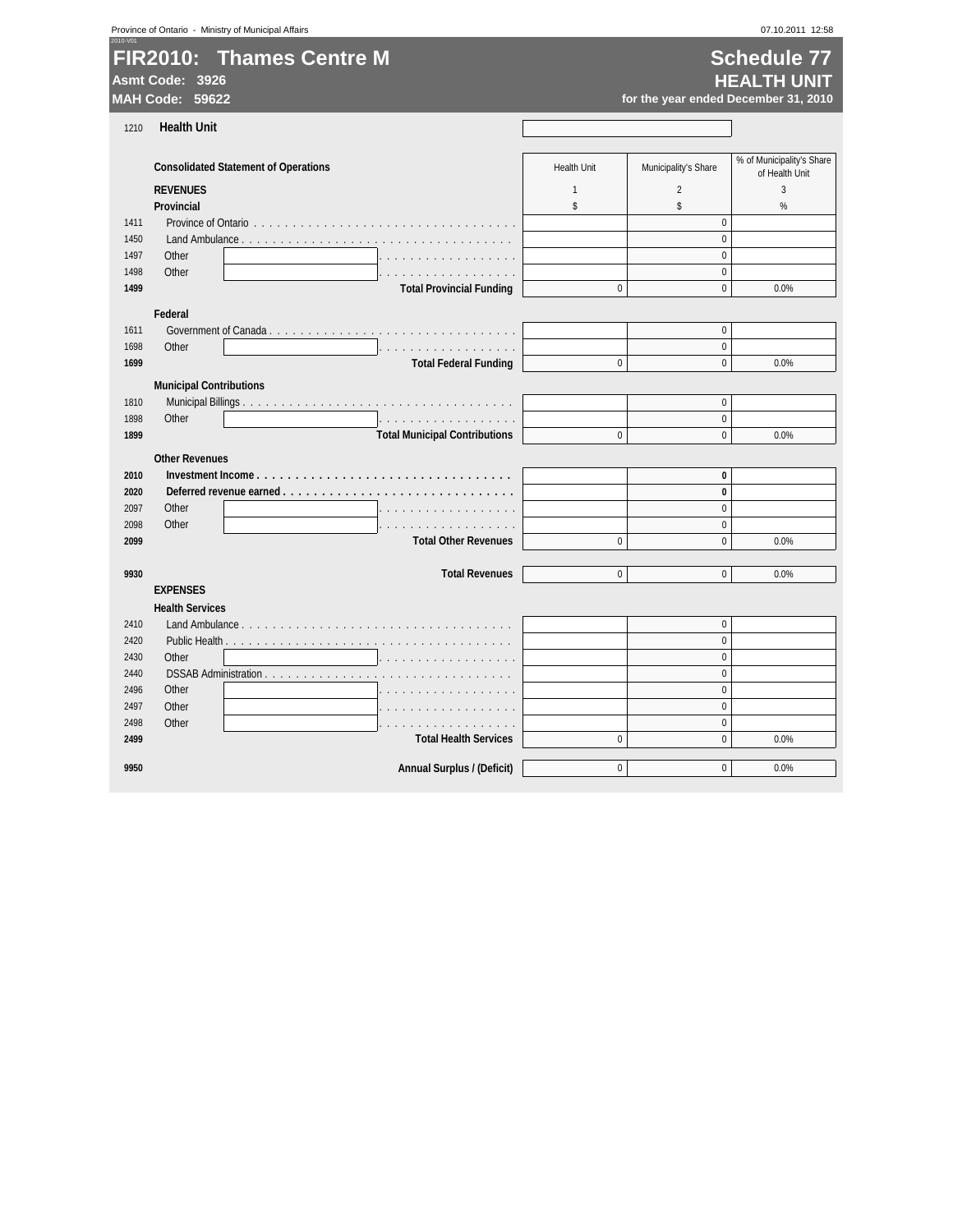Province of Ontario - Ministry of Municipal Affairs 07.10.2011 12:58

### 2010-V01 **FIR2010: Thames Centre M Schedule 77**

**Asmt Code: 3926**

# **OTHER CATEGORY**

for the year ended December 31, 2010

0210 **Entity**

|      | <b>Consolidated Statement of Financial Position</b> | Other Category | Municipality's Share | % of Municipality's Share<br>of Other Category |
|------|-----------------------------------------------------|----------------|----------------------|------------------------------------------------|
|      |                                                     | $\mathbf{1}$   | $\overline{2}$       | 3                                              |
|      | <b>Financial Assets</b>                             | \$             | \$                   | %                                              |
| 0410 |                                                     |                | $\Omega$             |                                                |
| 0420 |                                                     |                | $\Omega$             |                                                |
| 0430 |                                                     |                | $\bf{0}$             |                                                |
| 0496 | Other                                               |                | $\Omega$             |                                                |
| 0497 | Other                                               |                | $\Omega$             |                                                |
| 0498 | Other<br>.                                          |                | $\mathbf{0}$         |                                                |
| 0499 | <b>Total Financial Assets</b>                       | $\mathbf{0}$   | $\Omega$             | 0.0%                                           |
|      | Liabilities                                         |                |                      |                                                |
| 0610 |                                                     |                | $\Omega$             |                                                |
| 0620 |                                                     |                | $\Omega$             |                                                |
| 0630 |                                                     |                | $\Omega$             |                                                |
| 0640 |                                                     |                | $\mathbf{0}$         |                                                |
| 0650 | Deferred Revenue                                    |                | $\bf{0}$             |                                                |
| 0696 | Other                                               |                | $\Omega$             |                                                |
| 0697 | Other                                               |                | $\Omega$             |                                                |
| 0698 | Other                                               |                | $\Omega$             |                                                |
| 0699 | <b>Total Liabilities</b>                            | $\mathbf{0}$   | $\mathbf{0}$         | 0.0%                                           |
|      |                                                     |                |                      |                                                |
| 9910 | Net Financial Assets (Net Debt)                     | $\Omega$       | $\Omega$             | 0.0%                                           |
|      |                                                     |                |                      |                                                |
|      | <b>Non-Financial Assets</b>                         |                |                      |                                                |
| 0810 |                                                     |                | $\mathbf{0}$         |                                                |
| 0820 |                                                     |                | $\mathbf{0}$         |                                                |
| 0830 |                                                     |                | $\Omega$             |                                                |
| 0896 | Other                                               |                | $\mathbf{0}$         |                                                |
| 0897 | Other                                               |                | $\Omega$             |                                                |
| 0898 | Other<br>.                                          |                | $\Omega$             |                                                |
| 0899 | <b>Total Non-Financial Assets</b>                   | $\mathbf{0}$   | $\mathbf 0$          | 0.0%                                           |
|      |                                                     |                |                      |                                                |
| 9920 | <b>Accumulated Surplus/(Deficit)</b>                | $\mathbf{0}$   | $\Omega$             | 0.0%                                           |
|      |                                                     |                |                      |                                                |
|      | <b>Accumulated Surplus Analysis</b>                 |                |                      |                                                |
| 1010 |                                                     |                | $\mathbf 0$          |                                                |
| 1020 |                                                     |                | $\Omega$             |                                                |
| 1030 |                                                     |                | $\Omega$             |                                                |
| 1097 | Other<br>.                                          |                | $\mathbf{0}$         |                                                |
| 1098 | Other<br>.                                          |                | $\Omega$             |                                                |
| 1099 | <b>Accumulated Surplus/(Deficit)</b>                | $\mathbf{0}$   | $\Omega$             | 0.0%                                           |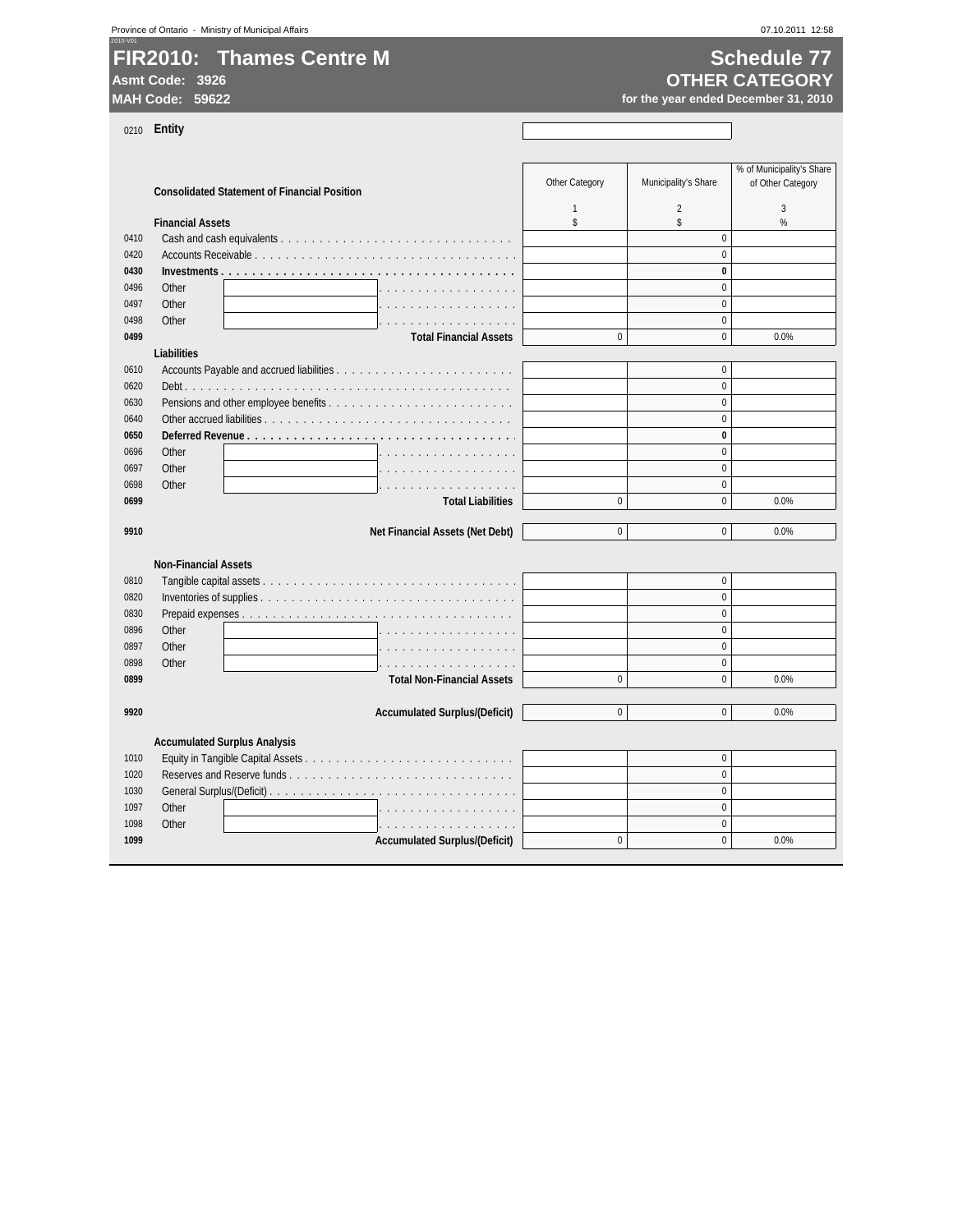|  |  | Province of Ontario - Ministry of Municipal Affairs |  |
|--|--|-----------------------------------------------------|--|
|--|--|-----------------------------------------------------|--|

# **FIR2010: Thames Centre M Contract Contract Contract Contract Contract Contract Contract Contract Contract Contract Contract Contract Contract Contract Contract Contract Contract Contract Contract Contract Contract Contr**

**Asmt Code: 3926**

# **OTHER CATEGORY**

for the year ended December 31, 2010

| 1210 | <b>Entity</b>                  |                                             |                |                      |                                                |
|------|--------------------------------|---------------------------------------------|----------------|----------------------|------------------------------------------------|
|      |                                |                                             |                |                      |                                                |
|      |                                | <b>Consolidated Statement of Operations</b> | Other Category | Municipality's Share | % of Municipality's Share<br>of Other Category |
|      |                                |                                             |                |                      |                                                |
|      | <b>REVENUES</b>                |                                             | $\mathbf{1}$   | $\overline{2}$       | 3                                              |
|      | Provincial                     |                                             | \$             | \$                   | %                                              |
| 1411 |                                | Province of Ontario                         |                | $\mathbf 0$          |                                                |
| 1498 | Other                          |                                             |                | $\mathbf{0}$         |                                                |
| 1499 |                                | <b>Total Provincial Funding</b>             | $\mathbf{0}$   | $\mathbf{0}$         | 0.0%                                           |
|      | Federal                        |                                             |                |                      |                                                |
| 1611 |                                | Government of Canada                        |                | $\pmb{0}$            |                                                |
| 1698 | Other                          |                                             |                | $\mathbf{0}$         |                                                |
| 1699 |                                | <b>Total Federal Funding</b>                | $\mathbf{0}$   | $\mathbf{0}$         | 0.0%                                           |
|      | <b>Municipal Contributions</b> |                                             |                |                      |                                                |
| 1810 |                                |                                             |                | $\mathbf{0}$         |                                                |
| 1898 | Other                          | .                                           |                | $\pmb{0}$            |                                                |
| 1899 |                                | <b>Total Municipal Contributions</b>        | $\mathbf{0}$   | $\mathbf{0}$         | 0.0%                                           |
|      |                                |                                             |                |                      |                                                |
|      | <b>Other Revenues</b>          |                                             |                |                      |                                                |
| 2010 |                                |                                             |                | $\bf{0}$             |                                                |
| 2020 |                                | Deferred revenue earned                     |                | $\bf{0}$             |                                                |
| 2097 | Other                          |                                             |                | $\mathbf{0}$         |                                                |
| 2098 | Other                          |                                             |                | $\mathbf{0}$         |                                                |
| 2099 |                                | <b>Total Other Revenues</b>                 | $\mathbf{0}$   | $\mathbf 0$          | 0.0%                                           |
| 9930 |                                | <b>Total Revenues</b>                       | $\mathbf{0}$   | $\mathbf 0$          | 0.0%                                           |
|      |                                |                                             |                |                      |                                                |
|      | <b>EXPENSES</b>                |                                             |                |                      |                                                |
| 2693 | <b>Other</b>                   |                                             |                | $\pmb{0}$            |                                                |
| 2694 | Other                          |                                             |                | $\bf{0}$             |                                                |
| 2695 | Other                          |                                             |                | $\bf{0}$             |                                                |
| 2696 | Other                          |                                             |                | $\bf{0}$             |                                                |
| 2697 | Other                          |                                             |                | $\bf{0}$             |                                                |
| 2698 | Other                          |                                             |                | $\bf{0}$             |                                                |
| 2699 |                                | <b>Total Other Expenses</b>                 | $\pmb{0}$      | $\pmb{0}$            | 0.0%                                           |
|      |                                |                                             |                |                      |                                                |
| 9950 |                                | Annual Surplus / (Deficit)                  | $\mathbf{0}$   | $\mathbf 0$          | 0.0%                                           |
|      |                                |                                             |                |                      |                                                |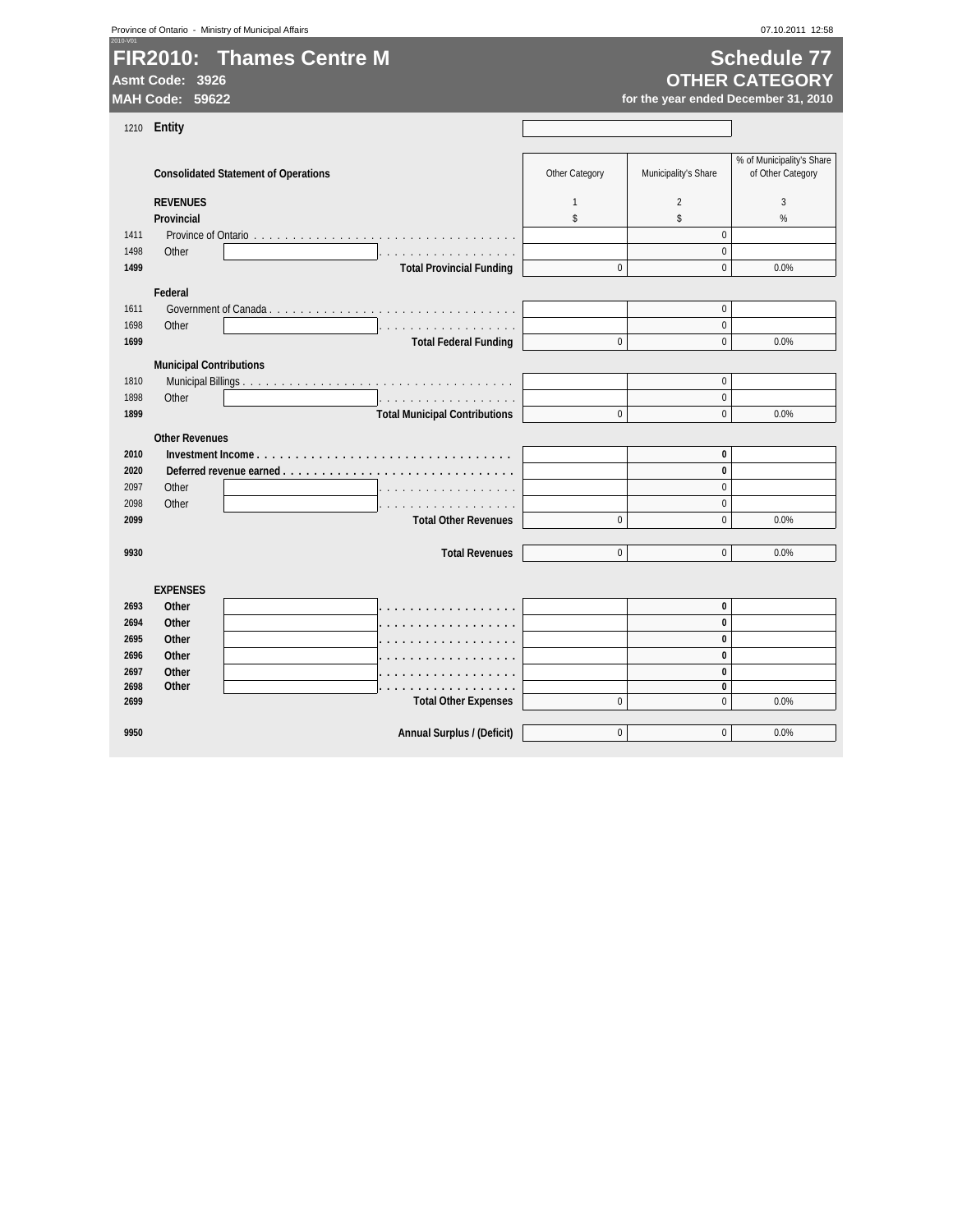|      | Province of Ontario - Ministry of Municipal Affairs                                                                                                                                     |                  |                                      | 07.10.2011 12:58                          |
|------|-----------------------------------------------------------------------------------------------------------------------------------------------------------------------------------------|------------------|--------------------------------------|-------------------------------------------|
|      | <b>FIR2010: Thames Centre M</b><br><b>CONSOLIDATED STATEMENT OF FINANCIAL POSITION &amp;</b><br>STATEMENT OF OPERATIONS FOR OTHER ENTITIES<br>Asmt Code: 3926<br><b>MAH Code: 59622</b> |                  | for the year ended December 31, 2010 | <b>Schedule 77</b>                        |
|      | <b>Consolidated Statement of Financial Position</b>                                                                                                                                     | <b>Total All</b> | Municipality's Share                 | % of Municipality's Share<br>of Total All |
|      |                                                                                                                                                                                         | $\mathbf{1}$     | $\overline{2}$                       | 3                                         |
|      | <b>Financial Assets</b>                                                                                                                                                                 | \$               | \$                                   | %                                         |
| 0410 |                                                                                                                                                                                         | $\mathbf 0$      | $\mathbf 0$                          | 0.0%                                      |
| 0420 |                                                                                                                                                                                         | $\mathbf 0$      | $\mathbf 0$                          | 0.0%                                      |
| 0430 |                                                                                                                                                                                         | $\bf{0}$         | 0                                    | 0.0%                                      |
| 0496 |                                                                                                                                                                                         | $\mathbf{0}$     | $\mathbf 0$                          | 0.0%                                      |
| 0497 |                                                                                                                                                                                         | $\overline{0}$   | $\mathbf 0$                          | 0.0%                                      |
| 0498 |                                                                                                                                                                                         | $\overline{0}$   | $\mathbf{0}$                         | 0.0%                                      |
| 0499 | <b>Total Financial Assets</b>                                                                                                                                                           | $\overline{0}$   | $\mathbf{0}$                         | 0.0%                                      |
|      | <b>Liabilities</b>                                                                                                                                                                      |                  |                                      |                                           |
| 0610 |                                                                                                                                                                                         | $\mathbf{0}$     | $\mathbf 0$                          | 0.0%                                      |
| 0620 |                                                                                                                                                                                         | $\overline{0}$   | $\mathbf{0}$                         | 0.0%                                      |
| 0630 |                                                                                                                                                                                         | $\overline{0}$   | $\mathbf 0$                          | 0.0%                                      |
| 0640 |                                                                                                                                                                                         | $\Omega$         | $\mathbf{0}$                         | 0.0%                                      |
| 0650 | Deferred Revenue                                                                                                                                                                        | $\bf{0}$         | $\bf{0}$                             | 0.0%                                      |
| 0696 |                                                                                                                                                                                         | $\Omega$         | $\mathbf 0$                          | 0.0%                                      |
| 0697 |                                                                                                                                                                                         | $\overline{0}$   | $\mathbf{0}$                         | 0.0%                                      |
| 0698 |                                                                                                                                                                                         | $\Omega$         | $\Omega$                             | 0.0%                                      |
| 0699 | <b>Total Liabilities</b>                                                                                                                                                                | $\Omega$         | $\mathbf{0}$                         | 0.0%                                      |
|      |                                                                                                                                                                                         |                  |                                      |                                           |
| 9910 | Net Financial Assets (Net Debt)                                                                                                                                                         | $\overline{0}$   | $\mathbf 0$                          | 0.0%                                      |
|      | <b>Non-Financial Assets</b>                                                                                                                                                             |                  |                                      |                                           |
| 0810 |                                                                                                                                                                                         | $\Omega$         | $\mathbf 0$                          | 0.0%                                      |
| 0820 |                                                                                                                                                                                         | $\overline{0}$   | $\mathbf{0}$                         | 0.0%                                      |
| 0830 |                                                                                                                                                                                         | $\overline{0}$   | $\mathbf{0}$                         | 0.0%                                      |
| 0896 |                                                                                                                                                                                         | $\mathbf{0}$     | $\theta$                             | 0.0%                                      |
| 0897 |                                                                                                                                                                                         | $\Omega$         | $\mathbf{0}$                         | 0.0%                                      |
| 0898 |                                                                                                                                                                                         | $\overline{0}$   | $\mathbf{0}$                         | 0.0%                                      |
| 0899 | <b>Total Non-Financial Assets</b>                                                                                                                                                       | $\overline{0}$   | $\mathbf 0$                          | 0.0%                                      |
| 9920 | <b>Accumulated Surplus/(Deficit)</b>                                                                                                                                                    | $\overline{0}$   | $\Omega$                             | 0.0%                                      |
|      |                                                                                                                                                                                         |                  |                                      |                                           |
|      | <b>Accumulated Surplus Analysis</b>                                                                                                                                                     |                  |                                      |                                           |
| 1010 |                                                                                                                                                                                         | $\overline{0}$   | $\mathbf{0}$                         | 0.0%                                      |
| 1020 | Reserves and Reserve funds                                                                                                                                                              | $\overline{0}$   | $\mathbf{0}$                         | 0.0%                                      |
| 1030 |                                                                                                                                                                                         | $\overline{0}$   | $\mathbf{0}$                         | 0.0%                                      |
| 1097 |                                                                                                                                                                                         | $\overline{0}$   | $\mathbf{0}$                         | 0.0%                                      |
| 1098 |                                                                                                                                                                                         | $\Omega$         | $\Omega$                             | 0.0%                                      |
| 1099 | <b>Accumulated Surplus/(Deficit)</b>                                                                                                                                                    | $\overline{0}$   | $\Omega$                             | 0.0%                                      |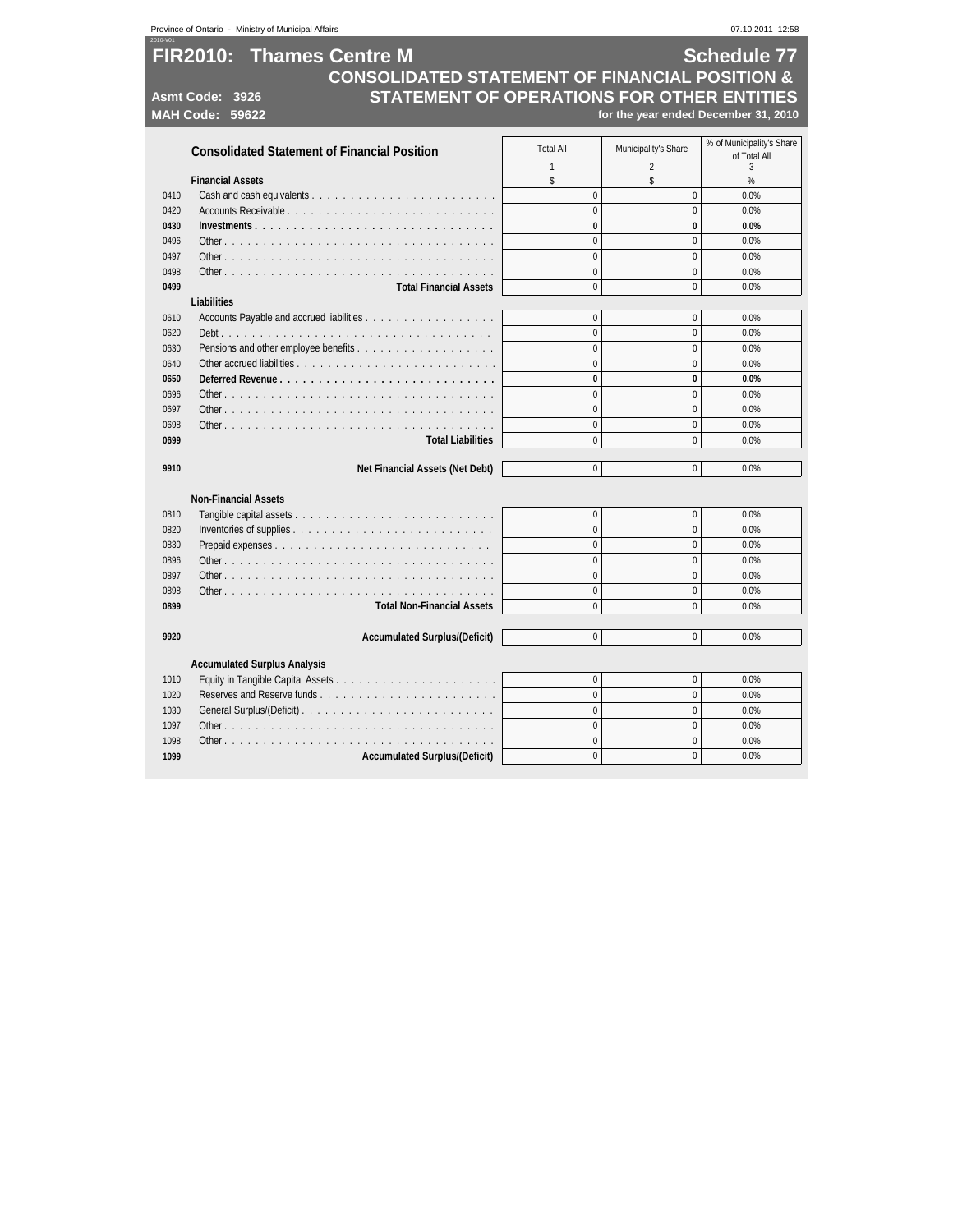|                                                                                                                    | Province of Ontario - Ministry of Municipal Affairs           |                          |                            | 07.10.2011 12:58                          |  |
|--------------------------------------------------------------------------------------------------------------------|---------------------------------------------------------------|--------------------------|----------------------------|-------------------------------------------|--|
| <b>Schedule 77</b><br><b>FIR2010: Thames Centre M</b><br><b>CONSOLIDATED STATEMENT OF FINANCIAL POSITION &amp;</b> |                                                               |                          |                            |                                           |  |
|                                                                                                                    | STATEMENT OF OPERATIONS FOR OTHER ENTITIES<br>Asmt Code: 3926 |                          |                            |                                           |  |
|                                                                                                                    | <b>MAH Code: 59622</b>                                        |                          |                            | for the year ended December 31, 2010      |  |
|                                                                                                                    |                                                               |                          |                            |                                           |  |
|                                                                                                                    | <b>Consolidated Statement of Operations</b>                   | <b>Total All</b>         | Municipality's Share       | % of Municipality's Share<br>of Total All |  |
|                                                                                                                    | <b>REVENUES</b>                                               | $\mathbf{1}$             | $\overline{2}$             | 3                                         |  |
|                                                                                                                    | Provincial                                                    | \$                       | \$                         | %                                         |  |
| 1410                                                                                                               |                                                               | $\mathbf 0$              | $\mathbf 0$                | 0.0%                                      |  |
| 1411                                                                                                               |                                                               | $\mathbf 0$              | $\mathbf{0}$               | 0.0%                                      |  |
| 1420                                                                                                               | Ontario Disability Support Program (ODSP)                     | $\mathbf 0$              | $\mathbf 0$                | 0.0%                                      |  |
| 1430                                                                                                               |                                                               | $\pmb{0}$                | $\pmb{0}$                  | 0.0%                                      |  |
| 1440                                                                                                               |                                                               | $\mathbf 0$              | $\Omega$                   | 0.0%                                      |  |
| 1450                                                                                                               |                                                               | $\pmb{0}$                | $\pmb{0}$                  | 0.0%                                      |  |
| 1460                                                                                                               |                                                               | $\pmb{0}$<br>$\mathbf 0$ | $\mathbf 0$                | 0.0%                                      |  |
| 1497<br>1498                                                                                                       |                                                               | $\mathbf 0$              | $\mathbf 0$<br>$\mathbf 0$ | 0.0%                                      |  |
| 1499                                                                                                               |                                                               | $\mathbf 0$              | $\mathbf 0$                | 0.0%<br>0.0%                              |  |
|                                                                                                                    | <b>Total Provincial Funding</b>                               |                          |                            |                                           |  |
|                                                                                                                    | Federal                                                       |                          |                            |                                           |  |
| 1610                                                                                                               |                                                               | 0                        | $\mathbf 0$                | 0.0%                                      |  |
| 1611                                                                                                               |                                                               | $\mathbf 0$              | $\mathbf 0$                | 0.0%                                      |  |
| 1698                                                                                                               |                                                               | $\mathbf 0$              | $\mathbf 0$                | 0.0%                                      |  |
| 1699                                                                                                               | <b>Total Federal Funding</b>                                  | $\mathbf{0}$             | $\mathbf 0$                | 0.0%                                      |  |
|                                                                                                                    | <b>Municipal Contributions</b>                                |                          |                            |                                           |  |
| 1810                                                                                                               |                                                               | $\mathbf 0$              | $\mathbf 0$                | 0.0%                                      |  |
| 1898                                                                                                               |                                                               | $\pmb{0}$                | $\mathbf 0$                | 0.0%                                      |  |
| 1899                                                                                                               | <b>Total Municipal Contributions</b>                          | $\Omega$                 | $\mathbf 0$                | 0.0%                                      |  |
|                                                                                                                    | <b>Other Revenues</b>                                         |                          |                            |                                           |  |
| 2010                                                                                                               |                                                               | 0                        | 0                          | 0.0%                                      |  |
| 2020                                                                                                               |                                                               | $\bf{0}$                 | 0                          | 0.0%                                      |  |
| 2097                                                                                                               |                                                               | $\pmb{0}$                | $\mathbf 0$                | 0.0%                                      |  |
| 2098                                                                                                               |                                                               | $\mathbf 0$              | $\mathbf 0$                | 0.0%                                      |  |
| 2099                                                                                                               | <b>Total Other Revenues</b>                                   | $\mathbf 0$              | $\mathbf 0$                | 0.0%                                      |  |
|                                                                                                                    |                                                               |                          |                            |                                           |  |
| 9930                                                                                                               | <b>Total Revenues</b>                                         | $\mathbf 0$              | $\mathbf 0$                | 0.0%                                      |  |
|                                                                                                                    | <b>EXPENSES</b>                                               |                          |                            |                                           |  |
|                                                                                                                    | <b>Social Services</b>                                        |                          |                            |                                           |  |
| 2210                                                                                                               |                                                               | 0                        | 0                          | 0.0%                                      |  |
| 2220                                                                                                               | Ontario Disability Support Program (ODSP)                     | $\mathbf{0}$             | $\mathbf 0$                | 0.0%                                      |  |
| 2230                                                                                                               |                                                               | $\mathbf 0$              | $\mathbf 0$                | 0.0%                                      |  |
| 2240                                                                                                               |                                                               | $\Omega$                 | $\Omega$                   | 0.0%                                      |  |
| 2250                                                                                                               |                                                               | $\mathbf 0$              | $\mathbf 0$                | 0.0%                                      |  |
| 2260                                                                                                               |                                                               | $\pmb{0}$                | $\pmb{0}$                  | 0.0%                                      |  |
| 2299                                                                                                               | <b>Total Social Services</b>                                  | $\mathbf 0$              | $\mathbf 0$                | 0.0%                                      |  |
|                                                                                                                    | <b>Health Services</b>                                        |                          |                            |                                           |  |
| 2410                                                                                                               |                                                               | $\mathbf 0$              | $\pmb{0}$                  | 0.0%                                      |  |
| 2420                                                                                                               |                                                               | 0                        | $\pmb{0}$                  | 0.0%                                      |  |
| 2430                                                                                                               |                                                               | $\mathbf 0$              | $\mathbf 0$                | 0.0%                                      |  |
| 2440                                                                                                               | DSSAB Administration                                          | $\pmb{0}$                | 0                          | 0.0%                                      |  |
| 2496                                                                                                               |                                                               | $\mathbf 0$              | $\mathbf 0$                | 0.0%                                      |  |
| 2497                                                                                                               |                                                               | $\mathbf 0$              | 0                          | 0.0%                                      |  |
| 2498                                                                                                               |                                                               | $\mathbf 0$              | 0                          | 0.0%                                      |  |
| 2499                                                                                                               | <b>Total Health Services</b>                                  | $\mathbf 0$              | $\mathbf 0$                | 0.0%                                      |  |
|                                                                                                                    | <b>Other Expenses</b>                                         |                          |                            |                                           |  |
| 2693                                                                                                               |                                                               | 0                        | 0                          | 0.0%                                      |  |
| 2694                                                                                                               |                                                               | 0                        | 0                          | 0.0%                                      |  |
| 2695                                                                                                               |                                                               | 0                        | 0                          | 0.0%                                      |  |
| 2696                                                                                                               |                                                               | $\bf{0}$                 | 0                          | 0.0%                                      |  |
| 2697                                                                                                               |                                                               | 0                        | 0                          | 0.0%                                      |  |
| 2698                                                                                                               |                                                               | 0                        | 0                          | 0.0%                                      |  |
| 2699                                                                                                               | <b>Total Other Expenses</b>                                   | $\mathbf 0$              | 0                          | 0.0%                                      |  |
| 9940                                                                                                               | <b>Total All Expenses</b>                                     | $\mathbf 0$              | $\mathbf 0$                | 0.0%                                      |  |
|                                                                                                                    |                                                               |                          |                            |                                           |  |
| 9950                                                                                                               | Annual Surplus / (Deficit)                                    | $\pmb{0}$                | 0                          | 0.0%                                      |  |
|                                                                                                                    |                                                               |                          |                            |                                           |  |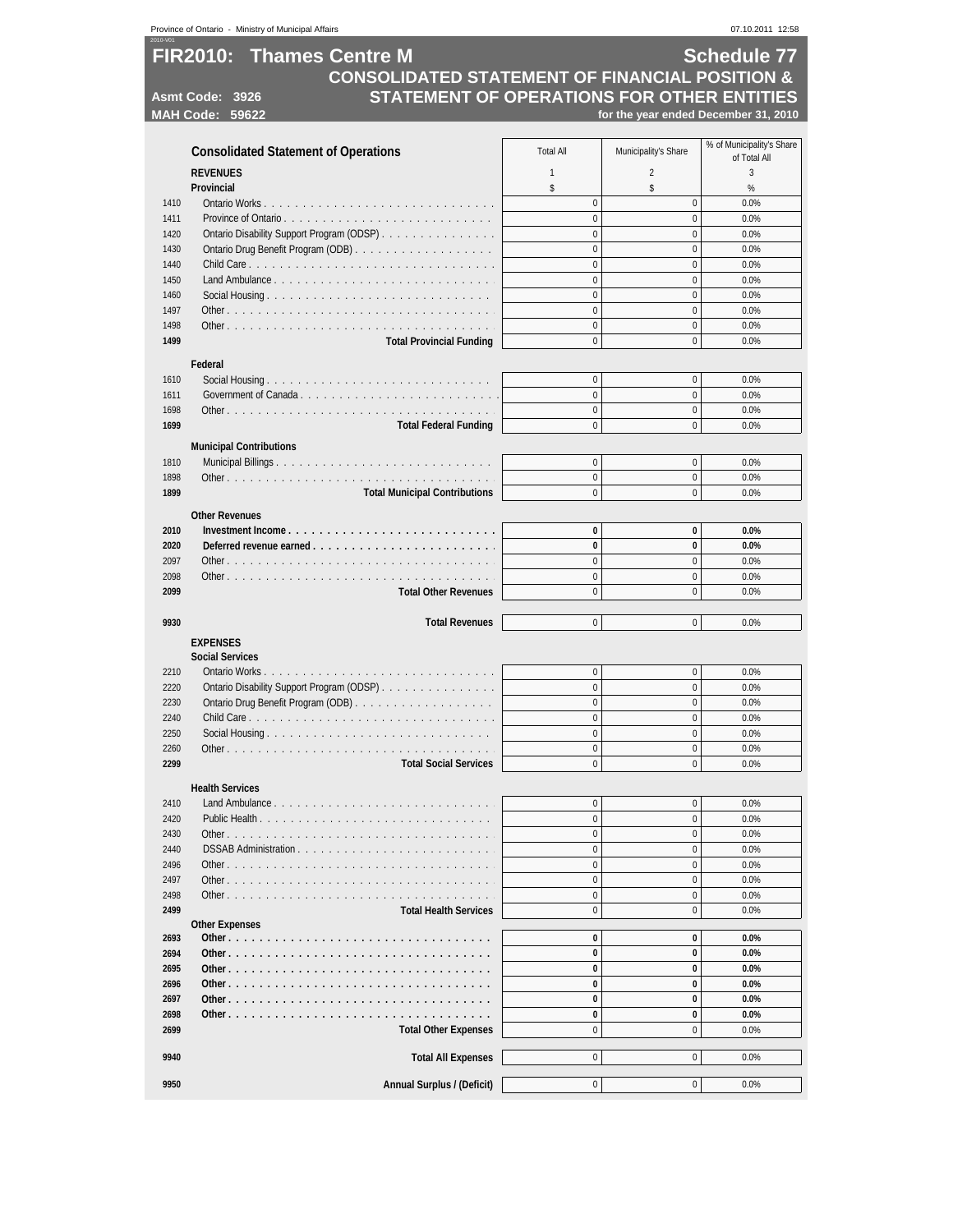# **FIR2010: Thames Centre M Schedule 79**<br>COMMUNITY IMPROVEMENT PLANS

2010-V01

# Asmt Code: 3926<br>MAH Code: 59622<br>*MAH Code: 59622 COMMUNITY IMPROVEMENT PLANS*<br>for the year ended December 31, 2010 **MAH Code: 59622 for the year ended December 31, 2010**

|              | Community Improvement Plans (Section 28 of the Planning Act)          | Total Value of all approved<br>Grants, Loans & Tax<br>Assistance | Number of Approved<br>Grants/Loans/Tax<br><b>Assistance Applications</b> |
|--------------|-----------------------------------------------------------------------|------------------------------------------------------------------|--------------------------------------------------------------------------|
|              |                                                                       |                                                                  | $\overline{2}$                                                           |
|              | <b>Grants</b>                                                         | \$                                                               | #                                                                        |
| 2010         | Environment Site Assessment/Remediation                               |                                                                  |                                                                          |
| 2020         | Development/Redevelopment of Land/Buildings                           |                                                                  |                                                                          |
| 2210<br>2220 | Loans                                                                 |                                                                  |                                                                          |
|              | Tax Assistance (per Municipal Act 365.1 ss21)                         |                                                                  |                                                                          |
| 2410         |                                                                       |                                                                  |                                                                          |
| 2420         |                                                                       |                                                                  |                                                                          |
|              | Long Term Commitments for Grants, Loans or Tax Assistance beyond 2010 |                                                                  |                                                                          |
| 2610         |                                                                       |                                                                  |                                                                          |
| 2620         |                                                                       |                                                                  |                                                                          |
| 2630         |                                                                       |                                                                  |                                                                          |
| 2640         |                                                                       |                                                                  |                                                                          |
| 2650         |                                                                       |                                                                  |                                                                          |
| 2660         |                                                                       |                                                                  |                                                                          |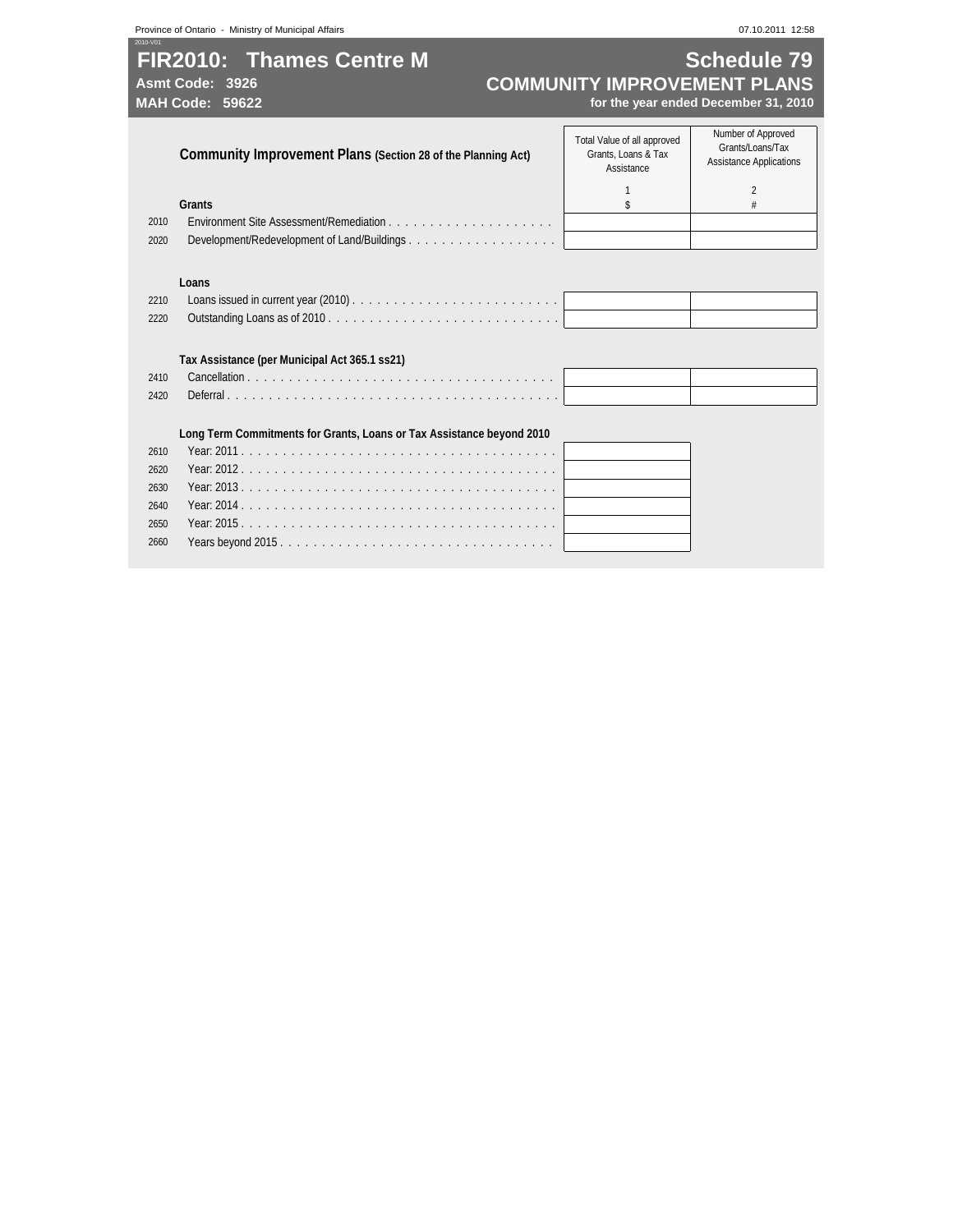2010-V01

### **FIR2010: Thames Centre M Schedule 80**<br>
Asmt Code: 3926 **STATISTICAL INFORMATION**<br>
MAH Code: 59622 **STATISTICAL INFORMATION STATISTICAL INFORMATION MAH Code: 59622 for the year ended December 31, 2010**

|              |                                                                    | Full-Time Funded<br>Positions | Part-Time Funded<br>Positions | Seasonal Employees |
|--------------|--------------------------------------------------------------------|-------------------------------|-------------------------------|--------------------|
|              | 1. Municipal workforce profile                                     | $\mathbf{1}$                  | $\overline{2}$                | 3                  |
|              | <b>Employees of the Municipality</b>                               | #                             | #                             | #                  |
| 0205         |                                                                    | 11.00                         | 2.00                          |                    |
| 0210         |                                                                    | 0.00                          | 0.00                          | 0.00               |
| 0211         |                                                                    |                               |                               |                    |
| 0212         |                                                                    |                               |                               |                    |
| 0215         |                                                                    | 3.00                          | 0.00                          | 0.00               |
| 0216         |                                                                    | 3.00                          |                               |                    |
| 0217         |                                                                    |                               |                               |                    |
| 0260         |                                                                    | 0.00                          | 0.00                          | 0.00               |
| 0261         |                                                                    |                               |                               |                    |
| 0262         |                                                                    |                               |                               |                    |
| 0263         |                                                                    | 0.00                          | 0.00                          | 0.00               |
| 0264         |                                                                    |                               |                               |                    |
| 0265         | Civilian $\cdots$                                                  |                               |                               |                    |
| 0220         | Transit.                                                           |                               |                               |                    |
| 0225         | Public Works                                                       | 17.00                         | 4.00                          | 5.00               |
| 0227         | Ambulance                                                          | 0.00                          | 0.00                          | 0.00               |
| 0228         | Uniform $\ldots \ldots \ldots$                                     |                               |                               |                    |
| 0229         |                                                                    |                               |                               |                    |
| 0230         |                                                                    |                               |                               |                    |
| 0235         |                                                                    |                               |                               |                    |
| 0240         | Other Social Services                                              | 1.00                          | 1.00                          |                    |
| 0245         | Parks and Recreation                                               | 5.00                          | 15.00                         | 40.00              |
| 0250         |                                                                    |                               |                               |                    |
| 0255         |                                                                    | 2.00                          | 1.00                          |                    |
| 0290         | and a strain                                                       | 1.00                          | 1.00                          |                    |
| 0298         | Subtotal                                                           | 40.00                         | 24.00                         | 45.00              |
| 0300         | Proportion of Munic. Empl. covered by 'Collective Agreements' (%). | 30%                           |                               |                    |
|              | <b>Employees of Joint Local Boards</b>                             |                               |                               |                    |
| 0305         |                                                                    |                               |                               |                    |
| 0310         |                                                                    | 0.00                          | 0.00                          | 0.00               |
| 0311         | Uniform                                                            |                               |                               |                    |
| 0312         | Civilian $\cdots$ $\cdots$ $\cdots$ $\cdots$                       |                               |                               |                    |
| 0315         | Police                                                             | 0.00                          | 0.00                          | 0.00               |
| 0316         | Uniform $\ldots \ldots \ldots \ldots$                              |                               |                               |                    |
| 0317         |                                                                    |                               |                               |                    |
| 0360         |                                                                    | 0.00                          | 0.00                          | 0.00               |
| 0361         | $\sim$ $\sim$ $\sim$                                               |                               |                               |                    |
| 0362         | Civilian                                                           |                               |                               |                    |
|              |                                                                    |                               |                               |                    |
| 0363<br>0364 |                                                                    | 0.00                          | 0.00                          | 0.00               |
| 0365         |                                                                    |                               |                               |                    |
|              |                                                                    |                               |                               |                    |
| 0320         |                                                                    |                               |                               |                    |
| 0325         |                                                                    |                               |                               |                    |
| 0327         |                                                                    | 0.00                          | 0.00                          | 0.00               |
| 0328         |                                                                    |                               |                               |                    |
| 0329         |                                                                    |                               |                               |                    |
| 0330         |                                                                    |                               |                               |                    |
| 0335         | Homes for the Aged                                                 |                               |                               |                    |
| 0340         |                                                                    |                               |                               |                    |
| 0345         |                                                                    |                               |                               |                    |
| 0350         |                                                                    |                               |                               |                    |
| 0355<br>0390 |                                                                    |                               |                               |                    |
| 0398         | Subtotal                                                           | 0.00                          | 0.00                          | 0.00               |
|              |                                                                    |                               |                               |                    |
| 0399         | <b>TOTAL</b>                                                       | 40.00                         | 24.00                         | 45.00              |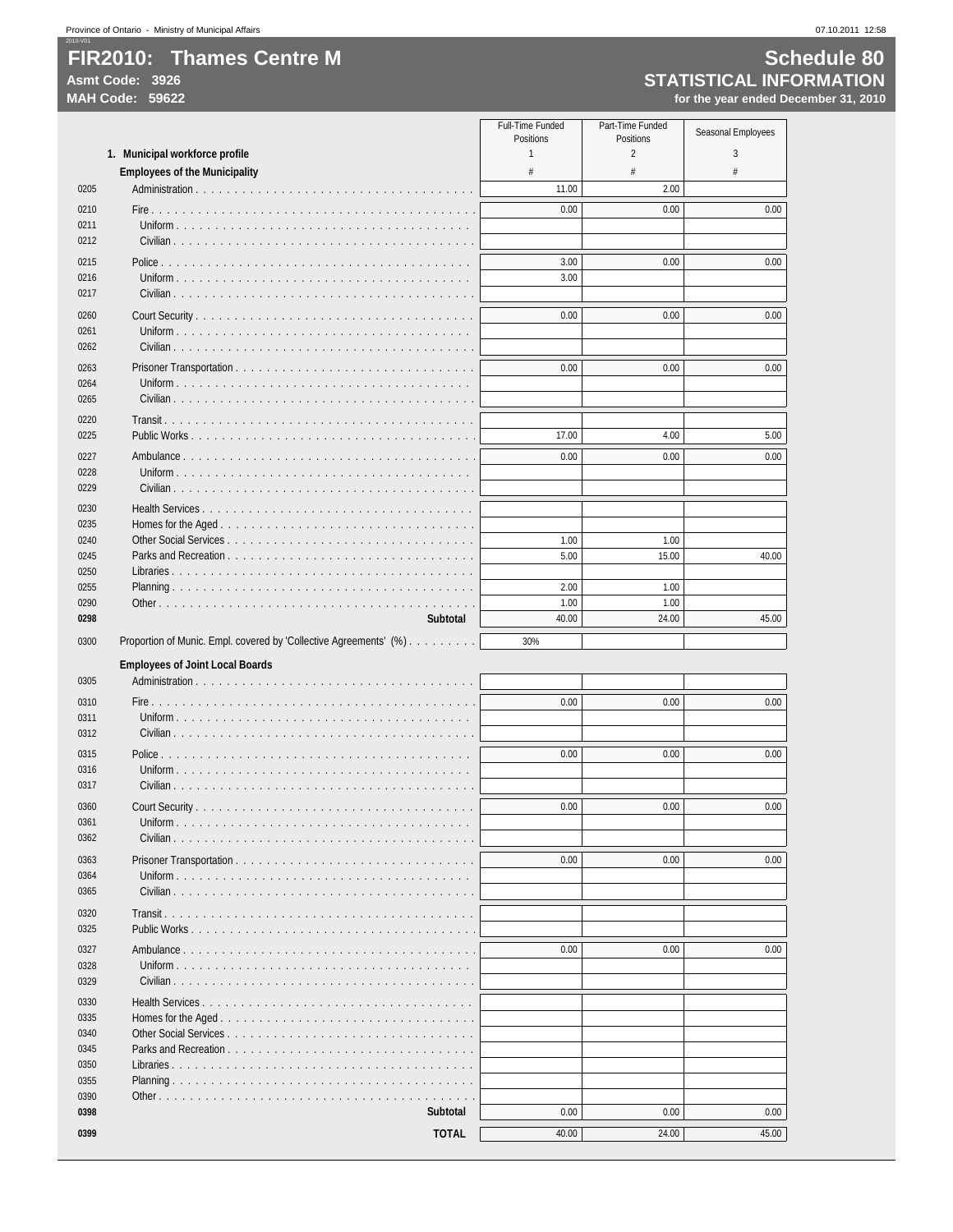# **FIR2010: Thames Centre M Schedule 80**

2010-V01

# **Asmt Code: 3926 STATISTICAL INFORMATION**

|                                                                           |                     | Other Munic., School           |            |         |
|---------------------------------------------------------------------------|---------------------|--------------------------------|------------|---------|
|                                                                           | Own Municipality    | <b>Boards</b>                  | Provincial | Federal |
| 2. Selected investments of own sinking funds as at Dec. 31                |                     |                                | 3          |         |
|                                                                           | \$                  | \$                             | \$         | \$      |
| 0610                                                                      |                     |                                |            |         |
|                                                                           |                     |                                |            |         |
|                                                                           | Number of Contracts | Value of Contracts             |            |         |
|                                                                           |                     |                                |            |         |
| 3. Municipal procurement this year                                        | $\mathbf{1}$<br>#   | $\overline{\mathcal{L}}$<br>\$ |            |         |
| 1010                                                                      |                     |                                |            |         |
| Construction contracts awarded at \$100,000 or greater<br>1020            |                     |                                |            |         |
|                                                                           |                     |                                |            |         |
|                                                                           | Number of Building  | <b>Total Value of Building</b> |            |         |
|                                                                           | Permits             | Permits                        |            |         |
| 4. Building permit information                                            | $\mathbf{1}$        | $\overline{\mathcal{L}}$       |            |         |
|                                                                           |                     | \$                             |            |         |
| 1210                                                                      | 33                  | 10.639.000                     |            |         |
| 1220                                                                      |                     |                                |            |         |
| 1230                                                                      | 207                 | 15,173,000                     |            |         |
| 1299<br><b>Subtotal</b>                                                   | 240                 | 25,812,000                     |            |         |
|                                                                           |                     |                                |            |         |
| 5. Insured value of physical assets                                       | $\mathbf{1}$        |                                |            |         |
|                                                                           |                     |                                |            |         |
| 1410                                                                      | 38,723,700          |                                |            |         |
| 1420                                                                      | 5,808,555           |                                |            |         |
| 1430                                                                      | 25.000.000          |                                |            |         |
| 1497<br>Other                                                             |                     |                                |            |         |
| Other<br>1498                                                             |                     |                                |            |         |
| 1499<br><b>Subtotal</b>                                                   | 69,532,255          |                                |            |         |
|                                                                           |                     |                                |            |         |
| 6. Total Dollar Losses due to Structural Fires                            | $\mathbf{1}$        |                                |            |         |
|                                                                           |                     |                                |            |         |
| Losses due to structural fires, averaged over 3 yrs (2008 - 2010)<br>1510 | 1,146,267           |                                |            |         |
|                                                                           |                     |                                |            |         |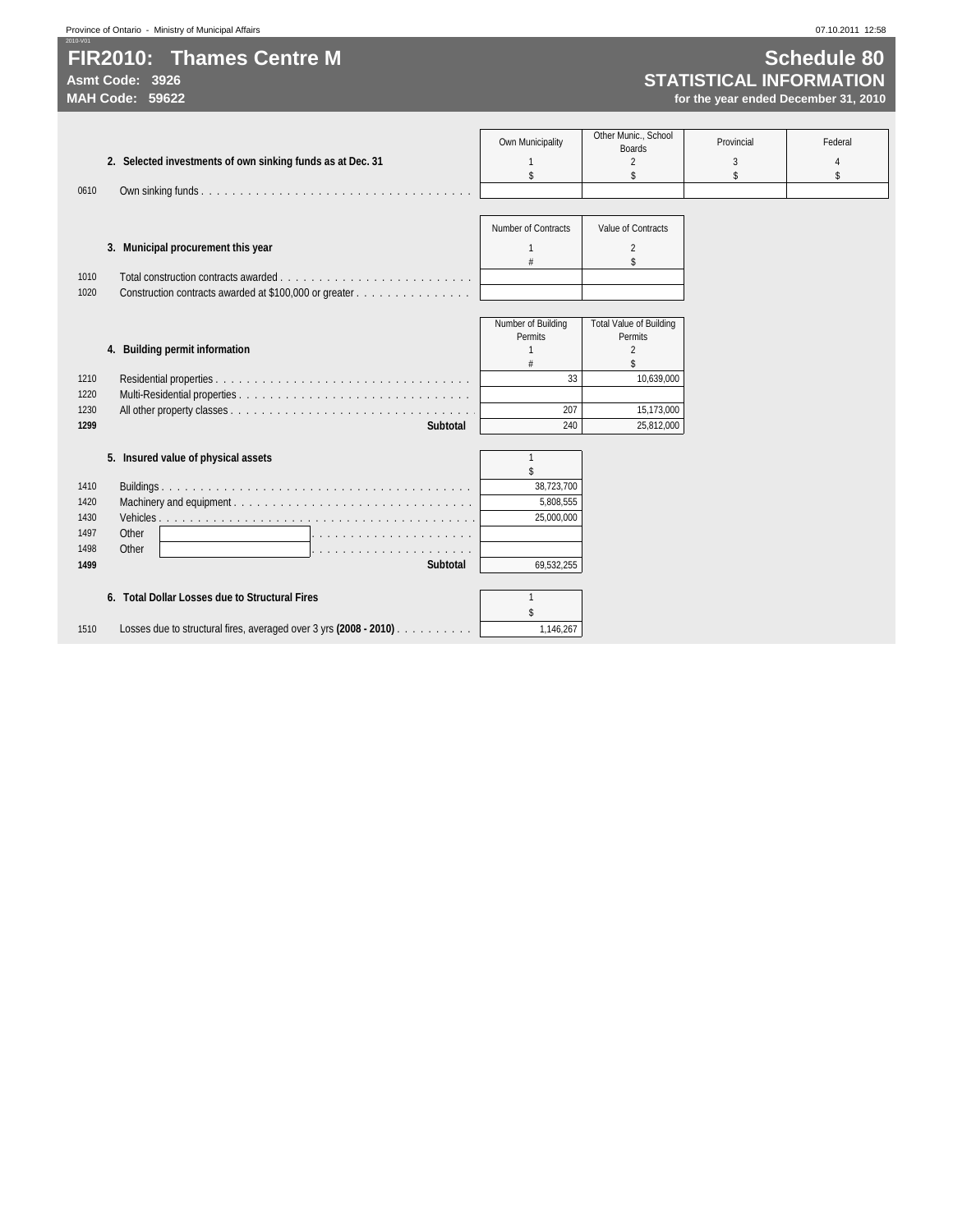### 2010-V01 **FIR2010: Thames Centre M Schedule 80**

# Asmt Code: 3926<br>
MAH Code: 59622<br>
MAH Code: 59622<br> **MAH Code: 59622**<br> **MAH Code: 59622** for the year ended December 31, 2010

### **7. Alternate service delivery arrangements**

Municipal services which the municipality currently provides through some form of alternate service delivery: (Top 10 by Operating Expenses)

|      | Municipal service | S40 Functional Heading | S40 Line<br>Number | <b>Statement of Operations:</b><br>Expenses | Comments |
|------|-------------------|------------------------|--------------------|---------------------------------------------|----------|
|      |                   | 3<br><b>LIST</b>       | $\overline{2}$     |                                             | 5        |
| 1601 |                   |                        |                    |                                             |          |
| 1602 |                   |                        |                    |                                             |          |
| 1603 |                   |                        |                    |                                             |          |
| 1604 |                   |                        |                    |                                             |          |
| 1605 |                   |                        |                    |                                             |          |
| 1606 |                   |                        |                    |                                             |          |
| 1607 |                   |                        |                    |                                             |          |
| 1608 |                   |                        |                    |                                             |          |
| 1609 |                   |                        |                    |                                             |          |
| 1610 |                   |                        |                    |                                             |          |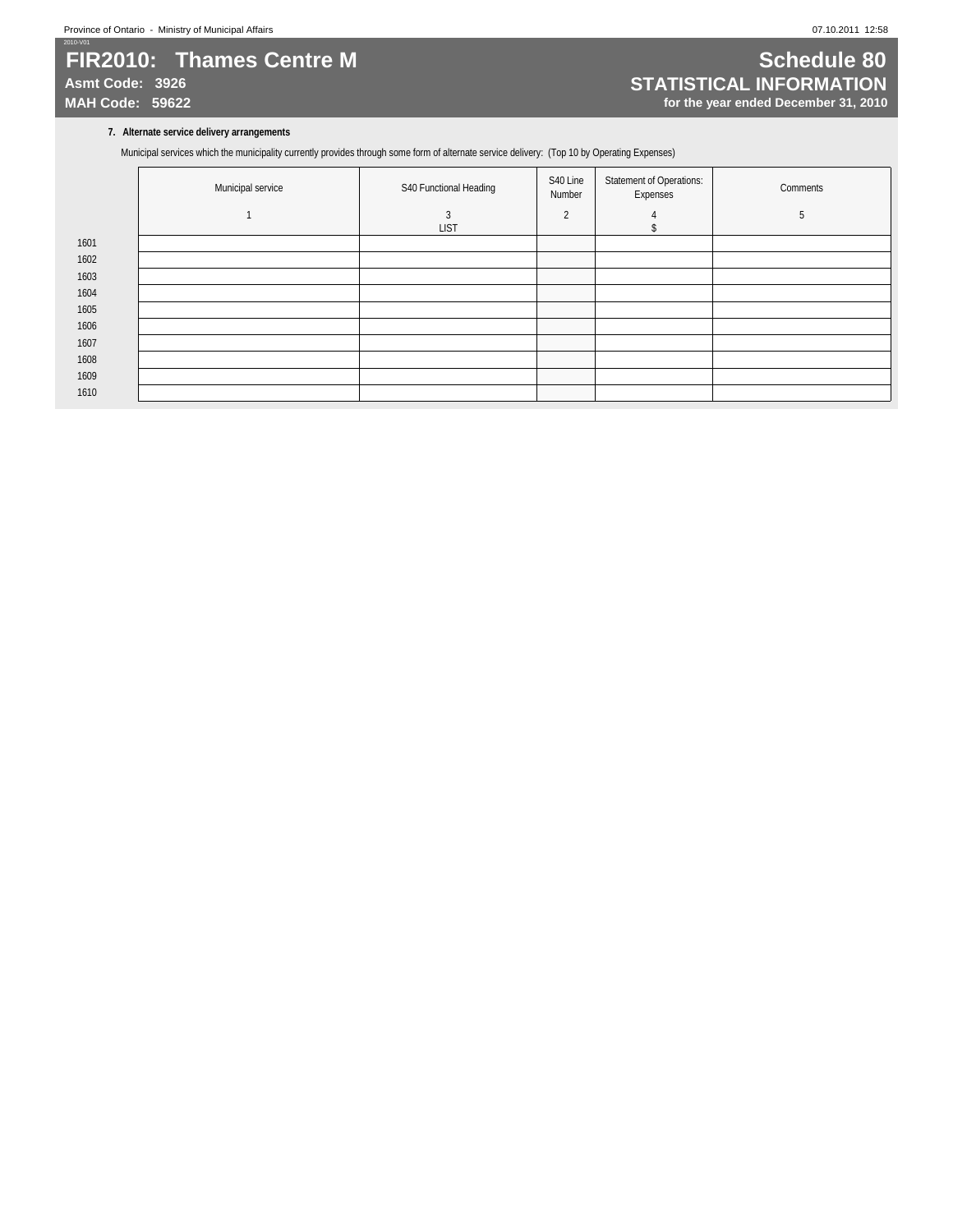# 2010-V01 **FIR2010:** Thames Centre M **Schedule 80**

# Asmt Code: 3926<br>
MAH Code: 59622<br>
MAH Code: 59622<br> **MAH Code: 59622**<br> **MAH Code: 59622 for the year ended December 31, 2010**

### **8. Consolidated Local boards including Joint local boards and all local entities set up by the municipality**

**(I) PROPORTIONALLY CONSOLIDATED joint local boards**

|              | Name of Board or Entity | <b>Board Description</b>  | Board<br>Code | Proportion of Total<br>Munic. Contributions<br>Consolidated | Municipality's Share of<br><b>Total Contributions</b> | Municipality's Share of<br>Total Fee Revenues |
|--------------|-------------------------|---------------------------|---------------|-------------------------------------------------------------|-------------------------------------------------------|-----------------------------------------------|
|              | $\mathbf{1}$            | $\sqrt{3}$<br><b>LIST</b> | $\sqrt{2}$    | $\sqrt{4}$<br>$\%$                                          | $\sqrt{5}$<br>$\,$                                    | $\boldsymbol{6}$<br>\$                        |
| 0801         |                         |                           |               |                                                             |                                                       |                                               |
| 0802         |                         |                           |               |                                                             |                                                       |                                               |
| 0803         |                         |                           |               |                                                             |                                                       |                                               |
| 0804         |                         |                           |               |                                                             |                                                       |                                               |
| 0805         |                         |                           |               |                                                             |                                                       |                                               |
| 0806         |                         |                           |               |                                                             |                                                       |                                               |
| 0807         |                         |                           |               |                                                             |                                                       |                                               |
| 0808         |                         |                           |               |                                                             |                                                       |                                               |
| 0809         |                         |                           |               |                                                             |                                                       |                                               |
| 0810         |                         |                           |               |                                                             |                                                       |                                               |
| 0811         |                         |                           |               |                                                             |                                                       |                                               |
| 0812         |                         |                           |               |                                                             |                                                       |                                               |
| 0813         |                         |                           |               |                                                             |                                                       |                                               |
| 0814         |                         |                           |               |                                                             |                                                       |                                               |
| 0815         |                         |                           |               |                                                             |                                                       |                                               |
| 0816         |                         |                           |               |                                                             |                                                       |                                               |
| 0817         |                         |                           |               |                                                             |                                                       |                                               |
| 0818         |                         |                           |               |                                                             |                                                       |                                               |
| 0819         |                         |                           |               |                                                             |                                                       |                                               |
| 0820         |                         |                           |               |                                                             |                                                       |                                               |
| 0821         |                         |                           |               |                                                             |                                                       |                                               |
| 0822<br>0823 |                         |                           |               |                                                             |                                                       |                                               |
| 0824         |                         |                           |               |                                                             |                                                       |                                               |
| 0825         |                         |                           |               |                                                             |                                                       |                                               |
| 0826         |                         |                           |               |                                                             |                                                       |                                               |
| 0827         |                         |                           |               |                                                             |                                                       |                                               |
| 0828         |                         |                           |               |                                                             |                                                       |                                               |
| 0829         |                         |                           |               |                                                             |                                                       |                                               |
| 0830         |                         |                           |               |                                                             |                                                       |                                               |
| 0831         |                         |                           |               |                                                             |                                                       |                                               |
| 0832         |                         |                           |               |                                                             |                                                       |                                               |
| 0833         |                         |                           |               |                                                             |                                                       |                                               |
| 0834         |                         |                           |               |                                                             |                                                       |                                               |
| 0835         |                         |                           |               |                                                             |                                                       |                                               |
| 0836         |                         |                           |               |                                                             |                                                       |                                               |
| 0837         |                         |                           |               |                                                             |                                                       |                                               |
| 0838         |                         |                           |               |                                                             |                                                       |                                               |
| 0839         |                         |                           |               |                                                             |                                                       |                                               |
| 0840         |                         |                           |               |                                                             |                                                       |                                               |
| 0841         |                         |                           |               |                                                             |                                                       |                                               |
| 0842         |                         |                           |               |                                                             |                                                       |                                               |
| 0843         |                         |                           |               |                                                             |                                                       |                                               |
| 0844         |                         |                           |               |                                                             |                                                       |                                               |
| 0845         |                         |                           |               |                                                             |                                                       |                                               |
| 0846         |                         |                           |               |                                                             |                                                       |                                               |
| 0847         |                         |                           |               |                                                             |                                                       |                                               |
| 0848         |                         |                           |               |                                                             |                                                       |                                               |
| 0849         |                         |                           |               |                                                             |                                                       |                                               |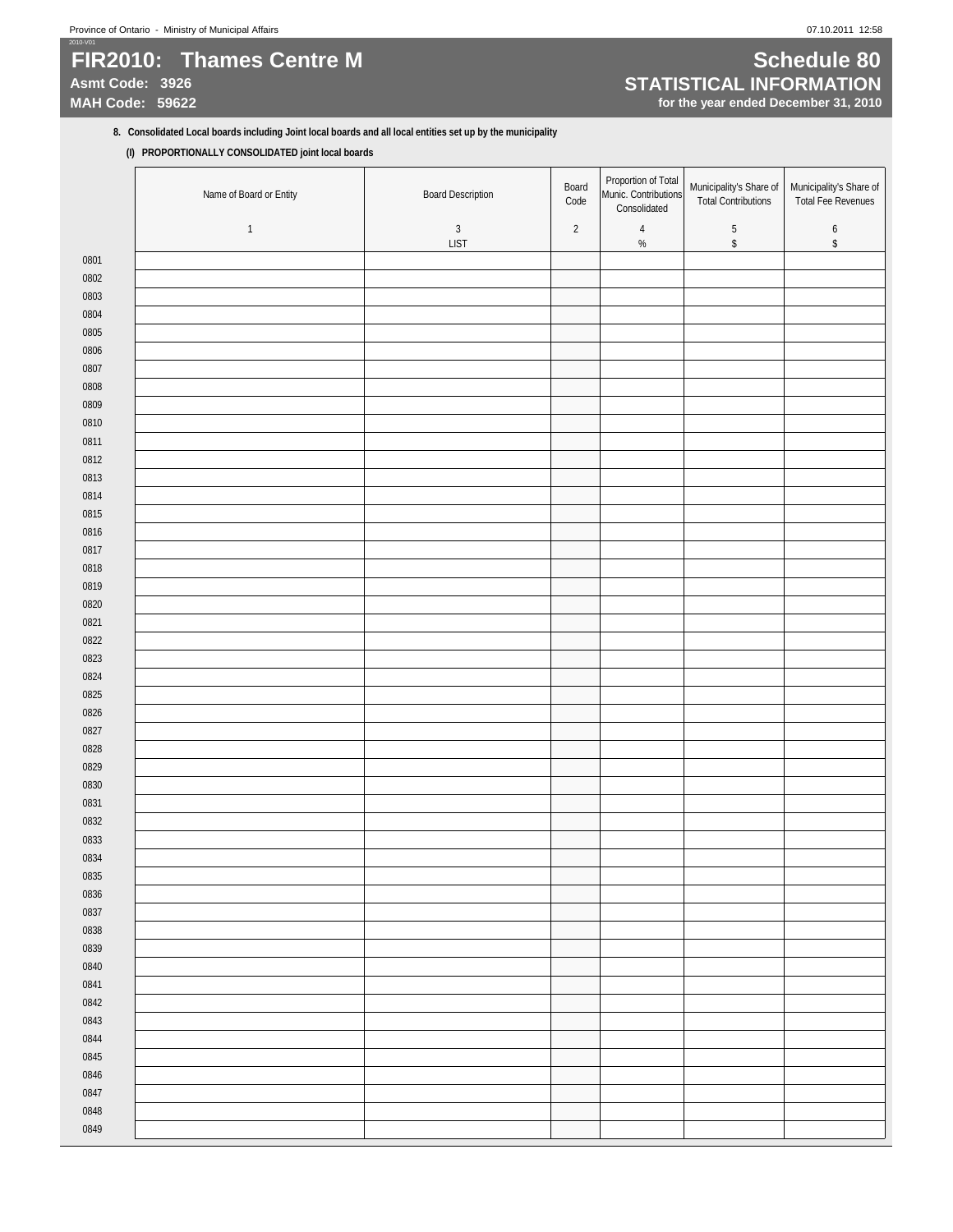### 2010-V01 **FIR2010: Thames Centre M Schedule 80**

# Asmt Code: 3926<br>
MAH Code: 59622<br>
MAH Code: 59622<br> **MAH Code: 59622**<br> **STATISTICAL INFORMATION**

for the year ended December 31, 2010

**(II) FULLY CONSOLIDATED local boards and any local entities set up by the municipality**

|              | Name of Board or Entity | <b>Board Description</b> | Board<br>Code  | Proportion of Total<br>Munic. Contributions<br>Consolidated | Municipality's Share of<br><b>Total Contributions</b> | Municipality's Share of<br><b>Total Fee Revenues</b> |
|--------------|-------------------------|--------------------------|----------------|-------------------------------------------------------------|-------------------------------------------------------|------------------------------------------------------|
|              | $\mathbf{1}$            | $\mathbf{3}$             | $\overline{2}$ | $\sqrt{4}$                                                  | $\sqrt{5}$                                            | 6                                                    |
|              |                         | LIST                     |                | $\%$                                                        | $\,$                                                  | \$                                                   |
| 0851         |                         |                          |                | 100%                                                        |                                                       |                                                      |
| 0852         |                         |                          |                | 100%                                                        |                                                       |                                                      |
| 0853         |                         |                          |                | 100%                                                        |                                                       |                                                      |
| 0854         |                         |                          |                | 100%                                                        |                                                       |                                                      |
| 0855         |                         |                          |                | 100%                                                        |                                                       |                                                      |
| 0856         |                         |                          |                | 100%                                                        |                                                       |                                                      |
| 0857         |                         |                          |                | 100%                                                        |                                                       |                                                      |
| 0858         |                         |                          |                | 100%                                                        |                                                       |                                                      |
| 0859         |                         |                          |                | 100%                                                        |                                                       |                                                      |
| 0860         |                         |                          |                | 100%                                                        |                                                       |                                                      |
| 0861         |                         |                          |                | 100%                                                        |                                                       |                                                      |
| 0862         |                         |                          |                | 100%                                                        |                                                       |                                                      |
| 0863         |                         |                          |                | 100%                                                        |                                                       |                                                      |
| 0864         |                         |                          |                | 100%                                                        |                                                       |                                                      |
| 0865         |                         |                          |                | 100%                                                        |                                                       |                                                      |
| 0866         |                         |                          |                | 100%                                                        |                                                       |                                                      |
| 0867         |                         |                          |                | 100%                                                        |                                                       |                                                      |
| 0868         |                         |                          |                | 100%                                                        |                                                       |                                                      |
| 0869         |                         |                          |                | 100%                                                        |                                                       |                                                      |
| 0870         |                         |                          |                | 100%                                                        |                                                       |                                                      |
| 0871         |                         |                          |                | 100%                                                        |                                                       |                                                      |
| 0872         |                         |                          |                | 100%                                                        |                                                       |                                                      |
| 0873         |                         |                          |                | 100%                                                        |                                                       |                                                      |
| 0874         |                         |                          |                | 100%                                                        |                                                       |                                                      |
| 0875         |                         |                          |                | 100%                                                        |                                                       |                                                      |
| 0876         |                         |                          |                | 100%                                                        |                                                       |                                                      |
| 0877         |                         |                          |                | 100%                                                        |                                                       |                                                      |
| 0878         |                         |                          |                | 100%<br>100%                                                |                                                       |                                                      |
| 0879         |                         |                          |                | 100%                                                        |                                                       |                                                      |
| 0880<br>0881 |                         |                          |                | 100%                                                        |                                                       |                                                      |
| 0882         |                         |                          |                | 100%                                                        |                                                       |                                                      |
| 0883         |                         |                          |                | 100%                                                        |                                                       |                                                      |
| 0884         |                         |                          |                | 100%                                                        |                                                       |                                                      |
| 0885         |                         |                          |                | 100%                                                        |                                                       |                                                      |
| 0886         |                         |                          |                | 100%                                                        |                                                       |                                                      |
| 0887         |                         |                          |                | 100%                                                        |                                                       |                                                      |
| 0888         |                         |                          |                | 100%                                                        |                                                       |                                                      |
| 0889         |                         |                          |                | 100%                                                        |                                                       |                                                      |
| 0890         |                         |                          |                | 100%                                                        |                                                       |                                                      |
| 0891         |                         |                          |                | 100%                                                        |                                                       |                                                      |
| 0892         |                         |                          |                | 100%                                                        |                                                       |                                                      |
| 0893         |                         |                          |                | 100%                                                        |                                                       |                                                      |
| 0894         |                         |                          |                | 100%                                                        |                                                       |                                                      |
| 0895         |                         |                          |                | 100%                                                        |                                                       |                                                      |
| 0896         |                         |                          |                | 100%                                                        |                                                       |                                                      |
| 0897         |                         |                          |                | 100%                                                        |                                                       |                                                      |
| 0898         |                         |                          |                | 100%                                                        |                                                       |                                                      |
| 0899         |                         |                          |                | 100%                                                        |                                                       |                                                      |
|              |                         |                          |                |                                                             |                                                       |                                                      |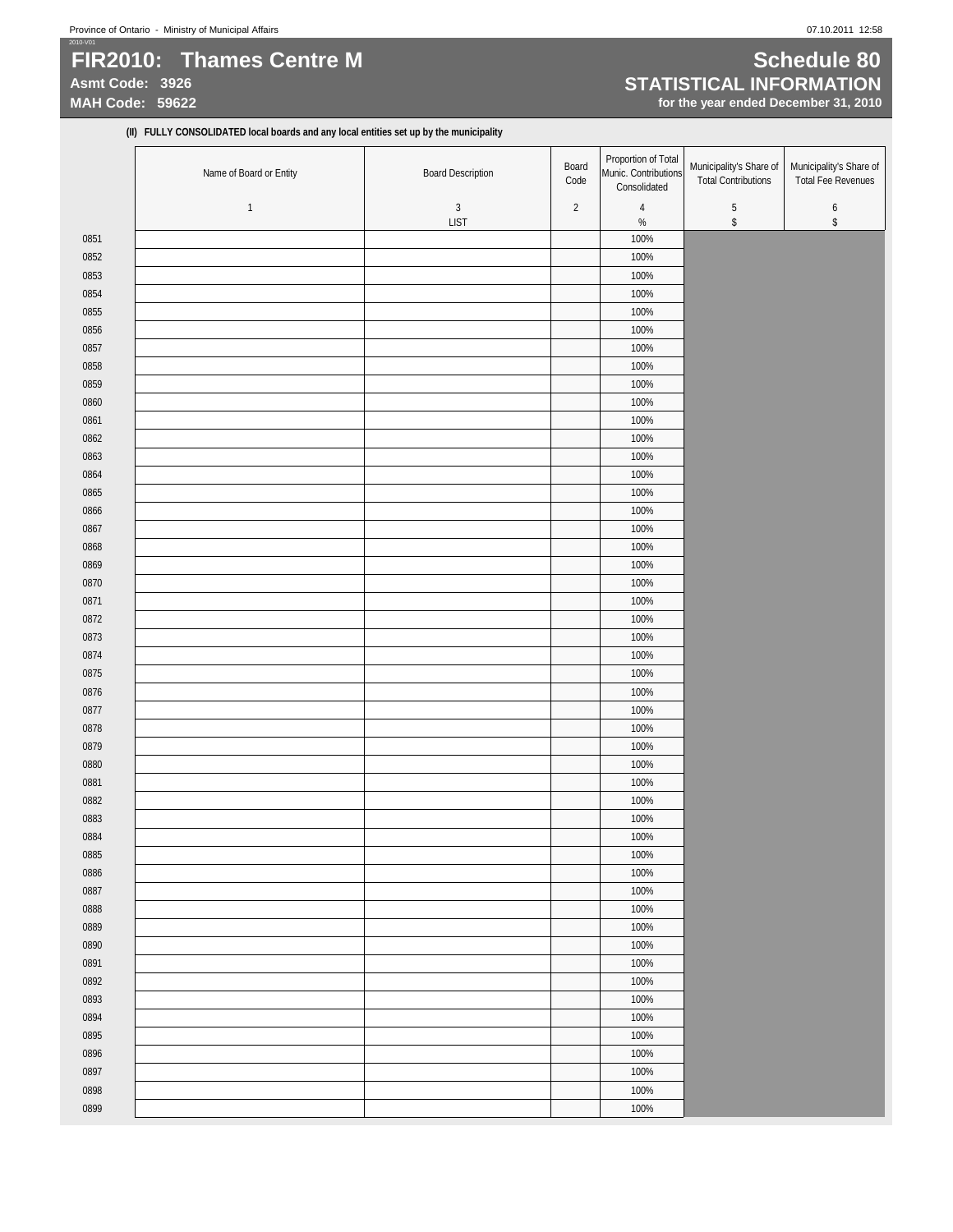|                                                       | Province of Ontario - Ministry of Municipal Affairs                                                                                                                       |                                                                                                              | 07.10.2011 12:58   |
|-------------------------------------------------------|---------------------------------------------------------------------------------------------------------------------------------------------------------------------------|--------------------------------------------------------------------------------------------------------------|--------------------|
| 2010-V01<br>Asmt Code: 3926<br><b>MAH Code: 59622</b> | FIR2010: Thames Centre M                                                                                                                                                  | <b>ANNUAL DEBT REPAYMENT LIMIT</b><br>based on the information reported for the year ended December 31, 2010 | <b>Schedule 81</b> |
|                                                       | NOTE: THE ESTIMATED ANNUAL REPAYMENT LIMIT IS EFFECTIVE JANUARY 01, 2012<br>Please note that fees and revenues for Homes for the Aged are not reflected in this estimate. |                                                                                                              |                    |
|                                                       | DETERMINATION OF ANNUAL DEBT REPAYMENT LIMIT                                                                                                                              |                                                                                                              |                    |
|                                                       | Debt Charges for the Current Year                                                                                                                                         |                                                                                                              |                    |
| 0210                                                  |                                                                                                                                                                           |                                                                                                              | 483,699            |
| 0220                                                  |                                                                                                                                                                           |                                                                                                              | 66,300             |
| 0299                                                  |                                                                                                                                                                           | Subtotal                                                                                                     | 549,999            |
|                                                       | <b>Ontario Clean Water Agency Provincial Projects</b>                                                                                                                     |                                                                                                              |                    |
| 0410                                                  |                                                                                                                                                                           |                                                                                                              | $\Omega$           |
| 0420                                                  |                                                                                                                                                                           |                                                                                                              |                    |
| 0430                                                  |                                                                                                                                                                           |                                                                                                              | $\Omega$           |
| 0440                                                  |                                                                                                                                                                           |                                                                                                              | $\Omega$           |
| 0499                                                  |                                                                                                                                                                           | Subtotal                                                                                                     | $\bf{0}$           |
| 0610                                                  | Payments for Long Term Commitments and Liabilities financed from the consolidated statement of                                                                            |                                                                                                              |                    |
|                                                       |                                                                                                                                                                           |                                                                                                              | $\mathbf{0}$       |
| 0810                                                  |                                                                                                                                                                           |                                                                                                              | $\mathbf{0}$       |
| 9910                                                  |                                                                                                                                                                           | <b>Total Debt Charges</b>                                                                                    | 549,999            |

|      | <b>Excluded Debt Charges</b>             |            |
|------|------------------------------------------|------------|
| 1010 |                                          |            |
| 1020 |                                          |            |
| 1030 |                                          |            |
| 1040 |                                          |            |
| 1050 |                                          |            |
| 1060 |                                          |            |
| 1099 | Subtotal                                 | 0          |
| 1410 |                                          | 0          |
|      |                                          |            |
| 1411 |                                          | 0          |
| 1420 | <b>Total Debt Charges to be Excluded</b> | $\Omega$   |
| 9920 | <b>Net Debt Charges</b>                  | 549,999    |
|      |                                          |            |
|      |                                          |            |
| 1610 |                                          | 22,741,253 |
|      | <b>Excluded Revenue Amounts</b>          |            |
|      |                                          |            |

| 2010 |                                       |      |      |                                         | 0          |
|------|---------------------------------------|------|------|-----------------------------------------|------------|
| 2210 |                                       |      |      |                                         | 5,595,584  |
| 2220 |                                       |      |      |                                         | 4,124,745  |
| 2230 |                                       |      |      |                                         | 65,390     |
| 2240 |                                       |      |      |                                         | 33,661     |
| 2250 |                                       |      |      |                                         | 2,082,583  |
| 2251 |                                       |      |      |                                         |            |
| 2252 |                                       |      |      |                                         |            |
| 2299 |                                       |      |      | Subtotal                                | 11,901,963 |
| 2410 |                                       |      |      |                                         | 0          |
| 2610 |                                       |      |      | <b>Net Revenues</b>                     | 10,839,290 |
| 2620 |                                       |      |      | 25% of Net Revenues                     | 2,709,823  |
| 9930 |                                       |      |      | <b>ESTIMATED ANNUAL REPAYMENT LIMIT</b> | 2,159,824  |
|      | <b>For Illustration Purposes Only</b> |      |      |                                         |            |
|      | <b>Annual Interest Rate</b>           |      | Term |                                         |            |
|      | 7.00%                                 | $^a$ | 5    | $years =$                               | 8,855,703  |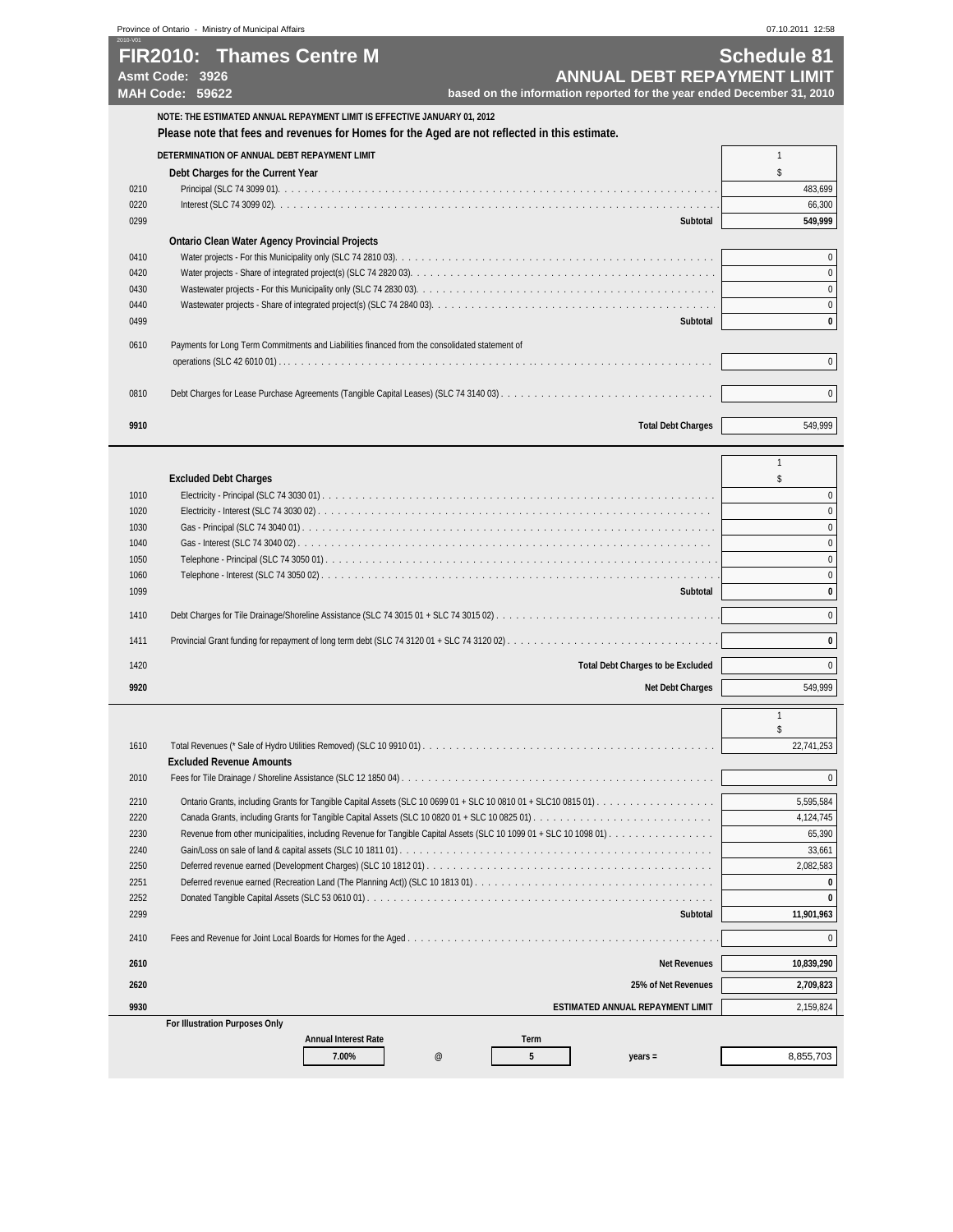Province of Ontario - Ministry of Municipal Affairs **07.10.2011** 12:58

| 2010-V01 | Asmt Code: 3926<br>MAH Code: 59622 | FIR2010: Thames Centre M |              | <b>Schedule 83</b><br><b>NOTES</b><br>for the year ended December 31, 2010 |
|----------|------------------------------------|--------------------------|--------------|----------------------------------------------------------------------------|
|          |                                    |                          | <b>NOTES</b> |                                                                            |
|          | 0010 Schedule 10:                  |                          |              |                                                                            |
|          | 0020 Schedule 12:                  |                          |              |                                                                            |
|          | 0030 Schedule 40:                  |                          |              |                                                                            |
|          | 0040 Schedule 51:                  |                          |              |                                                                            |
|          | 0050 Schedule 53:                  |                          |              |                                                                            |
|          | 0060 Schedule 54:                  |                          |              |                                                                            |
|          | 0070 Schedule 60:                  |                          |              |                                                                            |
|          | 0080 Schedule 70:                  |                          |              |                                                                            |
|          | 0090 Schedule 74:                  |                          |              |                                                                            |
|          | 0100 Schedule 75:                  |                          |              |                                                                            |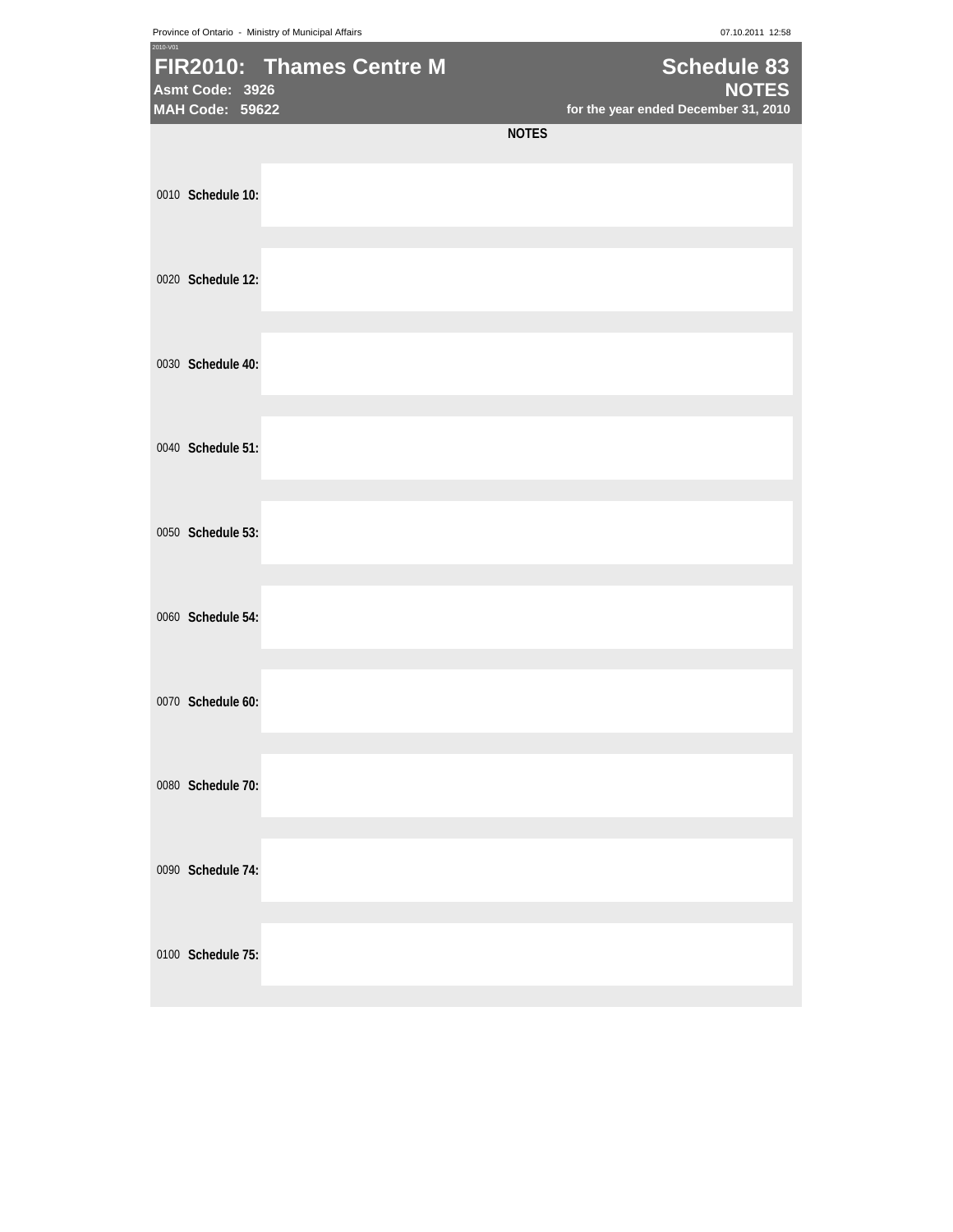# Province of Ontario - Ministry of Municipal Affairs **07.10.2011 12:58** 2010-V01 **FIR2010: Thames Centre M Schedule 90**

# Asmt Code: 3926 **PERFORMANCE MEASURES: MUNICIPAL INFORMATION**<br>MAH Code: 59622 *PERFORMANCE MEASURES: MUNICIPAL INFORMATION*

for the year ended December 31, 2010

|      | <b>Households and Population</b>   | MPAC Data | <b>Municipal Data</b> |  |
|------|------------------------------------|-----------|-----------------------|--|
|      |                                    |           |                       |  |
| 0010 |                                    |           | 4,829                 |  |
| 0020 |                                    |           | 12.073                |  |
| 0025 |                                    |           | 1,305                 |  |
|      |                                    |           |                       |  |
|      | $\sim$ $\sim$ $\sim$ $\sim$ $\sim$ |           |                       |  |

|      | <b>Property Assessment</b>       |               |
|------|----------------------------------|---------------|
|      |                                  |               |
| 0034 |                                  | 1,630,254,486 |
| 0035 |                                  | 1,045,200     |
| 0033 |                                  |               |
| 9902 | <b>TOTAL Property Assessment</b> | 1,631,299,686 |

| 0040 |                                  |    |
|------|----------------------------------|----|
|      |                                  |    |
|      | <b>Triggered MPMP Edit Rules</b> |    |
|      |                                  |    |
| 0050 |                                  |    |
| 0051 |                                  | 15 |
|      |                                  |    |

On Schedule 94, Municipalities must enter the Method used to Allocate Program Support to other functions on S40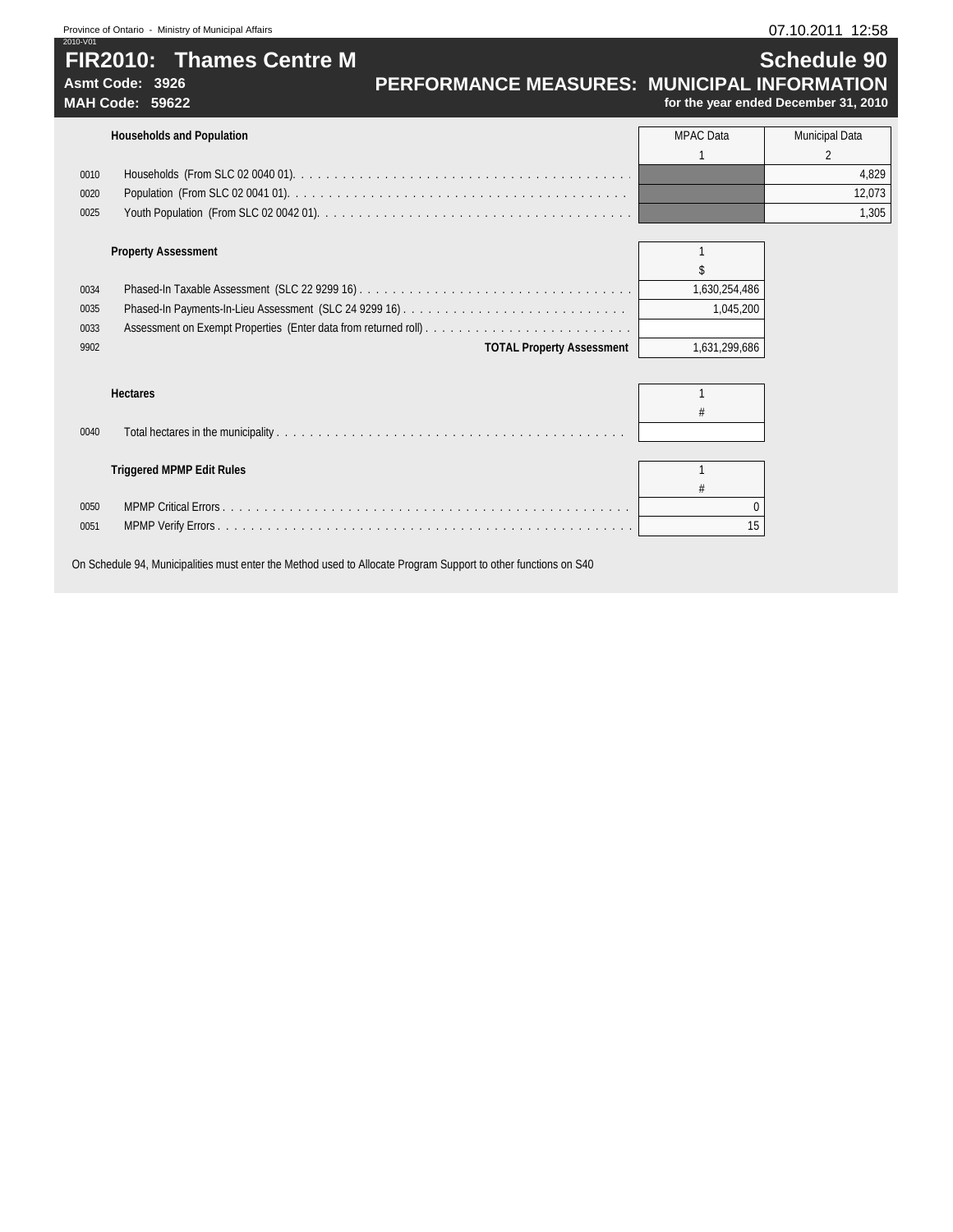| 2010-V01 | Province of Ontario - Ministry of Municipal Affairs<br>FIR2010: Thames Centre M<br>Asmt Code: 3926<br>MAH Code: 59622                                                     |                                   |                                    |                               |                                  |                                    |                                           |                                |                                  |                                                  |                        |                                   |                       |
|----------|---------------------------------------------------------------------------------------------------------------------------------------------------------------------------|-----------------------------------|------------------------------------|-------------------------------|----------------------------------|------------------------------------|-------------------------------------------|--------------------------------|----------------------------------|--------------------------------------------------|------------------------|-----------------------------------|-----------------------|
|          |                                                                                                                                                                           |                                   | Salaries, Wages,<br>Empl. Benefits | Materials                     | Contracted<br>Services           | Rents and<br>Financial<br>Expenses | External<br>Transfers                     | Interfunctional<br>Adjustments | Allocation of<br>Program Support | LESS:<br>Revenue from<br>Other<br>Municipalities | LESS:<br>Other Revenue | LESS:<br>MPAC & Tax<br>Write-offs | OPERATING<br>COSTS    |
|          | 9914 Total Municipal Costs                                                                                                                                                |                                   | $\mathbf{1}$<br>\$<br>3,587,921    | $\sqrt{3}$<br>\$<br>2,292,290 | $\overline{4}$<br>s<br>3,219,510 | $\sqrt{5}$<br>s<br>741,483         | $\boldsymbol{6}$<br>$\mathbb S$<br>92,506 | 12<br>s<br>$\pmb{0}$           | 13<br>\$<br>$\pmb{0}$            | $20\,$<br>\$<br>65,390                           | $21\,$<br>\$           | $23\,$<br>\$<br>$\,0\,$           | 30<br>\$<br>9,868,320 |
|          | <b>SERVICE AREAS</b>                                                                                                                                                      | Resp. for<br>Service              | Salaries, Wages,<br>Empl. Benefits | Materials                     | Contracted<br>Services           | Rents and<br>Financial<br>Expenses | External<br>Transfers                     | Interfunctional<br>Adjustments | Allocation of<br>Program Support | LESS:<br>Revenue from<br>Other<br>Municipalities | LESS:<br>Other Revenue | LESS:<br>MPAC & Tax<br>Write-offs | OPERATING<br>COSTS    |
|          | <b>GENERAL GOVERNMENT</b>                                                                                                                                                 | 53<br><b>LIST</b>                 | $\mathbf{1}$<br>\$                 | $\overline{3}$<br>\$          | $\sqrt{4}$<br>$\mathbb S$        | $\sqrt{5}$<br>$\mathsf{\$}$        | $\boldsymbol{6}$<br>$\mathbb{S}$          | 12<br>\$                       | 13<br>\$                         | 20<br>\$                                         | 21<br>$\mathbb{S}$     | 23<br>\$                          | 30<br>\$              |
| 0206     | General Government: Operating<br>costs/Total costs for governance and<br>corporate management as a % of total<br>municipal operating costs                                | LT                                | 903,687                            | 281,905                       | 207,496                          | 130,276                            | $\pmb{0}$                                 | $\pmb{0}$                      | $\pmb{0}$                        | 157                                              |                        | $\,0\,$                           | 1,523,207             |
|          | <b>PROTECTION</b>                                                                                                                                                         |                                   |                                    |                               |                                  |                                    |                                           |                                |                                  |                                                  |                        |                                   |                       |
| 1103     | Fire Services: Operating costs/Total<br>costs for fire services per \$1,000 of<br>assessment                                                                              | LT                                | 279,611                            | 240,912                       | 29,965                           | $\pmb{0}$                          | $\mathbf 0$                               | $\pmb{0}$                      | $\pmb{0}$                        | $\pmb{0}$                                        |                        |                                   | 550,488               |
| 1204     | Police Services: Operating costs/Total<br>costs for police services per person                                                                                            | <b>NA</b>                         | 8,745                              | 3,498                         | 1,392,102                        | $\mathbf{0}$                       | $\overline{0}$                            | $\mathbf{0}$                   | $\mathbf{0}$                     | $\mathbf 0$                                      |                        |                                   | 1,404,345             |
|          | <b>ROADWAYS</b>                                                                                                                                                           |                                   |                                    |                               |                                  |                                    |                                           |                                |                                  |                                                  |                        |                                   |                       |
| 2111     | Paved Roads: Operating costs/Total<br>costs for paved (hard top) roads per<br>lane kilometre                                                                              | LT                                | $\pmb{0}$                          | $\pmb{0}$                     | $\pmb{0}$                        | $\pmb{0}$                          | $\mathbf 0$                               | $\pmb{0}$                      | $\pmb{0}$                        | $\pmb{0}$                                        |                        |                                   | $\mathbf 0$           |
| 2110     | <b>Unpaved Roads: Operating</b><br>costs/Total costs for unpaved (loose<br>top) roads per lane kilometre                                                                  | $\ensuremath{\mathsf{LT}}\xspace$ | $\mathbf 0$                        | $\pmb{0}$                     | $\pmb{0}$                        | $\mathbb O$                        | $\pmb{0}$                                 | $\pmb{0}$                      | $\pmb{0}$                        | $\pmb{0}$                                        |                        |                                   | $\mathbf 0$           |
| 2130     | <b>Bridges and Culverts: Operating</b><br>costs/Total costs for bridges and<br>culverts per square metre of surface<br>area                                               | LT                                | $\pmb{0}$                          | $\pmb{0}$                     | $\pmb{0}$                        | $\boldsymbol{0}$                   | $\pmb{0}$                                 | $\pmb{0}$                      | $\pmb{0}$                        | $\pmb{0}$                                        |                        |                                   | $\mathbf 0$           |
| 2205     | Winter Control: Operating<br>costs/Total costs for winter<br>maintenance of roadways, excluding<br>sidewalks and parking lots, per lane<br>kilometre maintained in winter | LT                                | 59,133                             | $\boldsymbol{0}$              | $\pmb{0}$                        | $\pmb{0}$                          | $\mathbf 0$                               | $\pmb{0}$                      | $\boldsymbol{0}$                 | $\pmb{0}$                                        |                        |                                   | 59,133                |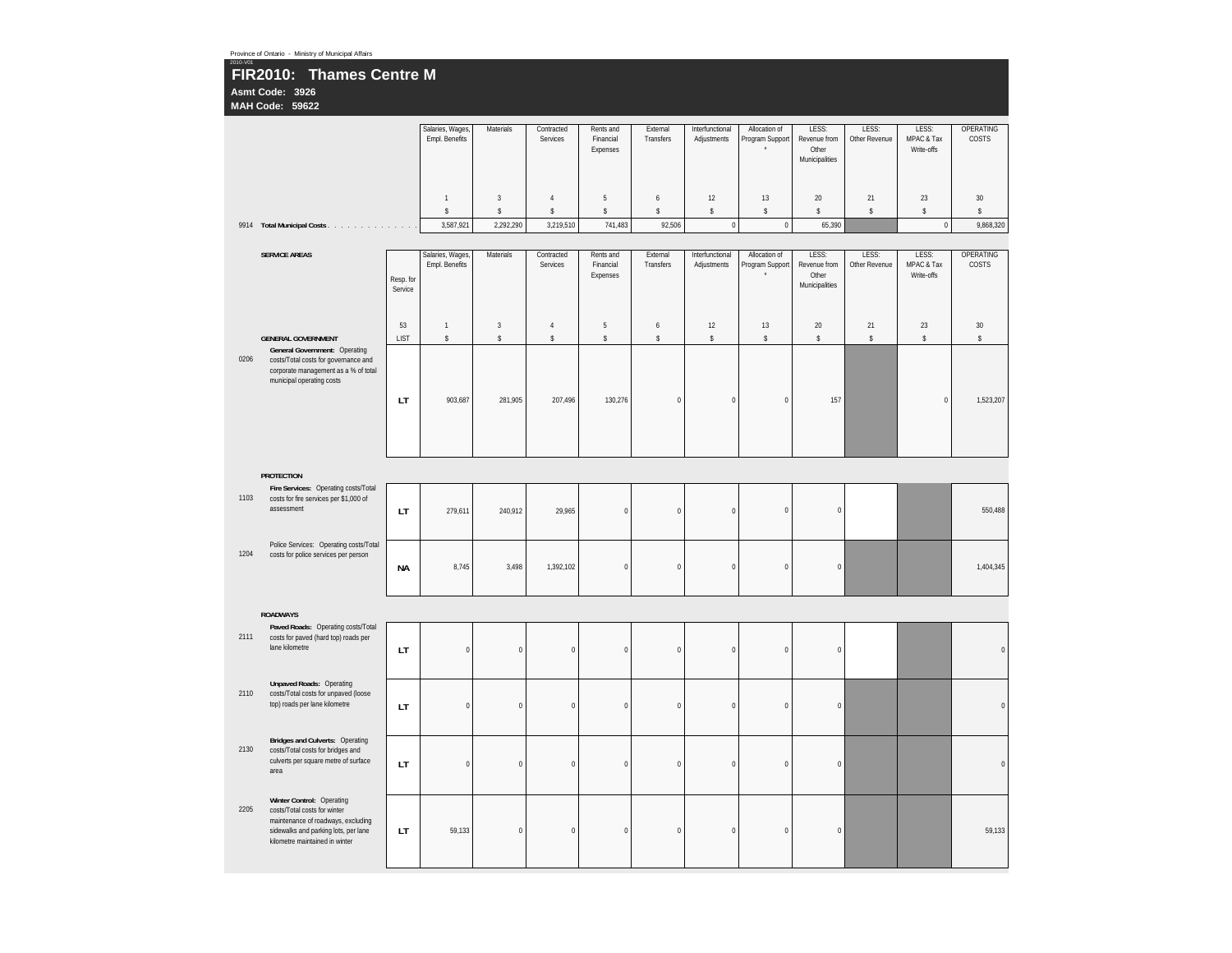**Asmt Code: 3926 MAH Code: 59622**

2010-V01

**PERFORMANCE MEASURES: EFFICIENCY**

**for the year ended December 31, 2010**

|      |                                                                                                                                            |                      | Interest on Long<br><b>Term Debt</b><br>$\sqrt{2}$<br>$\hat{\mathbf{S}}$ | Amortization<br>16<br>$\mathsf{s}$ | LESS:<br>Revenue from<br>Other<br>Municipalities:<br>Tangible Capital<br>Assets<br>24<br>$\mathsf S$ | <b>TOTAL COST (Col.</b><br>$30 + 2 + 16$ less Col.<br>24)<br>$40\,$<br>$\mathsf{s}$ |                                                                                   |                                          |                                                                             |                                      |                                                        |                                                                       |
|------|--------------------------------------------------------------------------------------------------------------------------------------------|----------------------|--------------------------------------------------------------------------|------------------------------------|------------------------------------------------------------------------------------------------------|-------------------------------------------------------------------------------------|-----------------------------------------------------------------------------------|------------------------------------------|-----------------------------------------------------------------------------|--------------------------------------|--------------------------------------------------------|-----------------------------------------------------------------------|
|      | 9914 Total Municipal Costs                                                                                                                 |                      | 66,300                                                                   | 3,277,730                          | $\mathbf 0$                                                                                          | 13,212,350                                                                          |                                                                                   |                                          |                                                                             |                                      |                                                        |                                                                       |
|      | <b>SERVICE AREAS</b>                                                                                                                       | Resp. for<br>Service | Interest on Long<br><b>Term Debt</b>                                     | Amortization                       | LESS:<br>Revenue from<br>Other<br>Municipalities:<br>Tangible Capital<br>Assets                      | TOTAL COST (Col.<br>$30 + 2 + 16$ less Col.<br>24)                                  | Description                                                                       | DATA<br>Operating Costs /<br>Denominator | <b>EFFICIENCY</b><br><b>MEASURE</b><br>(Based on<br><b>Operating Costs)</b> | DATA<br>Total Costs /<br>Denominator | EFFICIENCY<br><b>MEASURE (Based</b><br>on Total Costs) | Units                                                                 |
|      | <b>GENERAL GOVERNMENT</b>                                                                                                                  | 53<br><b>LIST</b>    | $\sqrt{2}$<br>$\mathbb S$                                                | 16<br>$\mathsf{s}$                 | 24<br>$\mathsf{s}$                                                                                   | $40\,$<br>$\mathsf{s}$                                                              | column 50 / column 51                                                             | col. 30 / col. 31                        | 35                                                                          | col. 40 / col. 41                    | 45                                                     | 55                                                                    |
| 0206 | General Government: Operating<br>costs/Total costs for governance and<br>corporate management as a % of total<br>municipal operating costs |                      |                                                                          |                                    |                                                                                                      |                                                                                     | Costs for Governance and Corporate<br>Management                                  | 1,523,207                                | 15.4%                                                                       | 1,567,201                            | 11.9%                                                  | of Total Municipal<br><b>Operating Costs</b><br>(Total Municipal      |
|      |                                                                                                                                            | LT                   | $\theta$                                                                 | 43,994                             | $\mathbf 0$                                                                                          | 1,567,201                                                                           | <b>Total Municipal Costs</b>                                                      | 9,868,320                                |                                                                             | 13,212,350                           |                                                        | Costs) were Spend<br>on Governance and<br>Corporate<br>Management     |
|      | <b>PROTECTION</b>                                                                                                                          |                      |                                                                          |                                    |                                                                                                      |                                                                                     |                                                                                   |                                          |                                                                             |                                      |                                                        |                                                                       |
| 1103 | Fire Services: Operating costs/Total<br>costs for fire services per \$1,000 of<br>assessment                                               | LT                   | $\Omega$                                                                 | 29,176                             | $\Omega$                                                                                             | 579,664                                                                             | Costs for Fire Services                                                           | 550,488                                  | \$0.34                                                                      | 579,664                              | \$0.36                                                 | per \$1,000 of<br><b>Property Assessment</b>                          |
|      |                                                                                                                                            |                      |                                                                          |                                    |                                                                                                      |                                                                                     | Total Property Assessment / 1,000                                                 | 1,631,300                                |                                                                             | 1,631,300                            |                                                        |                                                                       |
| 1204 | Police Services: Operating costs/Total<br>costs for police services per person                                                             | <b>NA</b>            | $\mathbf 0$                                                              | $\pmb{0}$                          | $\pmb{0}$                                                                                            | 1,404,345                                                                           | <b>Costs for Police Services</b><br><b>Total Population</b>                       | 1,404,345<br>12,073                      | \$116.32                                                                    | 1,404,345<br>12,073                  | \$116.32                                               | per Person                                                            |
|      |                                                                                                                                            |                      |                                                                          |                                    |                                                                                                      |                                                                                     |                                                                                   |                                          |                                                                             |                                      |                                                        |                                                                       |
|      | <b>ROADWAYS</b>                                                                                                                            |                      |                                                                          |                                    |                                                                                                      |                                                                                     |                                                                                   |                                          |                                                                             |                                      |                                                        |                                                                       |
| 2111 | Paved Roads: Operating costs/Total<br>costs for paved (hard top) roads per<br>lane kilometre                                               | LT.                  | $\mathbf{0}$                                                             | $\pmb{0}$                          | $\Omega$                                                                                             | $\overline{0}$                                                                      | Costs for Paved Roads                                                             | $\mathbf 0$                              | <b>NA</b>                                                                   | $\mathbf{0}$                         | <b>NA</b>                                              | per Paved Lane<br>Kilometre                                           |
|      |                                                                                                                                            |                      |                                                                          |                                    |                                                                                                      |                                                                                     | <b>Total Paved Lane KM</b>                                                        | 360                                      |                                                                             | 360                                  |                                                        |                                                                       |
| 2110 | <b>Unpaved Roads: Operating</b><br>costs/Total costs for unpaved (loose<br>top) roads per lane kilometre                                   | LT.                  | $\pmb{0}$                                                                | $\pmb{0}$                          | $\Omega$                                                                                             | $\theta$                                                                            | <b>Costs for Unpaved Roads</b>                                                    | $\pmb{0}$                                | <b>NA</b>                                                                   | $\bf 0$                              | NA                                                     | per Unpaved Lane<br>Kilometre                                         |
|      |                                                                                                                                            |                      |                                                                          |                                    |                                                                                                      |                                                                                     | <b>Total Unpaved Lane KM</b>                                                      | 402                                      |                                                                             | 402                                  |                                                        |                                                                       |
| 2130 | <b>Bridges and Culverts: Operating</b><br>costs/Total costs for bridges and<br>culverts per square metre of surface                        | LT                   | $\pmb{0}$                                                                | $\pmb{0}$                          | $\pmb{0}$                                                                                            | $\overline{0}$                                                                      | Costs for Bridges and Culverts                                                    | $\bf 0$                                  | NA                                                                          | $\bf 0$                              | NA                                                     | per Square Metre of<br>Surface Area on<br><b>Bridges and Culverts</b> |
|      | area                                                                                                                                       |                      |                                                                          |                                    |                                                                                                      |                                                                                     | Total Square Metres of Surface Area on<br><b>Bridges and Culverts</b>             |                                          |                                                                             | $\bf 0$                              |                                                        |                                                                       |
| 2205 | Winter Control: Operating<br>costs/Total costs for winter<br>maintenance of roadways, excluding<br>sidewalks and parking lots, per lane    | LT                   | $\mathbf 0$                                                              | $\pmb{0}$                          | $\pmb{0}$                                                                                            | 59,133                                                                              | Costs for Winter Maintenance of roadways,<br>excluding sidewalks and parking lots | 59,133                                   | \$77.60                                                                     | 59,133                               | \$77.60                                                | per Lane Kilometre<br>Maintained in Winter                            |
|      | kilometre maintained in winter                                                                                                             |                      |                                                                          |                                    |                                                                                                      |                                                                                     | Total Lane KM Maintained in Winter                                                | 762                                      |                                                                             | 762                                  |                                                        |                                                                       |

07.10.2011 12:58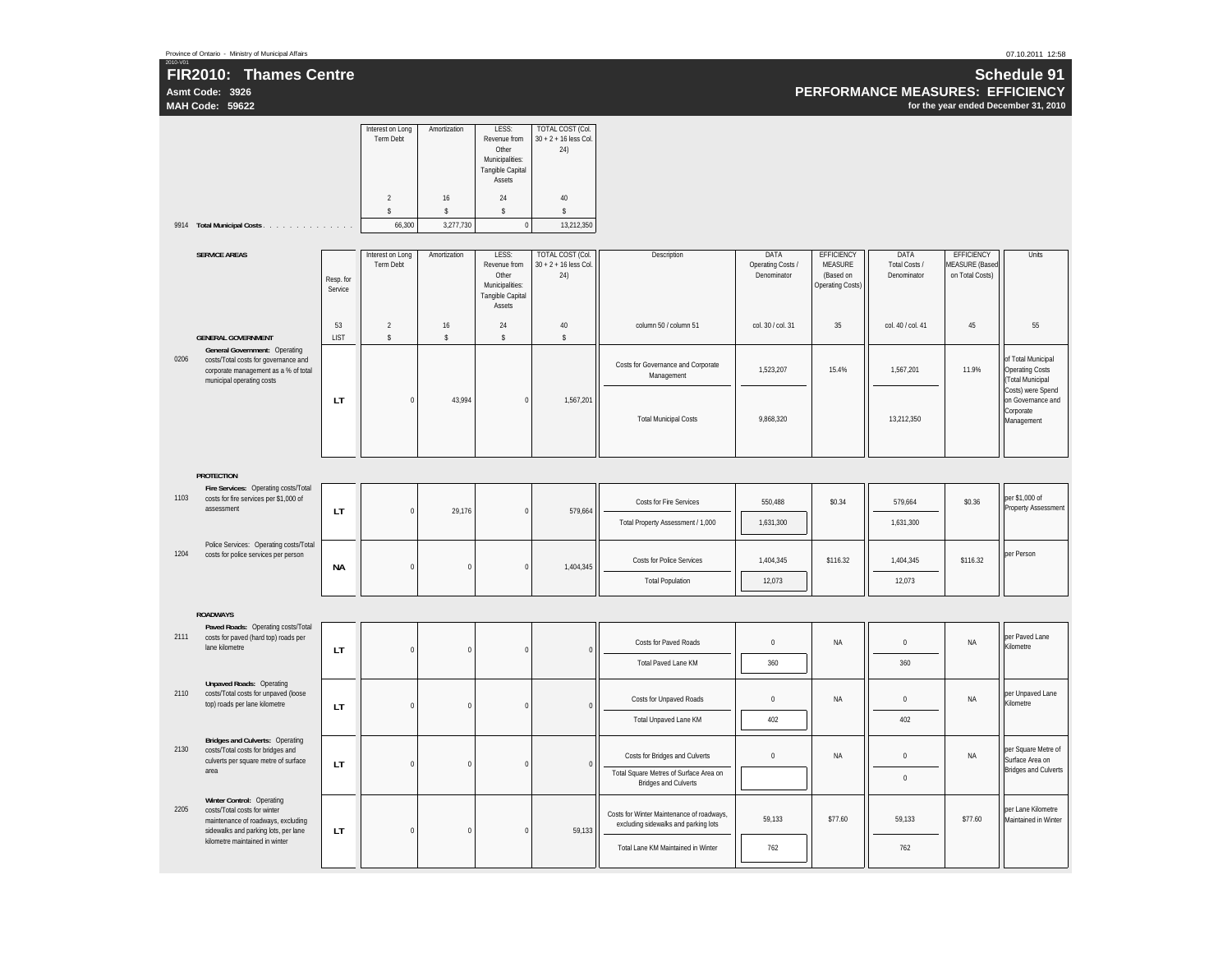|          | Province of Ontario - Ministry of Municipal Affairs                                                                                                                                                                                     |                      |                                    |                                        |                               |                                    |                                  |                                |                                  |                                                  |                        |                                   |                           |
|----------|-----------------------------------------------------------------------------------------------------------------------------------------------------------------------------------------------------------------------------------------|----------------------|------------------------------------|----------------------------------------|-------------------------------|------------------------------------|----------------------------------|--------------------------------|----------------------------------|--------------------------------------------------|------------------------|-----------------------------------|---------------------------|
| 2010-V01 | FIR2010: Thames Centre M<br>Asmt Code: 3926<br>MAH Code: 59622                                                                                                                                                                          |                      |                                    |                                        |                               |                                    |                                  |                                |                                  |                                                  |                        |                                   |                           |
|          |                                                                                                                                                                                                                                         | Resp. for<br>Service | Salaries, Wages,<br>Empl. Benefits | Materials                              | Contracted<br>Services        | Rents and<br>Financial<br>Expenses | External<br>Transfers            | Interfunctional<br>Adjustments | Allocation of<br>Program Support | LESS:<br>Revenue from<br>Other<br>Municipalities | LESS:<br>Other Revenue | LESS:<br>MPAC & Tax<br>Write-offs | <b>OPERATING</b><br>COSTS |
|          | <b>TRANSIT</b>                                                                                                                                                                                                                          | 53<br>LIST           | $\overline{1}$<br>$\mathbb{S}$     | $\overline{\mathbf{3}}$<br>$\mathsf S$ | $\overline{4}$<br>$\mathbb S$ | $\sqrt{5}$<br>$\mathsf S$          | $\boldsymbol{6}$<br>$\mathbb{S}$ | 12<br>$\mathsf S$              | 13<br>$\mathbb{S}$               | 20<br>$\mathsf S$                                | 21<br>$\mathsf S$      | 23<br>$\mathbb{S}$                | 30<br>\$                  |
| 2303     | <b>Conventional Transit: Operating</b><br>costs/Total costs for conventional<br>transit per regular service passenger<br>trip                                                                                                           | ΝA                   | $\pmb{0}$                          | $\overline{0}$                         | $\theta$                      | $\mathbf{0}$                       | $\pmb{0}$                        | $\pmb{0}$                      | $\overline{0}$                   | $\pmb{0}$                                        |                        |                                   |                           |
|          | <b>ENVIRONMENTAL SERVICES</b><br><b>WASTEWATER</b>                                                                                                                                                                                      |                      |                                    |                                        |                               |                                    |                                  |                                |                                  |                                                  |                        |                                   |                           |
| 3111     | Wastewater collection/conveyance:<br>Operating costs/Total costs for the<br>collection/conveyance of wastewater<br>per kilometre of wastewater main                                                                                     | LT                   | 6,377                              | 41,047                                 | 135,990                       | $\mathbf{0}$                       | $\mathbf 0$                      | $\pmb{0}$                      | $\theta$                         | $\mathbf 0$                                      |                        |                                   | 183,414                   |
| 3112     | <b>Wastewater Treatment and</b><br>Disposal: Operating costs/Total costs<br>for the treatment and disposal of<br>wastewater per megalitre                                                                                               | LT.                  | $\overline{0}$                     | $\theta$                               | $\mathbf 0$                   | $\mathbf{0}$                       | $\mathbf 0$                      | $\mathbf{0}$                   | $\theta$                         | $\mathbf 0$                                      |                        |                                   |                           |
| 3113     | Wastewater collection/conveyance,<br><b>Treatment and Disposal (Integrated</b><br>System): Operating costs/Total costs<br>for the collection/conveyance,<br>treatment, and disposal of wastewater<br>per megalitre *                    | LT                   | $\mathbf 0$                        | $\mathbf 0$                            | $\pmb{0}$                     | $\mathbf{0}$                       | $\pmb{0}$                        | $\pmb{0}$                      | $\overline{0}$                   | $\pmb{0}$                                        |                        |                                   |                           |
|          | * Calculations on Line 3113 occur only IF Line 3111 and Line 3112 are completed                                                                                                                                                         |                      |                                    |                                        |                               |                                    |                                  |                                |                                  |                                                  |                        |                                   |                           |
| 3209     | <b>STORM WATER</b><br><b>Urban Storm Water Management</b><br>(Separate Storm Water System):<br>Operating costs/Total costs for urban<br>storm water management (collection,<br>treatment, disposal) per kilometre of<br>drainage system | <b>NA</b>            | $\overline{0}$                     | $\theta$                               | $\mathbf 0$                   | $\mathbf{0}$                       | $\mathbf 0$                      | $\mathbf{0}$                   | $\theta$                         | $\mathbf 0$                                      |                        |                                   |                           |
| 3210     | <b>Rural Storm Water Management</b><br>(Separate Storm Water System):<br>Operating costs/Total costs for rural<br>storm water management (collection,<br>treatment, disposal) per kilometre of<br>drainage system                       | LT                   | $\mathbf 0$                        | $\theta$                               | $\mathbf 0$                   | $\mathbf{0}$                       | $\mathbb O$                      | $\pmb{0}$                      | $\overline{0}$                   | $\pmb{0}$                                        |                        |                                   | $\Omega$                  |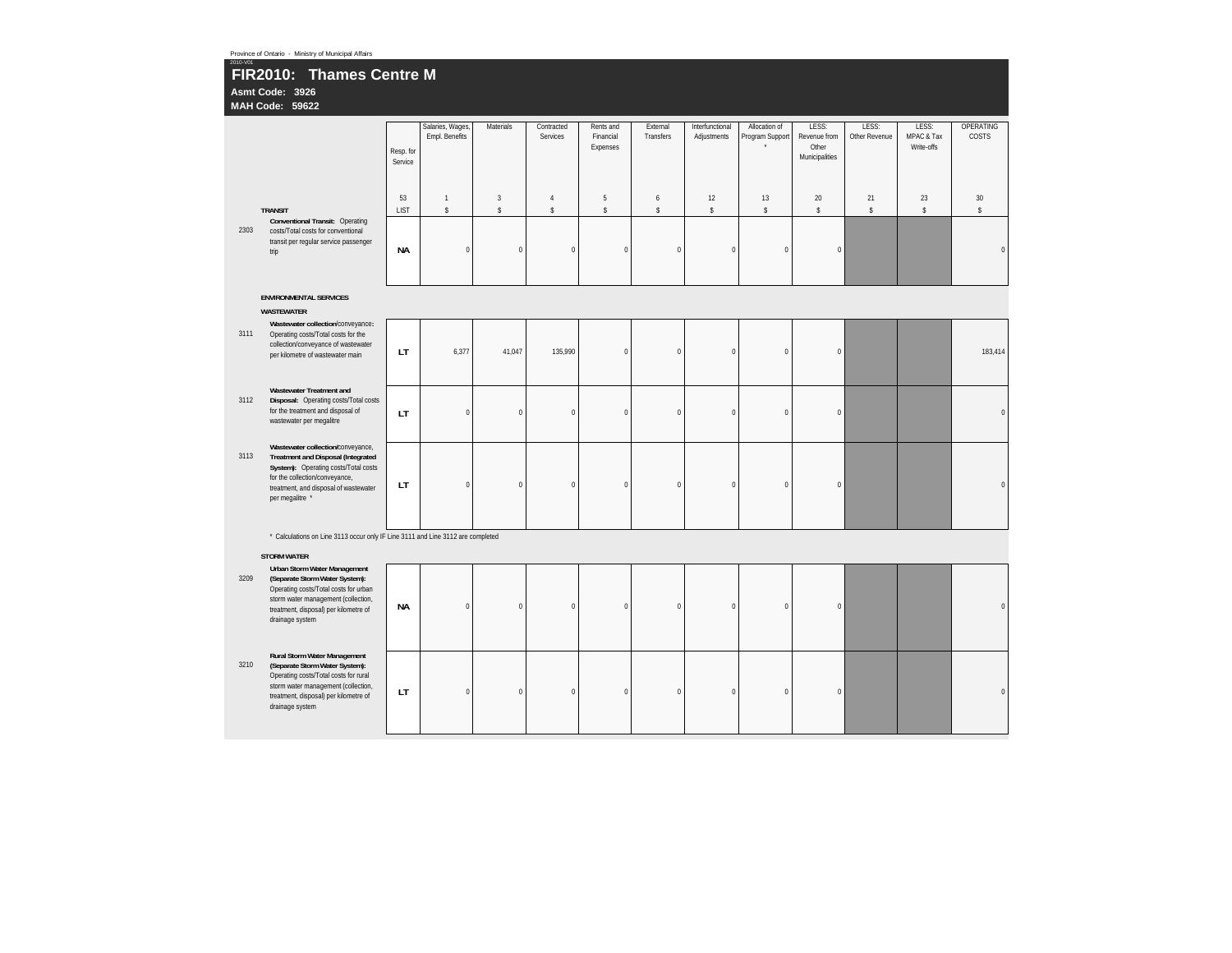**Asmt Code: 3926**

## 2010-V01 **FIR2010: Thames Centre**

#### 07.10.2011 12:58

| Schedule 91                          |
|--------------------------------------|
| PERFORMANCE MEASURES:  EFFICIENCY    |
| for the year ended December 31, 2010 |

|      | MAH Code: 59622                                                                                                                                          |                      |                                      |                          |                                                                                        |                                                    |                                                                                    |                                          |                                                                      |                                      |                                                               | for the year ended December 31, 201   |
|------|----------------------------------------------------------------------------------------------------------------------------------------------------------|----------------------|--------------------------------------|--------------------------|----------------------------------------------------------------------------------------|----------------------------------------------------|------------------------------------------------------------------------------------|------------------------------------------|----------------------------------------------------------------------|--------------------------------------|---------------------------------------------------------------|---------------------------------------|
|      |                                                                                                                                                          | Resp. for<br>Service | Interest on Long<br><b>Term Debt</b> | Amortization             | LESS:<br>Revenue from<br>Other<br>Municipalities:<br><b>Tangible Capital</b><br>Assets | TOTAL COST (Col.<br>$30 + 2 + 16$ less Col.<br>24) | Description                                                                        | DATA<br>Operating Costs /<br>Denominator | <b>EFFICIENCY</b><br><b>MEASURE</b><br>(Based on<br>Operating Costs) | DATA<br>Total Costs /<br>Denominator | <b>EFFICIENCY</b><br><b>MEASURE (Based</b><br>on Total Costs) | <b>Units</b>                          |
|      | <b>TRANSIT</b>                                                                                                                                           | 53<br><b>LIST</b>    | $\overline{2}$<br>$\mathsf{s}$       | 16<br>$\hat{\mathbf{s}}$ | 24<br>$\mathbb S$                                                                      | 40<br>$\mathbf{\hat{S}}$                           | column 50 / column 51                                                              | col. 30 / col. 31                        | 35                                                                   | col. 40 / col. 41                    | 45                                                            | 55                                    |
| 2303 | <b>Conventional Transit: Operating</b><br>costs/Total costs for conventional<br>transit per regular service passenger<br>trip                            | <b>NA</b>            | $\mathbf{0}$                         | $\mathbf 0$              | $\mathbf{0}$                                                                           | $\mathbf 0$                                        | <b>Costs for Conventional Transit</b><br>Total Number of Regular Service Passenger | $\mathbf 0$                              | NA                                                                   | $\Omega$                             | NA                                                            | per Regular Service<br>Passenger Trip |
|      |                                                                                                                                                          |                      |                                      |                          |                                                                                        |                                                    | Trips on Conventional Transit in Service<br>Area                                   |                                          |                                                                      | $\Omega$                             |                                                               |                                       |
|      | <b>ENVIRONMENTAL SERVICES</b><br><b>WASTEWATER</b>                                                                                                       |                      |                                      |                          |                                                                                        |                                                    |                                                                                    |                                          |                                                                      |                                      |                                                               |                                       |
| 3111 | Wastewater collection/conveyance:<br>Operating costs/Total costs for the<br>collection/conveyance of wastewater                                          | LT                   | 1,545                                | 143,859                  | $\Omega$                                                                               | 328,818                                            | Costs for Wastewater<br>Collection/Conveyance                                      | 183,414                                  | NA                                                                   | 328,818                              | NA                                                            | per Kilometre of<br>Wastewater Main   |
|      | per kilometre of wastewater main                                                                                                                         |                      |                                      |                          |                                                                                        |                                                    | Total KM of Wastewater Mains                                                       |                                          |                                                                      | $\mathbf{0}$                         |                                                               |                                       |
| 3112 | <b>Wastewater Treatment and</b><br>Disposal: Operating costs/Total costs<br>for the treatment and disposal of                                            | LT                   | $\Omega$                             | $\pmb{0}$                | $\Omega$                                                                               | $\overline{0}$                                     | Costs for Wastewater Treatment and<br>Disposal                                     | $\mathbf 0$                              | NA                                                                   | $\mathbf 0$                          | NA                                                            | per Megalitre                         |
|      | wastewater per megalitre                                                                                                                                 |                      |                                      |                          |                                                                                        |                                                    | <b>Total Megalitres of Wastewater Treated</b>                                      |                                          |                                                                      | 0.000                                |                                                               |                                       |
| 3113 | Wastewater collection/conveyance,<br><b>Treatment and Disposal (Integrated</b><br>System): Operating costs/Total costs<br>for the collection/conveyance, | LT                   | $\Omega$                             | $\Omega$                 | $\Omega$                                                                               | $\overline{0}$                                     | Costs for Wastewater<br>Collection/Conveyance, Treatment and<br>Disposal           | $\mathbf 0$                              | NA                                                                   | $\mathbf 0$                          | NA                                                            | per Megalitre                         |
|      | treatment, and disposal of wastewater<br>per megalitre *                                                                                                 |                      |                                      |                          |                                                                                        |                                                    | <b>Total Megalitres of Wastewater Treated</b>                                      |                                          |                                                                      | 0.000                                |                                                               |                                       |
|      | * Calculations on Line 3113 occur only IF Line 3111 a                                                                                                    |                      |                                      |                          |                                                                                        |                                                    | $*$ 1 megalitre = 1,000,000 litres                                                 |                                          |                                                                      |                                      |                                                               |                                       |
|      | <b>STORM WATER</b>                                                                                                                                       |                      |                                      |                          |                                                                                        |                                                    |                                                                                    |                                          |                                                                      |                                      |                                                               |                                       |
| 3209 | <b>Urban Storm Water Management</b><br>(Separate Storm Water System):<br>Operating costs/Total costs for urban<br>storm water management (collection,    |                      |                                      |                          |                                                                                        |                                                    | Costs for Urban Storm Water Management                                             | $\mathbf 0$                              | NA                                                                   | $\mathbf 0$                          | NA                                                            | per KM of Urban<br>Drainage System    |
|      | treatment, disposal) per kilometre of<br>drainage system                                                                                                 | <b>NA</b>            | $\Omega$                             | $\Omega$                 | $\Omega$                                                                               | $\,0\,$                                            | Total KM of Urban Drainage System plus<br>(0.005 KM times No. of Catch Basins)     |                                          |                                                                      | $\Omega$                             |                                                               |                                       |
| 3210 | <b>Rural Storm Water Management</b><br>(Separate Storm Water System):<br>Operating costs/Total costs for rural<br>storm water management (collection,    |                      |                                      |                          |                                                                                        |                                                    | Costs for Rural Storm Water Management                                             | $\mathbf 0$                              | <b>NA</b>                                                            | 76.571                               | NA                                                            | per KM of Rural<br>Drainage System    |
|      | treatment, disposal) per kilometre of<br>drainage system                                                                                                 | LT                   | $\Omega$                             | 76.571                   | $\Omega$                                                                               | 76.571                                             | Total KM of Rural Drainage System plus<br>(0.005 KM times No. of Catch Basins)     |                                          |                                                                      | $\Omega$                             |                                                               |                                       |
|      |                                                                                                                                                          |                      |                                      |                          |                                                                                        |                                                    |                                                                                    |                                          |                                                                      |                                      |                                                               |                                       |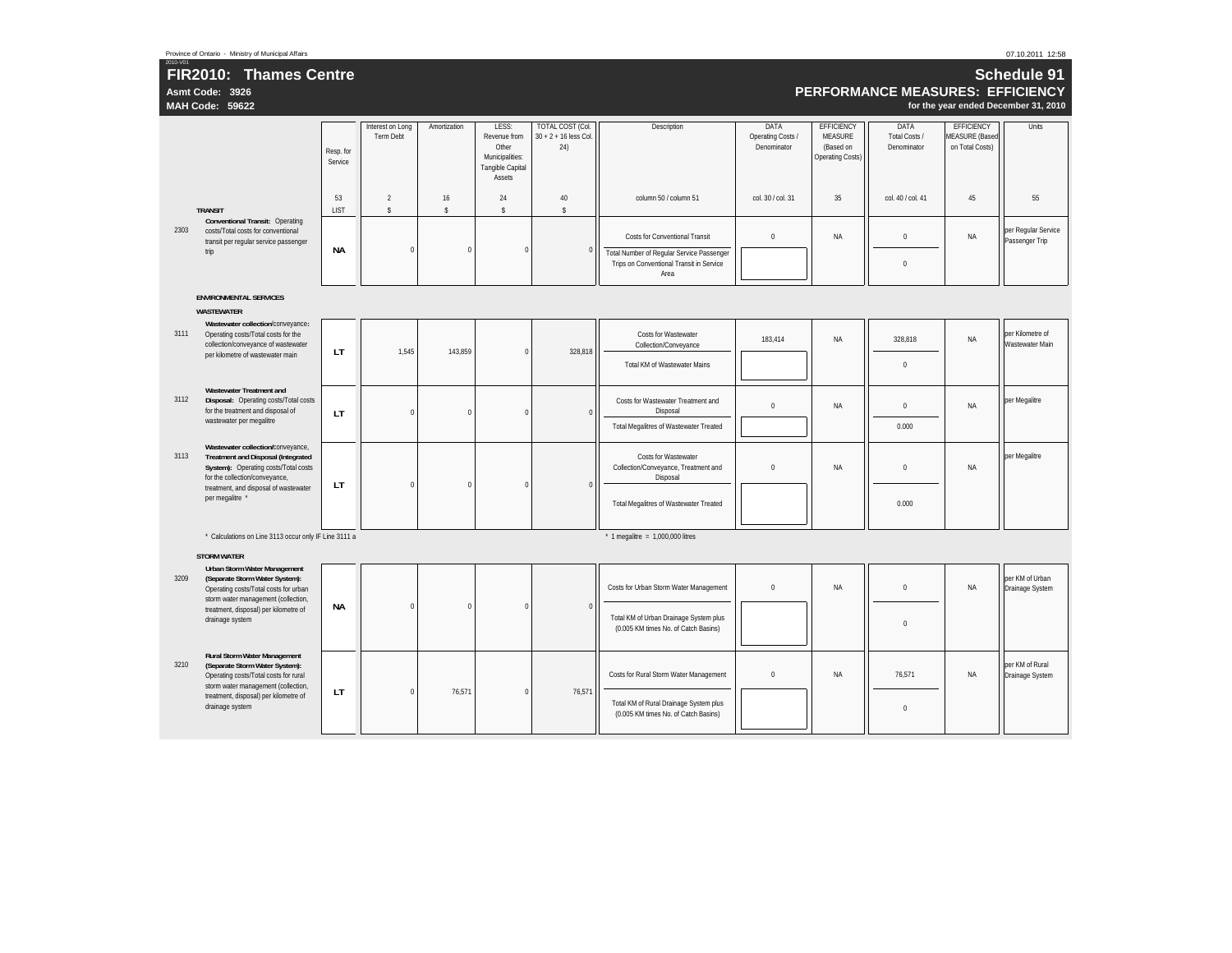| 2010-V01 | Province of Ontario - Ministry of Municipal Affairs                                                                                                                                                                 |                      |                                    |                |                        |                                    |                       |                                |                                  |                                                  |                        |                                   |                    |
|----------|---------------------------------------------------------------------------------------------------------------------------------------------------------------------------------------------------------------------|----------------------|------------------------------------|----------------|------------------------|------------------------------------|-----------------------|--------------------------------|----------------------------------|--------------------------------------------------|------------------------|-----------------------------------|--------------------|
|          | FIR2010: Thames Centre M<br>Asmt Code: 3926<br><b>MAH Code: 59622</b>                                                                                                                                               |                      |                                    |                |                        |                                    |                       |                                |                                  |                                                  |                        |                                   |                    |
|          |                                                                                                                                                                                                                     | Resp. for<br>Service | Salaries, Wages,<br>Empl. Benefits | Materials      | Contracted<br>Services | Rents and<br>Financial<br>Expenses | External<br>Transfers | Interfunctional<br>Adjustments | Allocation of<br>Program Support | LESS:<br>Revenue from<br>Other<br>Municipalities | LESS:<br>Other Revenue | LESS:<br>MPAC & Tax<br>Write-offs | OPERATING<br>COSTS |
|          |                                                                                                                                                                                                                     | 53                   | $\mathbf{1}$                       | $\overline{3}$ | $\overline{4}$         | 5                                  | 6                     | 12                             | 13                               | 20                                               | 21                     | 23                                | 30                 |
|          | <b>WATER</b>                                                                                                                                                                                                        | <b>LIST</b>          | \$                                 | \$             | $\mathbb S$            | \$                                 | $\mathbb S$           | s                              | \$                               | $\mathbb S$                                      | s                      | \$                                | \$                 |
| 3311     | <b>Treatment of Drinking Water:</b><br>Operating costs/Total costs for the<br>treatment of drinking water per<br>megalitre                                                                                          | LT.                  | 335,129                            | 120,525        | 260,930                | $\mathbf{0}$                       | $\mathbf 0$           | $\pmb{0}$                      | $\bf 0$                          | $\pmb{0}$                                        |                        |                                   | 716,584            |
| 3312     | Distribution/Transmission of Drinking<br>Water: Operating costs/Total costs for<br>the distribution/transmission of drinking<br>water per kilometre of water<br>distribution/transmission pipe                      | LT                   | $\bf{0}$                           | $\pmb{0}$      | $\mathbf 0$            | $\pmb{0}$                          | $\pmb{0}$             | $\pmb{0}$                      | $\mathbf 0$                      | $\pmb{0}$                                        |                        |                                   | $\Omega$           |
| 3313     | <b>Treatment and</b><br>Distribution/Transmission of<br>Drinking Water (Integrated System):<br>Operating costs/Total costs for the<br>treatment and distribution/transmission<br>of drinking water per megalitre ** | LT                   | $\mathbf 0$                        | $\pmb{0}$      | $\theta$               | $\mathbf{0}$                       | $\mathbf{0}$          | $\mathbf{0}$                   | $\bf 0$                          | $\pmb{0}$                                        |                        |                                   |                    |
|          | ** Calculations on Line 3313 occur only IF Line 3311 and Line 3312 are completed                                                                                                                                    |                      |                                    |                |                        |                                    |                       |                                |                                  |                                                  |                        |                                   |                    |
|          | <b>SOLID WASTE</b>                                                                                                                                                                                                  |                      |                                    |                |                        |                                    |                       |                                |                                  |                                                  |                        |                                   |                    |
| 3404     | Garbage Collection: Operating<br>costs/Total costs for garbage collection<br>per tonne (or per household)                                                                                                           | LT                   | 34,644                             | 6,814          | 614,453                | $\mathbf{0}$                       | $\mathbf{0}$          | $\theta$                       | $\mathbf{0}$                     |                                                  |                        |                                   | 655,911            |
| 3504     | Garbage Disposal: Operating<br>costs/Total costs for garbage disposal<br>per tonne (or per household)                                                                                                               | LT                   | 95,797                             | 17,176         | 73                     | $\pmb{0}$                          | $\pmb{0}$             | $\pmb{0}$                      | $\bf{0}$                         |                                                  |                        |                                   | 113,046            |
| 3606     | Solid Waste Diversion: Operating<br>costs/Total costs for solid waste<br>diversion per tonne (or per household)                                                                                                     | LT                   | $\mathbf 0$                        | $\mathbf{0}$   | $\Omega$               | $\mathbf{0}$                       | $\mathbf{0}$          | $\mathbf{0}$                   | $\mathbf{0}$                     |                                                  |                        |                                   | $\Omega$           |
| 3607     | Solid Waste Management<br>(Integrated System): Average<br>operating cost/Total costs for solid<br>waste management (collection,<br>disposal and diversion) per tonne (or<br>per household) ***                      | NА                   | $\pmb{0}$                          | $\pmb{0}$      | $\overline{0}$         | $\pmb{0}$                          | $\pmb{0}$             | $\pmb{0}$                      | $\,0\,$                          |                                                  | $\pmb{0}$              |                                   | $\Omega$           |
|          | *** Calculations on Line 3607 occur only IF Line 3404, Line 3504 and Line 3606 are all completed                                                                                                                    |                      |                                    |                |                        |                                    |                       |                                |                                  |                                                  |                        |                                   |                    |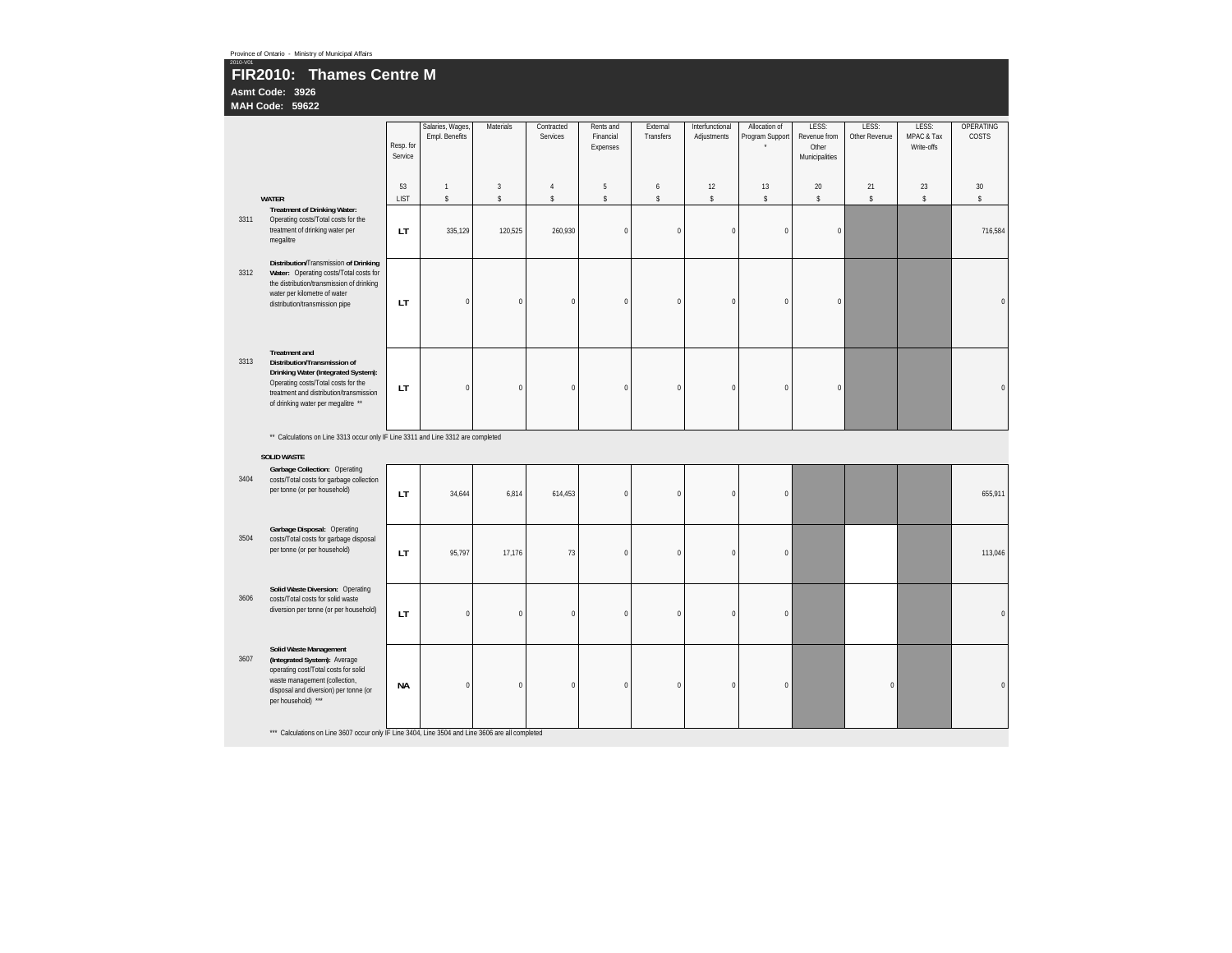**Asmt Code: 3926**

# 2010-V01 **FIR2010: Thames Centre**

#### 07.10.2011 12:58

**Schedule 91PERFORMANCE MEASURES: EFFICIENCY for the year ended December 31, 2010**

|      | <b>MAH Code: 59622</b>                                                                                                                                                   |                      |                                      |                   |                                                                              |                                                    |                                                                            |                                          |                                                                      |                                      | for the year ended December 31, 2010                          |                                                                     |
|------|--------------------------------------------------------------------------------------------------------------------------------------------------------------------------|----------------------|--------------------------------------|-------------------|------------------------------------------------------------------------------|----------------------------------------------------|----------------------------------------------------------------------------|------------------------------------------|----------------------------------------------------------------------|--------------------------------------|---------------------------------------------------------------|---------------------------------------------------------------------|
|      |                                                                                                                                                                          | Resp. for<br>Service | Interest on Long<br><b>Term Debt</b> | Amortization      | LESS:<br>Revenue from<br>Other<br>Municipalities:<br><b>Tangible Capital</b> | TOTAL COST (Col.<br>$30 + 2 + 16$ less Col.<br>24) | Description                                                                | DATA<br>Operating Costs /<br>Denominator | <b>EFFICIENCY</b><br><b>MEASURE</b><br>(Based on<br>Operating Costs) | DATA<br>Total Costs /<br>Denominator | <b>EFFICIENCY</b><br><b>MEASURE</b> (Based<br>on Total Costs) | Units                                                               |
|      | <b>WATER</b>                                                                                                                                                             | 53<br>LIST           | $\overline{2}$<br>$\mathbb S$        | 16<br>$\mathbb S$ | Assets<br>24<br>$\mathbb S$                                                  | 40<br>$\mathsf{s}$                                 | column 50 / column 51                                                      | col. 30 / col. 31                        | 35                                                                   | col. 40 / col. 41                    | 45                                                            | 55<br>LIST                                                          |
| 3311 | <b>Treatment of Drinking Water:</b><br>Operating costs/Total costs for the<br>treatment of drinking water per                                                            | LT.                  | 64,755                               | 270,312           | $\bf{0}$                                                                     | 1,051,651                                          | Costs for the Treatment of Drinking Water                                  | 716,584                                  | <b>NA</b>                                                            | 1,051,651                            | ΝA                                                            | per Megalitre                                                       |
|      | megalitre                                                                                                                                                                |                      |                                      |                   |                                                                              |                                                    | Total Megalitres of Drinking Water Treated                                 |                                          |                                                                      | 0.000                                |                                                               |                                                                     |
| 3312 | Distribution/Transmission of Drinking<br>Water: Operating costs/Total costs for<br>the distribution/transmission of drinking<br>water per kilometre of water             |                      |                                      |                   |                                                                              |                                                    | Costs for the Distribution/Transmission of<br><b>Drinking Water</b>        | $\mathbf 0$                              | <b>NA</b>                                                            | $\mathbf 0$                          | <b>NA</b>                                                     | per Kilometre of<br>Water Distribution/<br><b>Transmission Pipe</b> |
|      | distribution/transmission pipe                                                                                                                                           | LT                   | $\mathbf 0$                          | $\Omega$          | $\Omega$                                                                     | $\Omega$                                           | Total KM of<br>Water Distribution/Transmission Pipe                        |                                          |                                                                      | $\mathbf{0}$                         |                                                               |                                                                     |
| 3313 | <b>Treatment and</b><br>Distribution/Transmission of<br>Drinking Water (Integrated System):<br>Operating costs/Total costs for the                                       | LT                   | $\mathbf{0}$                         | $\Omega$          | $\mathbf{0}$                                                                 | $\Omega$                                           | Costs for the Treatment and<br>Distribution/Transmission of Drinking Water | $\pmb{0}$                                | NA                                                                   | $\mathbf 0$                          | NA                                                            | per Megalitre                                                       |
|      | treatment and distribution/transmission<br>of drinking water per megalitre **                                                                                            |                      |                                      |                   |                                                                              |                                                    | Total Megalitres of Drinking Water Treated                                 |                                          |                                                                      | 0.000                                |                                                               |                                                                     |
|      | ** Calculations on Line 3313 occur only IF Line 3311                                                                                                                     |                      |                                      |                   |                                                                              |                                                    | $*$ 1 megalitre = 1,000,000 litres                                         |                                          |                                                                      |                                      |                                                               |                                                                     |
|      | <b>SOLID WASTE</b>                                                                                                                                                       |                      |                                      |                   |                                                                              |                                                    |                                                                            |                                          |                                                                      |                                      |                                                               |                                                                     |
| 3404 | Garbage Collection: Operating<br>costs/Total costs for garbage collection<br>per tonne (or per household)                                                                | LT                   | $\bf{0}$                             | 3,160             |                                                                              | 659.071                                            | Costs for Garbage Collection                                               | 655,911                                  | NA                                                                   | 659,071                              | NA                                                            |                                                                     |
|      |                                                                                                                                                                          |                      |                                      |                   |                                                                              |                                                    | Please Select Units for Denominator in<br>Column 55                        |                                          |                                                                      |                                      |                                                               |                                                                     |
| 3504 | Garbage Disposal: Operating<br>costs/Total costs for garbage disposal<br>per tonne (or per household)                                                                    | LT                   | $\Omega$                             | $\theta$          |                                                                              | 113.046                                            | Costs for Garbage Disposal                                                 | 113,046                                  | <b>NA</b>                                                            | 113,046                              | NA                                                            |                                                                     |
|      |                                                                                                                                                                          |                      |                                      |                   |                                                                              |                                                    | Please Select Units for Denominator in<br>Column 55                        |                                          |                                                                      |                                      |                                                               |                                                                     |
| 3606 | Solid Waste Diversion: Operating<br>costs/Total costs for solid waste<br>diversion per tonne (or per household)                                                          |                      | $\bf{0}$                             |                   |                                                                              | $\Omega$                                           | <b>Costs for Solid Waste Diversion</b>                                     | $\mathbf 0$                              | <b>NA</b>                                                            | $\mathbf 0$                          | <b>NA</b>                                                     |                                                                     |
|      |                                                                                                                                                                          | LT                   |                                      | $\mathbf 0$       |                                                                              |                                                    | Please Select Units for Denominator in<br>Column 55                        |                                          |                                                                      |                                      |                                                               |                                                                     |
| 3607 | Solid Waste Management<br>(Integrated System): Average<br>operating cost/Total costs for solid<br>waste management (collection,<br>disposal and diversion) per tonne (or | <b>NA</b>            | $\bf{0}$                             | $\pmb{0}$         |                                                                              | $\Omega$                                           | Costs for Solid Waste Management                                           | $\pmb{0}$                                | NA                                                                   | $\mathbf{0}$                         | NA                                                            |                                                                     |
|      | per household) ***                                                                                                                                                       |                      |                                      |                   |                                                                              |                                                    | Please Select Units for Denominator in<br>Column 55                        |                                          |                                                                      |                                      |                                                               |                                                                     |
|      | *** Calculations on Line 3607 occur only IF Line 3404                                                                                                                    |                      |                                      |                   |                                                                              |                                                    |                                                                            |                                          |                                                                      |                                      |                                                               |                                                                     |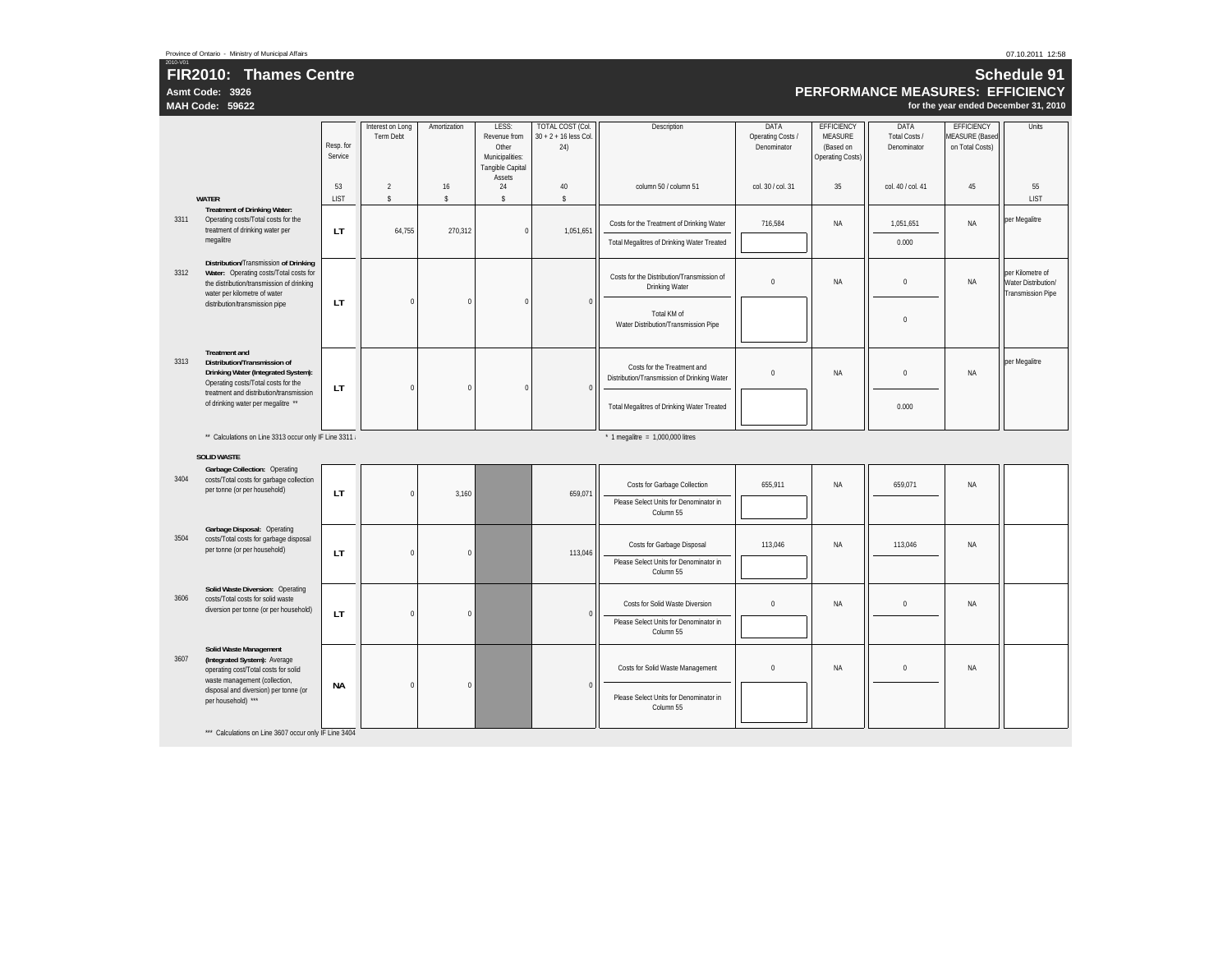#### 2010-V01 **FIR2010: Thames Centre M Asmt Code: 3926**

**MAH Code: 59622**

|      |                                                                                                                                                                                        | Resp. for<br>Service | Salaries, Wages,<br>Empl. Benefits | Materials      | Contracted<br>Services | Rents and<br>Financial<br>Expenses | External<br>Transfers | Interfunctional<br>Adjustments | Allocation of<br>Program Support | LESS:<br>Revenue from<br>Other<br>Municipalities | LESS:<br>Other Revenue | LESS:<br>MPAC & Tax<br>Write-offs | OPERATING<br>COSTS |
|------|----------------------------------------------------------------------------------------------------------------------------------------------------------------------------------------|----------------------|------------------------------------|----------------|------------------------|------------------------------------|-----------------------|--------------------------------|----------------------------------|--------------------------------------------------|------------------------|-----------------------------------|--------------------|
|      |                                                                                                                                                                                        | 53                   | $\overline{1}$                     | $\overline{3}$ | $\overline{4}$         | 5                                  | 6                     | 12                             | 13                               | 20                                               | 21                     | 23                                | 30                 |
|      | <b>PARKS AND RECREATION</b>                                                                                                                                                            | <b>LIST</b>          | \$                                 | $\mathbb{S}$   | $\mathbb S$            | $\mathsf{\$}$                      | $\mathbb S$           | $\mathbb S$                    | \$                               | $\mathbb S$                                      | $\mathbb{S}$           | \$                                | \$                 |
| 7103 | Parks: Operating costs/Total costs for<br>parks per person                                                                                                                             | LT                   | $\mathbf 0$                        | $\mathbf{0}$   | $\mathbf{0}$           | $\Omega$                           | $\Omega$              | $\mathbf{0}$                   | $\mathbf{0}$                     | $\pmb{0}$                                        |                        |                                   | $\Omega$           |
| 7203 | Recreation Programs: Operating<br>costs/Total costs for recreation<br>programs per person                                                                                              | LT                   | 60.099                             | 80,288         | 4,020                  | $\Omega$                           | $\mathbf 0$           | $\mathbf 0$                    | $\mathbf{0}$                     | $\mathbf{0}$                                     |                        |                                   | 144,407            |
| 7306 | <b>Recreation Facilities: Operating</b><br>costs/Total costs for recreation facilities<br>per person                                                                                   | LT                   | 685,364                            | 547,593        | 62,844                 | 45,752                             | $\mathbf 0$           | $\pmb{0}$                      | $\pmb{0}$                        | $\pmb{0}$                                        |                        |                                   | 1,341,553          |
| 7320 | Subtotal: Recreation Programs and<br><b>Recreation Facilities: Operating</b><br>costs/Total costs for recreation<br>programs and recreation facilities per<br>person (Subtotal)        | LT                   | 745,463                            | 627,881        | 66,864                 | 45,752                             | $\mathbf 0$           | $\mathbf 0$                    | $\mathbf{0}$                     | $\mathbf{0}$                                     |                        |                                   | 1,485,960          |
| 7321 | Subtotal: Parks, Recreation<br>Programs and Recreation Facilities:<br>Operating costs/Total costs for parks,<br>recreation programs and recreation<br>facilities per person (Subtotal) | LT                   | 745.463                            | 627.881        | 66.864                 | 45.752                             | $\mathbf 0$           | $\mathbf 0$                    | $\mathbf{0}$                     | $\mathbf{0}$                                     |                        |                                   | 1.485.960          |
|      |                                                                                                                                                                                        |                      |                                    |                |                        |                                    |                       |                                |                                  |                                                  |                        |                                   |                    |
|      | <b>LIBRARY SERVICES</b>                                                                                                                                                                |                      |                                    |                |                        |                                    |                       |                                |                                  |                                                  |                        |                                   |                    |
| 7405 | <b>Library Services: Operating</b><br>costs/Total costs for library services per<br>person                                                                                             | LT                   | 388                                | 21.886         | 13.363                 | $\overline{0}$                     | $\theta$              | $\mathbf 0$                    | $\mathbf{0}$                     | $\mathbf{0}$                                     |                        |                                   | 35,637             |
| 7406 | <b>Library Services: Operating</b><br>costs/Total costs for library services per<br>use                                                                                                | LT                   | 388                                | 21,886         | 13,363                 | $\mathbf 0$                        | $\theta$              | $\pmb{0}$                      | $\mathbf 0$                      | $\pmb{0}$                                        |                        |                                   | 35,637             |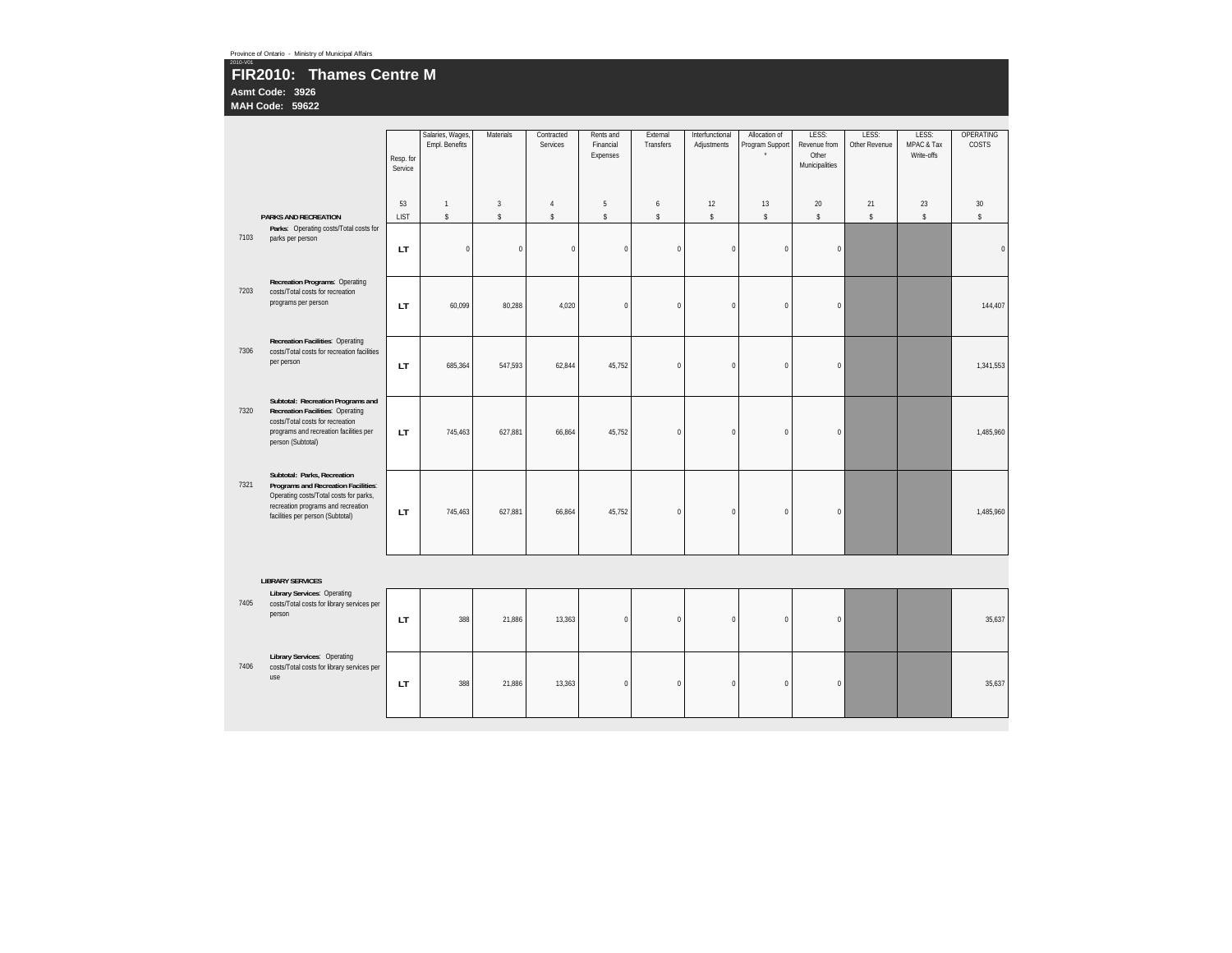**Asmt Code: 3926 MAH Code: 59622**

2010-V01

### **Schedule 91 PERFORMANCE MEASURES: EFFICIENCY**

|      |                                                                                                                                                            | Resp. for<br>Service | Interest on Long<br><b>Term Debt</b> | Amortization             | LESS:<br>Revenue from<br>Other<br>Municipalities:<br>Tangible Capital<br>Assets | TOTAL COST (Col.<br>$30 + 2 + 16$ less Col.<br>24) | Description                                                              | DATA<br>Operating Costs /<br>Denominator | <b>EFFICIENCY</b><br><b>MEASURE</b><br>(Based on<br><b>Operating Costs)</b> | DATA<br>Total Costs /<br>Denominator | <b>EFFICIENCY</b><br><b>MEASURE</b> (Based<br>on Total Costs) | Units             |
|------|------------------------------------------------------------------------------------------------------------------------------------------------------------|----------------------|--------------------------------------|--------------------------|---------------------------------------------------------------------------------|----------------------------------------------------|--------------------------------------------------------------------------|------------------------------------------|-----------------------------------------------------------------------------|--------------------------------------|---------------------------------------------------------------|-------------------|
|      | <b>PARKS AND RECREATION</b>                                                                                                                                | 53<br><b>LIST</b>    | $\overline{2}$<br>$\mathsf{s}$       | 16<br>$\hat{\mathbf{S}}$ | 24<br>$\mathbf{\hat{s}}$                                                        | $40\,$<br>$\mathbb{S}$                             | column 50 / column 51                                                    | col. 30 / col. 31                        | 35                                                                          | col. 40 / col. 41                    | 45                                                            | 55<br><b>LIST</b> |
| 7103 | Parks: Operating costs/Total costs for<br>parks per person                                                                                                 | LT.                  | $\mathbf 0$                          | $\Omega$                 | $\mathbf 0$                                                                     | $\Omega$                                           | <b>Costs for Parks</b>                                                   | $\mathbf 0$                              | <b>NA</b>                                                                   | $\mathbf{0}$                         | <b>NA</b>                                                     | per Person        |
|      |                                                                                                                                                            |                      |                                      |                          |                                                                                 |                                                    | <b>Total Population</b>                                                  | 12,073                                   |                                                                             | 12,073                               |                                                               |                   |
| 7203 | <b>Recreation Programs: Operating</b><br>costs/Total costs for recreation<br>programs per person                                                           | <b>LT</b>            | $\mathbf 0$                          | 4.401                    | $\mathbf 0$                                                                     | 148,808                                            | Costs for Recreation Programs                                            | 144,407                                  | \$11.96                                                                     | 148,808                              | \$12.33                                                       | per Person        |
|      |                                                                                                                                                            |                      |                                      |                          |                                                                                 |                                                    | <b>Total Population</b>                                                  | 12,073                                   |                                                                             | 12,073                               |                                                               |                   |
| 7306 | <b>Recreation Facilities: Operating</b><br>costs/Total costs for recreation facilities<br>per person                                                       | LT.                  | $\mathbf 0$                          | 58,507                   | $\mathbf 0$                                                                     | 1,400,060                                          | <b>Costs for Recreation Facilities</b>                                   | 1,341,553                                | \$111.12                                                                    | 1,400,060                            | \$115.97                                                      | per Person        |
|      |                                                                                                                                                            |                      |                                      |                          |                                                                                 |                                                    | <b>Total Population</b>                                                  | 12,073                                   |                                                                             | 12,073                               |                                                               |                   |
| 7320 | Subtotal: Recreation Programs and<br><b>Recreation Facilities: Operating</b><br>costs/Total costs for recreation<br>programs and recreation facilities per | LT.                  | $\mathbf 0$                          | 62,908                   | $\mathbf 0$                                                                     | 1,548,868                                          | Costs for Recreation Programs and<br><b>Recreation Facilities</b>        | 1,485,960                                | \$123.08                                                                    | 1,548,868                            | \$128.29                                                      | per Person        |
|      | person (Subtotal)                                                                                                                                          |                      |                                      |                          |                                                                                 |                                                    | <b>Total Population</b>                                                  | 12,073                                   |                                                                             | 12,073                               |                                                               |                   |
| 7321 | Subtotal: Parks, Recreation<br>Programs and Recreation Facilities:<br>Operating costs/Total costs for parks,<br>recreation programs and recreation         | <b>LT</b>            | $\mathbf 0$                          | 62.908                   | $\mathbf 0$                                                                     | 1,548,868                                          | Costs for Parks, Recreation Programs and<br><b>Recreation Facilities</b> | 1,485,960                                | \$123.08                                                                    | 1,548,868                            | \$128.29                                                      | per Person        |
|      | facilities per person (Subtotal)                                                                                                                           |                      |                                      |                          |                                                                                 |                                                    | <b>Total Population</b>                                                  | 12,073                                   |                                                                             | 12,073                               |                                                               |                   |
|      |                                                                                                                                                            |                      |                                      |                          |                                                                                 |                                                    |                                                                          |                                          |                                                                             |                                      |                                                               |                   |
|      | <b>LIBRARY SERVICES</b><br><b>Library Services: Operating</b>                                                                                              |                      |                                      |                          |                                                                                 |                                                    |                                                                          |                                          |                                                                             |                                      |                                                               |                   |
| 7405 | costs/Total costs for library services per<br>person                                                                                                       | LT.                  | $\mathbf 0$                          | 37,516                   | $\mathbf 0$                                                                     | 73,153                                             | Costs for Library Services                                               | 35,637                                   | #VALUE!                                                                     | 73,153                               | #VALUE!                                                       | per Person        |
|      |                                                                                                                                                            |                      |                                      |                          |                                                                                 |                                                    | <b>Total Population</b>                                                  |                                          |                                                                             |                                      |                                                               |                   |
| 7406 | <b>Library Services: Operating</b><br>costs/Total costs for library services per<br>use                                                                    | <b>LT</b>            | $\mathbf 0$                          | 37,516                   | $\mathbf 0$                                                                     | 73,153                                             | Costs for Library Services                                               | 35,637                                   | <b>NA</b>                                                                   | 73.153                               | NA                                                            | per Library Use   |
|      |                                                                                                                                                            |                      |                                      |                          |                                                                                 |                                                    | <b>Total Library Uses for Your Municipality</b>                          |                                          |                                                                             | $\Omega$                             |                                                               |                   |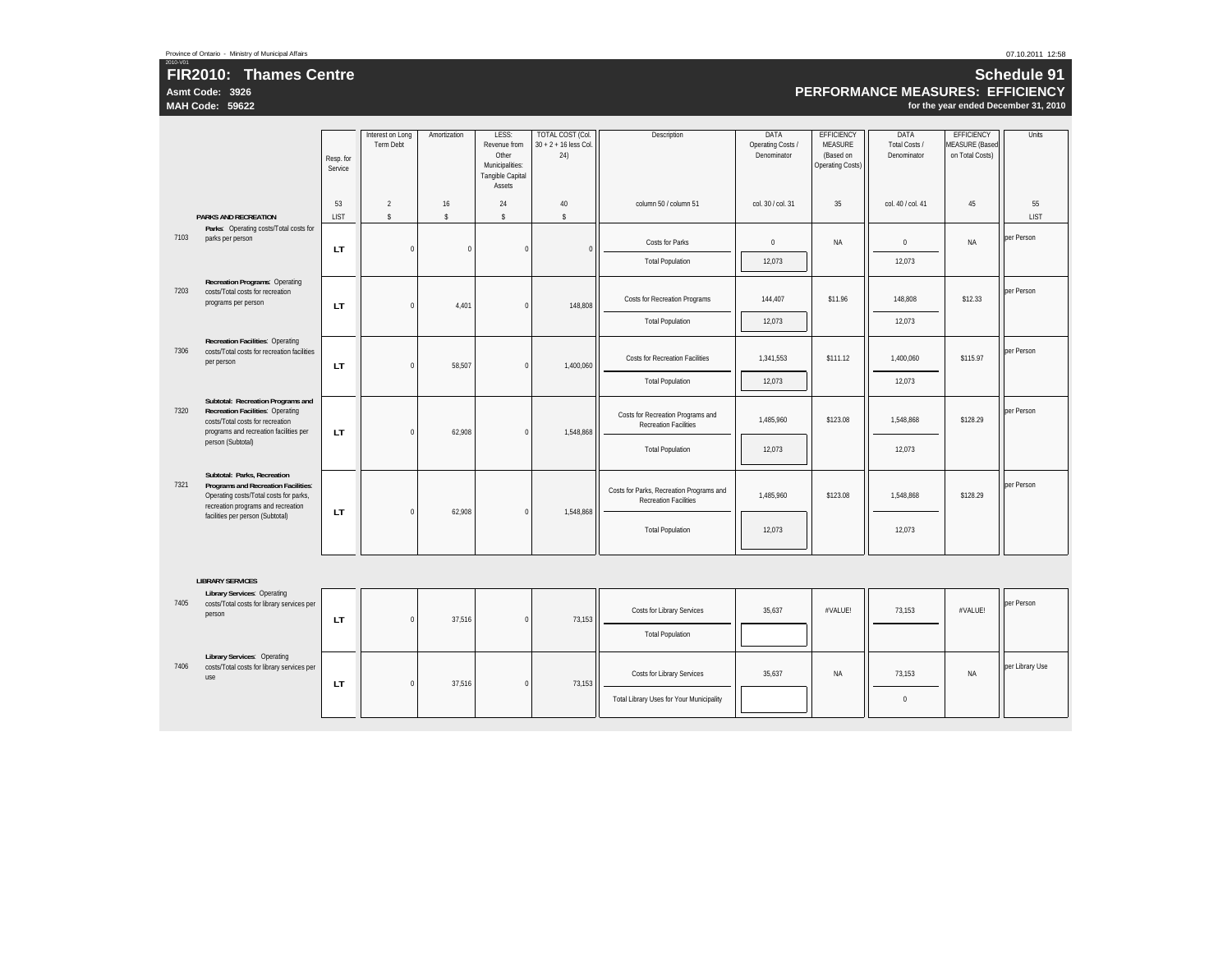**PROTECTION SERVICES**

# **FIR2010: Thames Centre M**

## **Asmt Code: 3926**

**MAH Code: 59622**

# **PERFORMANCE MEASURES: EFFECTIVENESS**

|      |                                                                                                                                           | Description                                                                                                   | Data                | <b>Effectiveness Measure</b> | Units                |
|------|-------------------------------------------------------------------------------------------------------------------------------------------|---------------------------------------------------------------------------------------------------------------|---------------------|------------------------------|----------------------|
|      | <b>FIRE SERVICES</b>                                                                                                                      | Column 3 / Column 4                                                                                           | Column 5 / Column 6 | $\overline{ }$               | 8                    |
| 1151 | Residential Fire Related Civilian Injuries: Number of residential<br>fire related civilian injuries per 1,000 persons                     | Total number of residential fire related civilian injuries                                                    |                     | <b>NA</b>                    | per 1,000 persons    |
|      |                                                                                                                                           | Total population / 1,000                                                                                      | 12.073              |                              |                      |
|      |                                                                                                                                           |                                                                                                               |                     |                              |                      |
| 1152 | Residential Fire Related Civilian Injuries -- 5 Year Average:<br>Number of residential fire related civilian injuries averaged over 5     | (Total number of residential fire related civilian injuries for<br>$2006 + 2007 + 2008 + 2009 + 2010$ ) / 5   |                     | <b>NA</b>                    | per 1,000 persons    |
|      | years per 1,000 persons                                                                                                                   | Total population / 1,000                                                                                      | 12.073              |                              |                      |
|      |                                                                                                                                           |                                                                                                               |                     |                              |                      |
| 1155 | Residential Fire Related Civilian Fatalities: Number of<br>residential fire related civilian fatalities per 1,000 persons                 | Total number of residential fire related civilian fatalities                                                  |                     | <b>NA</b>                    | per 1,000 persons    |
|      |                                                                                                                                           | Total population / 1,000                                                                                      | 12.073              |                              |                      |
|      |                                                                                                                                           |                                                                                                               |                     |                              |                      |
| 1156 | Residential Fire Related Civilian Fatalities -- 5 Year Average:<br>Number of residential fire related civilian fatalities averaged over 5 | (Total number of residential fire related civilian fatalities for<br>$2006 + 2007 + 2008 + 2009 + 2010$ ) / 5 |                     | <b>NA</b>                    | per 1,000 persons    |
|      | years per 1,000 persons                                                                                                                   | Total population / 1,000                                                                                      | 12.073              |                              |                      |
|      |                                                                                                                                           |                                                                                                               |                     |                              |                      |
| 1160 | Number of Residential Structural Fires: Number of residential<br>structural fires per 1,000 households                                    | Total number of residential structural fires                                                                  |                     | <b>NA</b>                    | per 1.000 households |
|      |                                                                                                                                           | Total households / 1,000                                                                                      | 4.829               |                              |                      |
|      |                                                                                                                                           |                                                                                                               |                     |                              |                      |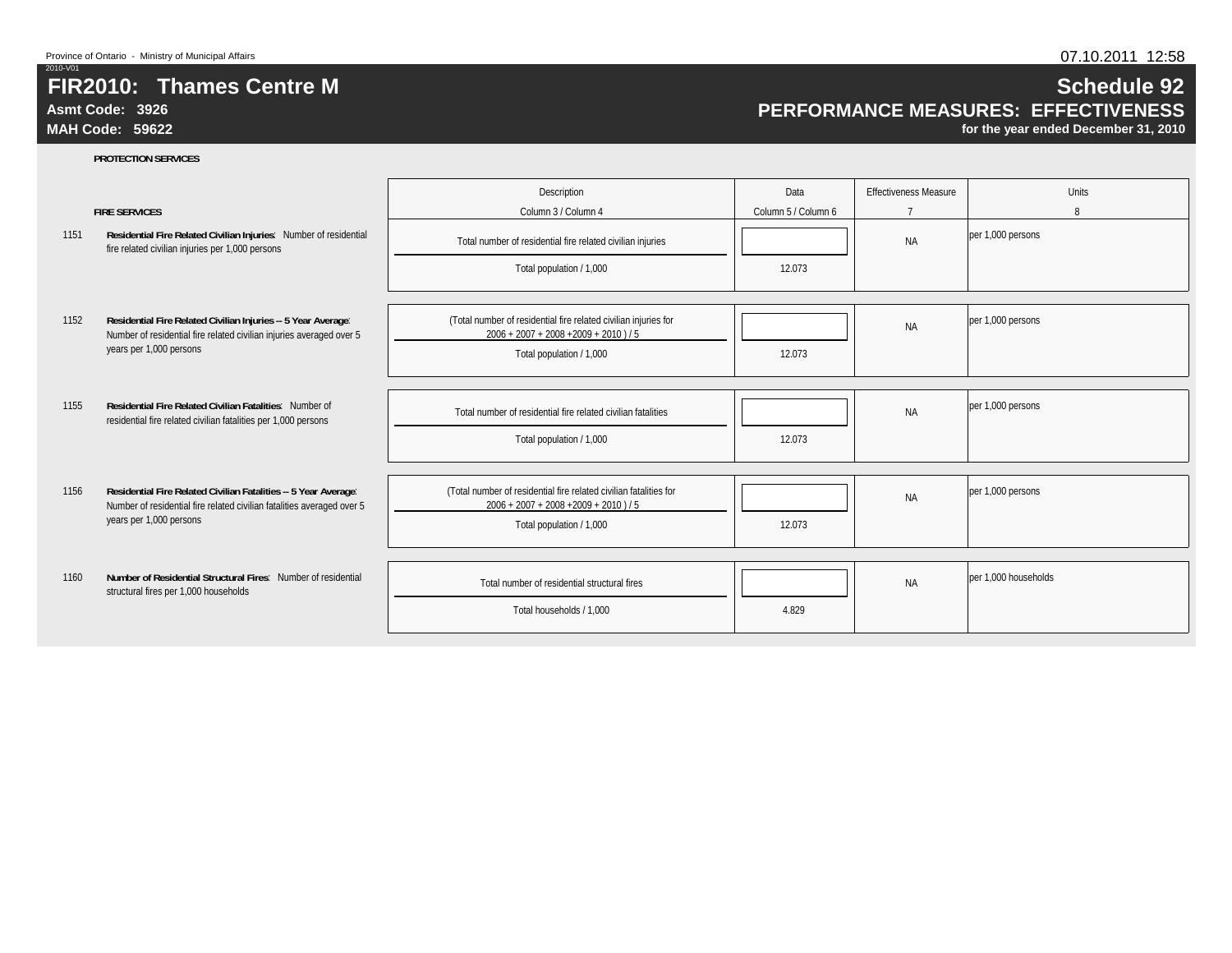**Asmt Code: 3926**

**MAH Code: 59622**

# **Schedule 92 PERFORMANCE MEASURES: EFFECTIVENESS**

|      |                                                                                                  | Description                                                                                                               | Data                | <b>Effectiveness Measure</b> | <b>Units</b>                                                                  |
|------|--------------------------------------------------------------------------------------------------|---------------------------------------------------------------------------------------------------------------------------|---------------------|------------------------------|-------------------------------------------------------------------------------|
|      | <b>POLICE</b>                                                                                    | Column 3 / Column 4                                                                                                       | Column 5 / Column 6 | $\overline{7}$               | 8                                                                             |
| 1258 | Crime Rate: Violent crime rate per 1,000 persons                                                 | Total number of actual incidents of violent crime                                                                         | 70                  | 5.798                        | violent crimes per 1,000 persons                                              |
|      |                                                                                                  | Total population / 1,000                                                                                                  | 12.073              |                              |                                                                               |
|      |                                                                                                  |                                                                                                                           |                     |                              |                                                                               |
| 1259 | Crime Rate: Property crime rate per 1,000 persons                                                | Total number of actual incidents of property crime                                                                        | 392                 | 32.469                       | property crimes per 1,000 persons                                             |
|      |                                                                                                  | Total population / 1,000                                                                                                  | 12.073              |                              |                                                                               |
|      |                                                                                                  |                                                                                                                           |                     |                              |                                                                               |
| 1262 | Crime Rate: Crime Rate for Other Criminal Code offences.<br>excluding traffic, per 1,000 persons | Total number of actual incidents of other Criminal Code offences, excluding traffic                                       | 81                  | 6.709                        | other Criminal Code crimes, excluding traffic, per 1,000<br>persons           |
|      |                                                                                                  | Total population / 1,000                                                                                                  | 12.073              |                              |                                                                               |
|      |                                                                                                  |                                                                                                                           |                     |                              |                                                                               |
| 1263 | Crime Rate: Total crime rate per 1,000 persons (Criminal Code<br>offences, excluding traffic)    | Total number of actual incidents of violent crime, property crime, and other Criminal<br>Code offences, excluding traffic | 543                 | 44.976                       | total crimes per 1,000 persons (Criminal Code offences,<br>excluding traffic) |
|      |                                                                                                  | Total population / 1,000                                                                                                  | 12.073              |                              |                                                                               |
|      |                                                                                                  |                                                                                                                           |                     |                              |                                                                               |
| 1265 | Youth Crime: Youth crime rate per 1,000 youths                                                   | Total number of youths cleared by charge or cleared otherwise                                                             | 8                   | 6.130                        | youth crimes per 1,000 youths                                                 |
|      |                                                                                                  | Youth population / 1,000                                                                                                  | 1.305               |                              |                                                                               |
|      |                                                                                                  |                                                                                                                           |                     |                              |                                                                               |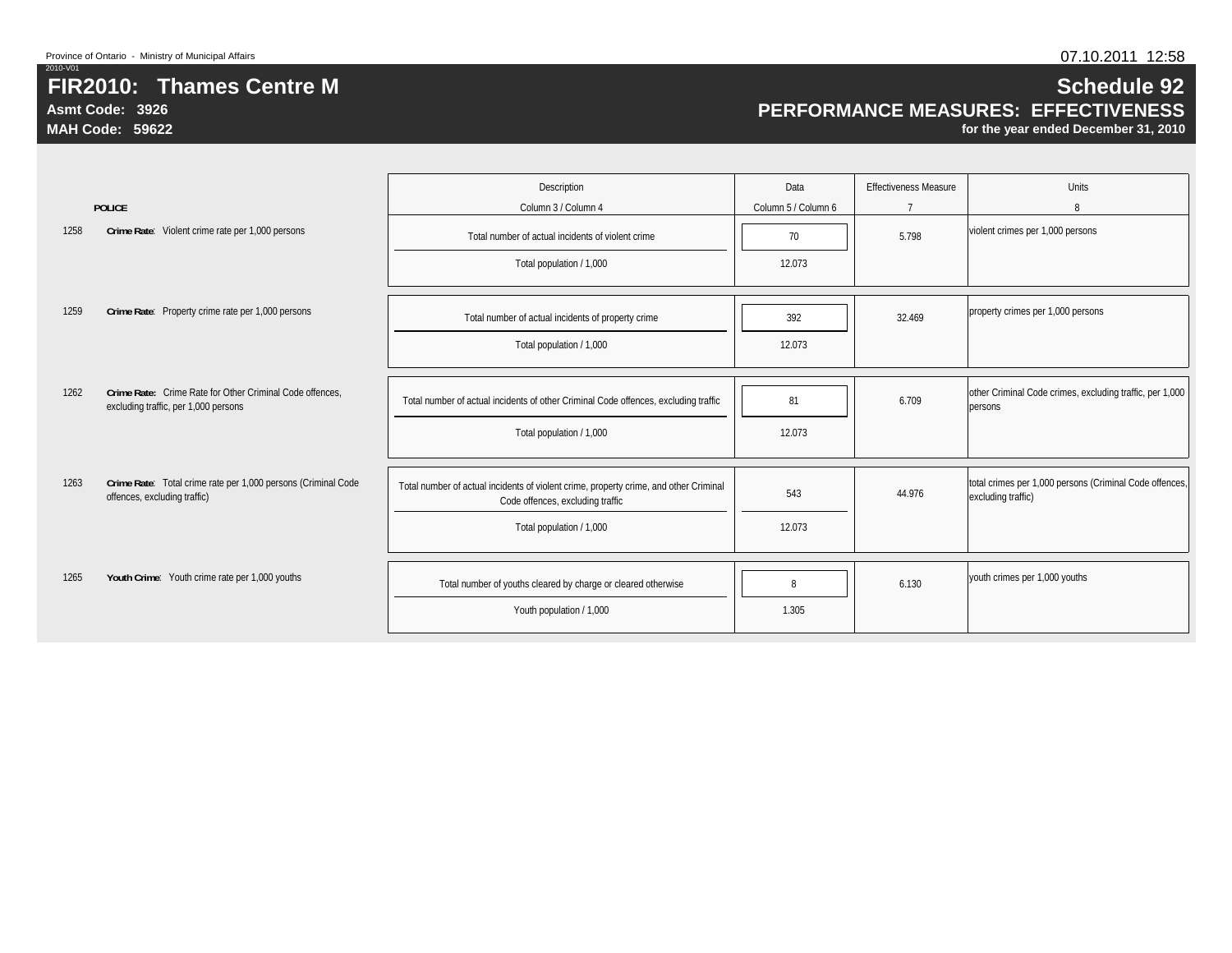**Asmt Code: 3926**

2010-V01

**MAH Code: 59622**

## **Schedule 92 PERFORMANCE MEASURES: EFFECTIVENESS**

**for the year ended December 31, 2010**

|      |                                                                                                                                                                                        | Description                                                                                                                           | Data                                                                                                                                  | <b>Effectiveness Measure</b> | <b>Units</b>                                                                                                           |
|------|----------------------------------------------------------------------------------------------------------------------------------------------------------------------------------------|---------------------------------------------------------------------------------------------------------------------------------------|---------------------------------------------------------------------------------------------------------------------------------------|------------------------------|------------------------------------------------------------------------------------------------------------------------|
|      | <b>ROADWAYS</b>                                                                                                                                                                        | Column 3 / Column 4                                                                                                                   | Column 5 / Column 6                                                                                                                   | $\overline{7}$               | 8                                                                                                                      |
| 2152 | Adequacy of Roads: Percentage of paved lane kilometres where<br>the condition is rated as good to very good                                                                            | Number of paved lane kilometres where the condition is rated as good to very good                                                     | 360                                                                                                                                   | 100.0%                       | of paved lane kilometres were rated as good to very<br>good                                                            |
|      |                                                                                                                                                                                        | Total number of paved lane kilometres                                                                                                 | 360                                                                                                                                   |                              |                                                                                                                        |
|      |                                                                                                                                                                                        |                                                                                                                                       | DATA                                                                                                                                  | <b>DATA</b>                  |                                                                                                                        |
|      |                                                                                                                                                                                        |                                                                                                                                       | Number of structures<br>where the condition<br>of primary<br>components is rated<br>as good to very<br>good, requiring only<br>repair | <b>Total Number</b>          |                                                                                                                        |
|      | Data for Adequacy of Bridges and Culverts                                                                                                                                              |                                                                                                                                       | 5                                                                                                                                     | 6                            |                                                                                                                        |
| 2161 |                                                                                                                                                                                        |                                                                                                                                       |                                                                                                                                       |                              |                                                                                                                        |
| 2162 |                                                                                                                                                                                        |                                                                                                                                       |                                                                                                                                       |                              |                                                                                                                        |
| 2164 |                                                                                                                                                                                        | <b>Subtotal</b>                                                                                                                       | <b>NA</b>                                                                                                                             | $\mathbf 0$                  |                                                                                                                        |
|      |                                                                                                                                                                                        | Description                                                                                                                           | Data                                                                                                                                  | <b>Effectiveness Measure</b> | Units                                                                                                                  |
|      |                                                                                                                                                                                        | Column 3 / Column 4                                                                                                                   | Column 5 / Column 6                                                                                                                   | $\overline{7}$               | 8                                                                                                                      |
| 2165 | Adequacy of Bridges and Culverts: Percentage of bridges and<br>culverts where the condition is rated as good to very good                                                              | Number of bridges and culverts where the condition of primary components is rated<br>as good to very good, requiring only maintenance | <b>NA</b>                                                                                                                             | <b>NA</b>                    | of bridges and culverts were rated in good to very good<br>condition                                                   |
|      |                                                                                                                                                                                        | Total number of bridges and culverts                                                                                                  | $\Omega$                                                                                                                              |                              |                                                                                                                        |
|      |                                                                                                                                                                                        |                                                                                                                                       |                                                                                                                                       |                              |                                                                                                                        |
| 2251 | Effective Snow and Ice Control for Winter Roads: Percentage<br>of winter events where the response met or exceeded locally<br>determined municipal service levels for road maintenance | Number of winter events where the response met or exceeded locally determined<br>municipal service levels for road maintenance        | 39                                                                                                                                    | 100.0%                       | of winter events where response met or exceeded<br>locally determined municipal service levels for road<br>maintenance |
|      |                                                                                                                                                                                        | Total number of winter events                                                                                                         | 39                                                                                                                                    |                              |                                                                                                                        |
|      |                                                                                                                                                                                        |                                                                                                                                       |                                                                                                                                       |                              |                                                                                                                        |

### **TRANSPORTATION SERVICES**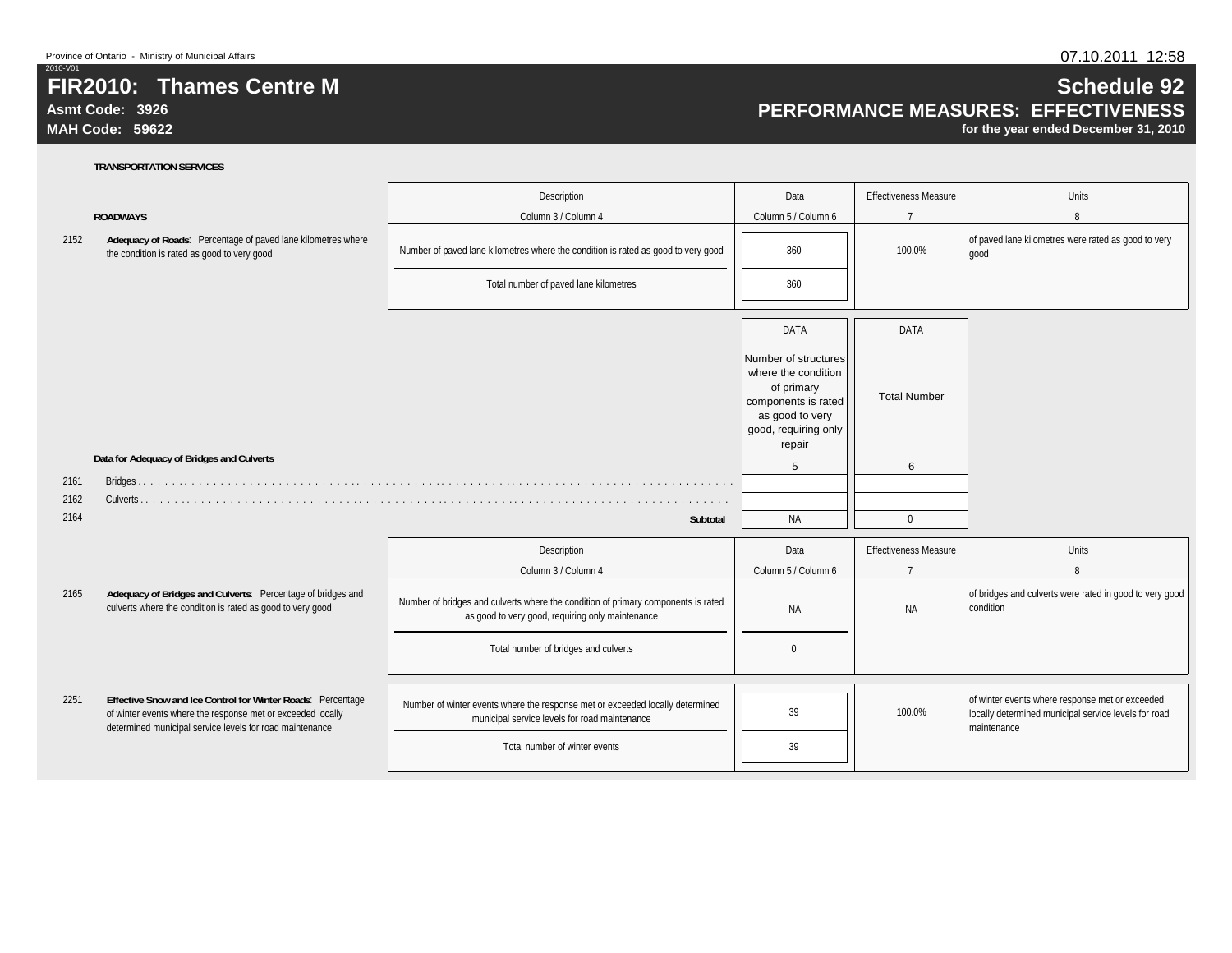### **Asmt Code: 3926**

**MAH Code: 59622**

### **TRANSIT**

3154

3155

3355

3356

23511 Conventional Transit Ridership: Number of conventional transit **in the Conventional transit in the conventional** transit in the passenger trips per person in the service area in a year

|  | al number of regular service passenger trips on conventional transit in the<br>service area |  | <b>NA</b> |
|--|---------------------------------------------------------------------------------------------|--|-----------|
|--|---------------------------------------------------------------------------------------------|--|-----------|

Population of service area

conventional transit trips per person in the service area in a year

#### **ENVIRONMENTAL SERVICES**

|                                                                                                                                                                                | Description                                                                                 | Data                | <b>Effectiveness Measure</b> | <b>Units</b>                                                                              |
|--------------------------------------------------------------------------------------------------------------------------------------------------------------------------------|---------------------------------------------------------------------------------------------|---------------------|------------------------------|-------------------------------------------------------------------------------------------|
| <b>WASTEWATER SYSTEM</b>                                                                                                                                                       | Column 3 / Column 4                                                                         | Column 5 / Column 6 |                              | 8                                                                                         |
| Wastewater Main Backups: Number of wastewater main backups<br>per 100 kilometres of wastewater main in a year                                                                  | Total number of backed up wastewater mains                                                  |                     | <b>NA</b>                    | wastewater main backups per 100 kilometres of<br>wastewater main in a year                |
|                                                                                                                                                                                | Total kilometres of wastewater mains / 100                                                  | 0.00                |                              |                                                                                           |
|                                                                                                                                                                                |                                                                                             |                     |                              |                                                                                           |
| Wastewater Bypasses Treatment: Percentage of wastewater<br>estimated to have by-passed treatment                                                                               | Estimated megalitres of untreated wastewater                                                | 0.000               | 0.000%                       | of wastewater is estimated to have bypassed treatment                                     |
|                                                                                                                                                                                | Total megalitres of treated wastewater PLUS Estimated megalitres of untreated<br>wastewater | 79.320              |                              |                                                                                           |
| <b>WATER</b>                                                                                                                                                                   | 1 megalitre = $1,000,000$ litres                                                            |                     |                              |                                                                                           |
| Boil Water Advisories: Weighted number of days when a boil<br>water advisory issued by the Medical Officer of Health, applicable to<br>a municipal water supply, was in effect | Summation of: Number of boil water days times the number of connections affected            |                     | 0.0000                       | weighted days a year when boil water advisories were<br>in effect in the service area     |
|                                                                                                                                                                                | Total connections in the service area                                                       | 2.234               |                              |                                                                                           |
|                                                                                                                                                                                |                                                                                             |                     |                              |                                                                                           |
| Water Main Breaks: Number of water main breaks per 100<br>kilometres of water distribution pipe in a year                                                                      | Number of water main breaks in a year                                                       | $\overline{2}$      | <b>NA</b>                    | water main breaks per 100 kilometres of water<br>distribution/transmission pipe in a year |
|                                                                                                                                                                                | Total kilometres of water distribution/transmission pipe / 100                              | 0.00                |                              |                                                                                           |
| <b>SOLID WASTE MANAGEMENT</b>                                                                                                                                                  |                                                                                             |                     |                              |                                                                                           |
|                                                                                                                                                                                |                                                                                             |                     |                              |                                                                                           |
| Complaints - Garbage and Recycling Collection: Number of                                                                                                                       | Number of complaints received in a year concerning the collection of garbage and            | $\mathbf{z}$        | 1.4EQ                        | complaints were received in a year concerning the                                         |



| Number of complaints received in a year concerning the collection of garbage and<br>recycled materials |       | 1.450 | complaints were received in a year concerning the<br>collection of garbage and recycled materials per 1,000<br>households |  |
|--------------------------------------------------------------------------------------------------------|-------|-------|---------------------------------------------------------------------------------------------------------------------------|--|
| Total households / 1,000                                                                               | 4.829 |       |                                                                                                                           |  |

### 07.10.2011 12:58

## **Schedule 92 PERFORMANCE MEASURES: EFFECTIVENESS**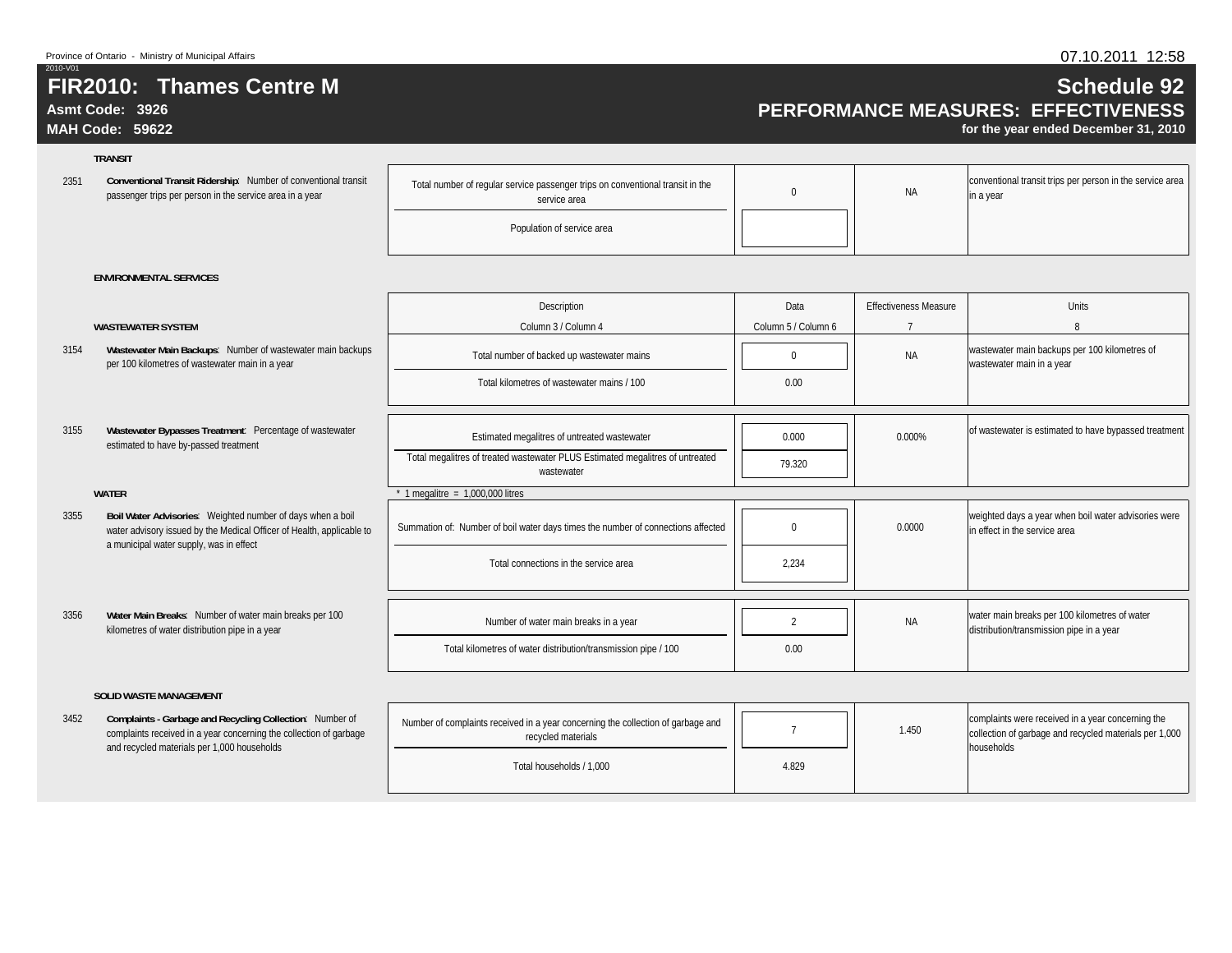**Asmt Code: 3926**

**MAH Code: 59622**

# **Schedule 92 PERFORMANCE MEASURES: EFFECTIVENESS**

**for the year ended December 31, 2010**

|      | <b>Solid Waste Management Facility Compliance</b> | <b>Effectiveness Measure</b> |
|------|---------------------------------------------------|------------------------------|
|      |                                                   |                              |
| 3552 |                                                   |                              |
|      |                                                   |                              |

Number of days per year when a Ministry of Environment compliance order for remediation concerning an air or groundwater standard was in effect for a municipally owned Solid Waste Management facility (by facility):

|      | Complete for each municipally owned Solid Waste Management facility<br>with an MOE Certificate of Approval which has a compliance order for<br>remediation | Name of Solid Waste Facility (List Facility with highest number of days first) | <b>Effectiveness Measure</b><br>(Days) | <b>Units</b>                                                         |
|------|------------------------------------------------------------------------------------------------------------------------------------------------------------|--------------------------------------------------------------------------------|----------------------------------------|----------------------------------------------------------------------|
|      |                                                                                                                                                            | $\mathbf{3}$                                                                   |                                        |                                                                      |
| 3553 |                                                                                                                                                            |                                                                                |                                        | days a year an MOE compliance order for remediation<br>was in effect |
| 3554 |                                                                                                                                                            |                                                                                |                                        | days a year an MOE compliance order for remediation<br>was in effect |
| 3555 |                                                                                                                                                            |                                                                                |                                        | days a year an MOE compliance order for remediation<br>was in effect |
| 3556 |                                                                                                                                                            |                                                                                |                                        | days a year an MOE compliance order for remediation<br>was in effect |
| 3557 |                                                                                                                                                            |                                                                                |                                        | days a year an MOE compliance order for remediation<br>was in effect |
| 3558 |                                                                                                                                                            |                                                                                |                                        | days a year an MOE compliance order for remediation<br>was in effect |
| 3559 |                                                                                                                                                            |                                                                                |                                        | days a year an MOE compliance order for remediation<br>was in effect |
| 3560 | Site 8.                                                                                                                                                    |                                                                                |                                        | days a year an MOE compliance order for remediation<br>was in effect |
| 3561 |                                                                                                                                                            |                                                                                |                                        | days a year an MOE compliance order for remediation<br>was in effect |
| 3562 | Site 10.                                                                                                                                                   |                                                                                |                                        | days a year an MOE compliance order for remediation<br>was in effect |

|      |                                                                                                                                                           | Description                                                                                                                                                      | Data                | <b>Effectiveness Measure</b> | <b>Units</b>                                                                                             |
|------|-----------------------------------------------------------------------------------------------------------------------------------------------------------|------------------------------------------------------------------------------------------------------------------------------------------------------------------|---------------------|------------------------------|----------------------------------------------------------------------------------------------------------|
|      |                                                                                                                                                           | Column 3 / Column 4                                                                                                                                              | Column 5 / Column 6 |                              |                                                                                                          |
| 3655 | Diversion of Residential Solid Waste: Percentage of residential<br>solid waste diverted for recycling                                                     | Total tonnes of residential solid waste diverted                                                                                                                 | 1.736.0             | 47.9%                        | of residential solid waste was diverted for recycling                                                    |
|      |                                                                                                                                                           | Total tonnes of residential solid waste disposed of and total tonnes diverted                                                                                    | 3,624.0             |                              |                                                                                                          |
| 3656 | Diversion of Residential Solid Waste*: Percentage of residential<br>solid waste diverted for recycling (based on combined residential<br>and ICI tonnage) | Total tonnes of solid waste diverted from all property classes<br>Total tonnes of solid waste disposed of and total tonnes diverted from all property<br>classes |                     | ΝA                           | of residential solid waste was diverted for recycling<br>(based on combined residential and ICI tonnage) |

*\* This measure should be completed only if tonnage for residential solid waste cannot be identified separately from ICI tonnage.*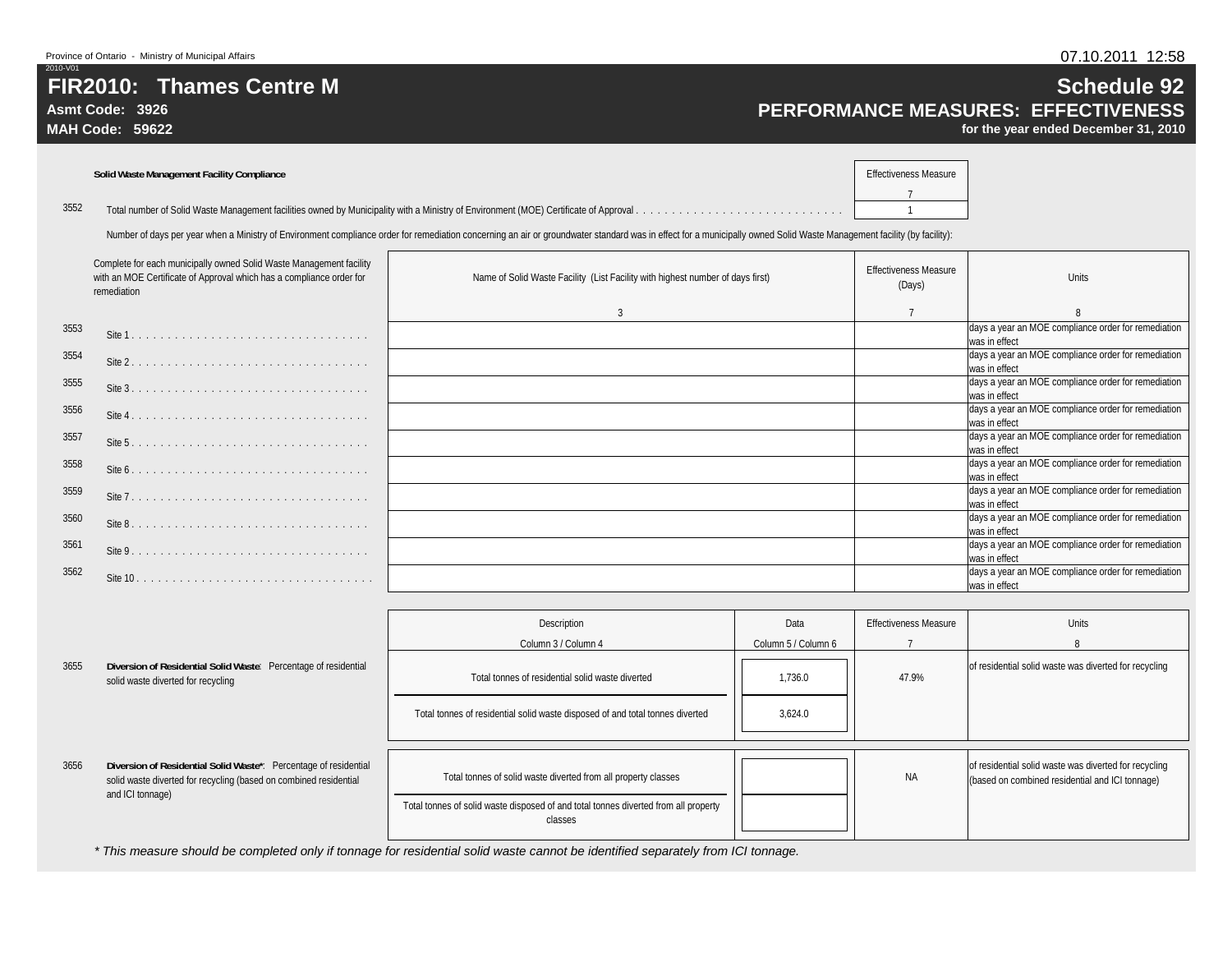**Asmt Code: 3926**

2010-V01

**MAH Code: 59622**

# **Schedule 92 PERFORMANCE MEASURES: EFFECTIVENESS**

**for the year ended December 31, 2010**

|      |                                                                                                                                | Description                                                                                                                             | Data                | <b>Effectiveness Measure</b>               | Units                                                                     |
|------|--------------------------------------------------------------------------------------------------------------------------------|-----------------------------------------------------------------------------------------------------------------------------------------|---------------------|--------------------------------------------|---------------------------------------------------------------------------|
|      |                                                                                                                                | Column 3 / Column 4                                                                                                                     | Column 5 / Column 6 | $\overline{7}$                             | 8                                                                         |
| 7152 | Trails: Total kilometres of trails per 1,000 persons                                                                           | Total kilometres of trails (owned by municipality and third parties)                                                                    | 14                  | 1.160                                      | kilometres of trails per 1,000 persons                                    |
|      |                                                                                                                                | Total population / 1,000                                                                                                                | 12.073              |                                            |                                                                           |
| 7155 | Open Space: Hectares of open space per 1,000 persons<br>(municipally owned)                                                    | Total hectares of open space (municipally owned)                                                                                        | 90                  | 7.455                                      | hectares of open space per 1,000 persons (municipally<br>owned)           |
|      |                                                                                                                                | Total population / 1,000                                                                                                                | 12.073              |                                            |                                                                           |
|      | Third Party Property (Subject to joint use agreement, reciprocal agreement, lease)                                             |                                                                                                                                         |                     | Hectares<br>$\overline{7}$                 |                                                                           |
| 7154 |                                                                                                                                |                                                                                                                                         |                     |                                            |                                                                           |
| 7156 |                                                                                                                                |                                                                                                                                         |                     |                                            |                                                                           |
| 7357 |                                                                                                                                |                                                                                                                                         |                     |                                            |                                                                           |
| 7360 |                                                                                                                                |                                                                                                                                         |                     |                                            |                                                                           |
|      | Calculating Numerator in Line 7255, Column 5<br><b>Participant Hours for Recreation Programs:</b>                              |                                                                                                                                         |                     | <b>Participant Hours</b><br>$\overline{7}$ |                                                                           |
| 7250 |                                                                                                                                |                                                                                                                                         |                     |                                            |                                                                           |
| 7251 |                                                                                                                                |                                                                                                                                         |                     | 1,977                                      |                                                                           |
| 7252 |                                                                                                                                |                                                                                                                                         |                     | 503                                        |                                                                           |
| 7253 |                                                                                                                                |                                                                                                                                         |                     | 419                                        |                                                                           |
| 7254 |                                                                                                                                |                                                                                                                                         | Subtotal            | 2.899                                      |                                                                           |
|      |                                                                                                                                |                                                                                                                                         |                     |                                            |                                                                           |
| 7255 | Participant Hours for Recreation Programs: Total participant<br>hours for recreation programs per 1,000 persons                | Total participant hours for recreation programs (registered, drop-in and permitted<br>programs)                                         | 2,899               | 240.123                                    | participant hours of recreation programs per 1,000<br>persons             |
|      |                                                                                                                                | Total population / 1,000                                                                                                                | 12.073              |                                            |                                                                           |
|      |                                                                                                                                |                                                                                                                                         |                     |                                            |                                                                           |
| 7356 | Indoor Recreation Facilites: Square metres of indoor recreation<br>facilities per 1,000 persons (municipally owned)            | Square metres of indoor recreation facilities (municipally owned)                                                                       | 8,531               | 706.618                                    | square metres of indoor recreation facilities<br>(municipally owned)      |
|      |                                                                                                                                | Total population / 1,000                                                                                                                | 12.073              |                                            |                                                                           |
|      |                                                                                                                                |                                                                                                                                         |                     |                                            |                                                                           |
| 7359 | Outdoor Recreation Facility Space: Square metres of outdoor<br>recreation facility space per 1,000 persons (municipally owned) | Square metres of outdoor recreation facility space with controlled access and<br>electrical or mechanical functions (municipally owned) | 120,022             | 9.941.357                                  | square metres of outdoor recreation facility space<br>(municipally owned) |
|      |                                                                                                                                | Total population / 1,000                                                                                                                | 12.073              |                                            |                                                                           |
|      |                                                                                                                                |                                                                                                                                         |                     |                                            |                                                                           |

### **PARKS AND RECREATION**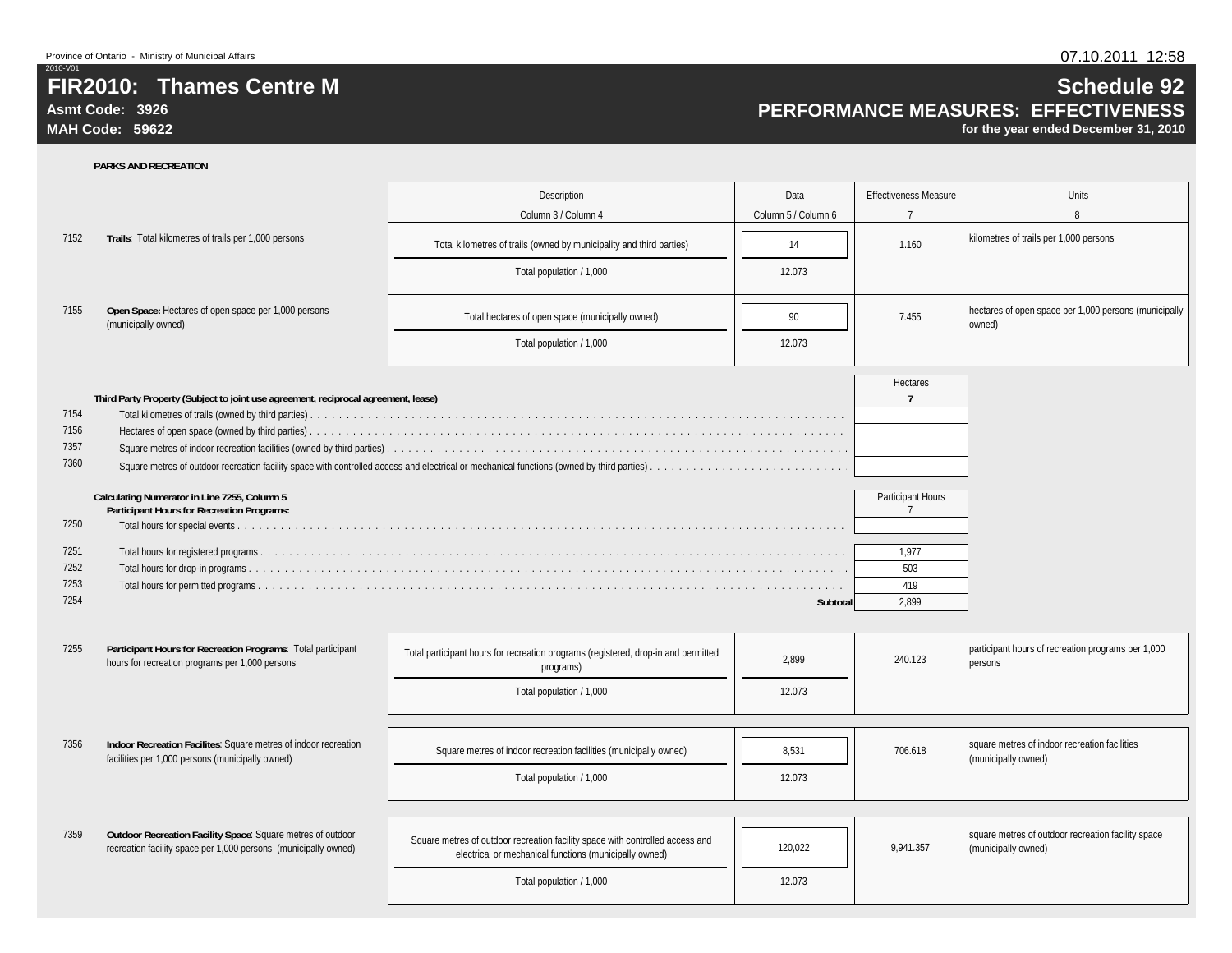### **Asmt Code: 3926**

**MAH Code: 59622**

7460

## **Schedule 92 PERFORMANCE MEASURES: EFFECTIVENESS**

**for the year ended December 31, 2010**

#### **LIBRARY SERVICES**

|      | Calculating Numerator and Denominator in line 7460. Complete 2 of the following 6 lines.<br>Single-tier or lower-tier (Not a member of a union public library). | Data | Units        |
|------|-----------------------------------------------------------------------------------------------------------------------------------------------------------------|------|--------------|
| 7451 |                                                                                                                                                                 |      | library uses |
| 7452 |                                                                                                                                                                 |      | persons      |
|      | Member of a union public library                                                                                                                                |      |              |
| 7453 |                                                                                                                                                                 |      | library uses |
| 7454 |                                                                                                                                                                 |      | persons      |
|      | Upper-tier with a library board                                                                                                                                 |      |              |
| 7455 |                                                                                                                                                                 |      | library uses |
| 7456 |                                                                                                                                                                 |      | persons      |

|                                           | Description         | Data                | <b>Effectiveness Measure</b> | Units                   |
|-------------------------------------------|---------------------|---------------------|------------------------------|-------------------------|
|                                           | Column 3 / Column 4 | Column 5 / Column 6 |                              |                         |
| Library services: Library uses per person | Total library uses  |                     | <b>NA</b>                    | library uses per person |
|                                           | Total population    |                     |                              |                         |

|      |              | Effectiveness Measure | <b>Units</b>                |
|------|--------------|-----------------------|-----------------------------|
|      | Type of uses |                       |                             |
| 7463 |              |                       | electronic library uses     |
| 7462 |              |                       | non-electronic library uses |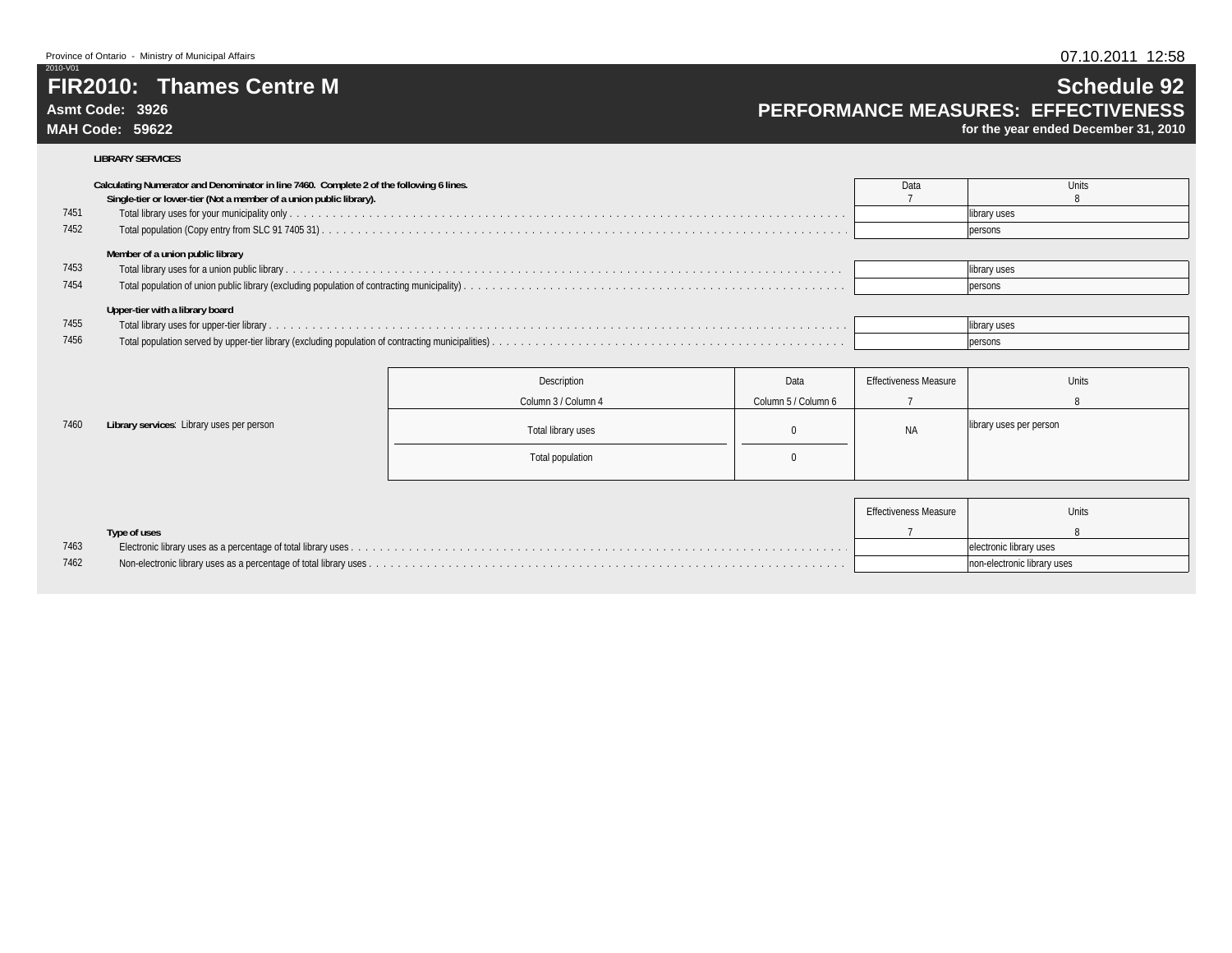**Asmt Code: 3926**

2010-V01

**MAH Code: 59622**

## **Schedule 92 PERFORMANCE MEASURES: EFFECTIVENESS**

**for the year ended December 31, 2010**

#### **PLANNING AND DEVELOPMENT**

|      | <b>LAND USE PLANNING</b>          | <b>Residential Units within</b><br>Settlement Areas | <b>Total Residential Units</b> |
|------|-----------------------------------|-----------------------------------------------------|--------------------------------|
|      | Calculating Measure in line 8170: |                                                     |                                |
| 8171 |                                   |                                                     |                                |
| 8172 |                                   |                                                     |                                |
| 8173 |                                   |                                                     |                                |
| 8174 |                                   |                                                     |                                |
| 8175 | Subtotal                          |                                                     |                                |

|      |                                                                                                           | Description                                                          | Data                | <b>Effectiveness Measure</b> | Units                                                                 |
|------|-----------------------------------------------------------------------------------------------------------|----------------------------------------------------------------------|---------------------|------------------------------|-----------------------------------------------------------------------|
|      |                                                                                                           | Column 3 / Column 4                                                  | Column 5 / Column 6 |                              |                                                                       |
| 8170 | Location of New Residential Units: Percentage of new<br>residential units located within settlement areas | Number of new residential units located within settlement areas      |                     | <b>NA</b>                    | of new residential units which are located within<br>settlement areas |
|      |                                                                                                           | Total number of new residential units within the entire municipality |                     |                              |                                                                       |

|      |                                                                                                                                                                                                              | Description                                                                                           | Data                | <b>Effectiveness Measure</b> | <b>Units</b>                                                                                                                                   |
|------|--------------------------------------------------------------------------------------------------------------------------------------------------------------------------------------------------------------|-------------------------------------------------------------------------------------------------------|---------------------|------------------------------|------------------------------------------------------------------------------------------------------------------------------------------------|
|      |                                                                                                                                                                                                              | Column 3 / Column 4                                                                                   | Column 5 / Column 6 |                              |                                                                                                                                                |
| 8163 | Preservation of Agricultural Land in Reporting Year:<br>Percentage of land designated for agricultural purposes which was                                                                                    | Hectares of land designated for agricultural purposes in the<br>Official Plan as of December 31, 2010 | 39.993              | 100.0%                       | of land designated for agricultural purposes in the<br>Official Plan was not re-designated for other uses                                      |
|      | not re-designated for other uses during the reporting year                                                                                                                                                   | Hectares of land designated for agricultural purposes in the<br>Official Plan as of January 1, 2010   | 39.993              |                              | during the reporting year                                                                                                                      |
| 8164 | Preservation of Agricultural Land Relative to Base Year:<br>Percentage of land designated for agricultural purposes which was<br>not re-designated for other uses relative to the base year of 2000          | Hectares of land designated for agricultural purposes in the<br>Official Plan as of December 31, 2010 | 39.993              | 100.0%                       | of land designated for agricultural purposes in the<br>Official Plan was not re-designated for other uses<br>relative to the base year of 2000 |
|      |                                                                                                                                                                                                              | Hectares of land designated for agricultural purposes in the<br>Official Plan as of January 1, 2000   | 39,993              |                              |                                                                                                                                                |
|      |                                                                                                                                                                                                              |                                                                                                       |                     | <b>Effectiveness Measure</b> | <b>Units</b>                                                                                                                                   |
|      |                                                                                                                                                                                                              |                                                                                                       |                     |                              |                                                                                                                                                |
| 8165 |                                                                                                                                                                                                              |                                                                                                       |                     |                              | $\mathsf{R}$                                                                                                                                   |
|      | Number of hectares re-designated during reporting year:<br>Number of hectares of land originally designated for agricultural<br>purposes which was re-designated for other uses during the<br>reporting year |                                                                                                       |                     |                              | hectares were re-designated from agricultural purposes<br>to other uses during the reporting year                                              |
| 8166 | Number of hectares re-designated since January 1, 2000:<br>Number of hectares of land originally designated for agricultural<br>purposes which was re-designated for other uses since January 1,<br>2000     |                                                                                                       |                     | $\Omega$                     | hectares were re-designated from agricultural purposes<br>to other uses since January 1, 2000                                                  |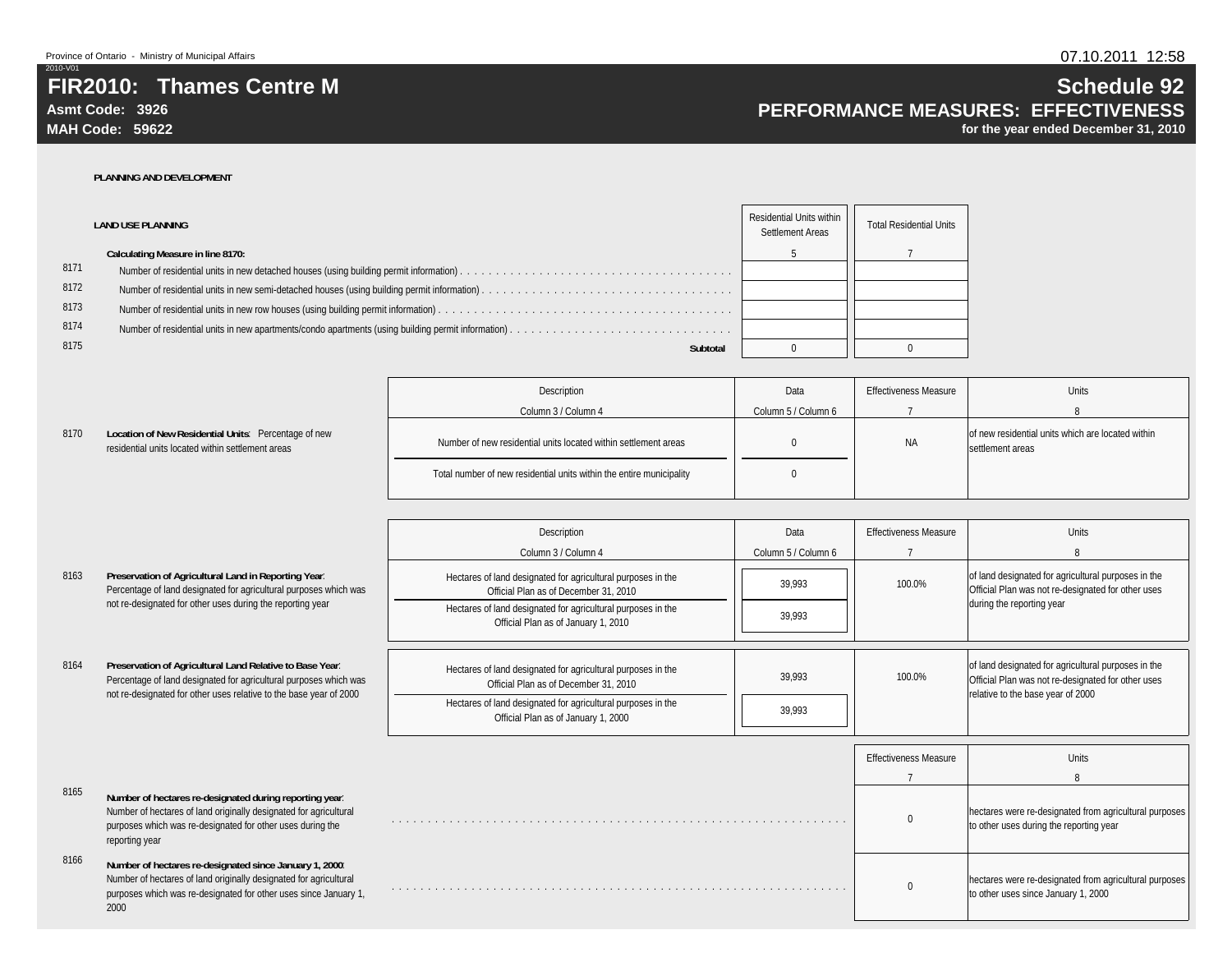# **FIR2010: Thames Centre M**

**Asmt Code: 3926MAH Code: 59622**

2010-V01

## **Schedule 92 PERFORMANCE MEASURES: EFFECTIVENESS**

**for the year ended December 31, 2010**

|      |                                                                                                                              |                                                                                                                                              |                     | Hectares                     | Units                                                                                 |
|------|------------------------------------------------------------------------------------------------------------------------------|----------------------------------------------------------------------------------------------------------------------------------------------|---------------------|------------------------------|---------------------------------------------------------------------------------------|
| 8167 | Size of Settlement Area: Hectares of land in the settlement area<br>as of December 31 of the reporting year                  |                                                                                                                                              |                     |                              | hectares of land in the settlement area as of December<br>31st of reporting year      |
|      |                                                                                                                              |                                                                                                                                              |                     |                              |                                                                                       |
|      |                                                                                                                              | Description                                                                                                                                  | Data                | <b>Effectiveness Measure</b> | Units                                                                                 |
|      |                                                                                                                              | Column 3 / Column 4                                                                                                                          | Column 5 / Column 6 |                              |                                                                                       |
| 8168 | Change in Size of Settlement Area: Percentage change in the<br>size of the settlement area relative to the base year of 2004 | Hectares of land in the settlement area as of Dec. 31, 2010 less the number of<br>hectares of land in the settlement area as of Jan. 1, 2004 |                     | <b>NA</b>                    | increase/(decrease) in the size of the settlement area<br>relative to January 1, 2004 |

Hectares of land in the settlement area as of January 1, 2004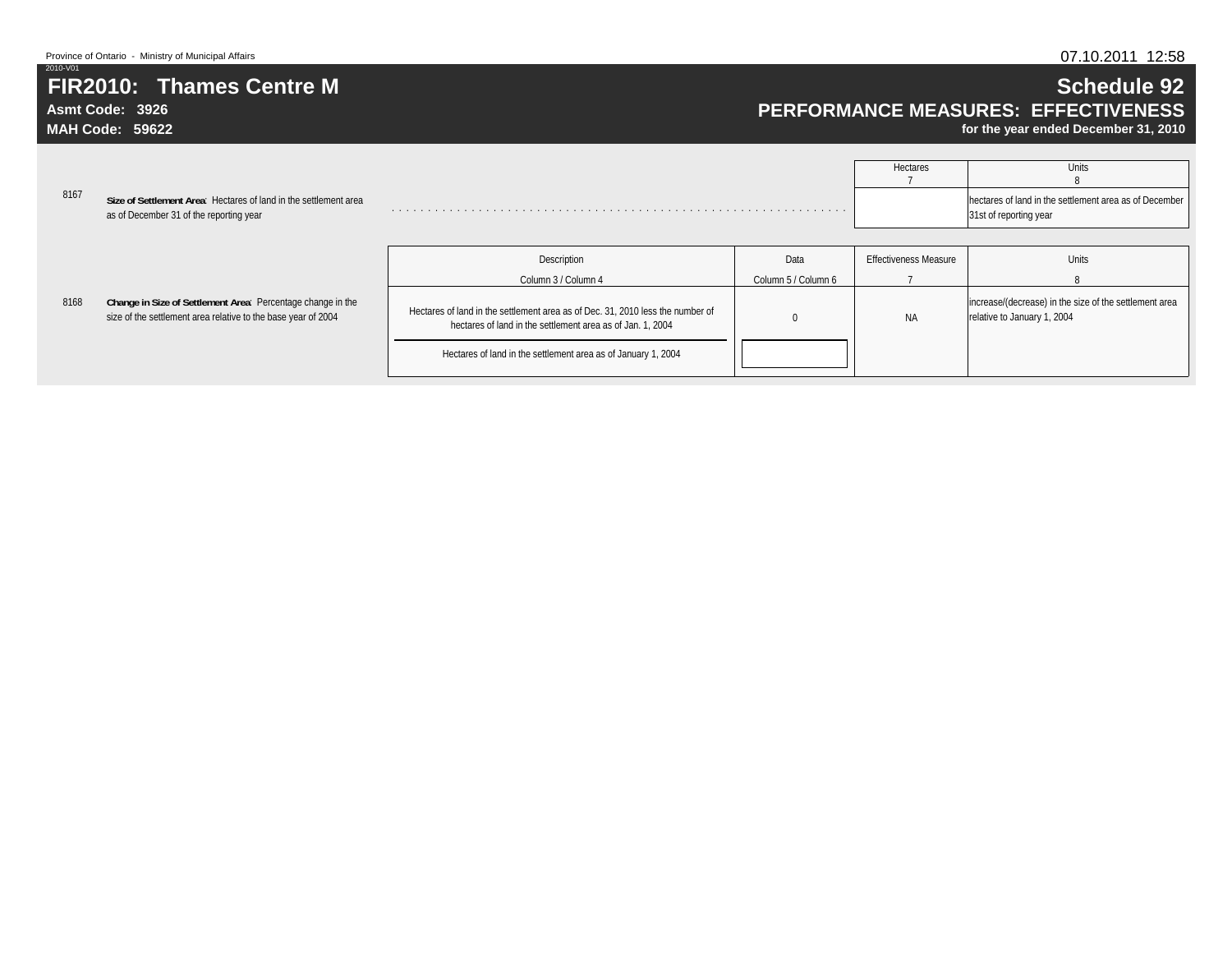| 2010-V01 | Province of Ontario - Ministry of Municipal Affairs                                                                                                                    | 07.10.2011 12:58                                                                                                                                                                                                                           |
|----------|------------------------------------------------------------------------------------------------------------------------------------------------------------------------|--------------------------------------------------------------------------------------------------------------------------------------------------------------------------------------------------------------------------------------------|
|          | <b>FIR2010: Thames Centre M</b><br>Asmt Code: 3926<br>MAH Code: 59622                                                                                                  | <b>Schedule 93</b><br>PERFORMANCE MEASURES: NOTES (OPTIONAL)<br>for the year ended December 31, 2010                                                                                                                                       |
|          |                                                                                                                                                                        | Municipalities may enter information to explain the unique circumstances of the municipality which affect MPMP results.<br>All Measures from Schedule 91 and 92 are available, however information is not required for every service area. |
|          | <b>EFFICIENCY Measures Reported on Schedule 91</b>                                                                                                                     |                                                                                                                                                                                                                                            |
|          |                                                                                                                                                                        | * Use ALT + ENTER keys to "Return" to the next line.                                                                                                                                                                                       |
|          |                                                                                                                                                                        | <b>Notes</b>                                                                                                                                                                                                                               |
| 9914     | <b>Total Municipal Costs</b>                                                                                                                                           | $\overline{2}$                                                                                                                                                                                                                             |
|          | <b>GENERAL GOVERNMENT</b>                                                                                                                                              |                                                                                                                                                                                                                                            |
| 0100     | <b>General Comments:</b>                                                                                                                                               |                                                                                                                                                                                                                                            |
| 0206     | General Government: Operating<br>costs/Total costs for governance and<br>corporate management as a % of total<br>municipal costs                                       |                                                                                                                                                                                                                                            |
|          | <b>FIRE</b>                                                                                                                                                            |                                                                                                                                                                                                                                            |
| 1100     | <b>General Comments:</b>                                                                                                                                               |                                                                                                                                                                                                                                            |
| 1103     | Fire Services: Operating costs/Total costs<br>for fire services per \$1,000 of assessment                                                                              |                                                                                                                                                                                                                                            |
|          |                                                                                                                                                                        |                                                                                                                                                                                                                                            |
| 1200     | <b>POLICE</b><br><b>General Comments:</b>                                                                                                                              |                                                                                                                                                                                                                                            |
| 1204     | Police Services: Operating costs/Total<br>costs for police services per person                                                                                         |                                                                                                                                                                                                                                            |
|          |                                                                                                                                                                        |                                                                                                                                                                                                                                            |
|          | <b>ROADWAYS</b>                                                                                                                                                        |                                                                                                                                                                                                                                            |
| 2100     | <b>General Comments:</b>                                                                                                                                               |                                                                                                                                                                                                                                            |
| 2111     | Paved Roads: Operating costs/Total costs<br>for paved (hard top) roads per lane kilometre                                                                              |                                                                                                                                                                                                                                            |
| 2110     | <b>Unpaved Roads: Operating costs/Total</b><br>costs for unpaved (loose top) roads per lane<br>kilometre                                                               |                                                                                                                                                                                                                                            |
| 2130     | <b>Bridges and Culverts: Operating</b><br>costs/Total costs for bridges and culverts per<br>square metre of surface area                                               |                                                                                                                                                                                                                                            |
| 2205     | Winter Control: Operating costs/Total<br>costs for winter maintenance of roadways,<br>excluding sidewalks and parking lots, per<br>lane kilometre maintained in winter |                                                                                                                                                                                                                                            |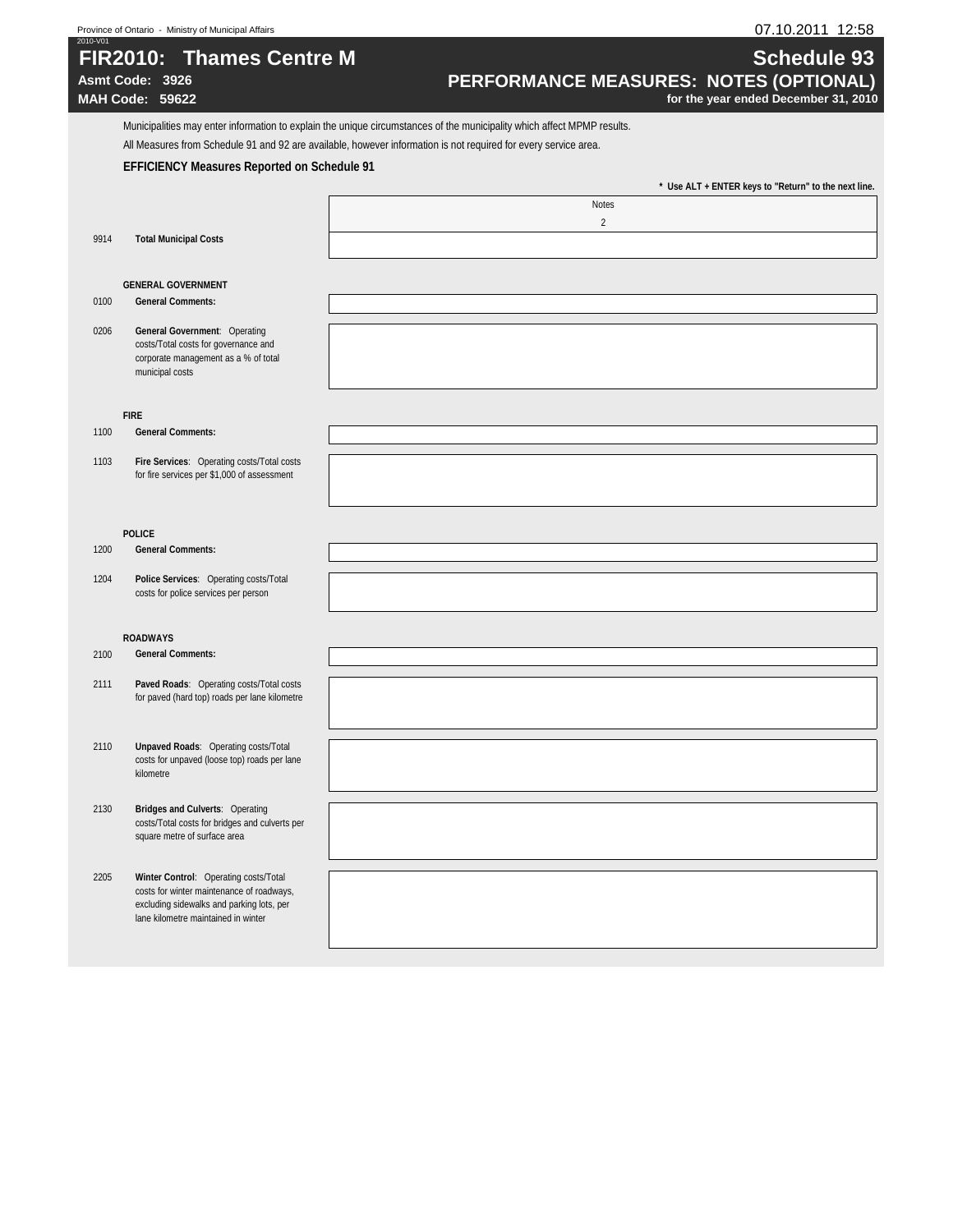# **FIR2010: Thames Centre M Schedule 93**

# **TRANSIT**

## 2300 **General Comments:**

2303 **Conventional Transi**t: Operating costs/Total costs for conventional transit per regular service passenger trip

#### **WASTEWATER**

- 3100 **General Comments:**
- 3111 **Wastewater Collection/Conveyance**: Operating costs/Total costs for the collection/conveyance of wastewater per kilometre of wastewater main
- 3112 **Wastewater Treatment and Disposal**: Operating costs/Total costs for the treatment and disposal of wastewater per megalitre
- 3113 **Wastewater Collection/Conveyance, Treatment and Disposal (Integrated System)**: Operating costs/Total costs for the collection/conveyance, treatment and disposal of wastewater per megalitre

#### **STORM WATER**

3200 **General Comments:**

- 3209 **Urban Storm Water Management (Separate Storm Water System)**: Operating costs/Total costs for urban storm water management (collection, treatment, disposal) per kilometre of drainage system
- 3210 **Rural Storm Water Management (Separate Storm Water System)**: Operating costs/Total costs for rural storm water management (collection, treatment, disposal) per kilometre of drainage system

#### **WATER**

- 3300 **General Comments:**
- 3311 **Treatment of Drinking Water**: Operating costs/Total costs for the treatment of drinking water per megalitre
- 3312 **Distribution/Transmission of Drinking Water**: Operating costs/Total costs for the distribution/transmission of drinking water per kilometre of water distribution/transmision pipe
- 3313 **Treatment and Distribution/Transmission of Drinking Water (Integrated System)**: Operating costs/Total costs for the treatment and distribution/transmission of drinking water per megalitre

# Asmt Code: 3926<br>**PERFORMANCE MEASURES: NOTES (OPTIONAL)**<br>for the year ended December 31, 2010

for the year ended December 31, 2010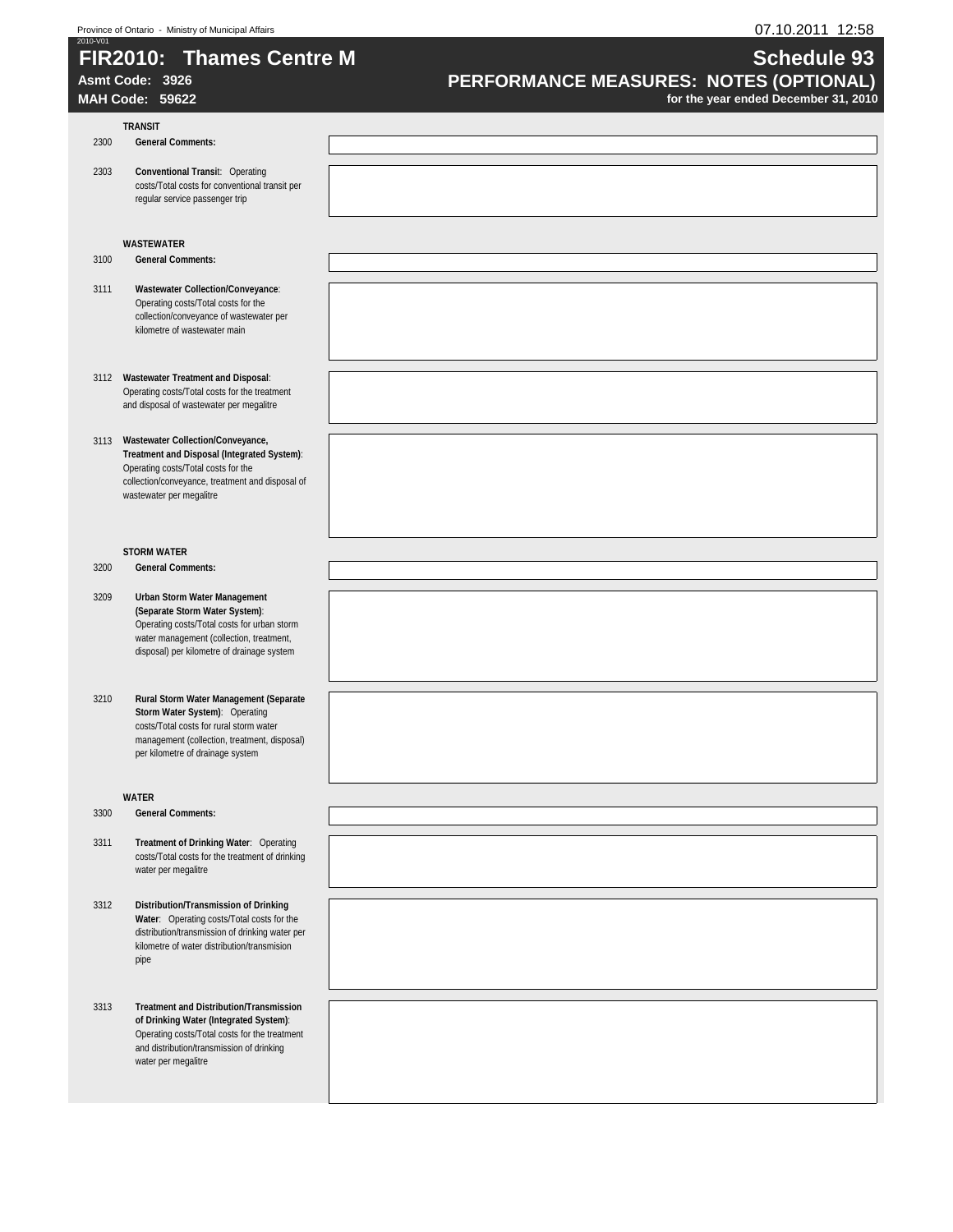# **FIR2010: Thames Centre M Schedule 93**<br> **PERFORMANCE MEASURES: NOTES (OPTIONAL) PERFORMANCE MEASURES: NOTES (OPTIONAL) Asmt Code: 3926 PERFORMANCE MEASURES: NOTES (OPTIONAL)**

**MAH Code: 59622 for the year ended December 31, 2010** 

|      | <b>SOLID WASTE</b>                                                                                                                                                                       |  |
|------|------------------------------------------------------------------------------------------------------------------------------------------------------------------------------------------|--|
| 3400 | <b>General Comments:</b>                                                                                                                                                                 |  |
| 3404 | Garbage Collection: Operating costs/Total<br>costs for garbage collection per tonne (or per<br>household)                                                                                |  |
| 3504 | Garbage Disposal: Operating costs/Total<br>costs for garbage disposal per tonne (or per<br>household)                                                                                    |  |
| 3606 | Solid Waste Diversion: Operating<br>costs/Total costs for solid waste diversion per<br>tonne (or per household)                                                                          |  |
| 3607 | Solid Waste Management (Integrated<br>System): Average operating costs/Total<br>costs for solid waste management (collection,<br>disposal and diversion) per tonne (or per<br>household) |  |
|      | <b>PARKS AND RECREATION</b>                                                                                                                                                              |  |
| 7100 | <b>General Comments:</b>                                                                                                                                                                 |  |
| 7103 | Parks: Operating costs/Total costs for parks<br>per person                                                                                                                               |  |
| 7203 | <b>Recreation Programs: Operating</b><br>costs/Total costs for recreation programs per<br>person                                                                                         |  |
| 7306 | Recreation Facilities: Operating costs/Total<br>costs for recreation facilities per person                                                                                               |  |
| 7320 | Subtotal: Recreation Programs and<br>Recreation Facilities: Operating costs/Total<br>costs for recreation programs and recreation<br>facilities per person (Subtotal)                    |  |
| 7321 | Subtotal: Parks, Recreation Programs<br>and Recreation Facilities: Operating<br>costs/Total costs for parks, recreation<br>programs and recreation facilities per person<br>(Subtotal)   |  |
|      |                                                                                                                                                                                          |  |
|      | <b>LIBRARY SERVICES</b>                                                                                                                                                                  |  |
| 7400 | <b>General Comments:</b>                                                                                                                                                                 |  |
| 7405 | Library Services per Person: Operating<br>costs/Total costs for library services per<br>person                                                                                           |  |
| 7406 | Library Costs per Use: Operating<br>costs/Total costs for library services per use                                                                                                       |  |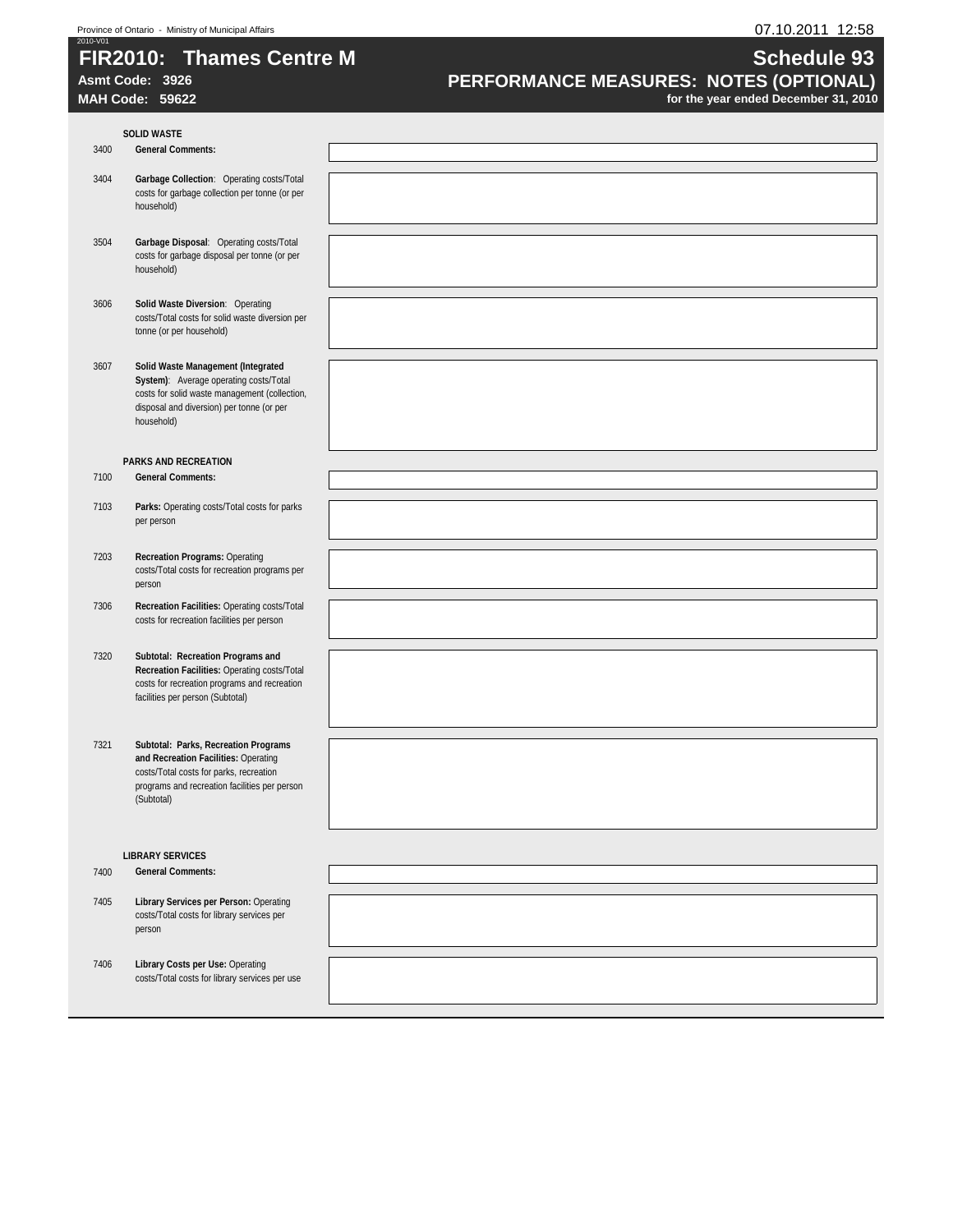# **FIR2010: Thames Centre M Schedule 93**<br> **PERFORMANCE MEASURES: NOTES (OPTIONAL) PERFORMANCE MEASURES: NOTES (OPTIONAL) MAH Code: 59622 for the year ended December 31, 2010**

**Asmt Code: 3926 PERFORMANCE MEASURES: NOTES (OPTIONAL)** 

|      | <b>EFFECTIVENESS Measures Reported on Schedule 92</b>                                                                                                                                               |                |  |  |  |
|------|-----------------------------------------------------------------------------------------------------------------------------------------------------------------------------------------------------|----------------|--|--|--|
|      | <b>PROTECTION SERVICES</b>                                                                                                                                                                          | Notes          |  |  |  |
|      | <b>FIRE</b>                                                                                                                                                                                         | $\overline{2}$ |  |  |  |
| 1150 | <b>General Comments:</b>                                                                                                                                                                            |                |  |  |  |
| 1151 | Residential Fire Related Civilian Injuries:<br>Number of residential fire related civilian<br>injuries per 1,000 persons                                                                            |                |  |  |  |
| 1152 | Residential Fire Related Civilian Injuries --<br>5 Year Average: Number of residential fire<br>related civilian injuries averaged over 5 years<br>per 1,000 persons                                 |                |  |  |  |
| 1155 | <b>Residential Fire Related Civilian Fatalities:</b><br>Number of residential fire related civilian<br>fatalities per 1,000 persons                                                                 |                |  |  |  |
| 1156 | Residential Fire Related Civilian Fatalities<br>- 5 Year Average: Number of residential fire<br>related civilian fatalities averaged over 5<br>years per 1,000 persons                              |                |  |  |  |
| 1160 | Number of Residential Structural Fires:<br>Number of residential structural fires per<br>1,000 households                                                                                           |                |  |  |  |
|      | <b>POLICE</b>                                                                                                                                                                                       |                |  |  |  |
| 1250 | <b>General Comments:</b>                                                                                                                                                                            |                |  |  |  |
| 1258 | Crime Rate: Violent crime rate per 1,000<br>persons                                                                                                                                                 |                |  |  |  |
| 1259 | Crime Rate: Property crime rate per 1,000<br>persons                                                                                                                                                |                |  |  |  |
| 1262 | Crime Rate: Crime Rate for Other Criminal<br>Code offences, excluding traffic, per 1,000<br>persons                                                                                                 |                |  |  |  |
| 1263 | Crime Rate: Total crime rate per 1,000<br>persons (Criminal Code offences, excluding<br>traffic)                                                                                                    |                |  |  |  |
| 1265 | Crime Rate: Youth crime rate per 1,000<br>youths                                                                                                                                                    |                |  |  |  |
|      | <b>TRANSPORTATION SERVICES</b><br><b>ROADWAYS</b>                                                                                                                                                   |                |  |  |  |
| 2150 | <b>General Comments:</b>                                                                                                                                                                            |                |  |  |  |
| 2152 | Adequacy of Roads: Percentage of paved<br>lane kilometres where the condition is rated<br>as good to very good                                                                                      |                |  |  |  |
| 2165 | Adequacy of Bridges and Culverts:<br>Percentage of bridges and culverts where the<br>condition is rated as good to very good                                                                        |                |  |  |  |
| 2251 | <b>Effective Snow and Ice Control for Winter</b><br>Roads: Percentage of winter events where<br>the response met or exceeded locally<br>determined municipal service levels for road<br>maintenance |                |  |  |  |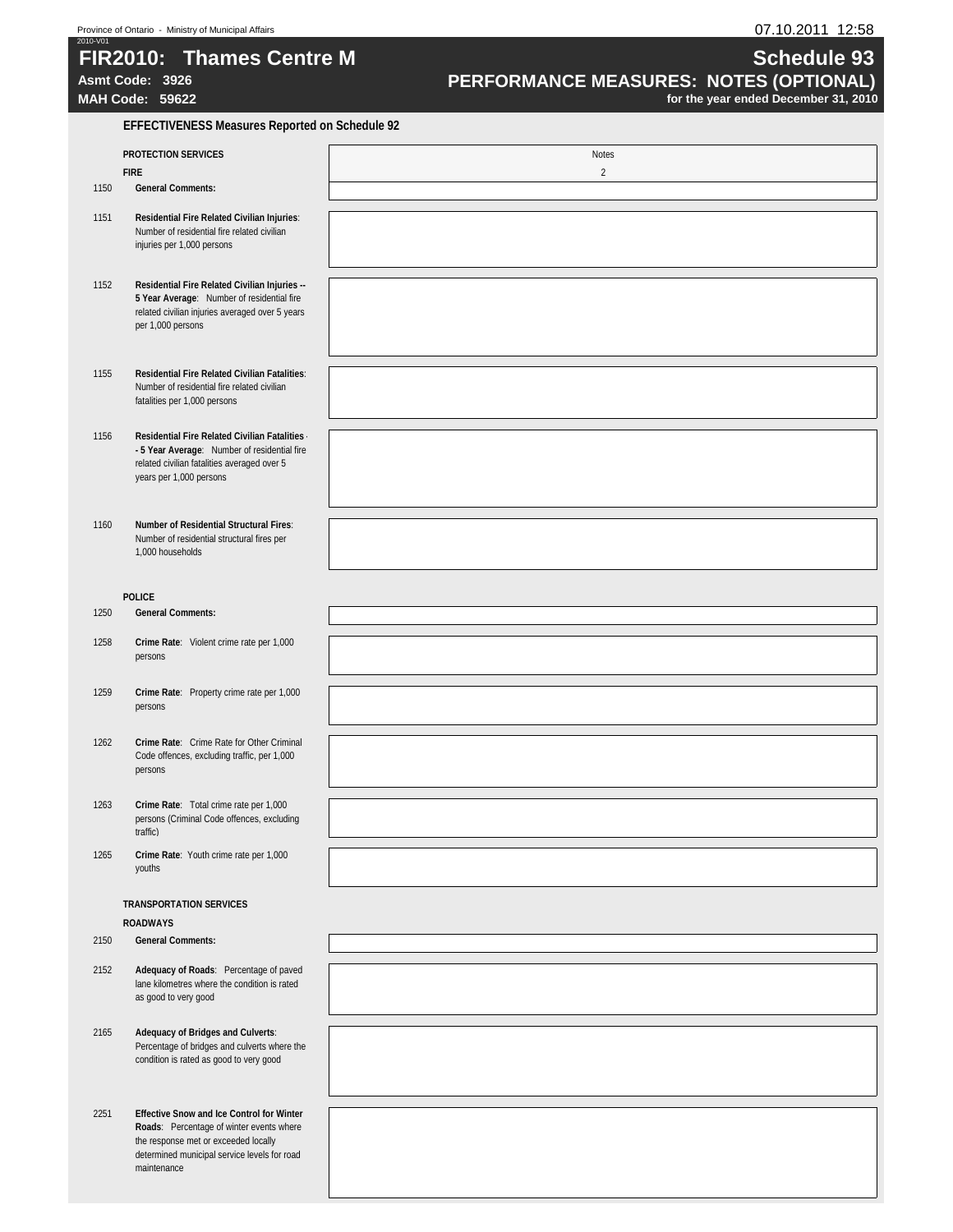# **FIR2010:** Thames Centre M **Schedule 93 Schedule 93**

### **TRANSIT**

2350 **General Comments:**

2351 **Conventional Transit Ridership**: Number of conventional transit passenger trips per person in the service area in a year

#### **ENVIRONMENTAL SERVICES WASTEWATER**

#### 3150 **General Comments:**

- 3154 **Wastewater Main Backups**: Number of wastewater main backups per 100 kilometres of wastewater main in a year
- 3155 **Wastewater Bypasses Treatment**: Percentage of wastewater estimated to have bypassed treatment

#### **WATER**

- 3350 **General Comments:**
- 3355 **Boil Water Advisories**: Weighted number of days when a boil water advisory issued by the Medical Officer of Health, applicable to a municipal water supply, was in effect
- 3356 **Water Main Breaks**: Number of water main breaks per 100 kilometres of water distribution pipe in a year

#### **SOLID WASTE MANAGEMENT**

3450 **General Comments:**

- 3452 **Complaints Garbage and Recycling Collection**: Number of complaints received in a year concerning the collection of garbage and recycled materials per 1,000 households
- 3552 **Solid Waste Management Facility Compliance:** Total number of Solid Waste Management facilities owned by Municipality with a Ministry of Environment (MOE) Certificate of Approval
- 3553 **Solid Waste Management Facility Compliance:** (Solid Waste Facilities on Lines 3553 to 3560) Number of days per year when a Ministry of Environment compliance order for remediation concerning an air or groundwater standard was in effect for a municipally owned solid waste management facility (by facility)
- 3655 **Diversion of Residential Solid Waste**: Percentage of residential solid waste diverted for recycling
- 3656 **Diversion of Residential Solid Waste\***: Percentage of residential solid waste diverted for recycling (based on combined residential and ICI tonnage)

# Asmt Code: 3926<br>**PERFORMANCE MEASURES: NOTES (OPTIONAL)**<br>for the year ended December 31, 2010

for the year ended December 31, 2010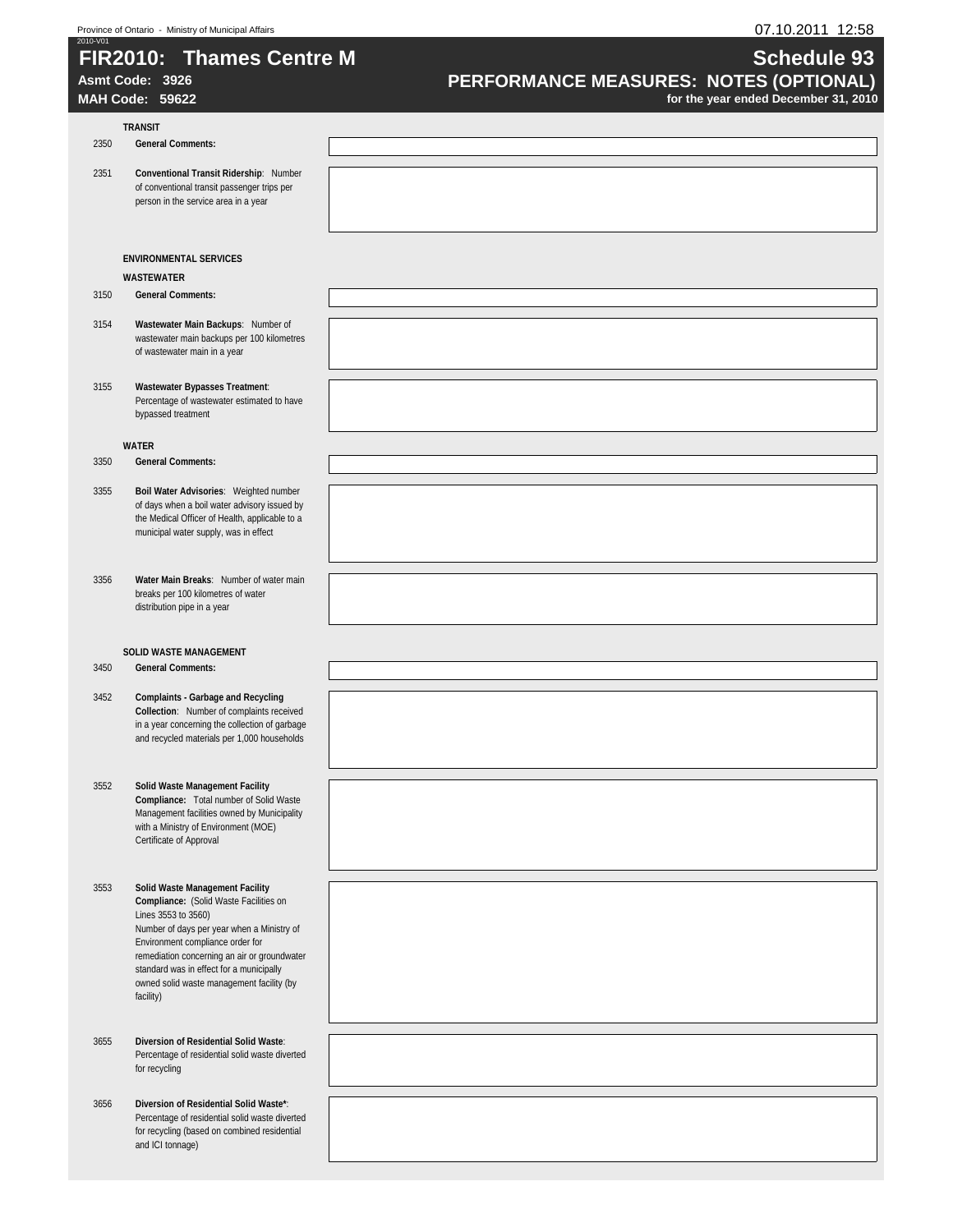# **FIR2010: Thames Centre M Schedule 93**

# **Asmt Code: 3926 PERFORMANCE MEASURES: NOTES (OPTIONAL)**

**MAH Code: 59622 for the year ended December 31, 2010** 

| 7150<br><b>General Comments:</b><br>7152<br>Trails: Total kilometres of trails per 1,000<br>persons. (Defined as trails owned by<br>municipality and third parties)<br>7155<br>Open Space: Total hectares of open space<br>per 1,000 persons (municipally owned)<br>7255<br><b>Participant Hours for Recreation</b><br>Programs: Total participant hours for<br>recreation programs per 1,000 persons<br>7356<br><b>Indoor Recreation Facilities: Square</b><br>metres of indoor recreation facilities per<br>1,000 persons (municipally owned)<br>7359<br><b>Outdoor Recreation Facility Space: Square</b><br>metres of outdoor recreation facility space<br>per 1,000 persons (municipally owned).<br>(Defined as outdoor facility space with<br>controlled access and electrical or<br>mechanical functions.)<br>Third Party Property (Subject to joint use agreement, reciprocal agreement, lease)<br>7154<br>Trails: Total kilometres of trails (owned by<br>third parties)<br>7156<br>Open Space: Hectares of open space<br>(owned by third parties)<br>7357<br><b>Indoor Recreation Facilities: Square</b><br>metres of indoor recreation facilities (owned<br>by third parties) |
|-----------------------------------------------------------------------------------------------------------------------------------------------------------------------------------------------------------------------------------------------------------------------------------------------------------------------------------------------------------------------------------------------------------------------------------------------------------------------------------------------------------------------------------------------------------------------------------------------------------------------------------------------------------------------------------------------------------------------------------------------------------------------------------------------------------------------------------------------------------------------------------------------------------------------------------------------------------------------------------------------------------------------------------------------------------------------------------------------------------------------------------------------------------------------------------------|
|                                                                                                                                                                                                                                                                                                                                                                                                                                                                                                                                                                                                                                                                                                                                                                                                                                                                                                                                                                                                                                                                                                                                                                                         |
|                                                                                                                                                                                                                                                                                                                                                                                                                                                                                                                                                                                                                                                                                                                                                                                                                                                                                                                                                                                                                                                                                                                                                                                         |
|                                                                                                                                                                                                                                                                                                                                                                                                                                                                                                                                                                                                                                                                                                                                                                                                                                                                                                                                                                                                                                                                                                                                                                                         |
|                                                                                                                                                                                                                                                                                                                                                                                                                                                                                                                                                                                                                                                                                                                                                                                                                                                                                                                                                                                                                                                                                                                                                                                         |
|                                                                                                                                                                                                                                                                                                                                                                                                                                                                                                                                                                                                                                                                                                                                                                                                                                                                                                                                                                                                                                                                                                                                                                                         |
|                                                                                                                                                                                                                                                                                                                                                                                                                                                                                                                                                                                                                                                                                                                                                                                                                                                                                                                                                                                                                                                                                                                                                                                         |
|                                                                                                                                                                                                                                                                                                                                                                                                                                                                                                                                                                                                                                                                                                                                                                                                                                                                                                                                                                                                                                                                                                                                                                                         |
|                                                                                                                                                                                                                                                                                                                                                                                                                                                                                                                                                                                                                                                                                                                                                                                                                                                                                                                                                                                                                                                                                                                                                                                         |
|                                                                                                                                                                                                                                                                                                                                                                                                                                                                                                                                                                                                                                                                                                                                                                                                                                                                                                                                                                                                                                                                                                                                                                                         |
|                                                                                                                                                                                                                                                                                                                                                                                                                                                                                                                                                                                                                                                                                                                                                                                                                                                                                                                                                                                                                                                                                                                                                                                         |
|                                                                                                                                                                                                                                                                                                                                                                                                                                                                                                                                                                                                                                                                                                                                                                                                                                                                                                                                                                                                                                                                                                                                                                                         |
|                                                                                                                                                                                                                                                                                                                                                                                                                                                                                                                                                                                                                                                                                                                                                                                                                                                                                                                                                                                                                                                                                                                                                                                         |
|                                                                                                                                                                                                                                                                                                                                                                                                                                                                                                                                                                                                                                                                                                                                                                                                                                                                                                                                                                                                                                                                                                                                                                                         |
|                                                                                                                                                                                                                                                                                                                                                                                                                                                                                                                                                                                                                                                                                                                                                                                                                                                                                                                                                                                                                                                                                                                                                                                         |
|                                                                                                                                                                                                                                                                                                                                                                                                                                                                                                                                                                                                                                                                                                                                                                                                                                                                                                                                                                                                                                                                                                                                                                                         |
|                                                                                                                                                                                                                                                                                                                                                                                                                                                                                                                                                                                                                                                                                                                                                                                                                                                                                                                                                                                                                                                                                                                                                                                         |
|                                                                                                                                                                                                                                                                                                                                                                                                                                                                                                                                                                                                                                                                                                                                                                                                                                                                                                                                                                                                                                                                                                                                                                                         |
|                                                                                                                                                                                                                                                                                                                                                                                                                                                                                                                                                                                                                                                                                                                                                                                                                                                                                                                                                                                                                                                                                                                                                                                         |
|                                                                                                                                                                                                                                                                                                                                                                                                                                                                                                                                                                                                                                                                                                                                                                                                                                                                                                                                                                                                                                                                                                                                                                                         |
|                                                                                                                                                                                                                                                                                                                                                                                                                                                                                                                                                                                                                                                                                                                                                                                                                                                                                                                                                                                                                                                                                                                                                                                         |
|                                                                                                                                                                                                                                                                                                                                                                                                                                                                                                                                                                                                                                                                                                                                                                                                                                                                                                                                                                                                                                                                                                                                                                                         |
|                                                                                                                                                                                                                                                                                                                                                                                                                                                                                                                                                                                                                                                                                                                                                                                                                                                                                                                                                                                                                                                                                                                                                                                         |
|                                                                                                                                                                                                                                                                                                                                                                                                                                                                                                                                                                                                                                                                                                                                                                                                                                                                                                                                                                                                                                                                                                                                                                                         |
|                                                                                                                                                                                                                                                                                                                                                                                                                                                                                                                                                                                                                                                                                                                                                                                                                                                                                                                                                                                                                                                                                                                                                                                         |
|                                                                                                                                                                                                                                                                                                                                                                                                                                                                                                                                                                                                                                                                                                                                                                                                                                                                                                                                                                                                                                                                                                                                                                                         |
|                                                                                                                                                                                                                                                                                                                                                                                                                                                                                                                                                                                                                                                                                                                                                                                                                                                                                                                                                                                                                                                                                                                                                                                         |
|                                                                                                                                                                                                                                                                                                                                                                                                                                                                                                                                                                                                                                                                                                                                                                                                                                                                                                                                                                                                                                                                                                                                                                                         |
|                                                                                                                                                                                                                                                                                                                                                                                                                                                                                                                                                                                                                                                                                                                                                                                                                                                                                                                                                                                                                                                                                                                                                                                         |
|                                                                                                                                                                                                                                                                                                                                                                                                                                                                                                                                                                                                                                                                                                                                                                                                                                                                                                                                                                                                                                                                                                                                                                                         |
|                                                                                                                                                                                                                                                                                                                                                                                                                                                                                                                                                                                                                                                                                                                                                                                                                                                                                                                                                                                                                                                                                                                                                                                         |
|                                                                                                                                                                                                                                                                                                                                                                                                                                                                                                                                                                                                                                                                                                                                                                                                                                                                                                                                                                                                                                                                                                                                                                                         |
| 7360<br><b>Outdoor Recreation Facility Space: Square</b>                                                                                                                                                                                                                                                                                                                                                                                                                                                                                                                                                                                                                                                                                                                                                                                                                                                                                                                                                                                                                                                                                                                                |
| metres of outdoor recreation facility space<br>with controlled access and electrical or                                                                                                                                                                                                                                                                                                                                                                                                                                                                                                                                                                                                                                                                                                                                                                                                                                                                                                                                                                                                                                                                                                 |
| mechanical functions (owned by third parties)                                                                                                                                                                                                                                                                                                                                                                                                                                                                                                                                                                                                                                                                                                                                                                                                                                                                                                                                                                                                                                                                                                                                           |
|                                                                                                                                                                                                                                                                                                                                                                                                                                                                                                                                                                                                                                                                                                                                                                                                                                                                                                                                                                                                                                                                                                                                                                                         |
|                                                                                                                                                                                                                                                                                                                                                                                                                                                                                                                                                                                                                                                                                                                                                                                                                                                                                                                                                                                                                                                                                                                                                                                         |
| <b>LIBRARY SERVICES</b>                                                                                                                                                                                                                                                                                                                                                                                                                                                                                                                                                                                                                                                                                                                                                                                                                                                                                                                                                                                                                                                                                                                                                                 |
| 7450<br><b>General Comments:</b>                                                                                                                                                                                                                                                                                                                                                                                                                                                                                                                                                                                                                                                                                                                                                                                                                                                                                                                                                                                                                                                                                                                                                        |
| Library Uses: Library uses per person<br>7460                                                                                                                                                                                                                                                                                                                                                                                                                                                                                                                                                                                                                                                                                                                                                                                                                                                                                                                                                                                                                                                                                                                                           |
|                                                                                                                                                                                                                                                                                                                                                                                                                                                                                                                                                                                                                                                                                                                                                                                                                                                                                                                                                                                                                                                                                                                                                                                         |
| Electronic Uses: Electronic library uses as a<br>7463                                                                                                                                                                                                                                                                                                                                                                                                                                                                                                                                                                                                                                                                                                                                                                                                                                                                                                                                                                                                                                                                                                                                   |
| percentage of total library uses                                                                                                                                                                                                                                                                                                                                                                                                                                                                                                                                                                                                                                                                                                                                                                                                                                                                                                                                                                                                                                                                                                                                                        |
|                                                                                                                                                                                                                                                                                                                                                                                                                                                                                                                                                                                                                                                                                                                                                                                                                                                                                                                                                                                                                                                                                                                                                                                         |
| Non-electronic Uses:<br>7462                                                                                                                                                                                                                                                                                                                                                                                                                                                                                                                                                                                                                                                                                                                                                                                                                                                                                                                                                                                                                                                                                                                                                            |
| Non-electronic library uses as a percentage                                                                                                                                                                                                                                                                                                                                                                                                                                                                                                                                                                                                                                                                                                                                                                                                                                                                                                                                                                                                                                                                                                                                             |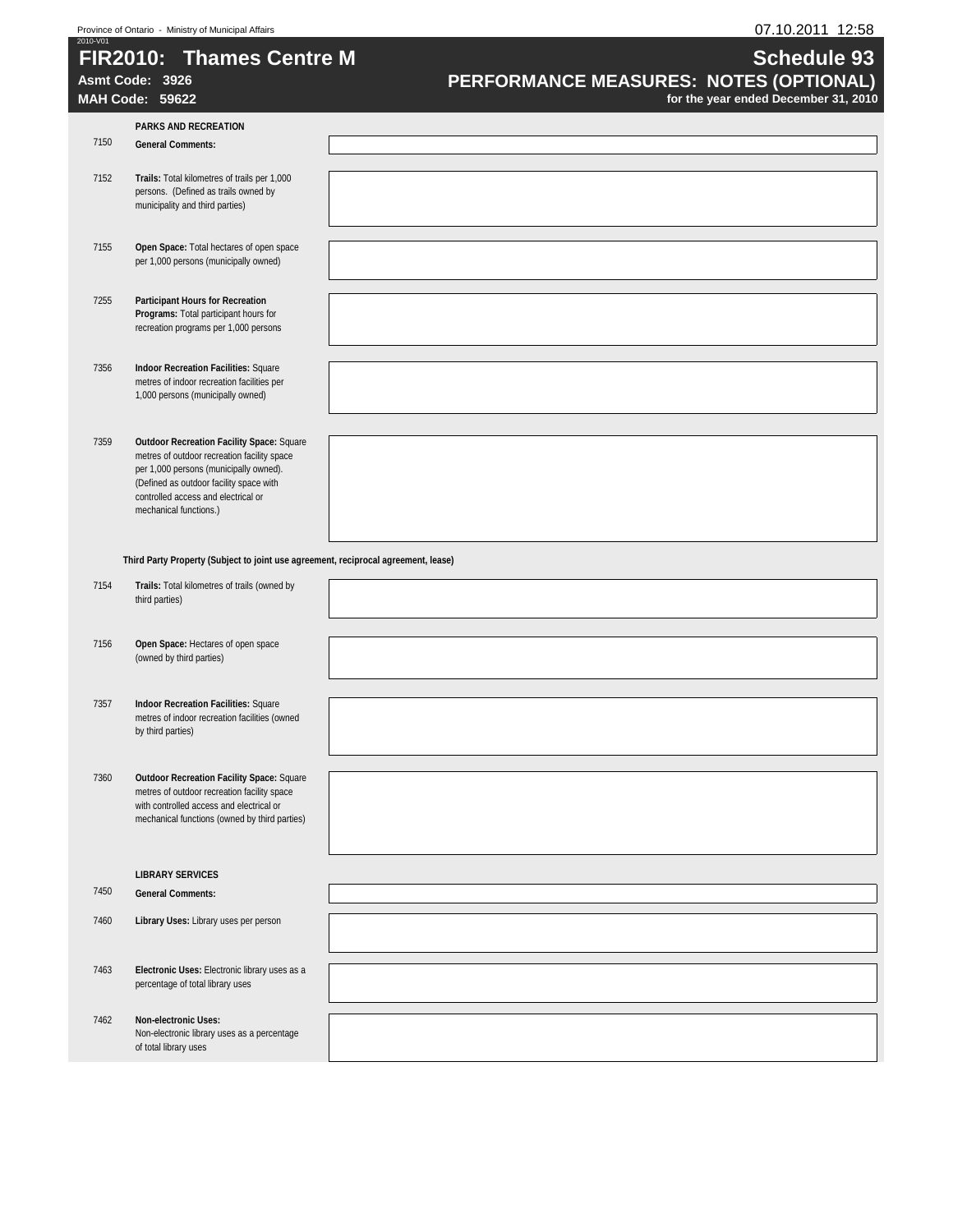# **FIR2010: Thames Centre M**  $\blacksquare$  **Schedule 93**

Asmt Code: 3926<br> **PERFORMANCE MEASURES: NOTES (OPTIONAL)**<br>
for the year ended December 31, 2010<br>
for the year ended December 31, 2010 for the year ended December 31, 2010

**PLANNING AND DEVELOPMENT LAND USE PLANNING** 8150 **General Comments:** 8170 **Location of New Residential Units**: Percentage of new residential units located within settlement areas 8163 **Preservation of Agricultural Land in Reporting Year**: Percentage of land designated for agricultural purposes which was not re-designated for other uses during the reporting year 8164 **Preservation of Agricultural Land Relative to Base Year**: Percentage of land designated for agricultural purposes which was not re-designated for other uses relative to the base year of 2000 8165 **Number of Hectares Re-designated During Reporting Year**: Number of hectares of land designated for agricultural purposes which was re-designated for other uses during the reporting year 8166 **Number of Hectares Re-designated Since January 1, 2000**: Number of hectares of land designated for agricultural purposes which was re-designated for other uses since January 1, 2000 8167 **Size of Settlement Area:** Hectares of land in the settlement area as of December 31 of the reporting year 8168 **Change in Size of Settlement Area:**  Percentage change in the size of the settlement area relative to the base year of 2004 **\* Use ALT + ENTER keys to "Return" to the next line.**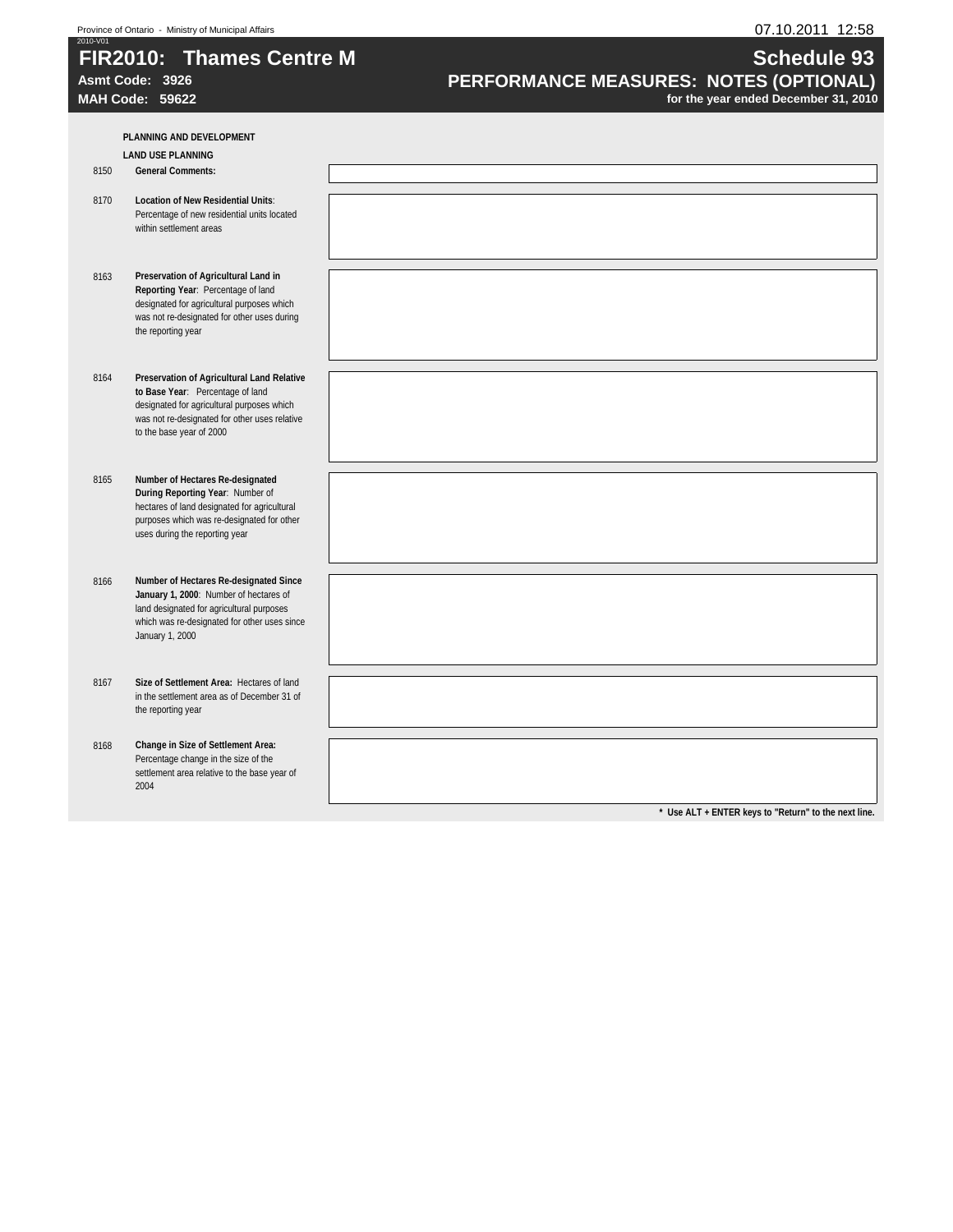**Asmt Code: 3926MAH Code: 59622**

2010-V01

#### 07.10.2011 12:58

# **Schedule 94 PERFORMANCE MEASUREMENT: QUESTIONS**

**for the year ended December 31, 2010**

|      |                                                                                                  | Response   | Lane kilometres | Description                      |
|------|--------------------------------------------------------------------------------------------------|------------|-----------------|----------------------------------|
|      |                                                                                                  |            |                 |                                  |
|      | <b>General Government</b>                                                                        | Y. N or NA | km              | <b>LIST</b>                      |
| 0201 |                                                                                                  |            |                 | Percentage of Total Expenditures |
| 0202 | If "Other Method" is selected in line 0201, please describe method of allocating Program Support |            |                 |                                  |
|      |                                                                                                  |            |                 |                                  |

#### **Fire**

| 1100 |                                                                                                       |     |
|------|-------------------------------------------------------------------------------------------------------|-----|
| 1104 | Does Municipality have property with significant assessed value that has its own Fire Fighting Force? | - N |
| 1105 |                                                                                                       |     |



#### **Police**

| 1201 |  |  |
|------|--|--|
| 1202 |  |  |
| 1203 |  |  |

#### **Roadways**

| 2201 | Is the no. of lane km maintained in winter in own mun, the same as the no. of lane km in the mun, road system? |     |
|------|----------------------------------------------------------------------------------------------------------------|-----|
| 2202 |                                                                                                                | 763 |
| 2203 |                                                                                                                | 763 |
| 2204 | Number of lane kilometres maintained during the rest of the year in own municipality (exclude private roads).  | 763 |
| 2205 | Number of lane kilometres maintained in winter in own municipality and any other municipalities served         | 763 |
| 2206 |                                                                                                                |     |
| 2207 |                                                                                                                |     |
| 2208 | Are any storm water costs included on the lines for paved roads or unpaved roads in Schedule 40?               |     |
| 2209 |                                                                                                                |     |
|      | <b>Wastewater and Storm Water Systems</b>                                                                      |     |
| 3101 |                                                                                                                |     |

| 3101 |                                                                                     |  |
|------|-------------------------------------------------------------------------------------|--|
| 3102 |                                                                                     |  |
| 3103 | Does your municipality provide wastewater treatment and disposal?                   |  |
| 3104 | Does your municipality provide storm water treatment and disposal?                  |  |
| 3105 | Are wastewater and storm water systems integrated in all parts of the municipality? |  |
| 3106 |                                                                                     |  |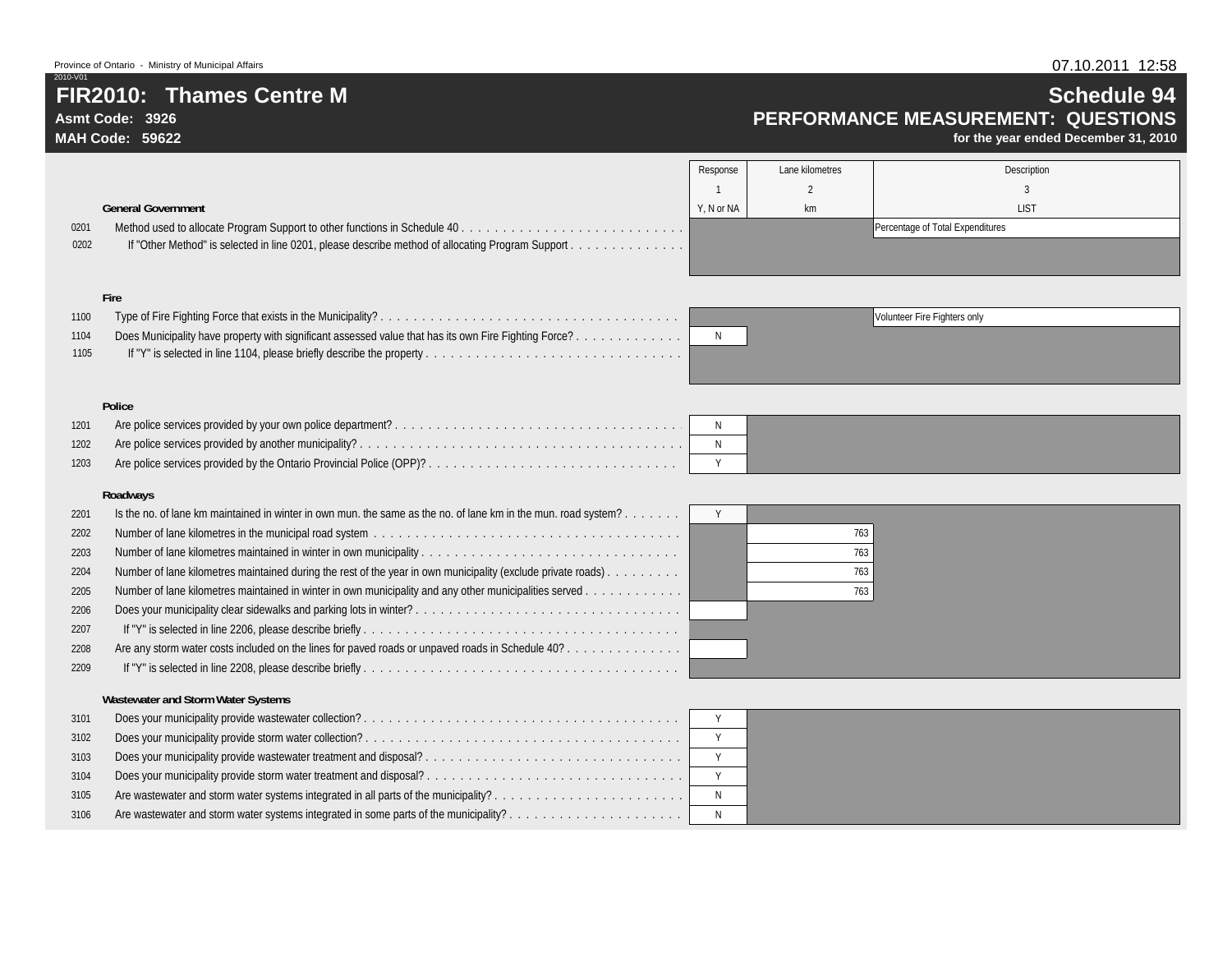### **FIR2010: Thames Centre M**

### **Asmt Code: 3926**

2010-V01

**MAH Code: 59622Water**

# **Schedule 94 PERFORMANCE MEASUREMENT: QUESTIONS**

**for the year ended December 31, 2010**

|      | wuw                                                                                                           |                                                    |
|------|---------------------------------------------------------------------------------------------------------------|----------------------------------------------------|
| 3300 |                                                                                                               | Combination of Flat Rate and Metred billing system |
| 3301 | Is any water treated to standards which are lower than drinking water standards, such as the provision of raw |                                                    |
| 3302 |                                                                                                               |                                                    |

**Complete this section only if your municipality reports library measures. (A lower-tier served by the upper-tier library does not report.)**

|      |                                                                                                             | Response   | Library Uses | Description                      |
|------|-------------------------------------------------------------------------------------------------------------|------------|--------------|----------------------------------|
|      |                                                                                                             |            |              |                                  |
|      | Libraries                                                                                                   | Y, N or NA |              | <b>LIST</b>                      |
| 7400 |                                                                                                             |            |              | Upper-tier with a library board. |
| 7401 |                                                                                                             |            |              |                                  |
|      |                                                                                                             |            |              |                                  |
|      | If the answer to line 7400 was "No library board. Purchases service." do not complete lines 7402 to 7404.   |            |              |                                  |
| 7402 | Does your library board or union public library provide service on a contract basis to other municipalities |            |              |                                  |
| 7403 |                                                                                                             |            |              |                                  |
| 7404 |                                                                                                             |            |              |                                  |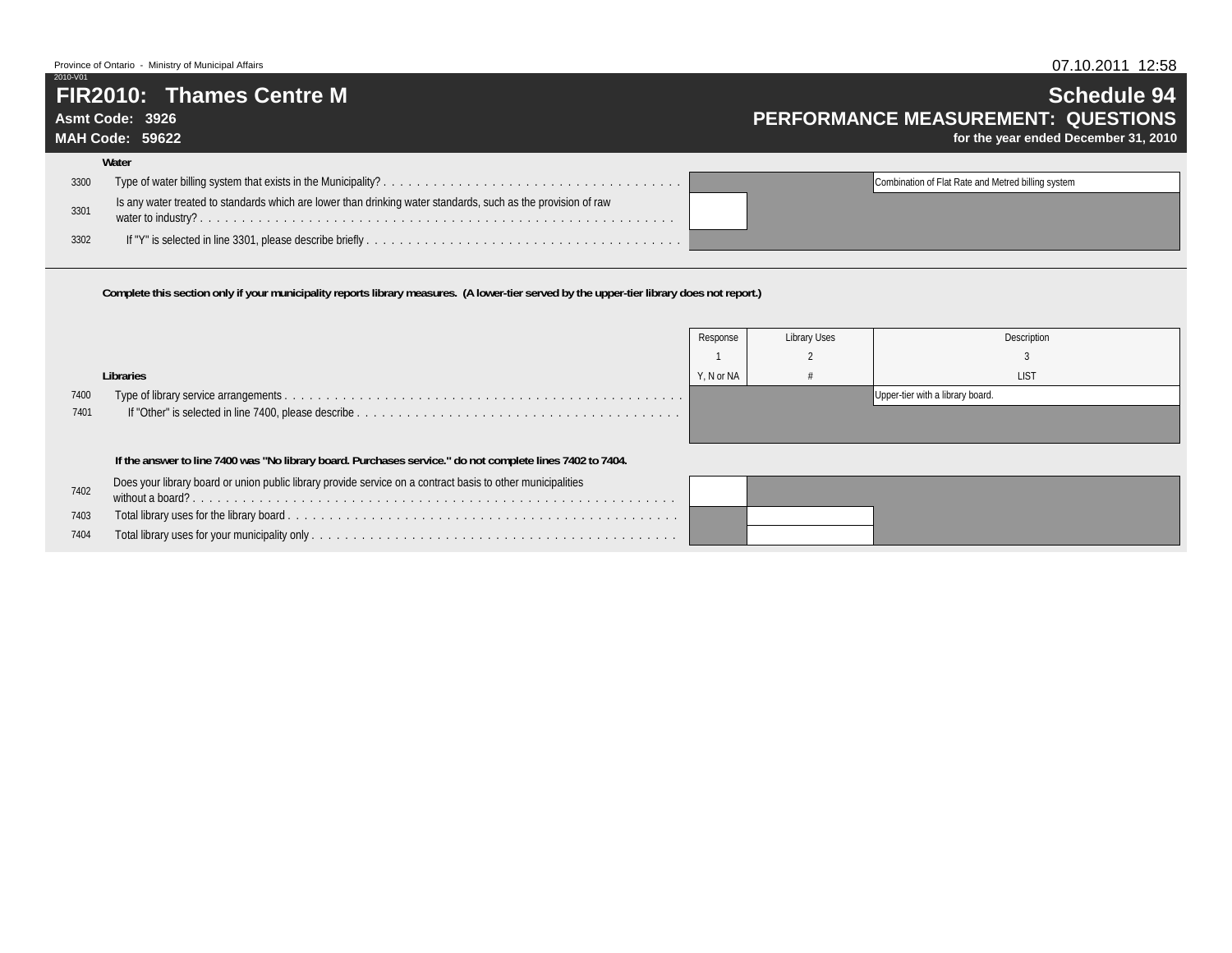|                            | PLEASE REPORT: Municipal service responsibilities, contractual service agreements with other municipalities, and services provided by the Ontario Provincial Police (OPP). |                                     |                                       |                            |
|----------------------------|----------------------------------------------------------------------------------------------------------------------------------------------------------------------------|-------------------------------------|---------------------------------------|----------------------------|
| <b>SERVICE AREA</b>        | Indicate whether your municipality Provides or Receives Service<br>$\overline{2}$                                                                                          | Municipality List<br>$\overline{4}$ | MAH<br>Asmt<br>Code<br>Code<br>5<br>6 | Comments<br>$\overline{7}$ |
|                            | <b>LIST</b>                                                                                                                                                                | LIST                                |                                       |                            |
|                            |                                                                                                                                                                            |                                     |                                       |                            |
|                            |                                                                                                                                                                            |                                     |                                       |                            |
|                            |                                                                                                                                                                            |                                     |                                       |                            |
| <b>Protection Services</b> |                                                                                                                                                                            |                                     |                                       |                            |
|                            |                                                                                                                                                                            |                                     |                                       |                            |
|                            |                                                                                                                                                                            |                                     |                                       |                            |
|                            |                                                                                                                                                                            |                                     |                                       |                            |
|                            |                                                                                                                                                                            |                                     |                                       |                            |
|                            |                                                                                                                                                                            |                                     |                                       |                            |
|                            |                                                                                                                                                                            |                                     |                                       |                            |
|                            |                                                                                                                                                                            |                                     |                                       |                            |
|                            |                                                                                                                                                                            |                                     |                                       |                            |
| Roadways                   |                                                                                                                                                                            |                                     |                                       |                            |
| 2105                       |                                                                                                                                                                            |                                     |                                       |                            |
|                            |                                                                                                                                                                            |                                     |                                       |                            |
|                            |                                                                                                                                                                            |                                     |                                       |                            |
| 2106                       |                                                                                                                                                                            |                                     |                                       |                            |
|                            |                                                                                                                                                                            |                                     |                                       |                            |
|                            |                                                                                                                                                                            |                                     |                                       |                            |
|                            |                                                                                                                                                                            |                                     |                                       |                            |
|                            |                                                                                                                                                                            |                                     |                                       |                            |
| 2107                       |                                                                                                                                                                            |                                     |                                       |                            |
|                            |                                                                                                                                                                            |                                     |                                       |                            |
|                            |                                                                                                                                                                            |                                     |                                       |                            |
|                            |                                                                                                                                                                            |                                     |                                       |                            |
|                            |                                                                                                                                                                            |                                     |                                       |                            |
|                            |                                                                                                                                                                            |                                     |                                       |                            |
|                            |                                                                                                                                                                            |                                     |                                       |                            |

2010-V01

07.10.2011 12:58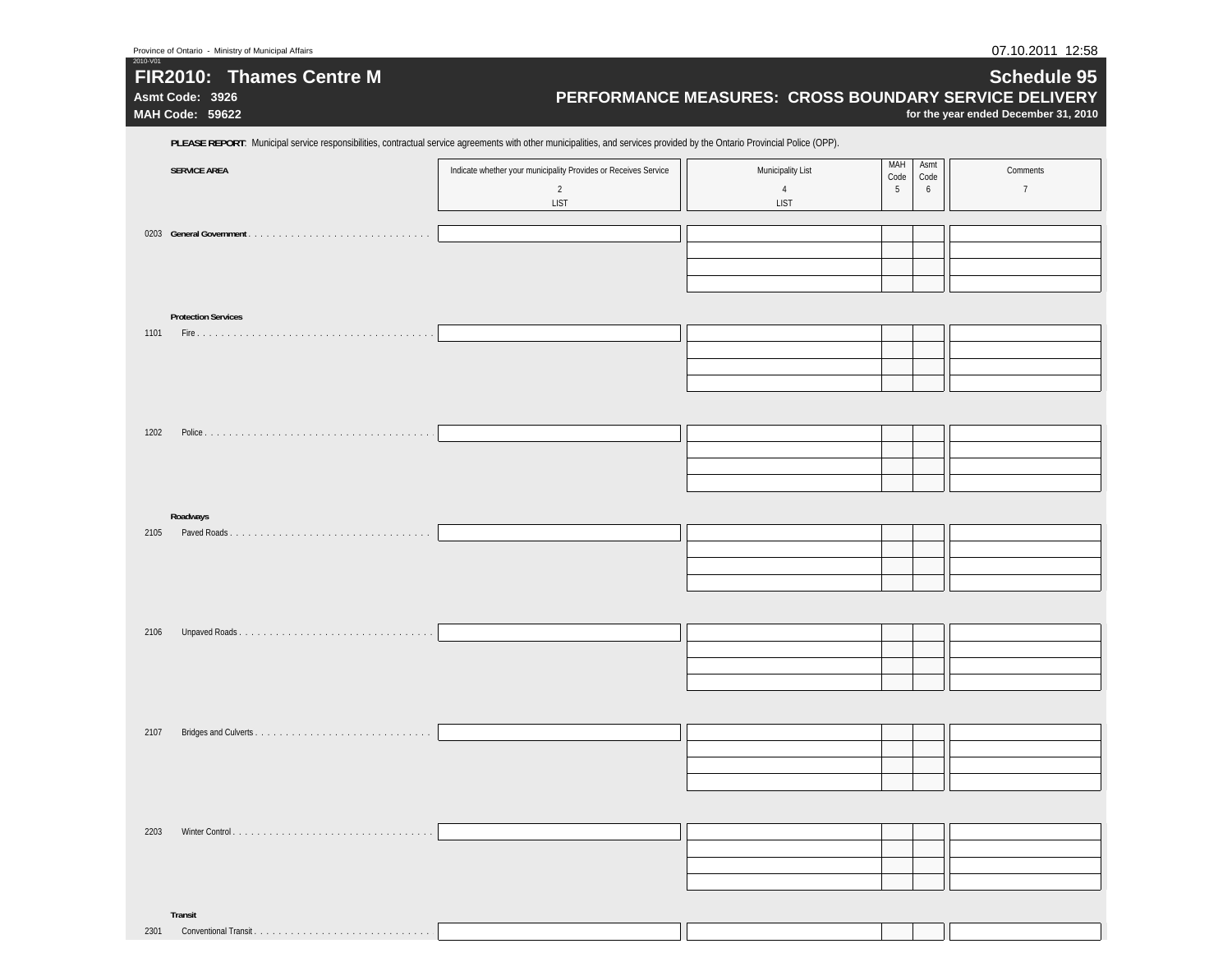# **FIR2010: Thames Centre M**

**Asmt Code: 3926MAH Code: 59622**

2010-V01

### **Schedule 95 PERFORMANCE MEASURES: CROSS BOUNDARY SERVICE DELIVERY**

**for the year ended December 31, 2010**

PLEASE REPORT: Municipal service responsibilities, contractual service agreements with other municipalities, and services provided by the Ontario Provincial Police (OPP).

| <b>SERVICE AREA</b>                       | Indicate whether your municipality Provides or Receives Service | <b>Municipality List</b> | MAH<br>Code | Asmt<br>Code | Comments |
|-------------------------------------------|-----------------------------------------------------------------|--------------------------|-------------|--------------|----------|
|                                           |                                                                 |                          |             | $\circ$      |          |
|                                           | LIST                                                            | <b>LIST</b>              |             |              |          |
|                                           |                                                                 |                          |             |              |          |
|                                           |                                                                 |                          |             |              |          |
|                                           |                                                                 |                          |             |              |          |
|                                           |                                                                 |                          |             |              |          |
| Wastewater and Storm Water Systems        |                                                                 |                          |             |              |          |
| Wastewater Collection/Conveyance.<br>3106 |                                                                 |                          |             |              |          |
|                                           |                                                                 |                          |             |              |          |
|                                           |                                                                 |                          |             |              |          |
|                                           |                                                                 |                          |             |              |          |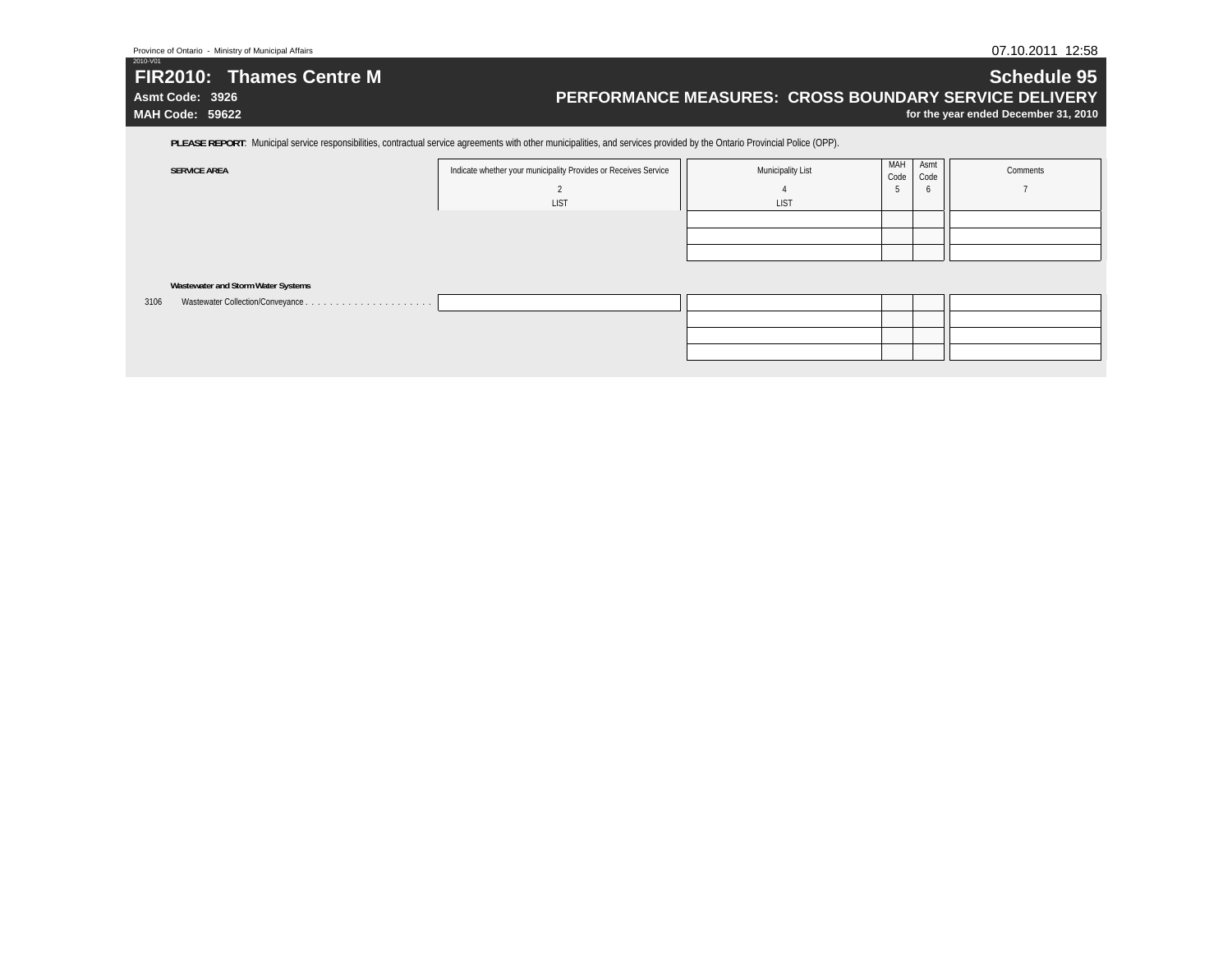|      | Asmt Code: 3926<br>MAH Code: 59622                                                                                                                                         |                                                                                           | PERFORMANCE MEASURES: CROSS BOUNDARY SERVICE DELIVERY              | for the year ended December 31, 2010            |
|------|----------------------------------------------------------------------------------------------------------------------------------------------------------------------------|-------------------------------------------------------------------------------------------|--------------------------------------------------------------------|-------------------------------------------------|
|      | PLEASE REPORT: Municipal service responsibilities, contractual service agreements with other municipalities, and services provided by the Ontario Provincial Police (OPP). |                                                                                           |                                                                    |                                                 |
|      | <b>SERVICE AREA</b>                                                                                                                                                        | Indicate whether your municipality Provides or Receives Service<br>$\overline{2}$<br>LIST | MAH<br>Municipality List<br>Code<br>$\sqrt{4}$<br>5<br><b>LIST</b> | Asmt<br>Comments<br>Code<br>$\overline{1}$<br>6 |
| 3104 |                                                                                                                                                                            |                                                                                           |                                                                    |                                                 |
| 3105 | Wastewater Collection/Conveyance, Treatment and<br>Disposal (Integrated System)                                                                                            |                                                                                           |                                                                    |                                                 |
| 3203 | <b>Storm Water</b>                                                                                                                                                         |                                                                                           |                                                                    |                                                 |
| 3204 |                                                                                                                                                                            |                                                                                           |                                                                    |                                                 |
| 3303 | Water                                                                                                                                                                      |                                                                                           |                                                                    |                                                 |
| 3306 |                                                                                                                                                                            |                                                                                           |                                                                    |                                                 |
| 3305 | Treatment and Distribution/Transmission of Drinking                                                                                                                        |                                                                                           |                                                                    |                                                 |
|      | Water (Integrated System)                                                                                                                                                  |                                                                                           |                                                                    |                                                 |
|      | <b>Solid Waste Management</b><br>3402 Garbage Collection                                                                                                                   |                                                                                           |                                                                    |                                                 |

3402 Garbage Collection . . . . . . . . . . . . . . . . . . . . . . . . . . . . . .

2010-V01

07.10.2011 12:58

**Schedule 95**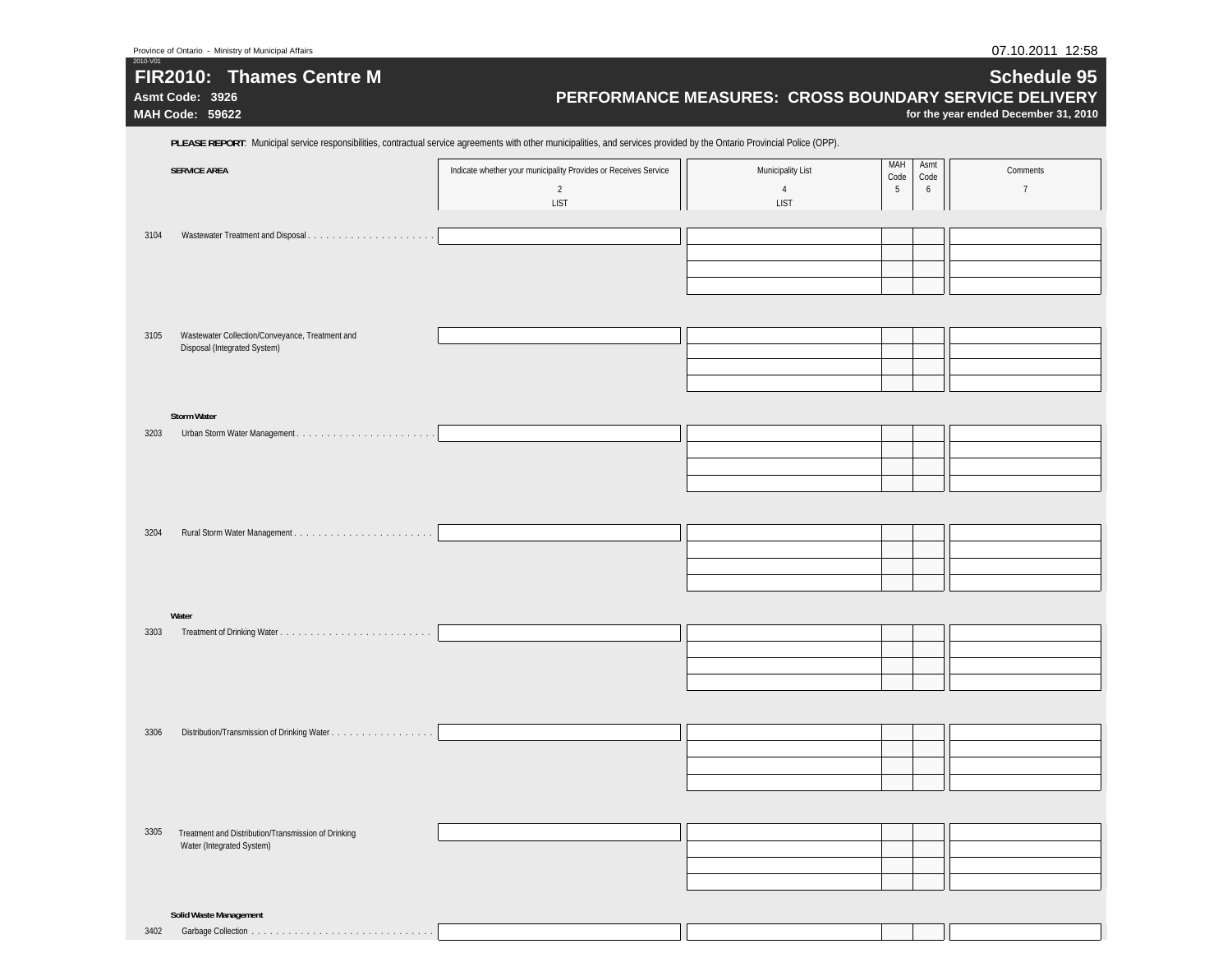| 2010-V01<br>FIR2010: Thames Centre M<br>Asmt Code: 3926<br>MAH Code: 59622                                                                                                 |                                                                 | PERFORMANCE MEASURES: CROSS BOUNDARY SERVICE DELIVERY |                             | Schedule 95<br>for the year ended December 31, 2010 |
|----------------------------------------------------------------------------------------------------------------------------------------------------------------------------|-----------------------------------------------------------------|-------------------------------------------------------|-----------------------------|-----------------------------------------------------|
| PLEASE REPORT: Municipal service responsibilities, contractual service agreements with other municipalities, and services provided by the Ontario Provincial Police (OPP). |                                                                 |                                                       |                             |                                                     |
| <b>SERVICE AREA</b>                                                                                                                                                        | Indicate whether your municipality Provides or Receives Service | Municipality List                                     | MAH<br>Asmt<br>Code<br>Code | Comments                                            |
|                                                                                                                                                                            | $\sqrt{2}$<br><b>LIST</b>                                       | $\overline{4}$<br><b>LIST</b>                         | 5<br>6                      | $7\phantom{.0}$                                     |
|                                                                                                                                                                            |                                                                 |                                                       |                             |                                                     |
|                                                                                                                                                                            |                                                                 |                                                       |                             |                                                     |
| 3502                                                                                                                                                                       |                                                                 |                                                       |                             |                                                     |
|                                                                                                                                                                            |                                                                 |                                                       |                             |                                                     |
|                                                                                                                                                                            |                                                                 |                                                       |                             |                                                     |
|                                                                                                                                                                            |                                                                 |                                                       |                             |                                                     |
| 3602                                                                                                                                                                       |                                                                 |                                                       |                             |                                                     |
|                                                                                                                                                                            |                                                                 |                                                       |                             |                                                     |
|                                                                                                                                                                            |                                                                 |                                                       |                             |                                                     |
| 3603<br>Solid Waste Management - Collection, Disposal, Diversion                                                                                                           |                                                                 |                                                       |                             |                                                     |
| (Integrated System)                                                                                                                                                        |                                                                 |                                                       |                             |                                                     |
|                                                                                                                                                                            |                                                                 |                                                       |                             |                                                     |
| <b>Parks and Recreation</b>                                                                                                                                                |                                                                 |                                                       |                             |                                                     |
| 7101                                                                                                                                                                       |                                                                 |                                                       |                             |                                                     |
|                                                                                                                                                                            |                                                                 |                                                       |                             |                                                     |
|                                                                                                                                                                            |                                                                 |                                                       |                             |                                                     |
| 7201                                                                                                                                                                       |                                                                 |                                                       |                             |                                                     |
|                                                                                                                                                                            |                                                                 |                                                       |                             |                                                     |
|                                                                                                                                                                            |                                                                 |                                                       |                             |                                                     |
|                                                                                                                                                                            |                                                                 |                                                       |                             |                                                     |
| 7301                                                                                                                                                                       |                                                                 |                                                       |                             |                                                     |
|                                                                                                                                                                            |                                                                 |                                                       |                             |                                                     |
| Libraries                                                                                                                                                                  |                                                                 |                                                       |                             |                                                     |
| 7401                                                                                                                                                                       |                                                                 |                                                       |                             |                                                     |
|                                                                                                                                                                            |                                                                 |                                                       |                             |                                                     |
|                                                                                                                                                                            |                                                                 |                                                       |                             |                                                     |